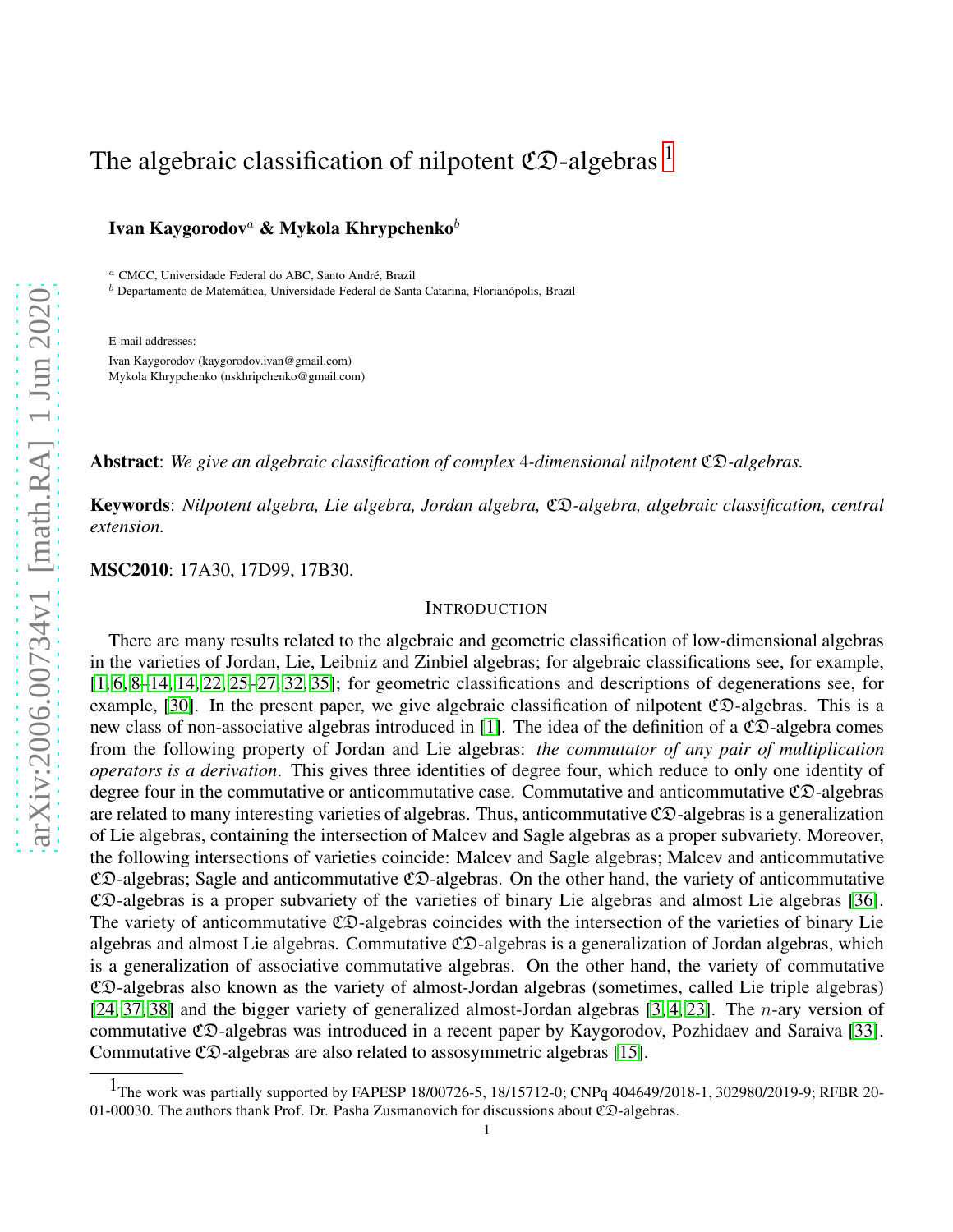2

The algebraic classification of nilpotent algebras will be achieved by the calculation of central extensions of algebras from the same variety which have a smaller dimension. Central extensions of algebras from various varieties were studied, for example, in [\[2,](#page-37-11) [28,](#page-38-8) [39,](#page-38-9) [40\]](#page-38-10). Skjelbred and Sund [\[39\]](#page-38-9) used central extensions of Lie algebras to classify nilpotent Lie algebras. Using the same method, all non-Lie central extensions of all 4-dimensional Malcev algebras [\[21\]](#page-37-12), all non-associative central extensions of all 3 dimensional Jordan algebras [\[20\]](#page-37-13), all anticommutative central extensions of 3-dimensional anticommutative algebras [\[5\]](#page-37-14), all central extensions of 2-dimensional algebras [\[7\]](#page-37-15) and some others were described. One can also look at the classification of 3-dimensional nilpotent algebras [\[16\]](#page-37-16), 4-dimensional nilpotent associative algebras [\[13\]](#page-37-17), 4-dimensional nilpotent Novikov algebras [\[27\]](#page-38-0), 4-dimensional nilpotent bicommutative algebras [\[32\]](#page-38-1), 4-dimensional nilpotent commutative algebras in [\[16\]](#page-37-16), 4-dimensional nilpotent assosymmetric algebras in [\[25\]](#page-37-5), 4-dimensional nilpotent noncommutative Jordan algebras in [\[26\]](#page-38-11), 4-dimensional nilpotent terminal algebras [\[31\]](#page-38-12), 5-dimensional nilpotent restricted Lie algebras [\[11\]](#page-37-18), 5-dimensional nilpotent associative commutative algebras [\[34\]](#page-38-13), 5-dimensional nilpotent Jordan algebras [\[19\]](#page-37-19), 6-dimensional nilpotent Lie algebras [\[10,](#page-37-20) [12\]](#page-37-21), 6-dimensional nilpotent Malcev algebras [\[22\]](#page-37-4), 6-dimensional nilpotent Tortkara algebras [\[17,](#page-37-22) [18\]](#page-37-23), 6-dimensional nilpotent binary Lie algebras [\[1\]](#page-37-0), 6-dimensional nilpotent anticommutative CD-algebras [\[1\]](#page-37-0), 6-dimensional nilpotent anticommutative algebras [\[29\]](#page-38-14), 8-dimensional dual mock-Lie algebras [\[8\]](#page-37-2).

**Motivation and contextualization.** Given algebras A and B in the same variety, we write  $A \rightarrow B$  and say that A *degenerates* to B, or that A is a *deformation* of B, if B is in the Zariski closure of the orbit of A (under the base-change action of the general linear group). The study of degenerations of algebras is very rich and closely related to deformation theory, in the sense of Gerstenhaber. It offers an insightful geometric perspective on the subject and has been the object of a lot of research. In particular, there are many results concerning degenerations of algebras of small dimensions in a variety defined by a set of identities. One of the main problems of the *geometric classification* of a variety of algebras is a description of its irreducible components. In the case of finitely-many orbits (i.e., isomorphism classes), the irreducible components are determined by the rigid algebras — algebras whose orbit closure is an irreducible component of the variety under consideration. The algebraic classification of complex 4-dimensional nilpotent  $\mathfrak{CD}$ -algebras gives a way to obtain a geometric classification of all complex 4-dimensional nilpotent  $\mathfrak{CD}$ -algebras, as well as an algebraic classification of all complex 4-dimensional nilpotent algebras.

Main result. The main result of the paper is the complete classification of complex 4-dimensional nilpotent CD-algebras. The full list of non-isomorphic algebras consists of three parts:

- (1) Trivial  $CD$ -algebras were classified in [\[14,](#page-37-3) Theorem 2.1, Theorem 2.3 and Theorem 2.5] and the only anticommutative trivial  $\mathfrak{CD}$ -algebra  $\mathfrak{CD}_{03}^{4*}$ ;
- (2) Terminal (non-Leibniz) non-trivial extensions of the algebra  $\mathfrak{CD}_{04}^{3*}(\lambda)$  were classified in [\[31,](#page-38-12) 1.4.5. 1-dimensional central extensions of  $T_{04}^{3*}$ ];
- (3) The rest of algebras were found in the present paper.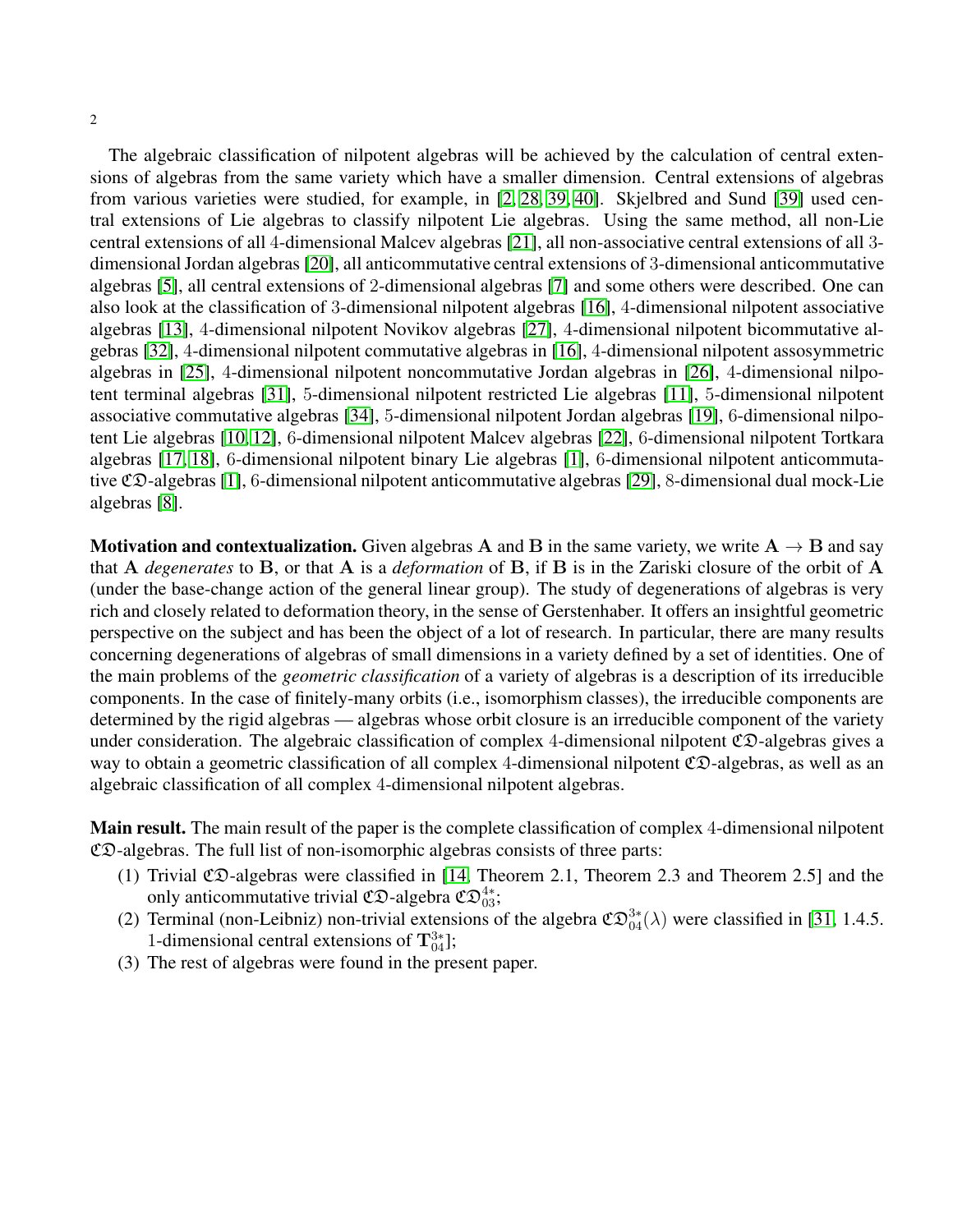#### 1. THE ALGEBRAIC CLASSIFICATION OF NILPOTENT CO-ALGEBRAS

The class of  $\mathfrak{CD}$ -algebras is defined by the property that the commutator of any pair of multiplication operators is a derivation; namely, an algebra  $\mathfrak A$  is a  $\mathfrak C\mathfrak D$ -algebra if and only if

$$
[T_x, T_y] \in \mathfrak{Der}(\mathfrak{A}),
$$

for all  $x, y \in \mathfrak{A}$ , where  $T_z \in \{R_z, L_z\}$ . Here we use the notation  $R_z$  (resp.  $L_z$ ) for the operator of right (resp. left) multiplication in  $\mathfrak{A}$ . We will denote the variety of  $\mathfrak{CD}$ -algebras by  $\mathfrak{CD}$ . In terms of identities, the class of  $\mathfrak{CD}$ -algebras is defined by the following three:

$$
((xy)a)b - ((xy)b)a = ((xa)b - (xb)a)y + x((ya)b - (yb)a),(a(xy))b - a((xy)b) = ((ax)b - a(xb))y + x((ay)b - a(yb)),a(b(xy)) - b(a(xy)) = (a(bx) - b(ax))y + x(a(by) - b(ay)).
$$

1.1. Method of classification of nilpotent algebras. Throughout this paper, we use the notations and methods described in  $[7, 20, 21]$  $[7, 20, 21]$  $[7, 20, 21]$  and adapted for the CD-algebra case with some modifications. From now on, we will give only some important definitions.

Let  $(A, \cdot)$  be a CD-algebra over C and V a vector space over the same base field. Then the C-linear space  $Z_{\mathfrak{C} \mathfrak{D}}^2(\mathbf{A}, \mathbb{V})$  is defined as the set of all bilinear maps  $\hat{\theta}: \mathbf{A} \times \mathbf{A} \longrightarrow \mathbb{V}$ , such that

$$
\theta((xy)a, b) - \theta((xy)b, a) = \theta((xa)b - (xb)a, y) + \theta(x, (ya)b - (yb)a),
$$
  

$$
\theta(a(xy), b) - \theta(a, (xy)b) = \theta((ax)b - a(xb), y) + \theta(x, (ay)b - a(yb)),
$$
  

$$
\theta(a, b(xy)) - \theta(b, a(xy)) = \theta(a(bx) - b(ax), y) + \theta(x, a(by) - b(ay)).
$$

Its elements will be called *cocycles*. For a linear map f from A to V, if we define  $\delta f: A \times A \longrightarrow V$  by  $\delta f(x, y) = f(xy)$ , then  $\delta f \in \mathbb{Z}_{\mathbb{C}\mathbb{D}}^2(\mathbf{A}, \mathbb{V})$ . Let  $\mathbb{B}^2(\mathbf{A}, \mathbb{V}) = \{ \theta = \delta f : f \in \text{Hom}(\mathbf{A}, \mathbb{V}) \}$ . One can easily check that  $B^2(A, V)$  is a linear subspace of  $Z^2_{\mathfrak{C} \mathfrak{D}}(A, V)$  whose elements are called *coboundaries*. We define the *second cohomology space*  $H_{\text{CD}}^2(A, V)$  as the quotient space  $Z_{\text{CD}}^2(A, V) / B^2(A, V)$ .

Let Aut (A) be the automorphism group of the  $CD$ -algebra A and let  $\phi \in$  Aut (A). For  $\theta \in Z_{CD}^2(A, \mathbb{V})$ define  $\phi\theta(x,y) = \theta(\phi(x), \phi(y))$ . Then  $\phi\theta \in Z^2_{\mathfrak{C}(\mathbf{A})}(\mathbf{A}, \mathbb{V})$ . So, Aut  $(\mathbf{A})$  acts on  $Z^2_{\mathfrak{C}(\mathbf{A})}(\mathbf{A}, \mathbb{V})$ . It is easy to verify that  $B^2(A, V)$  is invariant under the action of Aut  $(A)$ , and thus Aut  $(A)$  acts on  $H^2_{\mathfrak{C}(\mathfrak{D})}(A, V)$ .

Let A be a CD-algebra of dimension  $m < n$  over C, and V be a C-vector space of dimension  $n - m$ . For any  $\theta \in Z^2_{\mathfrak{CD}}(\mathbf{A}, \mathbb{V})$  define on the linear space  $\mathbf{A}_{\theta} := \mathbf{A} \oplus \mathbb{V}$  the bilinear product " $[-,-]_{\mathbf{A}_{\theta}}$ " by  $[x + x', y + y']_{A_{\theta}} = xy + \theta(x, y)$  for all  $x, y \in A, x', y' \in V$ . Then  $A_{\theta}$  is a CO-algebra called an  $(n - m)$ *dimensional central extension* of **A** by V. In fact,  $A_{\theta}$  is a  $CD$ -algebra *if and only if*  $\theta \in Z_{CD}^2(\mathbf{A}, \mathbb{V})$ .

We also call the set  $\text{Ann}(\theta) = \{x \in \mathbf{A} : \theta(x, \mathbf{A}) + \theta(\mathbf{A}, x) = 0\}$  the *annihilator* of  $\theta$ . We recall that the *annihilator* of an algebra A is defined as the ideal Ann  $(A) = \{x \in A : xA + Ax = 0\}$  and observe that  $\text{Ann}(\mathbf{A}_{\theta}) = \text{Ann}(\theta) \cap \text{Ann}(\mathbf{A}) \oplus \mathbb{V}.$ 

We have the next key result:

**Lemma 1.** Let A be an *n*-dimensional  $\mathfrak{CD}$ -algebra such that  $dim(\text{Ann}(\mathbf{A})) = m \neq 0$ . Then there exists,  $up$  to isomorphism, a unique  $(n-m)$ -dimensional  $CD$ -algebra  $A'$  and a bilinear map  $\theta \in Z_{CD}^2(A, V)$  with  $\text{Ann}(A) \cap \text{Ann}(\theta) = 0$ , where  $\mathbb {V}$  *is a vector space of dimension m, such that*  $A \cong A'_\theta$  *and*  $\widetilde{A}/\text{Ann}(A) \cong$ A′ *.*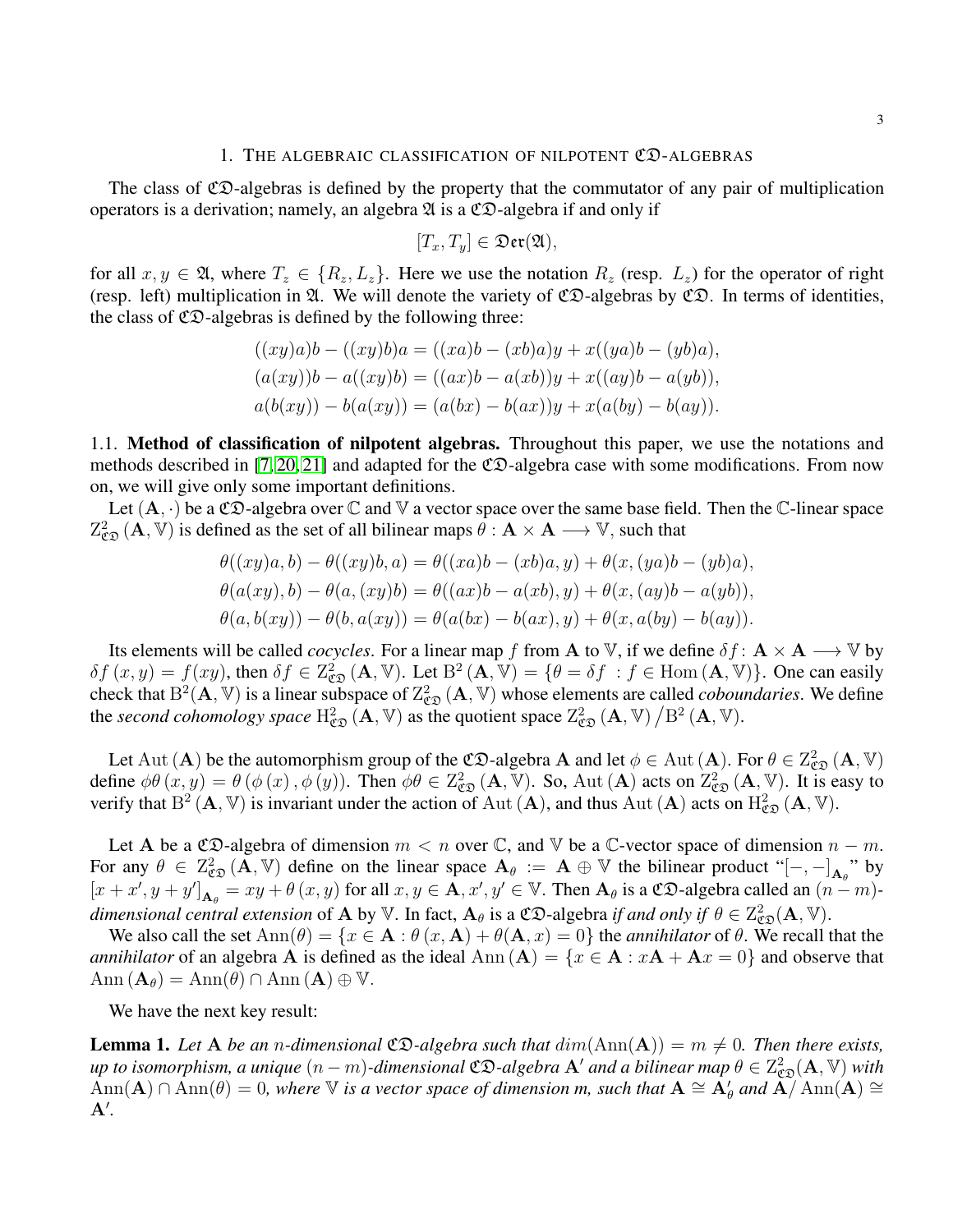**Proof.** Let A' be a linear complement of Ann(A) in A. Define a linear map  $P : A \longrightarrow A'$  by  $P(x+v) = x$ for  $x \in A'$  and  $v \in Ann(A)$  and define a multiplication on A' by  $[x, y]_{A'} = P(xy)$  for  $x, y \in A'$ . For  $x, y \in A$  we have

$$
P(xy) = P((x - P(x) + P(x))(y - P(y) + P(y))) = P(P(x)P(y)) = [P(x), P(y)]_{\mathbf{A'}}.
$$

Since P is a homomorphism, then  $P(A) = A'$  is a CD-algebra and  $A/\text{Ann}(A) \cong A'$ , which gives us the uniqueness of A'. Now, define the map  $\theta : A' \times A' \longrightarrow \text{Ann}(A)$  by  $\theta(x, y) = xy - [x, y]_{A'}$ . Then  $A'_\theta$ is **A** and therefore  $\theta \in Z^2_{\mathfrak{CD}}(\mathbf{A}, \mathbb{V})$  and  $\text{Ann}(\mathbf{A}) \cap \text{Ann}(\theta) = 0$ .

 $\Box$ 

However, in order to solve the isomorphism problem, we need to study the action of Aut  $(A)$  on  $\mathrm{H}_{\mathfrak{C} \mathfrak{D}}^2(\mathbf{A}, \mathbb{V})$ . To this end, let us fix  $e_1, \ldots, e_s$  a basis of  $\mathbb{V}$ , and  $\theta \in \mathrm{Z}_{\mathfrak{C} \mathfrak{D}}^2(\mathbf{A}, \mathbb{V})$ . Then  $\theta$  can be uniquely written as  $\theta(x, y) = \sum_{n=1}^{s}$  $i=1$  $\theta_i(x, y) e_i$ , where  $\theta_i \in Z^2_{\mathfrak{CD}}(\mathbf{A}, \mathbb{C})$ . Moreover,  $\text{Ann}(\theta) = \text{Ann}(\theta_1) \cap \text{Ann}(\theta_2) \cap$ ...  $\cap$  Ann $(\theta_s)$ . Further,  $\theta \in B^2(\mathbf{A}, \mathbb{V})$  if and only if all  $\theta_i \in B^2(\mathbf{A}, \mathbb{C})$ .

**Definition 2.** Let A be an algebra and I be a subspace of  $\text{Ann}(A)$ . If  $A = A_0 \oplus I$  for some subalgebra  $A_0$ *of* A *then* I *is called an annihilator component of* A*. We say that an algebra is split if it has a nontrivial annihilator component.*

It is not difficult to prove (see [\[21,](#page-37-12) Lemma 13]) that, given a  $\mathfrak{CD}$ -algebra  $A_{\theta}$ , if we write as above  $\theta(x, y) = \sum_{n=1}^{s}$  $\sum_{i=1}^{\infty} \theta_i(x, y) e_i \in \mathbb{Z}_{\mathbb{C}\mathfrak{D}}^2(\mathbf{A}, \mathbb{V})$  and we have  $\text{Ann}(\theta) \cap \text{Ann}(\mathbf{A}) = 0$ , then  $\mathbf{A}_{\theta}$  has an annihilator component if and only if  $[\theta_1]$ ,  $[\theta_2]$ , ...,  $[\theta_s]$  are linearly dependent in  $H^2_{\mathfrak{C} \mathfrak{D}}(\mathbf{A}, \mathbb{C})$ .

Let V be a finite-dimensional vector space over C. The *Grassmannian*  $G_k(\mathbb{V})$  is the set of all kdimensional linear subspaces of V. Let  $G_s(H_{\mathfrak{CD}}^2(\mathbf{A},\mathbb{C}))$  be the Grassmannian of subspaces of dimension s in  $H^2_{\mathcal{CD}}(A, \mathbb{C})$ . There is a natural action of Aut  $(A)$  on  $G_s(H^2_{\mathcal{CD}}(A, \mathbb{C}))$ . Let  $\phi \in \text{Aut}(A)$ . For  $W = \langle [\tilde{\theta}_1], [\theta_2], \dots, [\theta_s] \rangle \in G_s(H_{\mathfrak{CD}}^2(\mathbf{A}, \mathbb{C}))$  define  $\phi W = \langle [\phi \theta_1], [\phi \theta_2], \dots, [\phi \theta_s] \rangle$ . Then  $\phi W \in$  $G_s(H_{\mathfrak{CD}}^2(\mathbf{A}, \mathbb{C}))$ . We denote the orbit of  $\widetilde{W} \in G_s(H_{\mathfrak{CD}}^2(\mathbf{A}, \mathbb{C}))$  under the action of Aut  $(\mathbf{A})$  by Orb  $(W)$ . Since, given

$$
W_1 = \langle [\theta_1], [\theta_2], \ldots, [\theta_s] \rangle, W_2 = \langle [\theta_1], [\theta_2], \ldots, [\theta_s] \rangle \in G_s \left( \mathrm{H}_{\mathfrak{CD}}^2 \left( \mathbf{A}, \mathbb{C} \right) \right),
$$

we easily have that if  $W_1 = W_2$ , then  $\int_0^8$  $\bigcap_{i=1}^{s} \text{Ann}(\theta_i) \cap \text{Ann}(\mathbf{A}) = \bigcap_{i=1}^{s}$  $\bigcap_{i=1}^{8} \text{Ann}(\vartheta_i) \cap \text{Ann}(\mathbf{A}),$  we can introduce the set

$$
\mathrm{T}_{s}\left(\mathbf{A}\right)=\left\{ W=\left\langle \left[\theta_{1}\right],\left[\theta_{2}\right],\ldots,\left[\theta_{s}\right]\right\rangle \in G_{s}\left(\mathrm{H}_{\mathfrak{C}\mathfrak{D}}^{2}\left(\mathbf{A},\mathbb{C}\right)\right):\bigcap_{i=1}^{s} \mathrm{Ann}(\theta_{i})\cap \mathrm{Ann}\left(\mathbf{A}\right)=0\right\},\right\}
$$

which is stable under the action of Aut  $(A)$ .

Now, let V be an s-dimensional linear space and let us denote by  $E(A, V)$  the set of all *non-split* s*dimensional* central extensions of A by V. We can write

$$
E(\mathbf{A}, \mathbb{V}) = \left\{ \mathbf{A}_{\theta} : \theta(x, y) = \sum_{i=1}^{s} \theta_{i}(x, y) e_{i} \text{ and } \langle [\theta_{1}], [\theta_{2}], \dots, [\theta_{s}] \rangle \in T_{s}(\mathbf{A}) \right\}.
$$

Also, we have the next result, which can be proved the same way as [\[21,](#page-37-12) Lemma 17].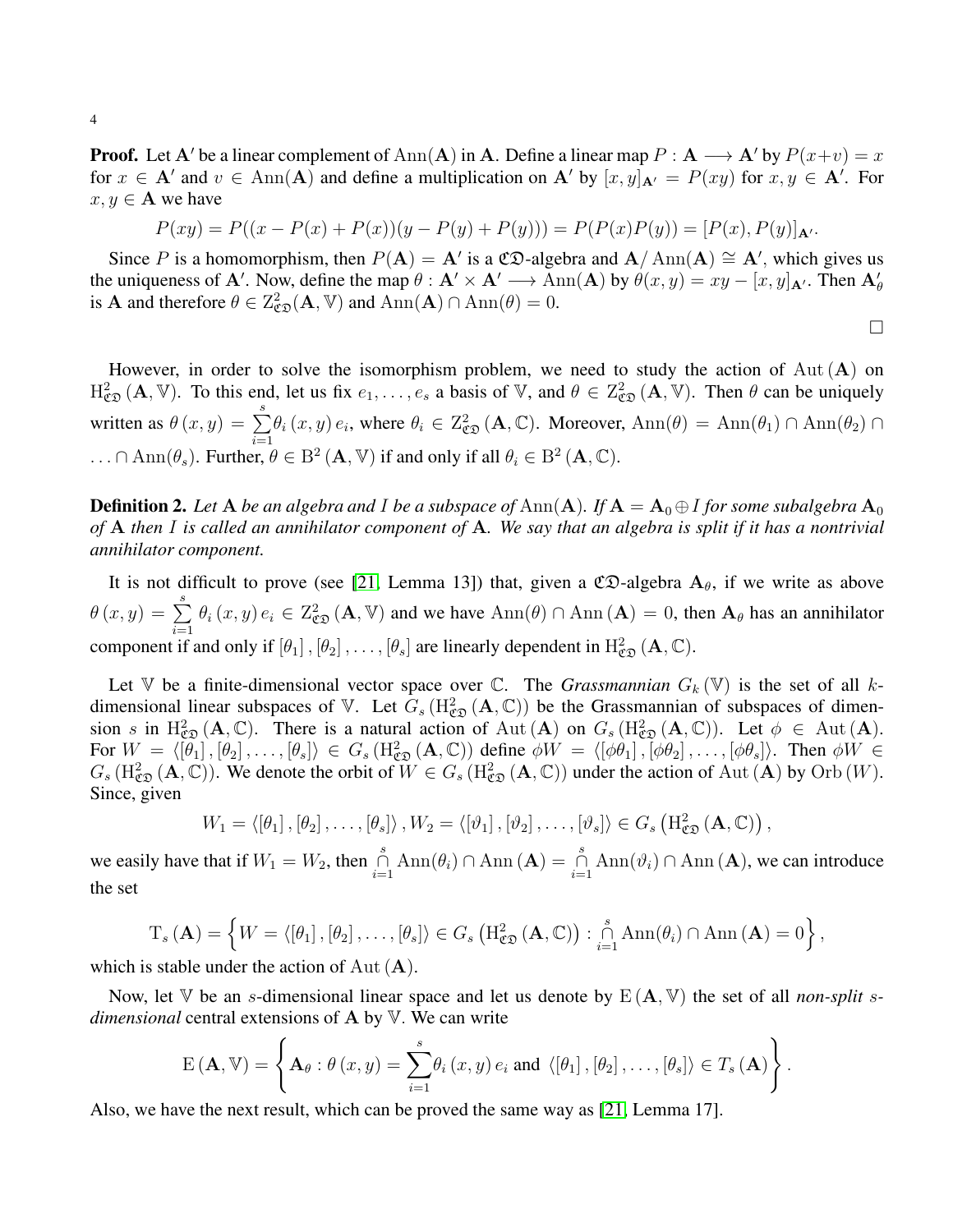**Lemma 3.** Let  $A_{\theta}, A_{\vartheta} \in E(A, \mathbb{V})$ . *Suppose that*  $\theta(x, y) = \sum_{i=1}^{s}$  $\theta_i(x, y) e_i$  and  $\vartheta(x, y) = \sum^s$  $\frac{i=1}{i}$  $\vartheta_i(x, y) e_i.$ *Then the*  $\mathfrak{CD}$ -algebras  $A_{\theta}$  and  $A_{\vartheta}$  are isomorphic if and only if

 $Orb \langle [\theta_1], [\theta_2], \ldots, [\theta_s] \rangle = Orb \langle [\vartheta_1], [\vartheta_2], \ldots, [\vartheta_s] \rangle.$ 

Thus, there exists a one-to-one correspondence between the set of Aut  $(A)$ -orbits on  $T_s(A)$  and the set of isomorphism classes of  $E(A, V)$ . Consequently, we have a procedure that allows us, given a  $\mathfrak{CD}$ -algebra  $A'$  of dimension n, to construct all non-split central extensions of  $A'$ . This procedure is as follows:

### *Procedure*

- (1) For a given [nilpotent]  $\mathfrak{CD}$ -algebra A' of dimension  $n s$ , determine  $T_s(A')$  and  $Aut(A')$ .
- (2) Determine the set of Aut(A')-orbits on  $T_s(A')$ .
- (3) For each orbit, construct the CD-algebra corresponding to one of its representatives.

Let us introduce the following notations. Let A be a  $\mathfrak{CD}$ -algebra with a basis  $e_1, e_2, \ldots, e_n$ . Then by  $\Delta_{ij}$ we will denote the bilinear form  $\Delta_{ij} : \mathbf{A} \times \mathbf{A} \longrightarrow \mathbb{C}$  with  $\Delta_{ij}$   $(e_l, e_m) = \delta_{il} \delta_{jm}$ . The set  $\{\Delta_{ij} : 1 \le i, j \le n\}$ is a basis of the linear space of bilinear forms on A, so every  $\theta \in \mathbb{Z}_{\mathfrak{C}(\mathbb{R})}^2(\mathbb{A}, \mathbb{V})$  can be uniquely written as  $\theta = \sum$  $1\leq i,j\leq n$  $c_{ij}\Delta_{ij}$ , where  $c_{ij}\in\mathbb{C}$ . We also denote by

 $\mathfrak{CD}_j^{i*}$  the jth *i*-dimensional nilpotent trivial  $\mathfrak{CD}$ -algebra,

 $\mathfrak{CD}_j^i$  the *j*th *i*-dimensional nilpotent non-trivial  $\mathfrak{CD}$ -algebra.

1.2. Trivial CD-algebras. Recall that the class of *n*-dimensional algebras defined by the identities  $(xy)z =$ 0 and  $x(yz) = 0$  lies in the intersection of all well-known varieties of algebras defined by some family of polynomial identities of degree 3, such as Leibniz algebras, Zinbiel algebras, associative, Novikov and many other algebras. On the other hand, all algebras defined by the identities  $(xy)z = 0$  and  $x(yz) = 0$ are central extensions of some suitable algebra with zero product. The list of all non-anticommutative 4 dimensional algebras defined by the identities  $(xy)z = 0$  and  $x(yz) = 0$  can be found in [\[14\]](#page-37-3). Note that there is only one 4-dimensional nilpotent anticommutative algebra with identity  $(xy)z = 0$ . Obviously all algebras from this list are 4-dimensional nilpotent  $\mathfrak{CD}$ -algebras.

1.3. 2-dimensional nilpotent  $\mathfrak{CD}$ -algebras. There is only one non-zero 2-dimensional nilpotent  $\mathfrak{CD}$ algebra:

$$
\mathfrak{CD}_{01}^{2*} : e_1e_1 = e_2.
$$

1.4. 3-dimensional nilpotent  $CD$ -algebras. Thanks to [\[7\]](#page-37-15), we have the classification of all 3-dimensional nilpotent algebras. It is easy to see, that each 3-dimensional nilpotent algebra is a  $\mathfrak{CD}$ -algebra.

| $\mathfrak{CD}^3_{01}$             | : $e_1e_1 = e_2$       | $e_2e_2=e_3$    |                        |
|------------------------------------|------------------------|-----------------|------------------------|
| $\mathfrak{CD}^3_{02}$             | : $e_1e_1 = e_2$       | $e_2e_1 = e_3$  | $e_2e_2=e_3$           |
| $\mathfrak{CD}^3_{03}$             | : $e_1e_1 = e_2$       | $e_2e_1=e_3$    |                        |
| $\mathfrak{CD}^3_{04}(\lambda)$    | : $e_1e_1 = e_2$       | $e_1e_2 = e_3$  | $e_2e_1 = \lambda e_3$ |
| $\mathfrak{CD}^{3*}_{01}$          | : $e_1e_1 = e_2$       |                 |                        |
| $\mathfrak{CD}_{02}^{3\ast}$       | : $e_1e_1 = e_3$       | $e_2e_2=e_3$    |                        |
| $\mathfrak{CD}^{3*}_{03}$          | : $e_1e_2 = e_3$       | $e_2e_1 = -e_3$ |                        |
| $\mathfrak{CD}^{3*}_{04}(\lambda)$ | $e_1e_1 = \lambda e_3$ | $e_2e_1 = e_3$  | $e_2e_2=e_3$           |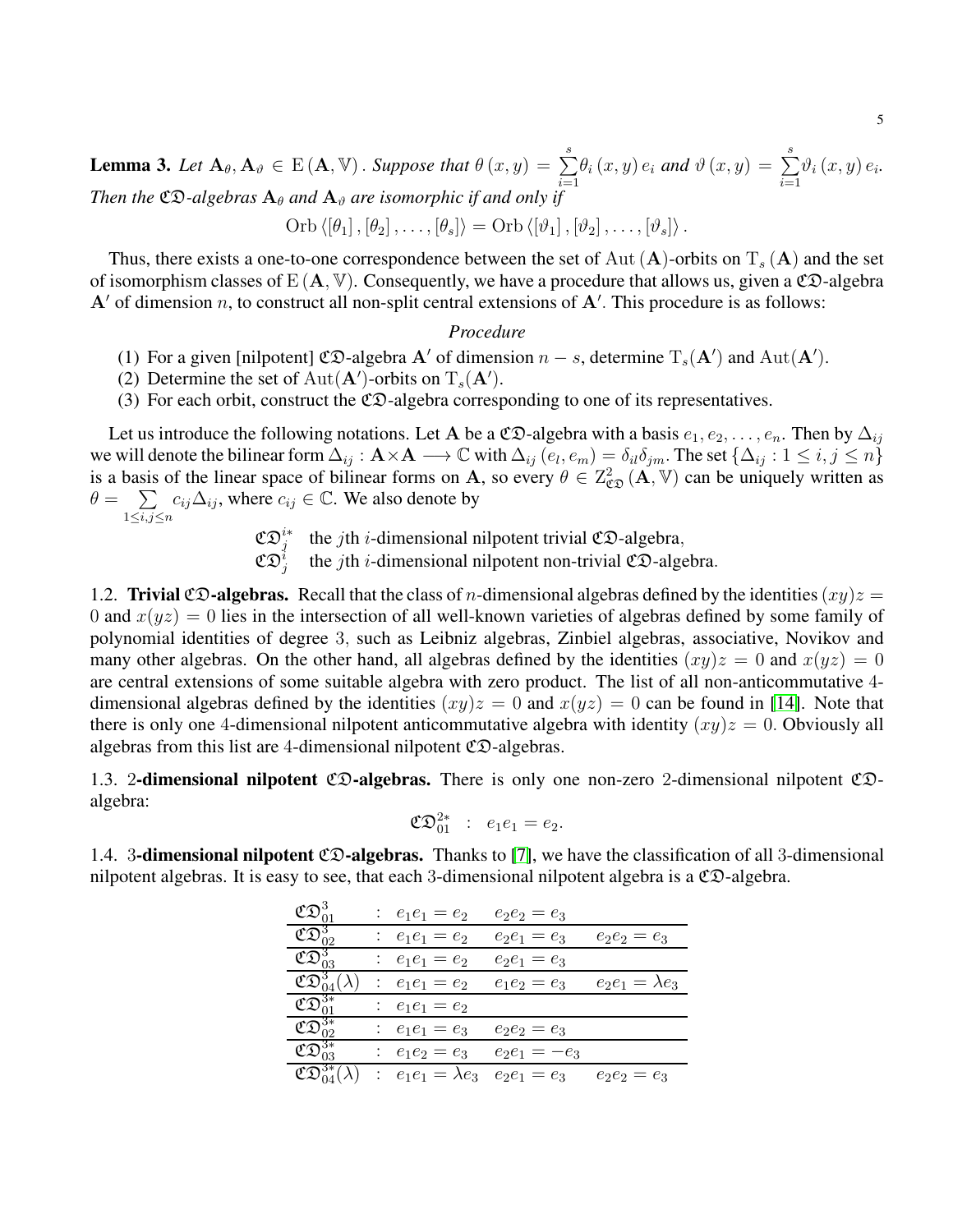1.5. 4-dimensional nilpotent non-trivial  $CD$ -algebras with 2-dimensional annihilator. Thanks to [\[7\]](#page-37-15), we have the classification of all 4-dimensional non-split nilpotent non-trivial algebras with 2-dimensional annihilator:

$$
\frac{\mathfrak{C}\mathfrak{D}_{05}^4}{\mathfrak{C}\mathfrak{D}_{06}^4} : e_1e_1 = e_2 \quad e_2e_1 = e_4 \quad e_2e_2 = e_3
$$
\n
$$
\frac{\mathfrak{C}\mathfrak{D}_{06}^4}{\mathfrak{C}\mathfrak{D}_{07}^4(\lambda)} : e_1e_1 = e_2 \quad e_1e_2 = e_4 \quad e_2e_1 = e_3
$$
\n
$$
\mathfrak{C}\mathfrak{D}_{07}^4(\lambda) : e_1e_1 = e_2 \quad e_1e_2 = e_4 \quad e_2e_1 = \lambda e_4 \quad e_2e_2 = e_3
$$

### 2. THE ALGEBRAIC CLASSIFICATION OF 4-DIMENSIONAL NILPOTENT CO-ALGEBRAS

2.1. Automorphism and cohomology groups of 3-dimensional nilpotent  $\mathfrak{CD}$ -algebras.

| $\mathbf{A}$              | Aut $A$                                                                                                                                                       | $Z^2_{\mathfrak{C}\mathfrak{D}}( \mathbf{A})$                                                                                                                          | $H^2_{\sigma \Omega}({\bf A})$                                                                                                                                                 |
|---------------------------|---------------------------------------------------------------------------------------------------------------------------------------------------------------|------------------------------------------------------------------------------------------------------------------------------------------------------------------------|--------------------------------------------------------------------------------------------------------------------------------------------------------------------------------|
| $\mathfrak{CD}_{01}^3$    | $\overline{0}$<br>0<br>$x^2$<br>$\Omega$<br>$\Omega$<br>$x^4$<br>$\Omega$<br>$\mathcal{Y}$                                                                    | $\langle \Delta_{11}, \Delta_{12}, \Delta_{21}, \Delta_{22} \rangle$                                                                                                   | $\langle  \Delta_{12} ,  \Delta_{21}  \rangle$                                                                                                                                 |
| $\mathfrak{CD}_{02}^3$    | $\theta$<br>$\left 0\right\rangle$<br>$\mathbf{1}$<br>$\Omega$<br>$\Omega$<br>$\overline{0}$<br>$\boldsymbol{x}$                                              | $\langle \Delta_{11}, \Delta_{12}, \Delta_{21}, \Delta_{22} \rangle$                                                                                                   | $\langle [\Delta_{12}], [\Delta_{21}] \rangle$                                                                                                                                 |
| $\mathfrak{CD}^3_{03}$    | $\overline{0}$<br>$\Omega$<br>$x^2$<br>$\overline{0}$<br>$\boldsymbol{y}$<br>$x^3$<br>$\overline{z}$<br>xy                                                    | $\Big\langle \begin{array}{l}\Delta_{11},\Delta_{12},\Delta_{13}-2\Delta_{31},\\ \Delta_{21},\Delta_{22} \end{array} \Big\rangle$                                      | $\langle [\Delta_{12}], [\Delta_{22}], [\Delta_{13}] - 2[\Delta_{31}] \rangle$                                                                                                 |
| $\mathfrak{CD}^3_{04}$    | $\overline{0}$<br>0<br>$\boldsymbol{x}$<br>$x^2$<br>$\theta$<br>$\boldsymbol{y}$<br>$x^3$<br>$(\lambda + 1)xy$<br>$\overline{z}$                              | $\left\langle \begin{array}{l}\Delta_{11},\Delta_{12},\Delta_{21},\Delta_{22},\\ (\lambda-2)\Delta_{13}-(2\lambda-1)\Delta_{31} \end{array} \right\rangle$             | $\Big \langle \begin{array}{l} (\lambda-2)[\Delta_{13}]- (2\lambda-1)[\Delta_{31}], \\ [\Delta_{21}], [\Delta_{22}] \end{array} \Big \rangle$                                  |
| $\mathfrak{CD}^{3*}_{01}$ | $\mathbf{0}$<br>$\overline{0}$<br>$\boldsymbol{x}$<br>$\boldsymbol{x}^2$<br>$\overline{y}$<br>$\boldsymbol{u}$<br>$\Omega$<br>$\upsilon$                      | $\left\langle \begin{array}{l}\Delta_{11},\Delta_{12},\Delta_{13},\Delta_{21},\Delta_{22},\ \Delta_{23},\Delta_{31},\Delta_{32},\Delta_{33} \end{array} \right.$       | $\left\{\n \begin{array}{c}\n [\Delta_{12}], [\Delta_{13}], [\Delta_{21}], [\Delta_{22}]\n [\Delta_{23}], [\Delta_{31}], [\Delta_{32}], [\Delta_{33}]\n \end{array}\n\right\}$ |
| $\mathfrak{CD}^{3*}_{02}$ | $\bf{0}$<br>$\boldsymbol{x}$<br>$\boldsymbol{y}$<br>$(-1)^{n+1}y \quad (-1)^n x$<br>$\Omega$<br>$x^2 + y^2$<br>$\boldsymbol{u}$                               | $\left\langle \begin{array}{l}\Delta_{11},\Delta_{12},\Delta_{13},\Delta_{21},\Delta_{22}\ \Delta_{23},\Delta_{31},\Delta_{32},\Delta_{33} \end{array} \right.$        | $\langle [\Delta_{11}], [\Delta_{12}], [\Delta_{13}], [\Delta_{21}], [\Delta_{23}], [\Delta_{31}], [\Delta_{32}], [\Delta_{33}] \rangle$                                       |
| $\mathfrak{CD}^{3*}_{03}$ | $\Omega$<br>$\overline{x}$<br>$\boldsymbol{y}$<br>$\overline{0}$<br>$\boldsymbol{u}$<br>$\boldsymbol{z}$<br>$\boldsymbol{v}$<br>$\boldsymbol{w}$<br>$xu - yz$ | $\left\langle \begin{array}{l}\Delta_{11},\Delta_{12},\Delta_{13},\Delta_{21},\Delta_{22}\ \Delta_{23},\Delta_{31},\Delta_{32},\Delta_{33} \end{array} \right.$        | $\langle [\Delta_{11}], [\Delta_{12}], [\Delta_{13}], [\Delta_{22}], [\Delta_{23}], [\Delta_{31}], [\Delta_{32}], [\Delta_{33}] \rangle$                                       |
| $\mathfrak{CD}^{3*}_{04}$ | $\boldsymbol{x}$<br>$\boldsymbol{y}$<br>$-\lambda y$<br>$x - y$<br>$x^2 - xy + \lambda y^2$<br>$\tilde{z}$<br>$\boldsymbol{u}$                                | $\left\langle \begin{array}{l}\Delta_{11},\Delta_{12},\Delta_{13},\Delta_{21},\Delta_{22} \ \Delta_{23},\Delta_{31},\Delta_{32},\Delta_{33} \end{array} \right\rangle$ | $\langle [\Delta_{11}], [\Delta_{12}], [\Delta_{13}], [\Delta_{21}], [\Delta_{23}], [\Delta_{31}], [\Delta_{32}], [\Delta_{33}] \rangle$                                       |

Let us denote second cohomology of Jordan-CD-algebras, Lie-CD-algebras and terminal-CD-algebras as  $H_{J\mathfrak{C}D}^2$ ,  $H_{L\mathfrak{C}D}^2$  and  $H_{T\mathfrak{C}D}^2$ . Now we have the following table of cohomology spaces:

| A                            | $H^2_{I\mathscr{O}\mathfrak{D}}(\mathbf{A})$                                                                      | $H^2_{\sigma \Omega}({\bf A})$                                                                                                                    |
|------------------------------|-------------------------------------------------------------------------------------------------------------------|---------------------------------------------------------------------------------------------------------------------------------------------------|
| $\mathfrak{CD}_{01}^{3*}$    | $[\Delta_{12}] + [\Delta_{21}], [\Delta_{13}] + [\Delta_{31}],$<br>$[\Delta_{23}] + [\Delta_{32}], [\Delta_{33}]$ | $\langle H_{I\ell 5}^2(\mathbf{A}) \oplus \langle [\Delta_{21}], [\Delta_{22}], [\Delta_{31}], [\Delta_{32}] \rangle$                             |
| $\mathfrak{CD}_{02}^{3\ast}$ | $ , \Delta_{12} + \Delta_{21} ,$<br>$[\Delta_{13}]+[\Delta_{31}], [\Delta_{23}]+[\Delta_{32}]$                    | $\mathrm{H}^2_{J\mathfrak{C} \mathfrak{D}}(\mathbf{A}) \oplus \langle [\Delta_{21}], [\Delta_{31}], [\Delta_{32}], [\Delta_{33}] \rangle$         |
|                              |                                                                                                                   |                                                                                                                                                   |
| A                            | $H^2_{L\mathfrak{C} \mathfrak{D}}(\mathbf{A})$                                                                    | $\mathrm{H}^2_{\sigma\mathfrak{D}}(\mathbf{A})$                                                                                                   |
| $\mathfrak{CD}^{3*}_{03}$    | $[\Delta_{13}] - [\Delta_{31}], [\Delta_{23}] - [\Delta_{32}]$                                                    | $H^2_{L\mathfrak{CD}}(\mathbf{A}) \oplus \langle [\Delta_{11}], [\Delta_{12}], [\Delta_{13}], [\Delta_{22}], [\Delta_{23}], [\Delta_{33}]\rangle$ |
|                              |                                                                                                                   |                                                                                                                                                   |
|                              |                                                                                                                   |                                                                                                                                                   |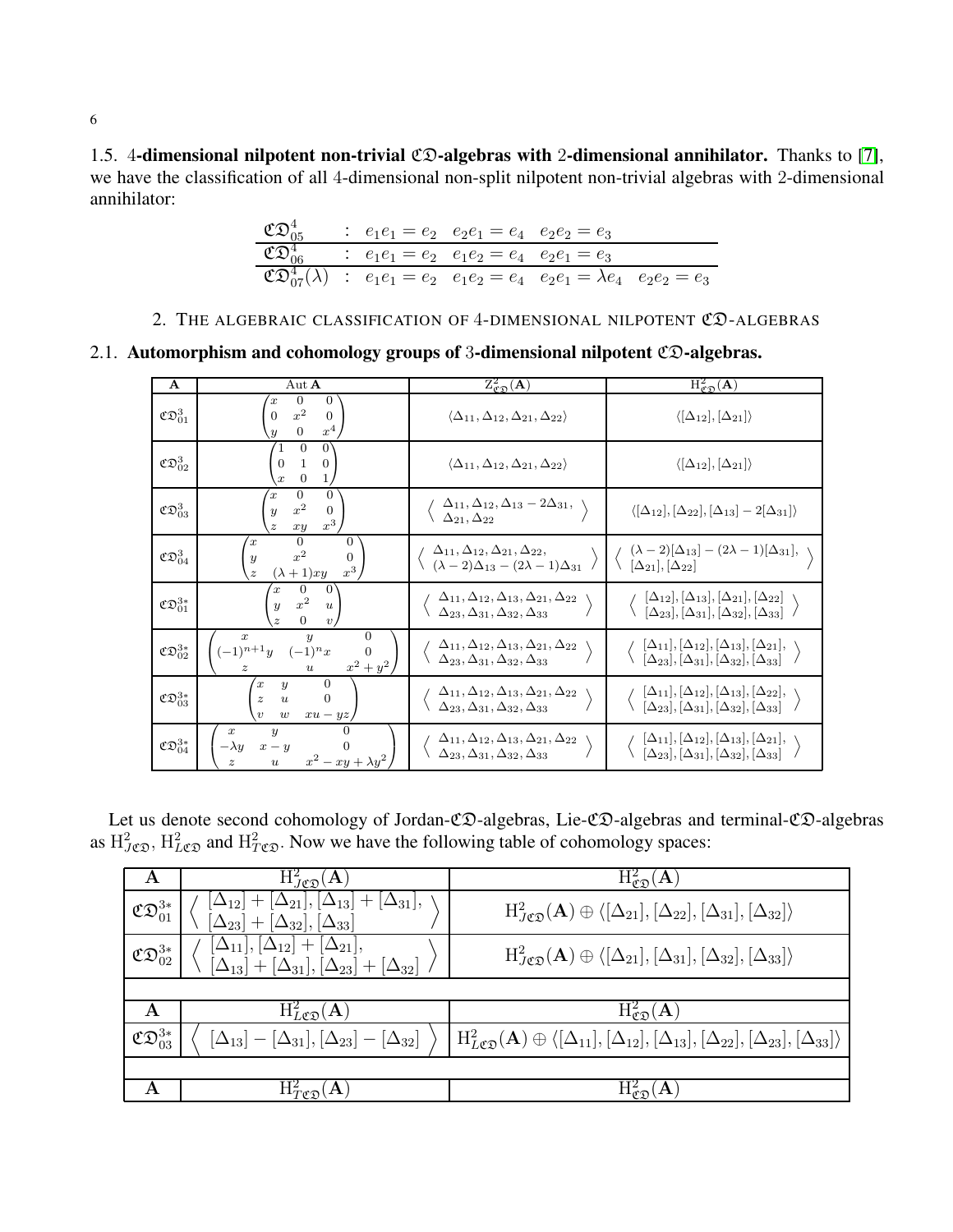| $r \Omega^{3*}$<br>04 | $1 + 0$<br>$\lambda$ 01<br>$\sim$<br>—<br>$\perp$<br>10.<br>- - -<br>.<br>$\Delta$ oo u<br>$\lambda$<br>$\overline{\phantom{a}}$<br>•ാ∠<br>—<br>υT<br>ا د⊿′ | Н2<br>≃<br>$\mathbf{\mathbf{a}}$<br>00 م<br>$\Gamma$ or $\tau$<br>$\pm 1$<br>◡<br><b>A</b> A<br>. 100. |
|-----------------------|-------------------------------------------------------------------------------------------------------------------------------------------------------------|--------------------------------------------------------------------------------------------------------|
|-----------------------|-------------------------------------------------------------------------------------------------------------------------------------------------------------|--------------------------------------------------------------------------------------------------------|

**Remark 4.** It is easy to see that each 4-dimensional central extension of  $C\mathfrak{D}^3_{01}$  or  $C\mathfrak{D}^3_{02}$  is an algebra with 2*-dimensional annihilator and hence it was found before.*

2.2. 1-dimensional central extensions of  $\mathfrak{CD}_{03}^3$ . Let us use the following notations

$$
\nabla_1 = [\Delta_{12}], \nabla_2 = [\Delta_{22}], \nabla_3 = [\Delta_{13}] - 2[\Delta_{31}].
$$

Take  $\theta = \sum_{i=1}^{3} \alpha_i \nabla_i \in \mathrm{H}^2_{\mathfrak{C} \mathfrak{D}}(\mathfrak{C} \mathfrak{D}^3_{03})$ . If

$$
\phi = \begin{pmatrix} x & 0 & 0 \\ y & x^2 & 0 \\ z & xy & x^3 \end{pmatrix} \in \text{Aut } \mathfrak{CD}^3_{03},
$$

then

$$
\phi^T \begin{pmatrix} 0 & \alpha_1 & \alpha_3 \\ 0 & \alpha_2 & 0 \\ -2\alpha_3 & 0 & 0 \end{pmatrix} \phi = \begin{pmatrix} \alpha^* & \alpha_1^* & \alpha_3^* \\ \alpha^{**} & \alpha_2^* & 0 \\ -2\alpha_3^* & 0 & 0 \end{pmatrix},
$$

where

$$
\alpha_1^* = x^2(\alpha_1 x + (\alpha_2 + \alpha_3)y), \quad \alpha_2^* = \alpha_2 x^4, \quad \alpha_3^* = \alpha_3 x^4.
$$

Hence,  $\phi \langle \theta \rangle = \langle \theta^* \rangle$ , where  $\theta^* = \sum_{i=1}^{\infty}$  $i=1$  $\alpha_i^* \nabla_i$ . We are only interested in elements with  $\alpha_3 \neq 0$ .

- (1)  $\alpha_2 + \alpha_3 \neq 0$ . Choosing  $y = -\frac{\alpha_1 x}{\alpha_2 + \alpha_3}$  $\frac{\alpha_1 x}{\alpha_2 + \alpha_3}$  and  $x = 1$ , we have the family of representatives of distinct orbits  $\langle \alpha \nabla_2 + \nabla_3 \rangle_{\alpha \neq -1}$ .
- (2)  $\alpha_2 = -\alpha_3$  and  $\alpha_1 \neq 0$ . Choosing  $x = \frac{\alpha_1}{\alpha_3}$  $\frac{\alpha_1}{\alpha_3}$ , we have the representative  $\langle \nabla_1 - \nabla_2 + \nabla_3 \rangle$ .
- (3)  $\alpha_2 = -\alpha_3$  and  $\alpha_1 = 0$ . Then we have the representative  $\langle -\nabla_2 + \nabla_3 \rangle$ .

Thus, we have the following distinct orbits  $\langle \alpha \nabla_2 + \nabla_3 \rangle$  and  $\langle \nabla_1 - \nabla_2 + \nabla_3 \rangle$ . The corresponding algebras are

$$
\mathfrak{CD}_{08}^4(\alpha) : e_1e_1 = e_2 \quad e_1e_3 = e_4 \quad e_2e_1 = e_3 \quad e_2e_2 = \alpha e_4 \quad e_3e_1 = -2e_4 \n\mathfrak{CD}_{09}^4 : e_1e_1 = e_2 \quad e_1e_2 = e_4 \quad e_1e_3 = e_4 \quad e_2e_1 = e_3 \quad e_2e_2 = -e_4 \quad e_3e_1 = -2e_4.
$$

2.3. 1-dimensional central extensions of  $\mathfrak{CD}_{04}^3$ . Let us use the following notations

$$
\nabla_1 = (\lambda - 2)[\Delta_{13}] - (2\lambda - 1)[\Delta_{31}], \nabla_2 = [\Delta_{21}], \nabla_3 = [\Delta_{22}].
$$

Take  $\theta = \sum_{i=1}^{3} \alpha_i \nabla_i \in \mathrm{H}^2_{\mathfrak{C} \mathfrak{D}}(\mathfrak{C} \mathfrak{D}^3_{04})$ . If

$$
\phi = \begin{pmatrix} x & 0 & 0 \\ y & x^2 & 0 \\ z & (\lambda + 1)xy & x^3 \end{pmatrix} \in \text{Aut } \mathfrak{CD}^3_{04},
$$

then

$$
\phi^T \begin{pmatrix} 0 & 0 & (\lambda - 2)\alpha_1 \\ \alpha_2 & \alpha_3 & 0 \\ -(2\lambda - 1)\alpha_1 & 0 & 0 \end{pmatrix} \phi = \begin{pmatrix} \alpha^* & \alpha^{**} & (\lambda - 2)\alpha_1^* \\ \alpha_2^* + \lambda \alpha^{**} & \alpha_3^* & 0 \\ -(2\lambda - 1)\alpha_1^* & 0 & 0 \end{pmatrix},
$$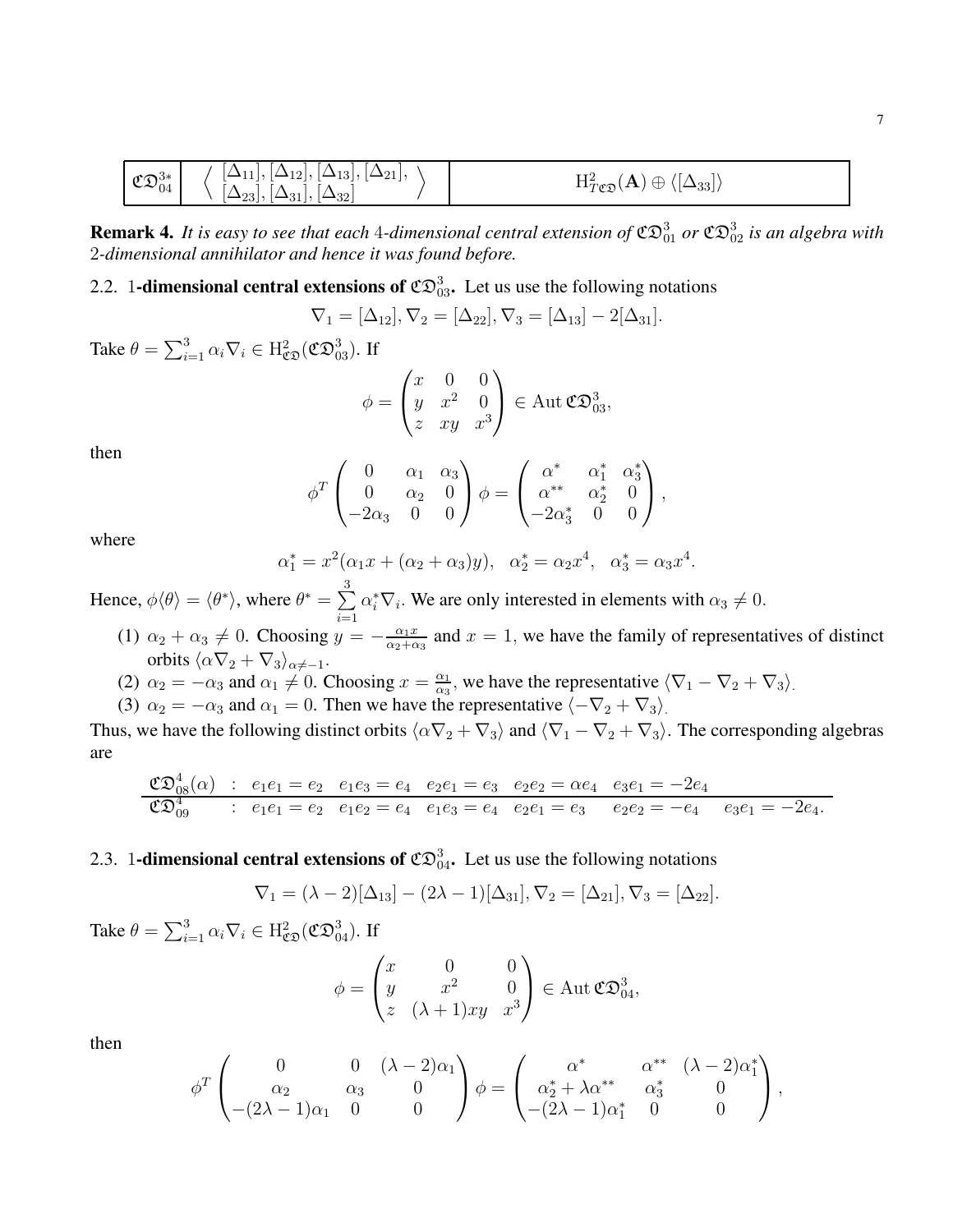where

$$
\alpha_1^* = \alpha_1 x^4, \quad \alpha_2^* = x^2((1 - \lambda)(\alpha_1(\lambda + 1)^2 + \alpha_3)y + \alpha_2 x), \quad \alpha_3^* = \alpha_3 x^4.
$$

Hence,  $\phi \langle \theta \rangle = \langle \theta^* \rangle$ , where  $\theta^* = \sum_{i=1}^{\infty}$ 3  $i=1$  $\alpha_i^* \nabla_i$ . We are only interested in elements with  $\alpha_1 \neq 0$ .

- (1)  $\lambda = 1$ .
	- (a)  $\alpha_2 \neq 0$ . Then choosing  $x = \frac{\alpha_2}{\alpha_1}$  $\frac{\alpha_2}{\alpha_1}$  we have the family of representatives  $\langle \nabla_1 + \nabla_2 + \alpha \nabla_3 \rangle$  of distinct orbits.
	- (b)  $\alpha_2 = 0$ . Then we have the family of representatives  $\langle \nabla_1 + \alpha \nabla_3 \rangle$  of distinct orbits.
- (2)  $\lambda = -1$ .
	- (a)  $\alpha_3 = 0$  and  $\alpha_2 \neq 0$ . Then choosing  $x = \frac{\alpha_2}{\alpha_1}$  $\frac{\alpha_2}{\alpha_1}$  we have the representative  $\langle \nabla_1 + \nabla_2 \rangle$ .
	- (b)  $\alpha_3 = 0$  and  $\alpha_2 = 0$ . Then we have the representative  $\langle \nabla_1 \rangle$ .
	- (c)  $\alpha_3 \neq 0$ . Then choosing  $y = -\frac{\alpha_2}{2\alpha_3}$  $\frac{\alpha_2}{2\alpha_3}$  and  $x = 1$  we have the family of representatives  $\langle \nabla_1 +$  $\alpha \nabla_3$ <sub> $\alpha \neq 0$ </sub> of distinct orbits.
- (3)  $\lambda \neq \pm 1$ .
	- (a)  $(\lambda + 1)^2 \neq -\frac{\alpha_3}{\alpha_1}$  $\frac{\alpha_3}{\alpha_1}$ . Then we can suppose that  $\alpha_2 \neq 0$  and choosing  $x = -\frac{(1-\lambda)(\alpha_1(\lambda+1)^2 + \alpha_3)}{\alpha_2}$  and y = 1 we have the family of representatives  $\langle \nabla_1 + \alpha \nabla_3 \rangle_{\alpha \neq - (\lambda+1)^2}$  of distinct orbits.
	- (b)  $(\lambda + 1)^2 = -\frac{\alpha_3}{\alpha_1}$  $\frac{\alpha_3}{\alpha_1}$  and  $\alpha_2 = 0$ . Then we have the representative  $\langle \nabla_1 - (\lambda + 1)^2 \nabla_3 \rangle$ .
	- (c)  $(\lambda + 1)^2 = -\frac{\alpha_3}{\alpha_1}$  $\frac{\alpha_3}{\alpha_1}$  and  $\alpha_2 \neq 0$ . Then choosing  $x = \frac{\alpha_2}{\alpha_1}$  $\frac{\alpha_2}{\alpha_1}$  we have the representative  $\langle \nabla_1 + \nabla_2 - \nabla_1 \rangle$  $(\lambda + 1)^2 \nabla_3$ .

Summarizing, we have the following representatives of distinct orbits:

$$
\langle \nabla_1 + \nabla_2 + \alpha \nabla_3 \rangle_{\lambda=1}, \ \langle \nabla_1 + \nabla_2 - (\lambda + 1)^2 \nabla_3 \rangle_{\lambda \neq 1}, \ \langle \nabla_1 + \alpha \nabla_3 \rangle.
$$

The corresponding algebras are:

$$
\begin{array}{lll}\n\mathfrak{CD}_{10}^4(\alpha) & : & e_1e_1 = e_2 & e_1e_2 = e_3 & e_1e_3 = -e_4 \\
& e_2e_1 = e_3 + e_4 & e_2e_2 = \alpha e_4 & e_3e_1 = -e_4 \\
\hline\n\mathfrak{CD}_{11}^4(\lambda \neq 1) & : & e_1e_1 = e_2 & e_1e_2 = e_3 & e_1e_3 = (\lambda - 2)e_4 \\
& e_2e_1 = \lambda e_3 + e_4 & e_2e_2 = -(\lambda + 1)^2 e_4 & e_3e_1 = (1 - 2\lambda)e_4 \\
\hline\n\mathfrak{CD}_{12}^4(\alpha, \lambda) & : & e_1e_1 = e_2 & e_1e_2 = e_3 & e_1e_3 = (\lambda - 2)e_4 \\
& e_2e_1 = \lambda e_3 & e_2e_2 = \alpha e_4 & e_3e_1 = (1 - 2\lambda)e_4.\n\end{array}
$$

2.4. 1-dimensional central extensions of  $\mathfrak{CD}_{01}^{3*}$ . Let us use the following notations

$$
\nabla_1 = [\Delta_{12}] + [\Delta_{21}], \nabla_2 = [\Delta_{13}] + [\Delta_{31}], \nabla_3 = [\Delta_{23}] + [\Delta_{32}], \nabla_4 = [\Delta_{33}],
$$
\n
$$
\nabla_5 = [\Delta_{21}], \nabla_6 = [\Delta_{22}], \nabla_7 = [\Delta_{31}], \nabla_8 = [\Delta_{32}].
$$

Take  $\theta = \sum_{i=1}^{8} \alpha_i \nabla_i \in \mathrm{H}^2_{\mathfrak{C} \mathfrak{D}}(\mathfrak{C} \mathfrak{D}^{3*}_{01}).$  If

$$
\phi = \begin{pmatrix} x & 0 & 0 \\ y & x^2 & u \\ z & 0 & v \end{pmatrix} \in \text{Aut } \mathfrak{CD}_{01}^{3*},
$$

then

$$
\phi^T \begin{pmatrix} 0 & \alpha_1 & \alpha_2 \\ \alpha_1 + \alpha_5 & \alpha_6 & \alpha_3 \\ \alpha_2 + \alpha_7 & \alpha_3 + \alpha_8 & \alpha_4 \end{pmatrix} \phi = \begin{pmatrix} \alpha^* & \alpha_1^* & \alpha_2^* \\ \alpha_1^* + \alpha_5^* & \alpha_6^* & \alpha_3^* \\ \alpha_2^* + \alpha_7^* & \alpha_3^* + \alpha_8^* & \alpha_4^* \end{pmatrix},
$$

8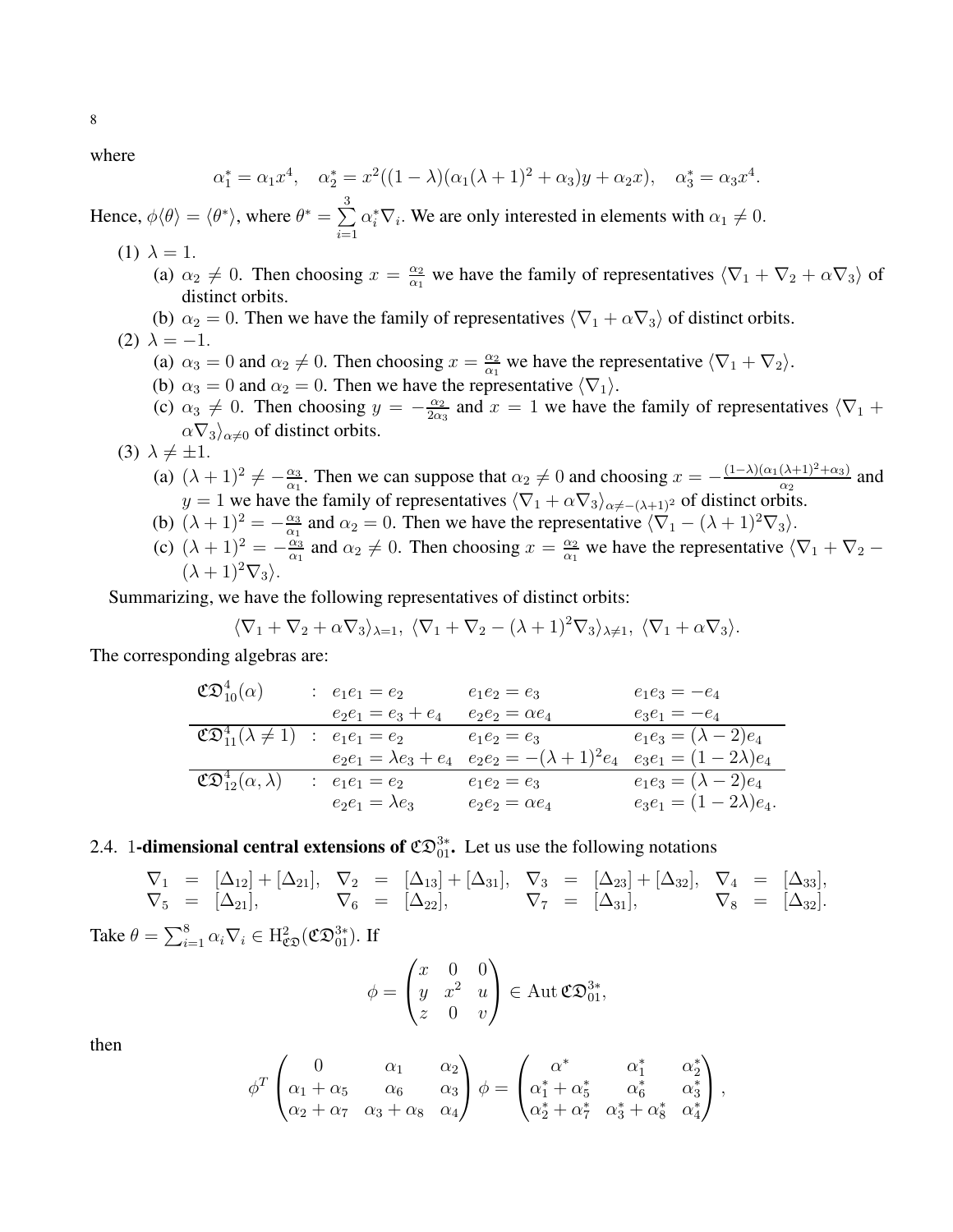where

$$
\alpha_1^* = x^2(\alpha_1 x + (\alpha_3 + \alpha_8)z + \alpha_6 y) \qquad \alpha_2^* = \alpha_1 ux + \alpha_2 vx + \alpha_3 vy + \alpha_4 vz + \alpha_6 uy + (\alpha_3 + \alpha_8)uz \n\alpha_3^* = x^2(\alpha_3 v + \alpha_6 u) \qquad \alpha_4^* = \alpha_4 v^2 + \alpha_6 u^2 + (2\alpha_3 + \alpha_8)uv \n\alpha_5^* = x^2(\alpha_5 x - \alpha_8 z) \qquad \alpha_6^* = \alpha_6 x^4 \n\alpha_7^* = u(\alpha_5 x - \alpha_8 z) + v(\alpha_7 x + \alpha_8 y) \qquad \alpha_8^* = \alpha_8 vx^2.
$$

Hence,  $\phi \langle \theta \rangle = \langle \theta^* \rangle$ , where  $\theta^* = \sum_i$ 8  $i=1$  $\alpha_i^* \nabla_i$ . We are interested in  $\theta$  such that  $(\alpha_2, \alpha_3, \alpha_4, \alpha_7, \alpha_8) \neq$  $(0, 0, 0, 0, 0)$  and  $(\alpha_1, \alpha_3, \alpha_5, \alpha_6, \alpha_8) \neq (0, 0, 0, 0, 0)$ . If  $(\alpha_5, \alpha_6, \alpha_7, \alpha_8) = (0, 0, 0, 0)$  we have a Jordan algebra, on the other case it is a non-Jordan  $CD$ -algebra.

(1)  $\alpha_8 \neq 0$  and  $\alpha_6 \neq 0$ . Then choosing  $v = \frac{\alpha_6 x^2}{\alpha_8}$  $\frac{\alpha_6 x^2}{\alpha_8}, y = -\frac{\alpha_7 x}{\alpha_8}$  $\frac{\alpha_7 x}{\alpha_8}, z = \frac{\alpha_5 x}{\alpha_8}$  $\frac{\alpha_5 x}{\alpha_8}, u = -\frac{\alpha_3 x^2}{\alpha_8}$  $\frac{a_3x^2}{\alpha_8}$ , we have  $\alpha_3^* = \alpha_5^5 = \alpha_7^* = 0, \, \alpha_6^* = \alpha_8^*$  and

$$
\alpha_1^* = \frac{(\alpha_1 \alpha_8 + (\alpha_3 + \alpha_8)\alpha_5 - \alpha_6 \alpha_7)x^3}{\alpha_8} \quad \alpha_2^* = -\frac{(\alpha_3^2 \alpha_5 + \alpha_3(\alpha_1 + \alpha_5)\alpha_8 - \alpha_6(\alpha_4 \alpha_5 + \alpha_2 \alpha_8))x^3}{\alpha_8^2}
$$

$$
\alpha_3^* = 0 \qquad \alpha_4^* = \frac{\alpha_6(-\alpha_3^2 + \alpha_4 \alpha_6 - \alpha_3 \alpha_8)x^4}{\alpha_8^2}
$$

$$
\alpha_5^* = 0 \qquad \alpha_6^* = \alpha_6 x^4,
$$

$$
\alpha_7^* = 0 \qquad \alpha_8^* = \alpha_6 x^4.
$$

- (a)  $\alpha_1\alpha_8 + (\alpha_3 + \alpha_8)\alpha_5 \alpha_6\alpha_7 \neq 0$ . Then choosing  $x = \frac{\alpha_1\alpha_8 + (\alpha_3 + \alpha_8)\alpha_5 \alpha_6\alpha_7}{\alpha_6\alpha_8} \neq 0$ , we get the family of representatives of distinct orbits  $\langle \nabla_1 + \alpha \nabla_2 + \beta \nabla_4 + \nabla_6 + \nabla_8 \rangle$ .
- (b)  $\alpha_1\alpha_8 + (\alpha_3 + \alpha_8)\alpha_5 \alpha_6\alpha_7 = 0$ . Then  $\alpha_1^* = 0$  and  $\alpha_2^* = \frac{\alpha_6(\alpha_4\alpha_5 \alpha_3\alpha_7 + \alpha_2\alpha_8)x^3}{\alpha_8^2}$  $\frac{\alpha_3\alpha_7+\alpha_2\alpha_8)x^6}{\alpha_8^2}$ .
	- (i)  $\alpha_4\alpha_5 \alpha_3\alpha_7 + \alpha_2\alpha_8 \neq 0$ . Then choosing  $x = \frac{\alpha_4\alpha_5 \alpha_3\alpha_7 + \alpha_2\alpha_8}{\alpha_8^2}$ , we get the family of representatives of distinct orbits  $\langle \nabla_2 + \alpha \nabla_4 + \nabla_6 + \nabla_8 \rangle$ .
	- (ii)  $\alpha_4 \alpha_5 \alpha_3 \alpha_7 + \alpha_2 \alpha_8 = 0$ . Then  $\alpha_2^* = 0$  and we get the family of representatives of distinct orbits  $\langle \alpha \nabla_4 + \nabla_6 + \nabla_8 \rangle$ .

(2)  $\alpha_8 \neq 0$  and  $\alpha_6 = 0$ . Then choosing  $y = -\frac{\alpha_7 x}{\alpha_8}$  $\frac{\alpha_7 x}{\alpha_8}$  and  $z = \frac{\alpha_5 x}{\alpha_8}$  $\frac{\alpha_5 x}{\alpha_8}$ , we have

$$
\alpha_1^* = \frac{(\alpha_1 \alpha_8 + (\alpha_3 + \alpha_8)\alpha_5)x^3}{\alpha_3^*} \quad \alpha_2^* = \frac{(\alpha_3 \alpha_5 + u(\alpha_1 + \alpha_5)\alpha_8 + v(\alpha_4 \alpha_5 - \alpha_3 \alpha_7 + \alpha_2 \alpha_8))x}{\alpha_3^*}
$$
  
\n
$$
\alpha_3^* = \alpha_3 v x^2 \qquad \alpha_4^* = v(v\alpha_4 + u(2\alpha_3 + \alpha_8))
$$
  
\n
$$
\alpha_5^* = 0 \qquad \alpha_6^* = 0
$$
  
\n
$$
\alpha_7^* = 0 \qquad \alpha_8^* = \alpha_8 v x^2.
$$

- (a)  $2\alpha_3 + \alpha_8 \neq 0$ . Then choosing  $u = -\frac{\alpha_4 v}{2\alpha_3 + \alpha_4}$  $\frac{\alpha_4 v}{2\alpha_3 + \alpha_8}$  we have  $\alpha_4^* = 0$ .
	- (i)  $\alpha_1\alpha_8 + (\alpha_3 + \alpha_8)\alpha_5 \neq 0, 2\alpha_3^2\alpha_7 \neq \alpha_8(\alpha_2\alpha_8 \alpha_1\alpha_4) + \alpha_3(\alpha_4\alpha_5 + 2\alpha_2\alpha_8 \alpha_7\alpha_8).$ Then choosing  $x = \frac{\alpha_3 \alpha_4 \alpha_5 - 2\alpha_3^2 \alpha_7 + 2\alpha_2 \alpha_3 \alpha_8 - \alpha_1 \alpha_4 \alpha_8 - \alpha_3 \alpha_7 \alpha_8 + \alpha_2 \alpha_8^2}{\alpha_8^2 (2\alpha_3 + \alpha_8)}$  and  $v =$  $(\alpha_3\alpha_5 + (\alpha_1 + \alpha_5)\alpha_8)(-2\alpha_3^2\alpha_7 + \alpha_8(-\alpha_1\alpha_4 + \alpha_2\alpha_8) + \alpha_3(\alpha_4\alpha_5 + 2\alpha_2\alpha_8 - \alpha_7\alpha_8))$  $\alpha^{4}_{8}(2\alpha_3+\alpha_8)$ representatives of distinct orbits  $\langle \nabla_1 + \nabla_2 + \alpha \nabla_3 + \nabla_8 \rangle_{\alpha \neq -\frac{1}{2}}$ . we get the family of
	- (ii)  $\alpha_1\alpha_8 + (\alpha_3 + \alpha_8)\alpha_5 \neq 0$ ,  $2\alpha_3^2\alpha_7 = \alpha_8(\alpha_2\alpha_8 \alpha_1\alpha_4) + \alpha_3(\alpha_4\alpha_5 + 2\alpha_2\alpha_8 \alpha_7\alpha_8)$ . Then choosing  $x = 1$  and  $v = \frac{\alpha_3 \alpha_5 + (\alpha_1 + \alpha_5)\alpha_8}{\alpha^2}$  $\frac{\alpha_1 + \alpha_5}{\alpha_8^2}$  we get the family of representatives of distinct orbits  $\langle \nabla_1 + \alpha \nabla_3 + \nabla_8 \rangle_{\alpha \neq -\frac{1}{2}}$ .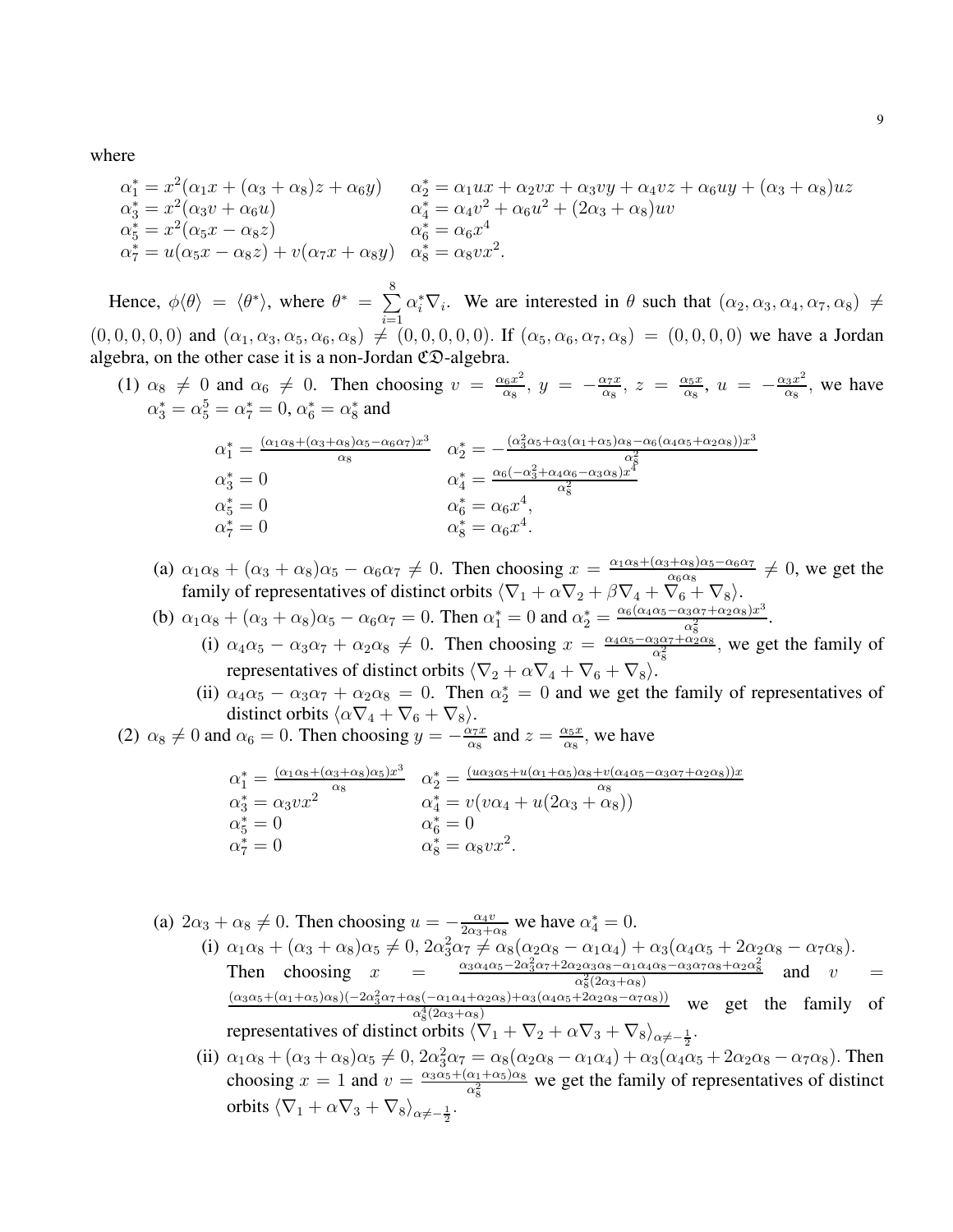- (iii)  $\alpha_1\alpha_8 + (\alpha_3 + \alpha_8)\alpha_5 = 0$  and  $\alpha_4\alpha_5 \alpha_3\alpha_7 + \alpha_2\alpha_8 \neq 0$ . Then choosing  $x = \frac{\alpha_4\alpha_5 \alpha_3\alpha_7 + \alpha_2\alpha_8}{\alpha_8^2}$ and  $v = 1$  we get the family of representatives of distinct orbits  $\langle \nabla_2 + \alpha \nabla_3 + \nabla_8 \rangle_{\alpha \neq -\frac{1}{2}}$ .
- (iv)  $\alpha_1\alpha_8 + (\alpha_3 + \alpha_8)\alpha_5 = 0$  and  $\alpha_4\alpha_5 \alpha_3\alpha_7 + \alpha_2\alpha_8 = 0$ . Then we get the family of representatives of distinct orbits  $\langle \alpha \nabla_3 + \nabla_8 \rangle_{\alpha \neq -\frac{1}{2}}$ .

(b)  $2\alpha_3 + \alpha_8 = 0$ . Then

$$
\alpha_1^* = \frac{(2\alpha_1 + \alpha_5)x^3}{2} \quad \alpha_2^* = \frac{(2v\alpha_4\alpha_5 + u(2\alpha_1 + \alpha_5)\alpha_8 + v(2\alpha_2 + \alpha_7)\alpha_8)x}{2\alpha_8}
$$
  

$$
\alpha_3^* = -\frac{1}{2}vx^2\alpha_8 \quad \alpha_4^* = \alpha_4v^2 \quad \alpha_8^* = \alpha_8vx^2
$$

- (i)  $2\alpha_1 + \alpha_5 \neq 0$  and  $\alpha_4 \neq 0$ . Choosing  $x = \frac{\alpha_4(2\alpha_1 + \alpha_5)}{2\alpha_8^2}$  $\frac{a_{1}+a_{5}}{2\alpha_{8}^{2}}$ ,  $u = -\frac{\alpha_{4}(2\alpha_{1}+\alpha_{5})(2\alpha_{4}\alpha_{5}+(2\alpha_{2}+\alpha_{7})\alpha_{8})}{4\alpha_{8}^{4}}$  $4\alpha_8^4$ and  $v = \frac{\alpha_4(2\alpha_1 + \alpha_5)^2}{4\alpha^3}$  $\frac{\alpha_1+\alpha_5)^2}{4\alpha_8^3}$  we get the representative  $\langle \nabla_1 - \frac{1}{2}\nabla_3 + \nabla_4 + \nabla_8 \rangle$ .
- (ii)  $2\alpha_1 + \alpha_5 \neq 0$  and  $\alpha_4 = 0$ . Choosing  $x = 1$   $u = -\frac{2\alpha_2 + \alpha_7}{2\alpha_8}$  $\frac{\alpha_2+\alpha_7}{2\alpha_8}$  and  $v=\frac{2\alpha_1+\alpha_5}{2\alpha_8}$  $rac{a_1+\alpha_5}{2\alpha_8}$  we get the representative  $\langle \nabla_1 - \frac{1}{2} \nabla_3 + \nabla_8 \rangle$ .
- (iii)  $2\alpha_1 + \alpha_5 = 0$ ,  $\alpha_4 \neq 0$  and  $4\alpha_1\alpha_4 \neq (2\alpha_2 + \alpha_7)\alpha_8$ . Then choosing  $x = \frac{(2\alpha_2 + \alpha_7)\alpha_8 4\alpha_1\alpha_4}{2\alpha_8^2}$ 8 and  $v = \frac{((2\alpha_2 + \alpha_7)\alpha_8 - 4\alpha_1\alpha_4)^2}{4\alpha_1\alpha^3}$  $\frac{4\alpha_1\alpha_3}{4\alpha_4\alpha_8^3}$  we get the representative  $\langle \nabla_2 - \frac{1}{2}\nabla_3 + \nabla_4 + \nabla_8 \rangle$ .
- (iv)  $2\alpha_1 + \alpha_5 = 0$ ,  $\alpha_4 \neq 0$  and  $4\alpha_1\alpha_4 = (2\alpha_2 + \alpha_7)\alpha_8$ . Then choosing  $x = 1$  and  $v = \frac{\alpha_8}{\alpha_4}$  $\frac{\alpha_8}{\alpha_4}$  we get the representative  $\langle -\frac{1}{2}\nabla_3 + \nabla_4 + \nabla_8 \rangle$ .
- (v)  $2\alpha_1 + \alpha_5 = 0$ ,  $\alpha_4 = 0$  and  $2\alpha_2 \neq -\alpha_7$ . Then choosing  $x = \frac{2\alpha_2 + \alpha_7}{2\alpha_8}$  $\frac{v_2+\alpha_7}{2\alpha_8}$  and  $v=1$  we get the representative  $\langle \nabla_2 - \frac{1}{2} \nabla_3 + \nabla_8 \rangle$ .

(vi)  $2\alpha_1 + \alpha_5 = 0$ ,  $\alpha_4 = 0$  and  $2\alpha_2 = -\alpha_7$ . Then we get the representative  $\langle -\frac{1}{2}\nabla_3 + \nabla_8 \rangle$ . (3)  $\alpha_8 = 0$ . Then  $\alpha_8^* = 0$  and

$$
\alpha_1^* = x^2(\alpha_1 x + \alpha_3 z + \alpha_6 y) \quad \alpha_2^* = u(\alpha_1 x + \alpha_3 z + \alpha_6 y) + v(\alpha_2 x + \alpha_3 y + \alpha_4 z) \n\alpha_3^* = x^2(\alpha_3 v + \alpha_6 u) \qquad \alpha_4^* = \alpha_4 v^2 + \alpha_6 u^2 + 2\alpha_3 u v \n\alpha_5^* = \alpha_5 x^3 \qquad \alpha_6^* = \alpha_6 x^4 \qquad \alpha_7^* = x(\alpha_5 u + \alpha_7 v).
$$

(a)  $\alpha_5 \neq 0$  and  $\alpha_6 \neq 0$ . Then choosing  $u = -\frac{\alpha_7 v}{\alpha_5}$  $\frac{\alpha_7 v}{\alpha_5}$  and  $x = \frac{\alpha_5}{\alpha_6}$  $\frac{\alpha_5}{\alpha_6}, y = -\frac{\alpha_1\alpha_5+ z\alpha_3\alpha_6}{\alpha_6^2}$  $\frac{+z\alpha_3\alpha_6}{\alpha_6^2}$ , we have  $\alpha_1^* = 0$ ,  $\alpha_5^* = \alpha_6^* = \frac{\alpha_5^4}{\alpha_6^3} \neq 0$ ,  $\alpha_7^* = 0$  and

$$
\alpha_2^* = \frac{(\alpha_6(-z\alpha_3^2 + \alpha_2\alpha_5 + z\alpha_4\alpha_6) - \alpha_1\alpha_3\alpha_5)v}{\alpha_6^2} \quad \alpha_3^* = \frac{\alpha_5(\alpha_3\alpha_5 - \alpha_6\alpha_7)v}{\alpha_6^2} \quad \alpha_4^* = \left(\alpha_4 + \frac{\alpha_7(\alpha_6\alpha_7 - 2\alpha_3\alpha_5)}{\alpha_5^2}\right)v^2.
$$

(i)  $\alpha_3^2 \neq \alpha_4 \alpha_6$ . Then choosing  $z = \frac{\alpha_5(\alpha_2 \alpha_6 - \alpha_1 \alpha_3)}{\alpha_6(\alpha_3^2 - \alpha_4 \alpha_6)}$  $\frac{\alpha_5(\alpha_2\alpha_6 - \alpha_1\alpha_3)}{\alpha_6(\alpha_3^2 - \alpha_4\alpha_6)}$ , we have  $\alpha_2^* = 0$ . (A)  $\alpha_3 \alpha_5 \neq \alpha_6 \alpha_7$ . Then choosing  $v = \frac{\alpha_5^3}{\alpha_6(\alpha_3 \alpha_5 - \alpha_6 \alpha_7)}$  we have the family of representatives of distinct orbits  $\langle \nabla_3 + \alpha \nabla_4 + \nabla_5 + \nabla_6 \rangle_{\alpha \neq 1}$ .

(B) 
$$
\alpha_3 \alpha_5 = \alpha_6 \alpha_7
$$
. Then choosing  $v = \frac{\alpha_5}{\alpha_6 \sqrt{(\alpha_4 \alpha_6 - \alpha_3^2)}}$  we have the representative  $\langle \nabla_4 + \nabla_5 + \nabla_6 \rangle$ .  
\n(ii)  $\alpha_3^2 = \alpha_4 \alpha_6$  Then  $\alpha_4 = \frac{\alpha_3^2}{\alpha_6}$ , so

$$
\alpha_2^* = \frac{\alpha_5}{\alpha_6^2} (\alpha_2 \alpha_6 - \alpha_1 \alpha_3) v \quad \alpha_3^* = \frac{\alpha_5}{\alpha_6^2} (\alpha_3 \alpha_5 - \alpha_6 \alpha_7) v \quad \alpha_4^* = \frac{v^2}{\alpha_5^2 \alpha_6} (\alpha_3 \alpha_5 - \alpha_6 \alpha_7)^2.
$$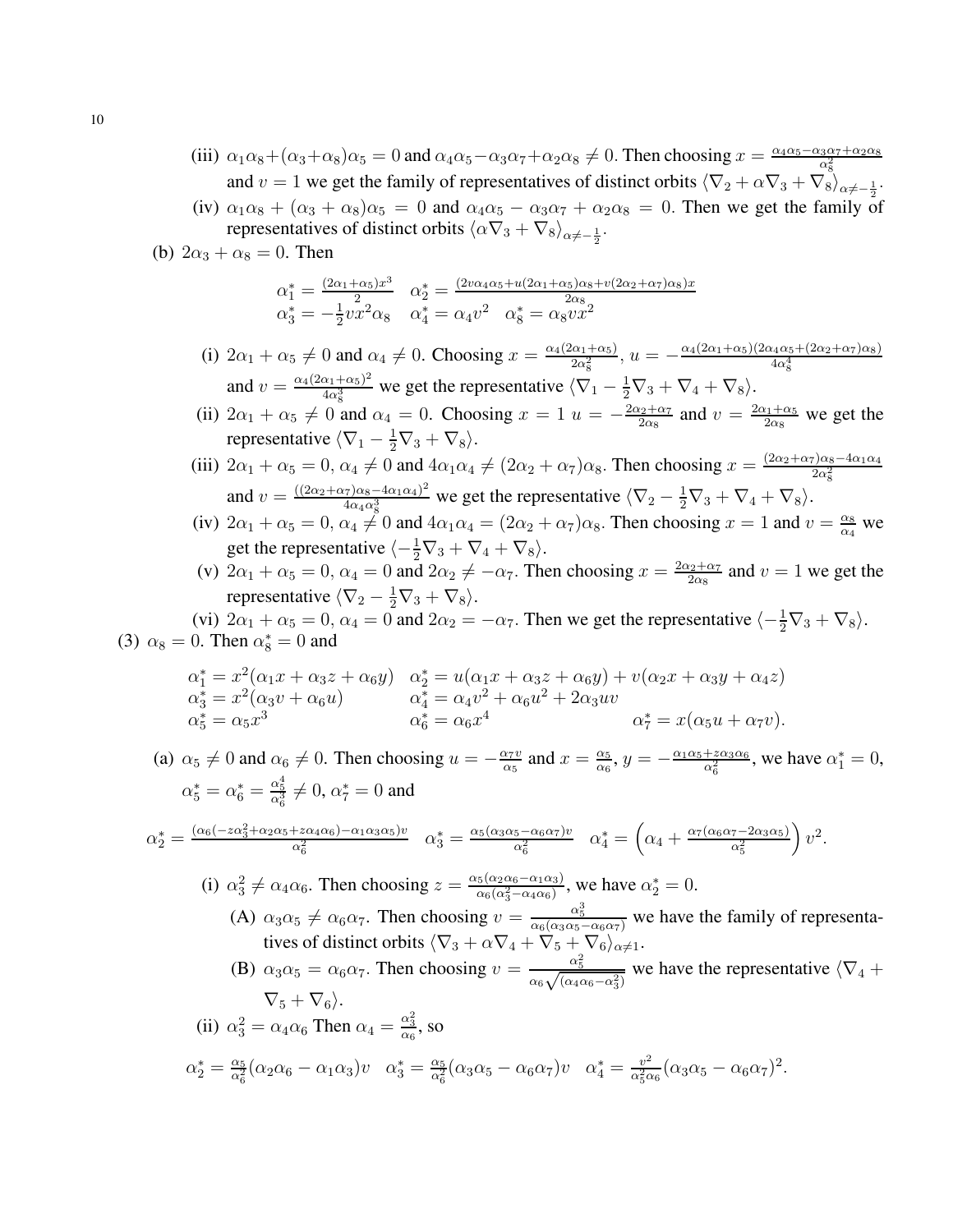- (A)  $\alpha_3 \alpha_5 \neq \alpha_6 \alpha_7$ . Then by choosing  $v = \frac{\alpha_5^3}{\alpha_6(\alpha_3 \alpha_5 \alpha_6 \alpha_7)}$  we get the family of representatives of distinct orbits  $\langle \alpha \nabla_2 + \nabla_3 + \nabla_4 + \nabla_5 + \nabla_6 \rangle$ .
- (B)  $\alpha_3 \alpha_5 = \alpha_6 \alpha_7$  and  $\alpha_2 \alpha_6 \neq \alpha_1 \alpha_3$ . Then by choosing  $v = \frac{\alpha_5^3}{\alpha_6 (\alpha_2 \alpha_6 \alpha_1 \alpha_3)}$  we get the representative  $\langle \nabla_2 + \nabla_5 + \nabla_6 \rangle$ .
- (C)  $\alpha_3 \alpha_5 = \alpha_6 \alpha_7$  and  $\alpha_2 \alpha_6 = \alpha_1 \alpha_3$ . Then we have a split extension.

(b)  $\alpha_5 \neq 0$  and  $\alpha_6 = 0$ . Then choosing  $u = -\frac{\alpha_7 v}{\alpha_5}$  $\frac{\alpha_7 v}{\alpha_5}$ , we have

> $\alpha_1^* = (\alpha_1 x + \alpha_3 z)x^2$   $\alpha_2^* = \frac{(x\alpha_2\alpha_5 + y\alpha_3\alpha_5 + z\alpha_4\alpha_5 - x\alpha_1\alpha_7 - z\alpha_3\alpha_7)v}{\alpha_5}$   $\alpha_3^* = \alpha_3 v x^2$  $\alpha_4^* = \frac{(\alpha_4 \alpha_5 - 2 \alpha_3 \alpha_7) v^2}{\alpha_5}$  $\alpha_5^* = \alpha_5 x^3$   $\alpha_7^* = 0.$

(i)  $\alpha_3 \neq 0$ . Then choosing  $z = -\frac{\alpha_1 x}{\alpha_3}$  $\frac{\alpha_1 x}{\alpha_3}$ ,  $y = \frac{(\alpha_1 \alpha_4 - \alpha_2 \alpha_3)x}{\alpha_3^2}$  and  $v = \frac{\alpha_5 x}{\alpha_3}$  $\frac{\alpha_5 x}{\alpha_3}$ , we get  $\alpha_1^* = \alpha_2^* =$  $\alpha_7^*=0$ ,  $\alpha_3^*=\alpha_5^*=\alpha_5x^3$  and  $\alpha_4^*=\frac{\alpha_5(\alpha_4\alpha_5-2\alpha_3\alpha_7)x^2}{\alpha_5^2}$  $\frac{-2\alpha_3\alpha_7}{\alpha_3^2}$ .

(A)  $\alpha_4\alpha_5 \neq 2\alpha_3\alpha_7$ . Then by choosing  $x = \frac{\alpha_4\alpha_5 - 2\alpha_3\alpha_7}{\alpha_3^2}$  we get the representative  $\langle \nabla_3 +$  $\nabla_4 + \nabla_5$ .

- (B)  $\alpha_4 \alpha_5 = 2\alpha_3 \alpha_7$ . Then we get the representative  $\langle \nabla_3 + \nabla_5 \rangle$ .
- (ii)  $\alpha_3 = 0$ . Then  $\alpha_3^* = 0$  and

$$
\alpha_1^* = \alpha_1 x^3 \quad \alpha_2^* = v \left( z \alpha_4 + \left( \alpha_2 - \frac{\alpha_1 \alpha_7}{\alpha_5} \right) x \right)
$$
  

$$
\alpha_4^* = \alpha_4 v^2 \quad \alpha_5^* = \alpha_5 x^3
$$

(A)  $\alpha_4 \neq 0$ . Then choosing  $x = 1$ ,  $y = 0$ ,  $z = \frac{\alpha_1 \alpha_7 - \alpha_2 \alpha_5}{\alpha_4 \alpha_5}$  and  $v = \sqrt{\frac{\alpha_5}{\alpha_4}}$ , we get the family of representatives of distinct orbits  $\langle \alpha \nabla_1 + \nabla_4 + \nabla_5 \rangle$ .

- (B)  $\alpha_4 = 0$  and  $\alpha_2 \alpha_5 \neq \alpha_1 \alpha_7$ . Then we have the family of representatives of distinct orbits  $\langle \alpha \nabla_1 + \nabla_2 + \nabla_5 \rangle$ .
- (C)  $\alpha_4 = 0$  and  $\alpha_2 \alpha_5 = \alpha_1 \alpha_7$ . Then we have a split extension.

(c)  $\alpha_5 = 0$  and  $\alpha_6 \neq 0$ . Then choosing  $u = -\frac{\alpha_3 v}{\alpha_6}$  $\frac{\alpha_3 v}{\alpha_6}$  and  $y = -\frac{x\alpha_1 + z\alpha_3}{\alpha_6}$  $\frac{+z\alpha_3}{\alpha_6}$ , we have  $\alpha_1^* = \alpha_3^* = \alpha_5^* =$  $\alpha_8^* = 0$  and

$$
\alpha_2^* = \frac{(x(\alpha_2\alpha_6 - \alpha_1\alpha_3) + z(\alpha_4\alpha_6 - \alpha_3^2))x}{\alpha_6} \quad \alpha_4^* = \frac{(\alpha_4\alpha_6 - \alpha_3^2)v^2}{\alpha_6}
$$

$$
\alpha_5^* = \alpha_6 x^4 \qquad \alpha_7^* = \alpha_7 vx
$$

(i)  $\alpha_4 \alpha_6 - \alpha_3^2 \neq 0$ . Then choosing  $z = \frac{(\alpha_1 \alpha_3 - \alpha_2 \alpha_6)x}{\alpha_4 \alpha_6 - \alpha_3^2}$  $\frac{\alpha_3-\alpha_2\alpha_6}{\alpha_4\alpha_6-\alpha_3^2}$  we have  $\alpha_2^*=0$ . (A)  $\alpha_7 \neq 0$ . Then choosing  $x = \frac{\alpha_7}{\sqrt{\alpha_4 \alpha_6 - \alpha_3^2}}$  and  $v = \frac{\alpha_6 \alpha_7^2}{\sqrt{(\alpha_4 \alpha_6 - \alpha_3^2)^3}}$  we get the representative  $\langle \nabla_4 + \nabla_6 + \nabla_7 \rangle$ . (B)  $\alpha_7 = 0$ . Then we get the representative  $\langle \nabla_4 + \nabla_6 \rangle$ . (ii)  $\alpha_4 \alpha_6 = \alpha_3^2$ . Then  $\alpha_4^* = 0$  and  $\alpha_2^* = \frac{vx}{\alpha_6}$  $\frac{vx}{\alpha_6}(\alpha_2\alpha_6-\alpha_1\alpha_3)\quad \alpha_6^*=\alpha_6x^4\quad \alpha_7^*=\alpha_7vx.$ 

- 
- (A)  $\alpha_2 \alpha_6 \alpha_1 \alpha_3 \neq 0$ . Then we get the family of representatives  $\langle \alpha \nabla_2 + \nabla_6 + \nabla_7 \rangle_{\alpha \neq 0}$ . (B)  $\alpha_2 \alpha_6 - \alpha_1 \alpha_3 = 0$  and  $\alpha_7 \neq 0$ . Then we get the representative  $\langle \nabla_6 + \nabla_7 \rangle$ .
- (C)  $\alpha_2 \alpha_6 \alpha_1 \alpha_3 = \alpha_7 = 0$ . Then we get a split extension.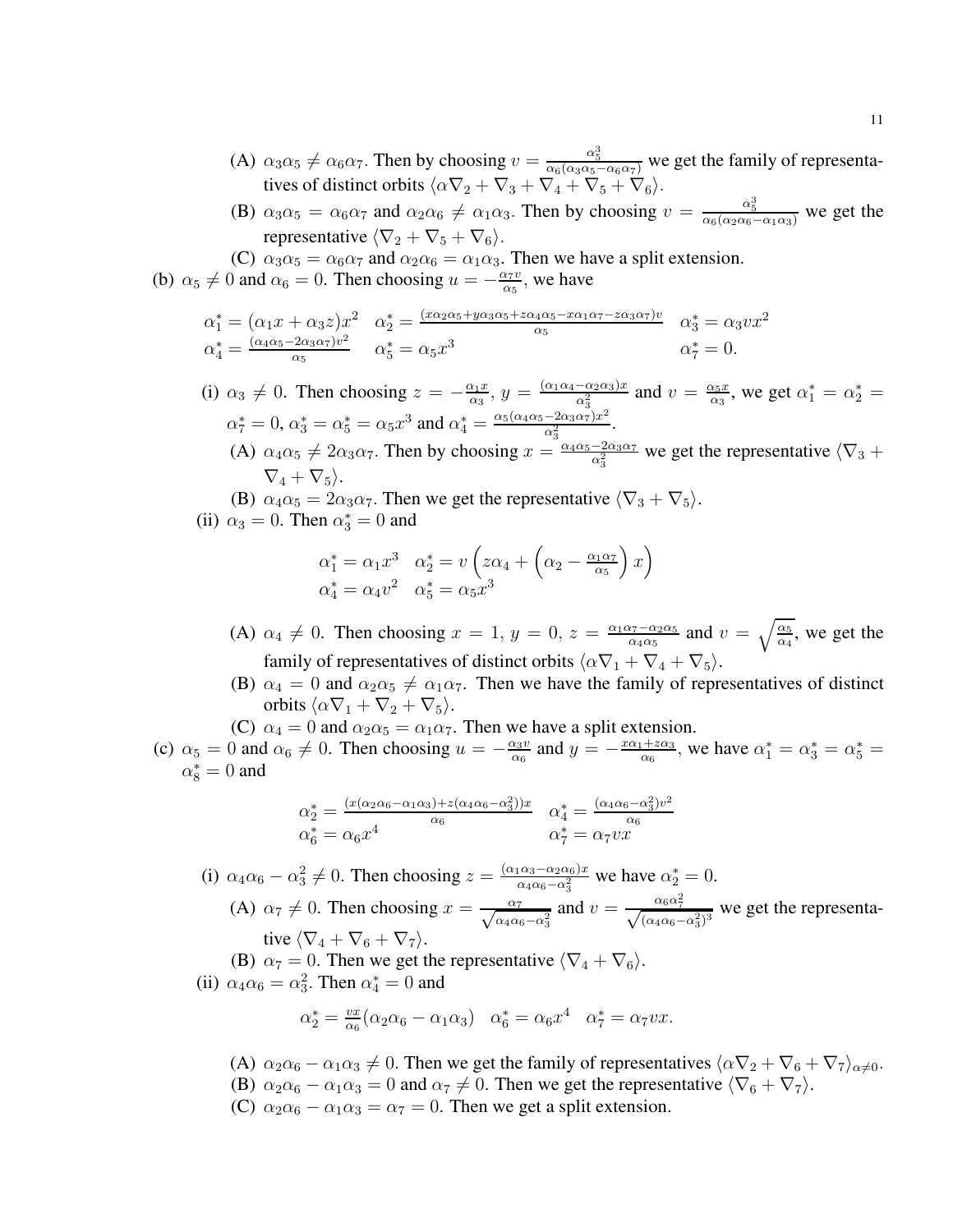(d)  $\alpha_5 = \alpha_6 = 0$  and  $\alpha_7 \neq 0$ . Then  $\alpha_5^* = \alpha_6^* = 0$  and

$$
\alpha_1^* = x^2(\alpha_1 x + \alpha_3 z) \quad \alpha_2^* = u(\alpha_1 x + \alpha_3 z) + v(\alpha_2 x + \alpha_3 y + \alpha_4 z)
$$
  
\n
$$
\alpha_3^* = \alpha_3 v x^2 \qquad \alpha_4^* = v(\alpha_4 v + 2\alpha_3 u) \qquad \alpha_7^* = \alpha_7 v x.
$$

(i)  $\alpha_3 \neq 0$ . Then choosing  $x = \frac{\alpha_7}{\alpha_3}$  $\frac{\alpha_7}{\alpha_3} y = -\frac{\alpha_1 \alpha_4 - \alpha_2 \alpha_3}{\alpha_3^3}, z = -\frac{\alpha_1 \alpha_7}{\alpha_3^2}$  $\frac{d^{2}a^{2}}{a_{3}^{2}}, u = -\frac{\alpha_{4}}{2\alpha_{3}}$  $\frac{\alpha_4}{2\alpha_3}$  and  $v=1$ , we get the representative  $\langle \nabla_3 + \nabla_7 \rangle$ .

(ii)  $\alpha_3 = 0$ . Then  $\alpha_3^* = 0$  and

$$
\alpha_1^* = \alpha_1 x^3 \quad \alpha_2^* = (\alpha_1 u + \alpha_2 v)x + \alpha_4 vz
$$
  

$$
\alpha_4^* = \alpha_4 v^2 \quad \alpha_7^* = \alpha_7 v x.
$$

- (A)  $\alpha_4 \neq 0$  and  $\alpha_1 \neq 0$ . Then choosing  $x = \frac{\alpha_7^2}{\alpha_1 \alpha_4}$ ,  $u = 0$ ,  $z = -\frac{\alpha_2 \alpha_7^2}{\alpha_1 \alpha_4^2}$ ,  $v = \frac{\alpha_7^3}{\alpha_1 \alpha_4^2}$  and we get the representative  $\langle \nabla_1 + \nabla_4 + \nabla_7 \rangle$ .
- (B)  $\alpha_4 \neq 0$  and  $\alpha_1 = 0$ . Then choosing  $x = 1, y = 0, z = -\frac{\alpha_2}{\alpha_4}$  $\frac{\alpha_2}{\alpha_4}$ ,  $u = 0$  and  $v = \frac{\alpha_7}{\alpha_4}$  $\frac{\alpha_7}{\alpha_4}$ , we get the representative  $\langle \nabla_4 + \nabla_7 \rangle$ , which gives a split extension.
- (C)  $\alpha_4 = 0$  and  $\alpha_1 \neq 0$ . Then choosing  $x = 1$ ,  $y = 0$ ,  $z = 0$ ,  $u = -\frac{\alpha_2}{\alpha_7}$  $\frac{\alpha_2}{\alpha_7}$  and  $v = \frac{\alpha_1}{\alpha_7}$  $\frac{\alpha_1}{\alpha_7}$ , we get the representative  $\langle \nabla_1 + \nabla_7 \rangle$ .
- (D)  $\alpha_4 = \alpha_1 = 0$ . Then we get the family of representatives of distinct orbits  $\langle \alpha \nabla_2 + \alpha \nabla_3 \nabla_4 \nabla_5 \nabla_6 \nabla_7 \nabla_8 \nabla_8 \nabla_7 \nabla_8 \nabla_8 \nabla_9 \nabla_9$  $\nabla_7$ , which gives split extensions.

(e) 
$$
\alpha_5 = \alpha_6 = \alpha_7 = 0.
$$

- (i)  $\alpha_3 \neq 0$ . Then choosing  $x = \alpha_3^2$ ,  $y = \alpha_1 \alpha_4 \alpha_2 \alpha_3$ ,  $z = -\alpha_1 \alpha_3$ ,  $u = -\frac{\alpha_4}{2}$  $\frac{\alpha_4}{2}$  and  $v = \alpha_3$ , we get the representative  $\langle \nabla_3 \rangle$ .
- (ii)  $\alpha_3 = 0, \alpha_1 \neq 0$  and  $\alpha_4 \neq 0$ . Then choosing  $x = \alpha_4, y = 0, z = -\alpha_2, u = 0$  and  $v = \sqrt{\alpha_1 \alpha_4}$ , we get the representative  $\langle \nabla_1 + \nabla_4 \rangle$ .
- (iii)  $\alpha_3 = 0$  and  $\alpha_1 = 0$ , then we have a split extension.

Summarizing, we have the following distinct orbits giving non-Jordan algebras:

$$
\langle \nabla_1 + \nabla_2 + \alpha \nabla_3 + \nabla_8 \rangle_{\alpha \neq -\frac{1}{2}} & \langle \nabla_1 + \alpha \nabla_2 + \beta \nabla_4 + \nabla_6 + \nabla_8 \rangle & \langle \alpha \nabla_1 + \nabla_2 + \nabla_5 \rangle \n\langle \nabla_1 - \frac{1}{2} \nabla_3 + \nabla_4 + \nabla_8 \rangle & \langle \nabla_1 + \alpha \nabla_3 + \nabla_8 \rangle & \langle \alpha \nabla_1 + \nabla_4 + \nabla_5 \rangle \n\langle \nabla_1 + \nabla_4 + \nabla_7 \rangle & \langle \nabla_1 + \nabla_7 \rangle & \langle \alpha \nabla_2 + \nabla_3 + \nabla_4 + \nabla_5 + \nabla_6 \rangle \n\langle \nabla_2 - \frac{1}{2} \nabla_3 + \nabla_4 + \nabla_8 \rangle & \langle \nabla_2 + \alpha \nabla_3 + \nabla_8 \rangle & \langle \nabla_2 + \alpha \nabla_4 + \nabla_6 + \nabla_8 \rangle \n\langle \nabla_2 + \nabla_5 + \nabla_6 \rangle & \langle \alpha \nabla_2 + \nabla_6 + \nabla_7 \rangle & \langle \nabla_3 + \nabla_4 + \nabla_5 \rangle \n\langle \nabla_3 + \alpha \nabla_4 + \nabla_5 + \nabla_6 \rangle_{\alpha \neq 1} & \langle -\frac{1}{2} \nabla_3 + \nabla_4 + \nabla_8 \rangle & \langle \nabla_3 + \nabla_5 \rangle \n\langle \nabla_4 + \nabla_6 + \nabla_7 \rangle & \langle \alpha \nabla_4 + \nabla_6 + \nabla_7 \rangle & \langle \alpha \nabla_4 + \nabla_5 + \nabla_6 \rangle \n\langle \nabla_4 + \nabla_6 + \nabla_8 \rangle & \langle \nabla_4 + \nabla_6 + \nabla_8 \rangle
$$

and those giving Jordan algebras:  $\langle \nabla_1 + \nabla_4 \rangle$  and  $\langle \nabla_3 \rangle$ . A routine verification shows that all these orbits are indeed different.

| $\mathfrak{CD}_{13}^4(\alpha \neq \frac{1}{2})$ : $e_1e_1 = e_2$ |                                      | $e_1e_2 = e_4$        | $e_1e_3=e_4$               | $e_2e_1 = e_4$                            |
|------------------------------------------------------------------|--------------------------------------|-----------------------|----------------------------|-------------------------------------------|
|                                                                  | $e_2e_3 = \alpha e_4$ $e_3e_1 = e_4$ |                       | $e_3e_2 = (\alpha + 1)e_4$ |                                           |
| $\mathfrak{CD}_{14}^4(\alpha,\beta)$                             | $e_1e_1 = e_2$                       | $e_1e_2 = e_4$        | $e_1e_3=\alpha e_4$        | $e_2e_1 = e_4$                            |
|                                                                  | $e_2e_2 = e_4$                       | $e_3e_1 = \alpha e_4$ | $e_3e_2 = e_4$             | $e_3e_3 = \beta e_4$                      |
| $\mathfrak{CD}^4_{15}(\alpha)$                                   | : $e_1e_1 = e_2$                     | $e_1e_2=\alpha e_4$   | $e_1e_3 = e_4$             | $e_2e_1 = (\alpha + 1)e_4 \ e_3e_1 = e_4$ |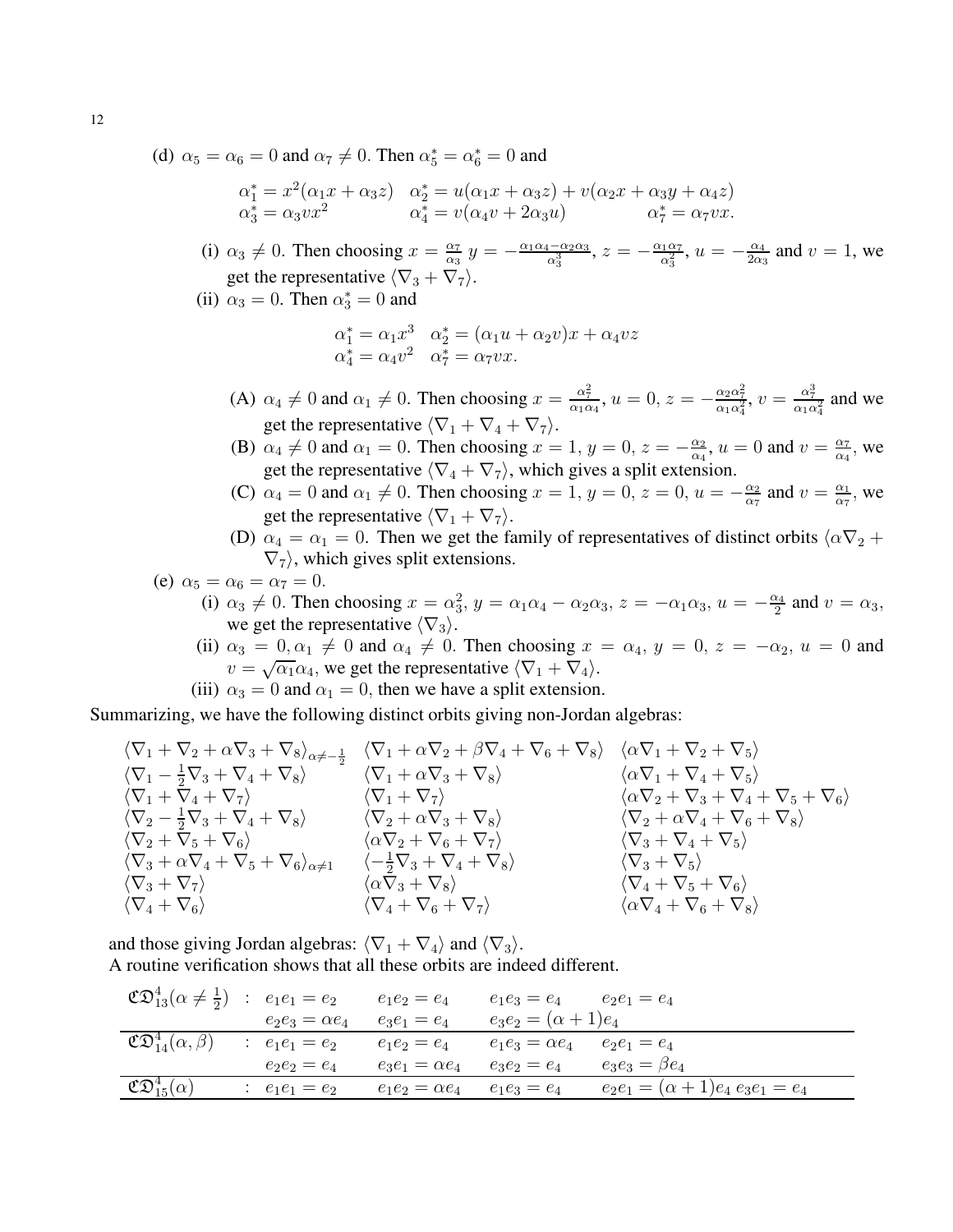| $\mathfrak{CD}_{16}^4$                               | : $e_1e_1 = e_2$ $e_1e_2 = e_4$                  |                          | $e_2e_1 = e_4$                |                               |                                                                 |
|------------------------------------------------------|--------------------------------------------------|--------------------------|-------------------------------|-------------------------------|-----------------------------------------------------------------|
|                                                      | $e_2e_3=-\frac{1}{2}e_4$ $e_3e_2=\frac{1}{2}e_4$ |                          | $e_3e_3 = e_4$                |                               |                                                                 |
| $\overline{\mathfrak{CD}}_{17}^4(\alpha)$            | : $e_1e_1 = e_2$                                 | $e_1e_2 = e_4$           | $e_2e_1 = e_4$                |                               | $e_2e_3 = \alpha e_4$ $e_3e_2 = (\alpha + 1)e_4$                |
| $\overline{\mathfrak{CD}^4_{18}(\alpha)}$            | : $e_1e_1 = e_2$                                 | $e_1e_2=\alpha e_4$      | $e_2e_1 = (\alpha + 1)e_4$    |                               | $e_3e_3=e_4$                                                    |
| $\overline{\mathfrak{CD}_{19}^4}$                    | : $e_1e_1 = e_2$                                 | $e_1e_2 = e_4$           | $e_2e_1 = e_4$                | $e_3e_1 = e_4$ $e_3e_3 = e_4$ |                                                                 |
| $\overline{\mathfrak{C}\mathfrak{D}_{20}^4}$         | : $e_1e_1 = e_2$                                 | $e_1e_2 = e_4$           | $e_2e_1 = e_4$                | $e_3e_1 = e_4$                |                                                                 |
| $\overline{\mathfrak{C}\mathfrak{D}^4_{21}(\alpha)}$ | : $e_1e_1 = e_2$                                 | $e_1e_3=\alpha e_4$      | $e_2e_1 = e_4$                | $e_2e_2 = e_4$                |                                                                 |
|                                                      | $e_2e_3 = e_4$                                   | $e_3e_1 = \alpha e_4$    | $e_3e_2 = e_4$                | $e_3e_3 = e_4$                |                                                                 |
| $\mathfrak{CD}_{22}^4$                               | : $e_1e_1 = e_2$                                 | $e_1e_3 = e_4$           | $e_2e_3=-\frac{1}{2}e_4$      |                               |                                                                 |
|                                                      | $e_3e_1 = e_4$                                   | $e_3e_2=\frac{1}{2}e_4$  | $e_3e_3=e_4$                  |                               |                                                                 |
| $\mathfrak{CD}_{23}^4(\alpha)$                       | : $e_1e_1 = e_2$                                 | $e_1e_3 = e_4$           |                               |                               | $e_2e_3 = \alpha e_4$ $e_3e_1 = e_4$ $e_3e_2 = (\alpha + 1)e_4$ |
| $\mathfrak{CD}_{24}^4(\alpha)$                       | : $e_1e_1 = e_2$                                 | $e_1e_3 = e_4$           | $e_2e_2 = e_4$                |                               |                                                                 |
|                                                      | $e_3e_1 = e_4$                                   | $e_3e_2 = e_4$           | $e_3e_3=\alpha e_4$           |                               |                                                                 |
| $\mathfrak{CD}_{25}^4$                               | : $e_1e_1 = e_2$                                 | $e_1e_3=e_4$             | $e_2e_1 = e_4$                | $e_3e_1 = e_4$ $e_2e_2 = e_4$ |                                                                 |
| $\mathfrak{CD}_{26}^4(\alpha)$                       | : $e_1e_1 = e_2$                                 | $e_1e_3 = \alpha e_4$    | $e_2e_2 = e_4$                | $e_3e_1 = (\alpha + 1)e_4$    |                                                                 |
| $\overline{\mathfrak{C}\mathfrak{D}^4_{27}}$         | : $e_1e_1 = e_2$                                 | $e_2e_1 = e_4$           | $e_2e_3 = e_4$                | $e_3e_2=e_4$                  | $e_3e_3=e_4$                                                    |
| $\mathfrak{CD}_{28}^4(\alpha \neq 1)$                | $e_1e_1 = e_2$                                   | $e_2e_1 = e_4$           | $e_2e_2 = e_4$                |                               |                                                                 |
|                                                      | $e_2e_3 = e_4$                                   | $e_3e_2 = e_4$           | $e_3e_3=\alpha e_4$           |                               |                                                                 |
| $\mathfrak{CD}_{29}^4$                               | : $e_1e_1 = e_2$                                 | $e_2e_3=-\frac{1}{2}e_4$ | $e_3e_2=\frac{1}{2}e_4$       | $e_3e_3 = e_4$                |                                                                 |
| $\mathfrak{CD}^4_{30}$                               | : $e_1e_1 = e_2$                                 | $e_2e_1 = e_4$           | $e_2e_3 = e_4$ $e_3e_2 = e_4$ |                               |                                                                 |
| $\mathfrak{CD}_{31}^4$                               | : $e_1e_1 = e_2$                                 | $e_2e_3 = e_4$           | $e_3e_1 = e_4$                | $e_3e_2 = e_4$                |                                                                 |
| $\overline{\mathfrak{C}\mathfrak{D}^4_{32}(\alpha)}$ | : $e_1e_1 = e_2$                                 | $e_2e_3 = \alpha e_4$    | $e_3e_2 = (\alpha + 1)e_4$    |                               |                                                                 |
| $\overline{\mathfrak{CD}_{33}^4}$                    | : $e_1e_1 = e_2$                                 | $e_2e_1 = e_4$           | $e_2e_2 = e_4$                | $e_3e_3=e_4$                  |                                                                 |
| $\mathfrak{CD}_{34}^4$                               | : $e_1e_1 = e_2$                                 | $e_2e_2 = e_4$           | $e_3e_3=e_4$                  |                               |                                                                 |
| $\overline{\mathfrak{CD}^4_{35}}$                    | $e_1e_1 = e_2$                                   | $e_2e_2 = e_4$           | $e_3e_1 = e_4$                | $e_3e_3=e_4$                  |                                                                 |
| $\overline{\mathfrak{C}\mathfrak{D}^4_{36}(\alpha)}$ | : $e_1e_1 = e_2$                                 | $e_2e_2 = e_4$           | $e_3e_2=e_4$                  | $e_3e_3=\alpha e_4$           |                                                                 |
| $\mathfrak{CD}^4_{37}$                               | : $e_1e_1 = e_2$                                 | $e_1e_2 = e_4$           | $e_2e_1 = e_4$                | $e_3e_3 = e_4$                |                                                                 |
| $\overline{\mathfrak{CD}^4_{38}}$                    | : $e_1e_1 = e_2$                                 | $e_2e_3=e_4$             | $e_3e_2=e_4$                  |                               |                                                                 |

# 2.5. 1-dimensional central extensions of  $\mathfrak{CD}_{02}^{3*}$ . Let us use the following notations

$$
\nabla_1 = [\Delta_{11}], \nabla_2 = [\Delta_{12}] + [\Delta_{21}], \nabla_3 = [\Delta_{13}] + [\Delta_{31}], \nabla_4 = [\Delta_{23}] + [\Delta_{32}],
$$
  
\n
$$
\nabla_5 = [\Delta_{21}], \nabla_6 = [\Delta_{31}], \nabla_7 = [\Delta_{32}], \nabla_8 = [\Delta_{33}].
$$

Take  $\theta = \sum_{i=1}^{8} \alpha_i \nabla_i \in \mathrm{H}_{\mathfrak{C} \mathfrak{D}}^2(\mathfrak{C} \mathfrak{D}_{02}^{3*}).$  If

$$
\phi = \begin{pmatrix} x & y & 0 \\ (-1)^{n+1}y & (-1)^n x & 0 \\ z & u & x^2 + y^2 \end{pmatrix} \in \text{Aut } \mathfrak{CD}_{02}^{3*},
$$

then

$$
\phi^T \begin{pmatrix} \alpha_1 & \alpha_2 & \alpha_3 \\ \alpha_2 + \alpha_5 & 0 & \alpha_4 \\ \alpha_3 + \alpha_6 & \alpha_4 + \alpha_7 & \alpha_8 \end{pmatrix} \phi = \begin{pmatrix} \alpha_1^* + \alpha^* & \alpha_2^* & \alpha_3^* \\ \alpha_2^* + \alpha_5^* & \alpha^* & \alpha_4^* \\ \alpha_3^* + \alpha_6^* & \alpha_4^* + \alpha_7^* & \alpha_8^* \end{pmatrix},
$$

where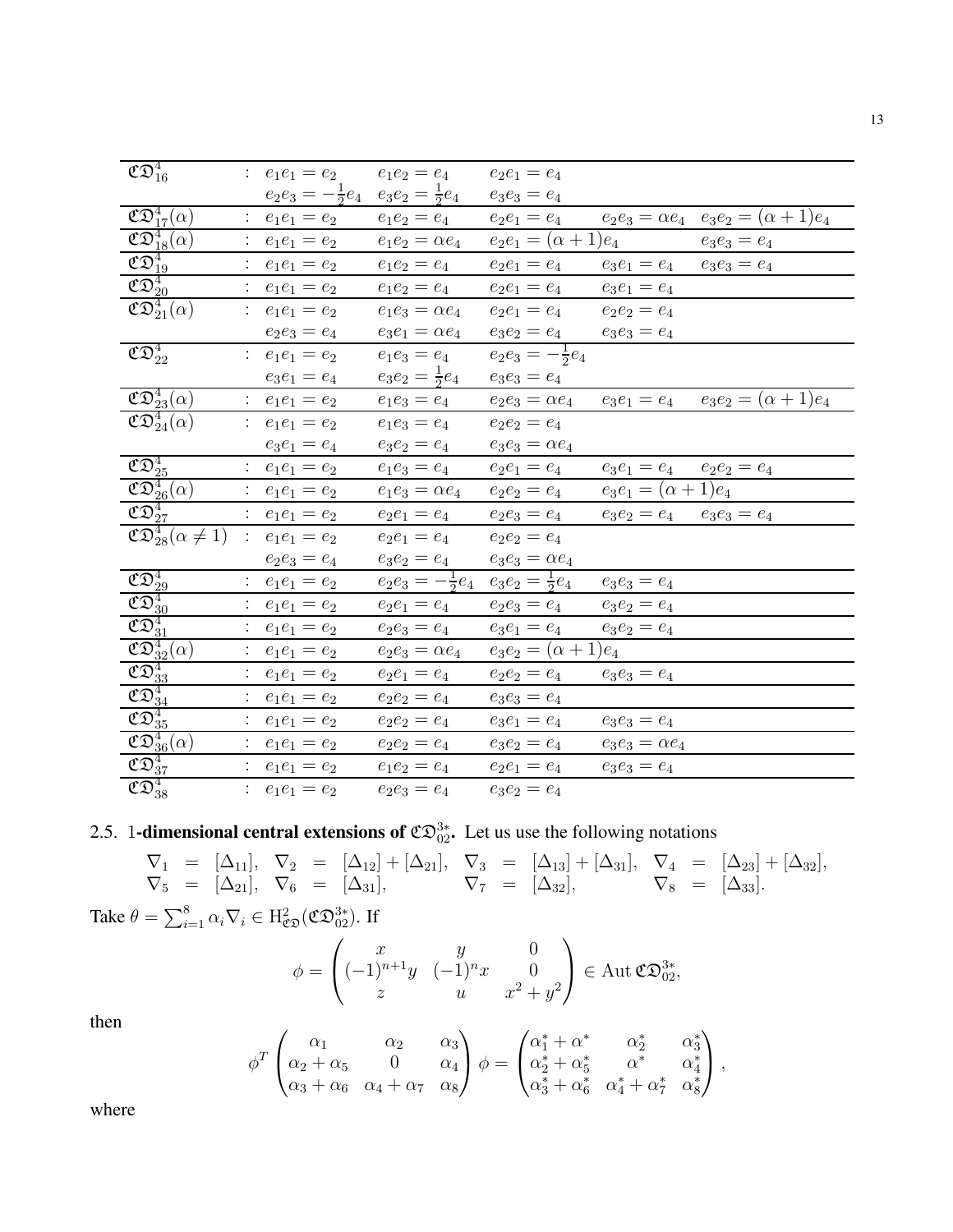$$
\alpha_1^* = \alpha_1(x^2 - y^2) - 2(-1)^n(2\alpha_2 + \alpha_5)xy - (-1)^n(2\alpha_4 + \alpha_7)(ux + yz) + (2\alpha_3 + \alpha_6)(xz - uy) + \alpha_8(z^2 - u^2) \n\alpha_2^* = (-1)^n\alpha_2x^2 + \alpha_1xy - (-1)^n(\alpha_2 + \alpha_5)y^2 + (\alpha_3x - (-1)^n\alpha_4y + \alpha_8z)u + ((-1)^n\alpha_4x + \alpha_3y + (-1)^n\alpha_7x + \alpha_6y)z \n\alpha_3^* = (\alpha_3x - (-1)^n\alpha_4y + \alpha_8z)(x^2 + y^2) \n\alpha_4^* = ((-1)^n\alpha_4x + \alpha_3y + \alpha_8u)(x^2 + y^2) \n\alpha_5^* = (-1)^n\alpha_5(x^2 + y^2) + u(\alpha_6x - (-1)^n\alpha_7y) - z((-1)^n\alpha_7x + \alpha_6y) \n\alpha_6^* = (\alpha_6x - (-1)^n\alpha_7y)(x^2 + y^2) \n\alpha_7^* = ((-1)^n\alpha_7x + \alpha_6y)(x^2 + y^2) \n\alpha_8^* = \alpha_8(x^2 + y^2)^2.
$$

Hence,  $\phi \langle \theta \rangle = \langle \theta^* \rangle$ , where  $\theta^* = \sum_i$ 8  $\frac{i=1}{i}$  $\alpha_i^* \nabla_i$ . We are only interested in  $\theta$  with at least one of the coefficients  $\alpha_5, \alpha_6, \alpha_7, \alpha_8$  different from zero.

(1)  $\alpha_8 \neq 0$ . Choosing  $u = -\frac{(-1)^n \alpha_4 x + \alpha_3 y}{\alpha_8}$  and  $z = -\frac{\alpha_3 x - (-1)^n \alpha_4 y}{\alpha_8}$ , we have  $\alpha_3^* = \alpha_4^* = 0$ ,  $\alpha_6^*, \alpha_7^*, \alpha_8^*$ are the same as above and

$$
\alpha_1^* = \frac{1}{\alpha_8} ((\alpha_1 \alpha_8 - \alpha_3(\alpha_3 + \alpha_6) + \alpha_4(\alpha_4 + \alpha_7))(x^2 - y^2) + 2(-1)^n (\alpha_3 \alpha_7 + \alpha_4(2\alpha_3 + \alpha_6) - \alpha_8(2\alpha_2 + \alpha_5))xy)
$$
  
\n
$$
\alpha_2^* = \frac{1}{\alpha_8} ((-1)^n (\alpha_2 \alpha_8 - \alpha_3(\alpha_4 + \alpha_7))x^2 + (\alpha_1 \alpha_8 - \alpha_3(\alpha_3 + \alpha_6) + \alpha_4(\alpha_4 + \alpha_7))xy + (-1)^n (\alpha_4(\alpha_3 + \alpha_6) - \alpha_8(\alpha_2 + \alpha_5))y^2)
$$
  
\n
$$
\alpha_5^* = \frac{(-1)^n}{\alpha_8} (\alpha_3 \alpha_7 - \alpha_4 \alpha_6 + \alpha_5 \alpha_8)(x^2 + y^2).
$$

(a)  $\alpha_6^2 + \alpha_7^2 \neq 0$ .

(i)  $\alpha_6 \neq 0$ . Then choosing  $y = -\frac{(-1)^n \alpha_7 x}{\alpha_6}$ , we have  $x^2 + y^2 = \frac{\alpha_6^2 + \alpha_7^2}{\alpha_6^2} x^2 \neq 0$ , if  $x \neq 0$ . This substitution leads to  $\alpha_7^* = 0$  and

$$
\alpha_1^* = \alpha_1^{**} x^2 \qquad \alpha_2^* = \alpha_2^{**} x^2
$$
  
\n
$$
\alpha_5^* = \frac{(-1)^n (\alpha_6^2 + \alpha_7^2)}{\alpha_6^2 \alpha_8} (\alpha_3 \alpha_7 - \alpha_4 \alpha_6 + \alpha_5 \alpha_8) x^2
$$
  
\n
$$
\alpha_6^* = \frac{(\alpha_6^2 + \alpha_7^2)^2}{\alpha_6^3} x^3 \qquad \alpha_8^* = \frac{\alpha_8 (\alpha_6^2 + \alpha_7^2)^2}{\alpha_6^4} x^4
$$

for some coefficients  $\alpha_1^{**}, \alpha_2^{**} \in \mathbb{C}$ . Choosing  $x = \frac{\alpha_6}{\alpha_8}$  $\frac{\alpha_6}{\alpha_8}$ , we get the family of representatives  $\langle \alpha \nabla_1 + \beta \nabla_2 + \gamma \nabla_5 + \nabla_6 + \nabla_8 \rangle$ . Acting by an automorphism which corresponds to  $x = 1$ ,  $y = z = u = 0$ , we can change the signs of  $\beta$  and  $\gamma$ .

- (ii)  $\alpha_6 = 0$ . Then  $\alpha_7 \neq 0$ . Choosing  $x = 0$  and  $y = (-1)^{n+1} \frac{\alpha_7}{\alpha_8}$ , we get the same family of representatives found in the previous item.
- (b)  $\alpha_6^2 + \alpha_7^2 = 0$ . Then  $(\alpha_6^*)^2 + (\alpha_7^*)^2 = 0$ , so  $\alpha_6^* = \pm i \alpha_7^*$ .
	- (i)  $\alpha_6 \neq 0$ . Then  $\alpha_7 \neq 0$ . Choosing  $x = 0$  and  $y = -\frac{(-1)^n \alpha_7}{\alpha_8}$ , we have  $x^2 + y^2 = \frac{\alpha_7^2}{\alpha_8^2} \neq 0$ , and this choice leads to  $\alpha_6^* = \alpha_8^* \neq 0$ , and hence  $\alpha_7^* = \pm i \alpha_8^*$  (we may make  $\alpha_7^* = i \alpha_8^*$  or  $\alpha_7^* = -i\alpha_8^*$  by the appropriate choice of *n*). We thus obtain the family of representatives

$$
\langle \alpha \nabla_1 + \beta \nabla_2 + \gamma \nabla_5 + \nabla_6 + i \nabla_7 + \nabla_8 \rangle.
$$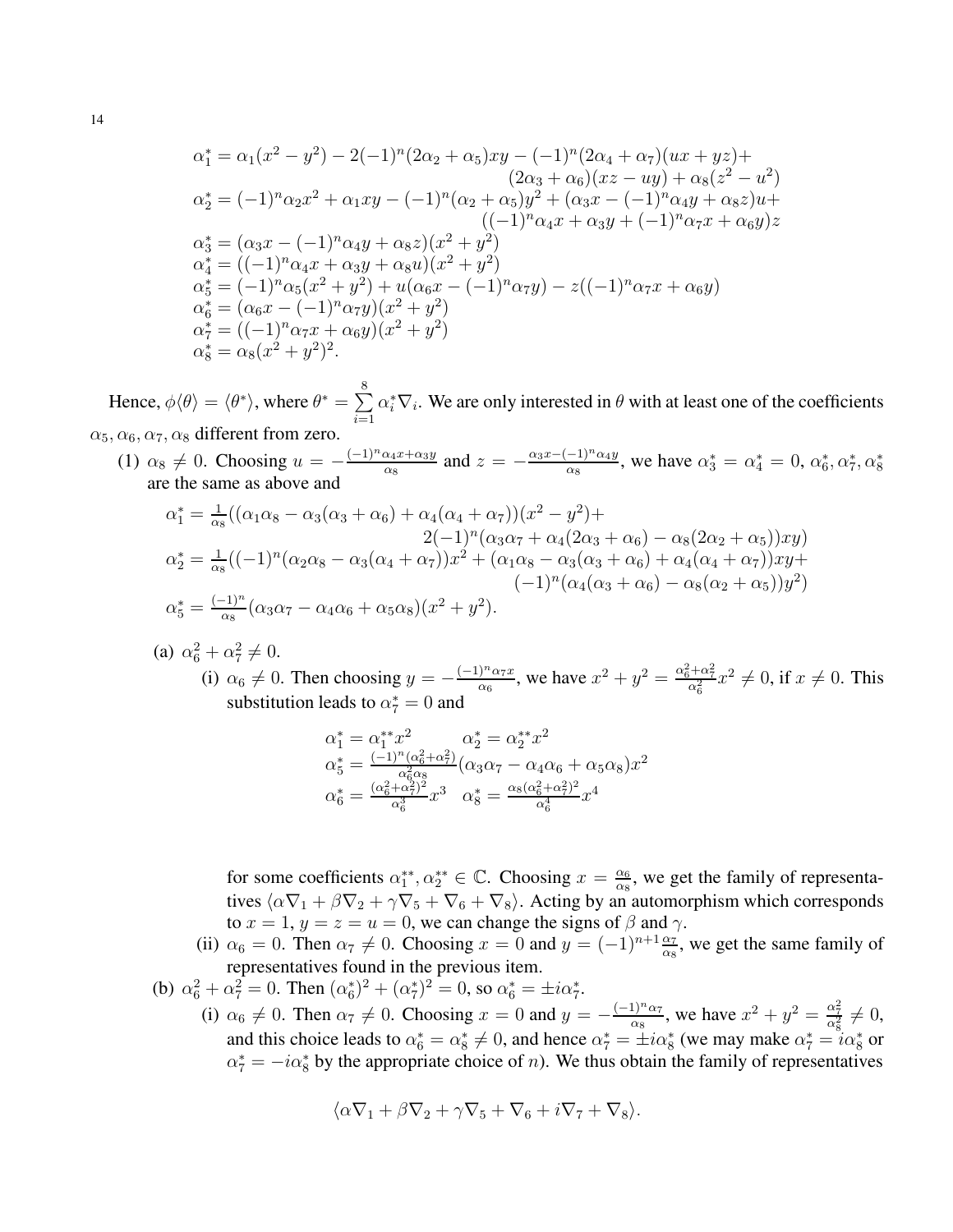Now, if we apply to  $\langle \alpha \nabla_1 + \beta \nabla_2 + \gamma \nabla_5 + \nabla_6 + i \nabla_7 + \nabla_8 \rangle$  the automorphism which corresponds to  $z = u = n = 0$  and  $x = 1 - iy$  (with  $y \neq -\frac{i}{2}$  $\frac{i}{2}$ ), we will obtain  $\langle \alpha^* \nabla_1 +$  $\beta^* \nabla_2 + \gamma^* \nabla_5 + \nabla_6 + i \nabla_7 + \nabla_8$ , where

$$
\alpha^* = \frac{1}{(x-iy)^2} \left( \alpha (x^2 - y^2) - 2(2\beta + \gamma)xy \right)
$$
  

$$
\beta^* = \frac{1}{(x-iy)^2} \left( \beta x^2 + \alpha xy - (\beta + \gamma)y^2 \right)
$$
  

$$
\gamma^* = \frac{\gamma}{x-iy}.
$$

If  $\alpha \neq 0$  or  $\beta \neq 0$ , then we may suppose that  $\alpha \neq 0$  and  $\beta \neq 0$  by applying a suitable automorphism. So, we have the following cases.

(A)  $\alpha \neq 0$ ,  $\beta \neq 0$  and  $\gamma \neq 0$ . The discriminants of the quadratic trinomials in  $\alpha^*$  and  $\beta^*$ are

$$
D_{\alpha^*} = 4(\alpha^2 + 4\beta^2 + 4\beta\gamma + \gamma^2) D_{\beta^*} = \alpha^2 + 4\beta^2 + 4\beta\gamma.
$$

Since  $\gamma \neq 0$ , then at least one of the discriminants is nonzero.

• If  $D_{\beta^*} \neq 0$ , then the trinomial in  $\beta^*$  has two distinct roots  $x_1 = \mu_1 y$  and  $x_2 = \mu_2 y$ . Observe that at least one of  $\mu_k$  is different from  $\pm i$ , since the coefficient of xy is different from zero. So, the equation  $1 - iy = \mu_k y$  has the solution  $y = \frac{1}{\mu_k y}$  $\frac{1}{\mu_k+i} \neq -\frac{i}{2}$  $\frac{i}{2}$ . Choosing this y, we will have  $\beta^* = 0$ . So, we obtain the family of representatives

 $\langle \alpha \nabla_1 + \gamma \nabla_5 + \nabla_6 + i \nabla_7 + \nabla_8 \rangle_{\gamma \neq 0}.$ 

If  $\alpha^2 + \gamma^2 = 0$ , then we have two disjoint subfamilies of representatives of distinct orbits

$$
\langle \alpha \nabla_1 + i \alpha \nabla_5 + \nabla_6 + i \nabla_7 + \nabla_8 \rangle_{\alpha \neq 0}
$$

and

$$
\langle \alpha \nabla_1 - i \alpha \nabla_5 + \nabla_6 + i \nabla_7 + \nabla_8 \rangle_{\alpha \neq 0}.
$$

•  $D_{\alpha^*} \neq 0$ , then the trinomial in  $\alpha^*$  has two distinct roots with at least one different from  $\pm iy$ , since the coefficients of  $x^2$  and  $y^2$  are not equal. Thus, we obtain the family of representatives  $\langle \beta \nabla_2 + \gamma \nabla_5 + \nabla_6 + i \nabla_7 + \nabla_8 \rangle_{\gamma \neq 0}$ . It splits into the family  $\sqrt{\beta V_2 + \gamma V_5 + V_6 + iV_7 + V_8}$   $\gamma_{\neq 0, -2\beta}$  and the representative  $\sqrt{V_2 - 2V_5 + V_6 + V_9}$  $i\nabla_7 + \nabla_8$ ). Observe that for  $\gamma \neq -2\beta$  we have

$$
\mathrm{Orb}\langle \beta \nabla_2 + \gamma \nabla_5 + \nabla_6 + i \nabla_7 + \nabla_8 \rangle = \mathrm{Orb}\langle \beta' \nabla_2 + \gamma' \nabla_5 + \nabla_6 + i \nabla_7 + \nabla_8 \rangle
$$

if and only if either  $(\beta', \gamma') = (\beta, \gamma)$ , or  $(\beta', \gamma') = (\beta + \gamma, -\gamma)$ . Moreover, there exists an automorphism  $\phi$ , such that

$$
\phi \langle \alpha \nabla_1 + \gamma \nabla_5 + \nabla_6 + i \nabla_7 + \nabla_8 \rangle_{\gamma \notin \{0, \pm i\alpha\}} = \langle \beta' \nabla_2 + \gamma' \nabla_5 + \nabla_6 + i \nabla_7 + \nabla_8 \rangle_{\gamma \notin \{0, -2\beta\}},
$$
  
where  $\beta' = \frac{(\gamma + i\alpha + \sqrt{\alpha^2 + \gamma^2})^2}{4\sqrt{\alpha^2 + \gamma^2}}, \gamma' = -\frac{(\gamma + i\alpha)\gamma}{\sqrt{\alpha^2 + \gamma^2}}.$  Hence, the family  

$$
\langle \alpha \nabla_1 + \gamma \nabla_5 + \nabla_6 + i \nabla_7 + \nabla_8 \rangle_{\gamma \notin \{0, \pm i\alpha\}}
$$

is a subfamily of

$$
\langle \beta \nabla_2 + \gamma \nabla_5 + \nabla_6 + i \nabla_7 + \nabla_8 \rangle_{\gamma \notin \{0, -2\beta\}},
$$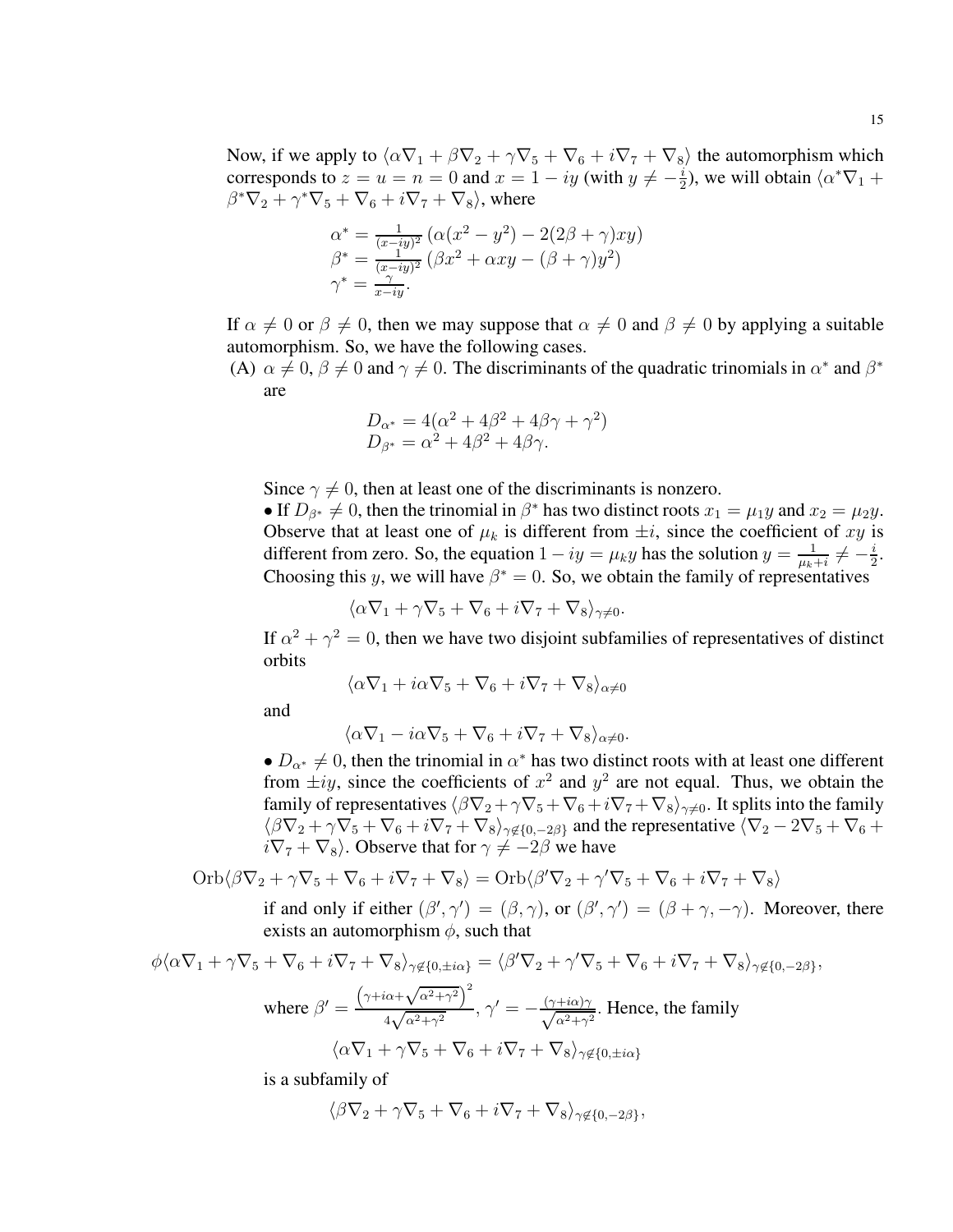so it suffices to choose only the second one.

(B)  $\alpha \neq 0$ ,  $\beta \neq 0$  and  $\gamma = 0$ .

• If  $\alpha^2 + 4\beta^2 \neq 0$ , then using the same argument as above, we obtain the families of representatives

$$
\langle \alpha \nabla_1 + \nabla_6 + i \nabla_7 + \nabla_8 \rangle
$$
 and  $\langle \beta \nabla_2 + \nabla_6 + i \nabla_7 + \nabla_8 \rangle$ .

However, there exists an automorphism  $\phi$ , such that

$$
\phi \langle \alpha \nabla_1 + \nabla_6 + i \nabla_7 + \nabla_8 \rangle = \langle \frac{\alpha i}{2} \nabla_2 + \nabla_6 + i \nabla_7 + \nabla_8 \rangle,
$$

so it suffices to choose only the first family. All the representatives of this family belong to different orbits.

• If  $\alpha^2 + 4\beta^2 = 0$ , then  $\alpha^* = \pm 2i\beta \frac{(x \pm iy)^2}{(x - iy)^2}$  $\frac{(x\pm iy)^2}{(x-iy)^2}, \beta^* = \beta \frac{(x\pm iy)^2}{(x-iy)^2}$  $\frac{(x \pm iy)^2}{(x-iy)^2}$ , so we have two disjoint subfamilies of representatives

$$
\langle 2i\alpha \nabla_1 + \alpha \nabla_2 + \nabla_6 + i \nabla_7 + \nabla_8 \rangle_{\alpha \neq 0} \text{ and } \langle -2i\alpha \nabla_1 + \alpha \nabla_2 + \nabla_6 + i \nabla_7 + \nabla_8 \rangle_{\alpha \neq 0}.
$$

However, all the representatives of the first family belong to the same orbit, from which we will take the representative  $\langle 2i\nabla_1 + \nabla_2 + \nabla_6 + i\nabla_7 + \nabla_8 \rangle$ . The representatives of the second family belong to different orbits.

- (C)  $\alpha = \beta = 0$  and  $\gamma \neq 0$ . Then  $\alpha^* = -\frac{2\gamma xy}{(x iy)}$  $\frac{2\gamma xy}{(x-iy)^2}, \beta^* = -\frac{\gamma y^2}{(x-iy)^2}$  $\frac{\gamma y^2}{(x-iy)^2}$ . So, a choice of x and y with  $x, y \neq 0$  leads us to the subcase (A).
- (D)  $\alpha = \beta = \gamma = 0$ . Then we have the representative  $\langle \nabla_6 + i\nabla_7 + \nabla_8 \rangle$  which belongs to the family found above.
- (ii)  $\alpha_6 = 0$ . Then  $\alpha_7 = 0$ . We have  $\alpha_6^* = \alpha_7^* = 0$  and

$$
\alpha_1^* = \frac{1}{\alpha_8} ((\alpha_1 \alpha_8 - \alpha_3^2 + \alpha_4^2)(x^2 - y^2) + 2(-1)^n (2\alpha_3 \alpha_4 - \alpha_8 (2\alpha_2 + \alpha_5))xy)
$$
  
\n
$$
\alpha_2^* = \frac{1}{\alpha_8} ((-1)^n (\alpha_2 \alpha_8 - \alpha_3 \alpha_4) x^2 + (\alpha_1 \alpha_8 - \alpha_3^2 + \alpha_4^2) xy + (-1)^n (\alpha_3 \alpha_4 - \alpha_8 (\alpha_2 + \alpha_5)) y^2)
$$
  
\n
$$
\alpha_5^* = (-1)^n \alpha_5 (x^2 + y^2)
$$
  
\n
$$
\alpha_6^* = \alpha_8 (x^2 + y^2)^2.
$$

(A)  $(\alpha_1\alpha_8 - \alpha_3^2 + \alpha_4^2)^2 - 4(\alpha_2\alpha_8 - \alpha_3\alpha_4)(\alpha_3\alpha_4 - \alpha_8(\alpha_2 + \alpha_5)) \neq 0$ . Then the equation  $\alpha_2^* = 0$  has two different roots  $y_1 = \mu_1 x$  and  $y_2 = \mu_2 x$  for some  $\mu_1, \mu_2 \in \mathbb{C}$ . If  $\mu_1^2 + 1 = 0$ , then  $\mu_2^2 + 1 \neq 0$ , so we may always choose a root such that  $x^2 + y^2 \neq 0$ , whenever  $x \neq 0$ . This choice leads to the family of representatives

$$
\langle \alpha \nabla_1 + \beta \nabla_5 + \nabla_8 \rangle.
$$

• If  $\beta \neq 0$ , the applying to  $\langle \alpha \nabla_1 + \beta \nabla_5 + \nabla_8 \rangle$  an automorphism  $\phi$  with  $x = \sqrt{\beta}$ and  $y = z = u = n = 0$ , we come to the family  $\langle \alpha \nabla_1 + \nabla_5 + \nabla_8 \rangle$ . Observe that there exists an automorphism  $\phi$ , such that  $\phi \langle \alpha \nabla_1 + \nabla_5 + \nabla_8 \rangle = \langle \alpha' \nabla_1 + \nabla_5 + \nabla_8 \rangle$ if and only if  $\alpha = (-1)^n \alpha'$ .

• If  $\beta = 0$  and  $\alpha \neq 0$ , then choosing  $x = \sqrt{\alpha}$ ,  $y = z = u = 0$ , we get the representative  $\langle \nabla_1 + \nabla_8 \rangle$ .

- If  $\beta = \alpha = 0$ , then we have the representative  $\langle \nabla_8 \rangle$ .
- (B)  $(\alpha_1 \alpha_8 \alpha_3^2 + \alpha_4^2)^2 4(\alpha_2 \alpha_8 \alpha_3 \alpha_4)(\alpha_3 \alpha_4 \alpha_8(\alpha_2 + \alpha_5)) = 0.$ 
	- If  $\alpha_5 \neq 0$ , then either  $\alpha_3 \alpha_4 \alpha_8(\alpha_2 + \alpha_5) \neq 0$ , or  $\alpha_2 \alpha_8 \alpha_3 \alpha_4 \neq 0$ . Both of the subcases are similar, so consider, for example,  $\alpha_3\alpha_4 - \alpha_8(\alpha_2 + \alpha_5) \neq 0$ . Then

16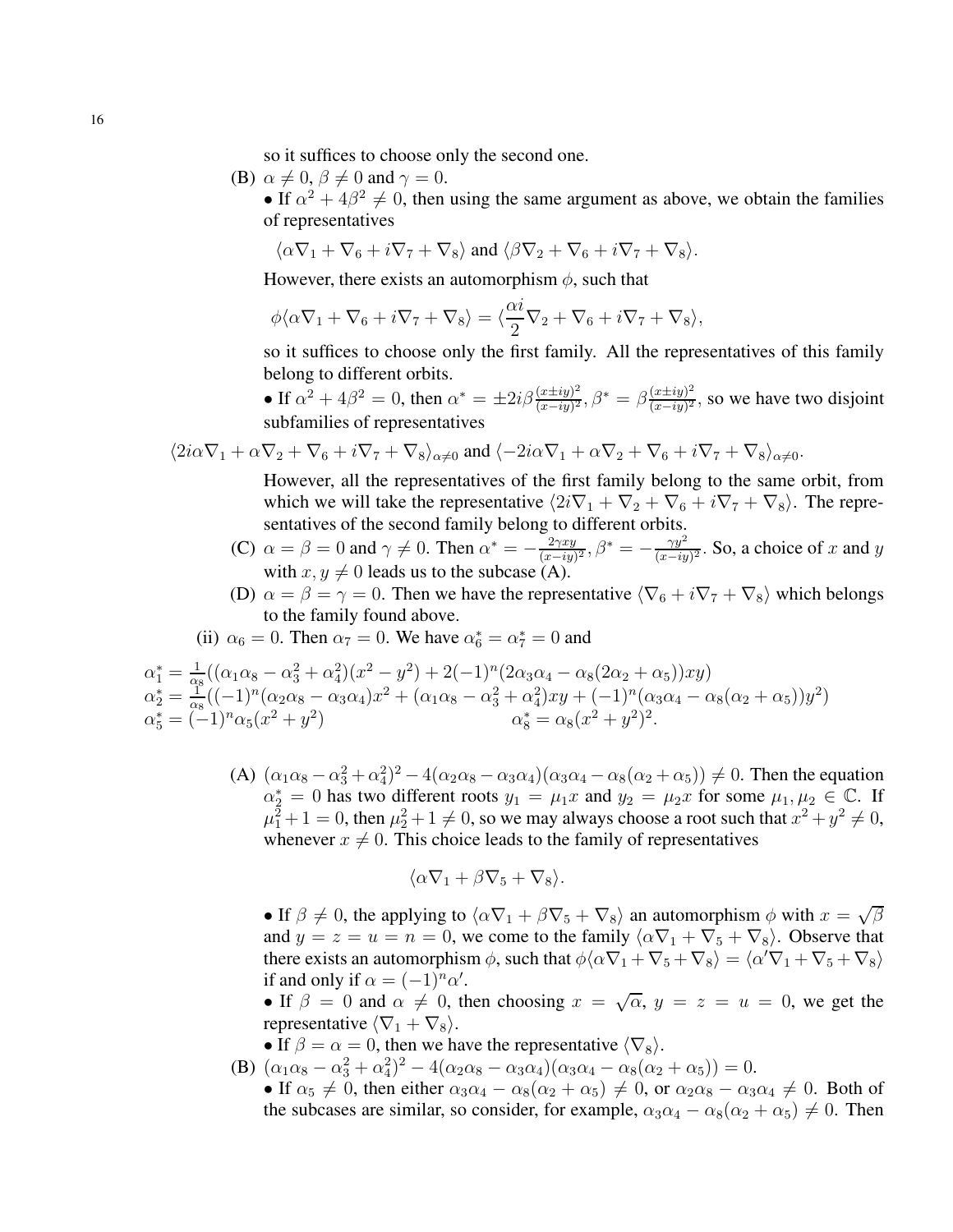choosing  $x = 1$  and  $y = -\sqrt{\frac{\alpha_2 \alpha_8 - \alpha_3 \alpha_4}{\alpha_3 \alpha_4 - \alpha_8 (\alpha_2 + \alpha_4)}}$  $\frac{\alpha_2 \alpha_8 - \alpha_3 \alpha_4}{\alpha_3 \alpha_4 - \alpha_8(\alpha_2 + \alpha_5)}$ , we have  $x^2 + y^2 = \frac{-\alpha_5 \alpha_8}{\alpha_3 \alpha_4 - \alpha_8(\alpha_2 + \alpha_4)}$  $\frac{-\alpha_5\alpha_8}{\alpha_3\alpha_4-\alpha_8(\alpha_2+\alpha_5)}\neq 0.$ This substitution gives  $\alpha_2^* = 0$ , so we are in the previous subcase.

• If  $\alpha_5 = 0$  and  $\alpha_3 \alpha_4 - \alpha_2 \alpha_8 \neq 0$ , then  $\alpha_1 \alpha_8 - \alpha_3^2 + \alpha_4^2 \neq 0$ . We have  $\alpha_5^* = 0$  and

.

$$
\alpha_1^* = \frac{\alpha_1 \alpha_8 - \alpha_3^2 + \alpha_4^2}{\alpha_8} (x \pm (-1)^n iy)^2 \quad \alpha_2^* = \frac{\alpha_2 \alpha_8 - \alpha_3 \alpha_4}{\alpha_8} (x \pm (-1)^n y)^2
$$

Choosing  $x = 1$  and  $y = \pm (-1)^n$ , we have  $x^2 + y^2 = 2 \neq 0$ , so we obtain the family of representatives  $\langle \alpha \nabla_1 + \nabla_8 \rangle$ , with  $\alpha \neq 0$ . This is again a subfamily of the family found above.

• If  $\alpha_5 = 0$  and  $\alpha_3 \alpha_4 - \alpha_2 \alpha_8 = 0$ , then  $\alpha_1 \alpha_8 - \alpha_3^2 + \alpha_4^2 = 0$ . This gives us the representative  $\langle \nabla_8 \rangle$ , which was found above.

(2)  $\alpha_8 = 0$  and  $\alpha_6^2 + \alpha_7^2 \neq 0$ . We may assume that  $\alpha_6 \neq 0$ , since otherwise we could apply an automorphism with  $y \neq 0$  to make  $\alpha_6 \neq 0$ . Then choosing  $y = -\frac{(-1)^n \alpha_7 x}{\alpha_6}$  and  $u = -\frac{(-1)^n \alpha_5 x}{\alpha_6}$ , we have  $x^2 + y^2 = \frac{\alpha_6^2 + \alpha_7^2}{\alpha_6^2} x^2 \neq 0$ , if  $x \neq 0$ . This substitution gives  $\alpha_5^* = \alpha_7^* = 0$  and

$$
\alpha_1^* = \frac{((2\alpha_6\alpha_7(2\alpha_2 + \alpha_5) + \alpha_1(\alpha_6^2 - \alpha_7^2) + 2\alpha_5(\alpha_4\alpha_6 - \alpha_3\alpha_7))x + \alpha_6(\alpha_6^2 + \alpha_7^2 + 2(\alpha_3\alpha_6 + \alpha_4\alpha_7))z)x}{\alpha_6^2}
$$
\n
$$
\alpha_2^* = \frac{(((-1)^n(-\alpha_7^2(\alpha_2 + \alpha_5) + \alpha_6(\alpha_2\alpha_6 - \alpha_1\alpha_7) - \alpha_5(\alpha_3\alpha_6 + \alpha_4\alpha_7))x + (-1)^n\alpha_6(\alpha_4\alpha_6 - \alpha_3\alpha_7)z)x}{\alpha_6^2}
$$
\n
$$
\alpha_3^* = \frac{1}{\alpha_6^3}(\alpha_6^2 + \alpha_7^2)(\alpha_3\alpha_6 + \alpha_4\alpha_7)x^3
$$
\n
$$
\alpha_4^* = \frac{(-1)^n}{\alpha_6^3}(\alpha_6^2 + \alpha_7^2)(\alpha_4\alpha_6 - \alpha_3\alpha_7)x^3
$$
\n
$$
\alpha_6^* = \frac{1}{\alpha_6^3}(\alpha_6^2 + \alpha_7^2)^2x^3.
$$

- (a)  $\alpha_4 \alpha_6 \alpha_3 \alpha_7 \neq 0$ . Then choosing the appropriate value of z, we have  $\alpha_2^* = 0$ , so we obtain the family of representatives  $\langle \alpha^* \nabla_1 + \beta^* \nabla_3 + \gamma^* \nabla_4 + \nabla_6 \rangle$ , where  $\gamma^* \neq 0$ .
	- (i) If  $\alpha^* \neq 0$ , then choosing  $x = \alpha^*$ ,  $y = z = u = 0$ , we get the family  $\langle \nabla_1 + \alpha \nabla_3 + \beta \nabla_4 + \alpha \nabla_5 \rangle$  $\nabla_6\rangle_{\beta\neq0}$ . There exists an automorphism  $\phi$ , such that

$$
\phi \langle \nabla_1 + \alpha \nabla_3 + \beta \nabla_4 + \nabla_6 \rangle = \langle \nabla_1 + \alpha' \nabla_3 + \beta' \nabla_4 + \nabla_6 \rangle
$$

if and only if  $(\alpha, \beta) = (\alpha', (-1)^n \beta').$ 

(ii) If  $\alpha^* = 0$ , then we get the family  $\langle \alpha \nabla_3 + \beta \nabla_4 + \nabla_6 \rangle_{\beta \neq 0}$ . There exists an automorphism  $\phi$ , such that

$$
\phi \langle \alpha \nabla_3 + \beta \nabla_4 + \nabla_6 \rangle = \langle \alpha' \nabla_3 + \beta' \nabla_4 + \nabla_6 \rangle
$$

if and only if  $(\alpha, \beta) = (\alpha', (-1)^n \beta')$ .

- (b)  $\alpha_4\alpha_6 \alpha_3\alpha_7 = 0$  and  $2\alpha_3 + \alpha_6 \neq 0$ . Then the appropriate choice of z gives the family of representatives  $\langle \alpha^* \nabla_2 + \beta^* \nabla_3 + \nabla_6 \rangle$ , where  $\beta^* \neq -\frac{1}{2}$  $\frac{1}{2}$ .
	- (i) If  $\alpha^* \neq 0$ , then choosing  $x = \alpha^*$ ,  $y = u = n = 0$  and  $z = 0$ , we get the family  $\langle \nabla_2 + \alpha \nabla_3 + \nabla_6 \rangle_{\alpha \neq -\frac{1}{2}}.$
	- (ii) If  $\alpha^* = 0$ , then we get the family  $\langle \alpha \nabla_3 + \nabla_6 \rangle_{\alpha \neq -\frac{1}{2}}$ .

All the representatives of these families belong to different orbits.

(c)  $\alpha_4\alpha_6 - \alpha_3\alpha_7 = 0$  and  $2\alpha_3 + \alpha_6 = 0$ . Then  $\alpha_3 = -\frac{1}{2}$  $\frac{1}{2}\alpha_6 \neq 0$ . So, we obtain the family of representatives  $\langle \alpha^* \nabla_1 + \beta^* \nabla_2 - \frac{1}{2} \nabla_3 + \nabla_6 \rangle$ .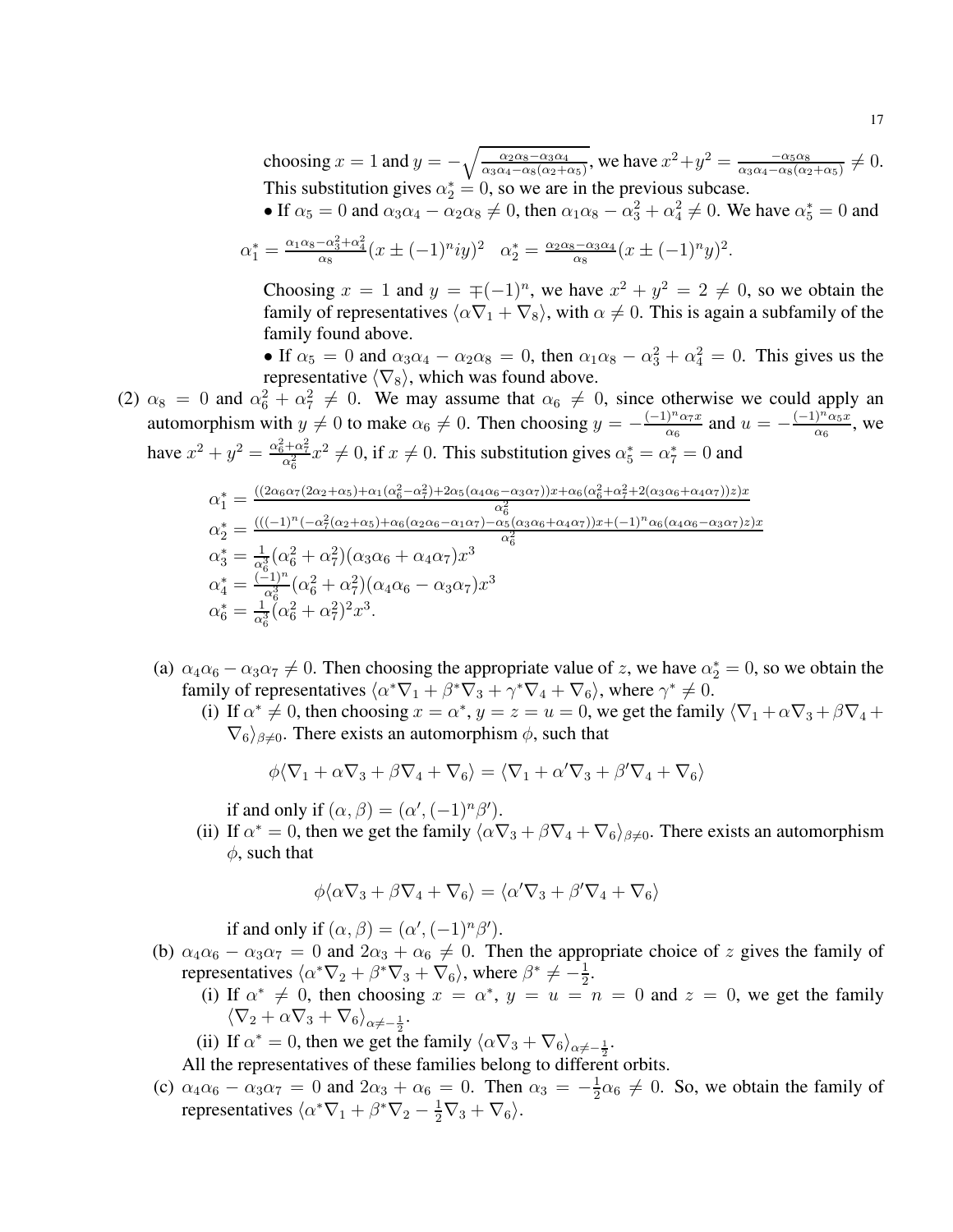(i) If  $\alpha^* \neq 0$ , then choosing  $x = \alpha^*$ ,  $n = y = u = 0$ , we get the family  $\langle \nabla_1 + \alpha \nabla_2 - \frac{1}{2} \nabla_3 +$  $\nabla_6$ ). There exists an automorphism  $\phi$ , such that

$$
\phi \langle \nabla_1 + \alpha \nabla_2 - \frac{1}{2} \nabla_3 + \nabla_6 \rangle = \langle \nabla_1 + \alpha' \nabla_2 - \frac{1}{2} \nabla_3 + \nabla_6 \rangle
$$

if and only if  $\alpha = (-1)^n \alpha'$ .

- (ii) If  $\alpha^* = 0$  and  $\beta^* \neq 0$ , then choosing  $y = u = n = 0$  and  $x = \beta^*$ , we get the representative  $\langle \nabla_2 - \frac{1}{2} \nabla_3 + \nabla_6 \rangle$ .
- (iii) If  $\alpha^* = \beta^* = 0$ , then we get the representative  $\langle -\frac{1}{2}\nabla_3 + \nabla_6 \rangle$ .
- (3)  $\alpha_8 = 0$  and  $\alpha_6^2 + \alpha_7^2 = 0$ , where  $\alpha_6, \alpha_7 \neq 0$ . Choosing  $x = 0$  and  $y = -\frac{(-1)^n}{\sqrt[n]{\alpha_7}}$ , we have  $x^2 + y^2 = \frac{1}{\sqrt[3]{\alpha_7^2}} \neq 0$ , and this choice leads to  $\alpha_6^* = 1$ , and hence  $\alpha_7^* = \pm i$  (we may make  $\alpha_7^* = i$  or  $\alpha_7^* = -i$  by the appropriate choice of n). Moreover, choosing  $u = -\frac{\alpha_5 + \alpha_6 \sqrt[3]{\alpha_7}z}{(-1)^n \sqrt[3]{\alpha_7^4}}$  $\frac{\alpha_5 + \alpha_6 \sqrt[3]{\alpha_7 z}}{(-1)^n \sqrt[3]{\alpha_7^4}}$ , we have  $\alpha_3^* = \frac{\alpha_4}{\alpha_7}$  $\frac{\alpha_4}{\alpha_7},$  $\alpha_4^* = -\frac{(-1)^n \alpha_3}{\alpha_7}, \, \alpha_5^* = 0$  and  $\alpha_1^* = \frac{1}{\sqrt[3]{\alpha_7^5}} (-\alpha_1 \alpha_7 - \alpha_5 \alpha_6 - 2\alpha_3 \alpha_5 + 2(-\alpha_3 \alpha_6 + \alpha_4 \alpha_7 - \alpha_6^2) \sqrt[3]{\alpha_7} z)$  $\alpha_2^* = -\frac{(-1)^n}{\sqrt[3]{\alpha_7^5}}(\alpha_2\alpha_7 + \alpha_5\alpha_7 + \alpha_4\alpha_5 + (\alpha_3\alpha_7 + \alpha_4\alpha_6 + \alpha_6\alpha_7)\sqrt[3]{\alpha_7}z).$ 
	- (a)  $\alpha_3\alpha_7 + \alpha_4\alpha_6 + \alpha_6\alpha_7 \neq 0$ . Then choosing  $z = -\frac{\alpha_2\alpha_7 + \alpha_5\alpha_7 + \alpha_4\alpha_5}{(\alpha_3\alpha_7 + \alpha_4\alpha_6 + \alpha_6\alpha_7)\frac{3}{5}}$  $\frac{\alpha_2\alpha_7+\alpha_5\alpha_7+\alpha_4\alpha_5}{(\alpha_3\alpha_7+\alpha_4\alpha_6+\alpha_6\alpha_7)\sqrt[3]{\alpha_7}}$ , we obtain the family of representatives  $\langle \alpha \nabla_1 + \beta \nabla_3 + \gamma \nabla_4 + \nabla_6 + i \nabla_7 \rangle$ . If  $\alpha \neq 0$ , then applying the automorphism with  $z = u = 0$  and  $y = x \neq 0$ , we obtain the family  $\langle \beta \nabla_3 + \gamma \nabla_4 + \nabla_6 + i \nabla_7 \rangle$ . Now choosing  $z = u = n = 0$ , we obtain  $\langle \beta^* \nabla_3 + \gamma^* \nabla_4 + \nabla_6 + i \nabla_7 \rangle$ , where

$$
\beta^* = \frac{\beta x - \gamma y}{x - iy} \text{ and } \gamma^* = \frac{\gamma x + \beta y}{x - iy}.
$$

If  $\beta \neq 0$  or  $\gamma \neq 0$ , then we may suppose that  $\beta \neq 0$  and  $\gamma \neq 0$  by applying a suitable automorphism. So, we have the following cases.

- (i) If  $\beta \neq 0$ ,  $\gamma \neq 0$  and  $\beta^2 + \gamma^2 \neq 0$ , then choosing  $y = -\frac{\gamma x}{\beta}$  $\frac{\gamma x}{\beta}$  and  $x \neq 0$ , we obtain the family  $\langle \alpha \nabla_3 + \nabla_6 + i \nabla_7 \rangle_{\alpha \neq 0}$ , whose representatives belong to different orbits.
- (ii) If  $\beta \neq 0$ ,  $\gamma \neq 0$  and  $\beta^2 + \gamma^2 = 0$ , then  $\beta = \pm i\gamma$ . If  $\beta = i\gamma$ , then  $\beta^* = \frac{i\gamma(x+iy)}{x-iy}$ ,  $\gamma^* = \frac{i}{\gamma}$  $\frac{\gamma(x+iy)}{x-iy}$ , so  $\beta^* = i\gamma^*$ . A suitable choice of x and y leads to the representative  $\langle i\nabla_3+\nabla_4+\nabla_5\rangle$  $\nabla_6 + i\nabla_7$ . If  $\beta = -i\gamma$ , then  $\beta^* = \beta$  and  $\gamma^* = \gamma$ , so we get the family of representatives  $\langle -i\alpha\nabla_3 + \alpha\nabla_4 + \nabla_6 + i\nabla_7 \rangle_{\alpha\neq 0}$  of different orbits.

If  $\beta = \gamma = 0$ , then we have the representative  $\langle \nabla_6 + i\nabla_7 \rangle$ .

(b)  $\alpha_3\alpha_7+\alpha_4\alpha_6+\alpha_6\alpha_7=0$ . If  $\alpha_6=\pm i\alpha_7$ , then  $\alpha_3=\mp i(\alpha_4+\alpha_7)$  and we obtain the representative  $\langle \alpha_1^{\star}\nabla_1 + \alpha_2^{\star}\nabla_2 + \frac{\alpha_4}{\alpha_7}$  $\frac{\alpha_4}{\alpha_7}\nabla_3 \pm (-1)^n i(1+\frac{\alpha_4}{\alpha_7})\nabla_4 + \nabla_6 \mp (-1)^n i\nabla_7$ , where

$$
\alpha_1^* = -\frac{\pm 2i\alpha_4\alpha_5 + \alpha_1\alpha_7 \pm i\alpha_5\alpha_7}{\sqrt[3]{\alpha_7^5}}, \ \ \alpha_2^* = -\frac{(-1)^n(\alpha_4\alpha_5 + \alpha_2\alpha_7 + \alpha_5\alpha_7)}{\sqrt[3]{\alpha_7^5}}.
$$

The appropriate choice of  $n$  leads to the family

$$
\langle \alpha \nabla_1 + \beta \nabla_2 + \gamma \nabla_3 - i(1+\gamma) \nabla_4 + \nabla_6 + i \nabla_7 \rangle.
$$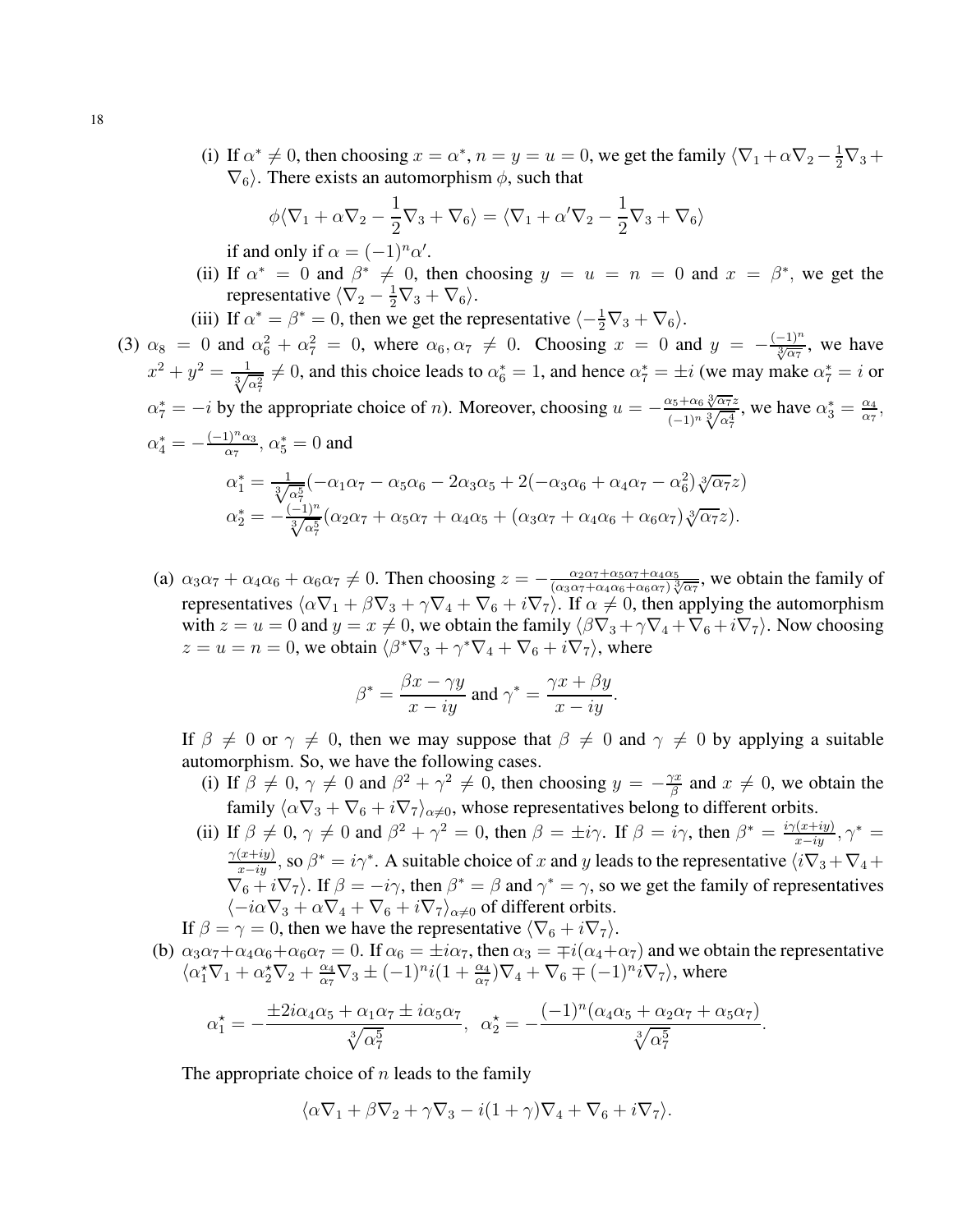(i)  $(\alpha, \beta) \neq (0, 0)$ . We may assume that  $\alpha \neq 0$ , since otherwise we could apply an automorphism corresponding to  $n = 0$ ,  $u = iz$  and  $x, y \neq 0$ . Then choosing  $n = 0$  and  $u = iz$ we obtain the representative  $\langle \alpha^* \nabla_1 + \beta^* \nabla_2 + \gamma^* \nabla_3 - i(1 + \gamma^*) \nabla_4 + \nabla_6 + i \nabla_7 \rangle$ , where

$$
\alpha^* = \frac{\alpha x^2 - 4\beta xy - \alpha y^2}{(x^2 + y^2)(x - iy)}, \ \ \beta^* = \frac{\beta x^2 + \alpha xy - \beta y^2}{(x^2 + y^2)(x - iy)}, \ \ \gamma^* = \frac{\gamma x + i(\gamma + 1)y}{x - iy}.
$$

(A)  $\alpha^2 + 4\beta^2 \neq 0$ . Then the equation  $\alpha^* = 0$  has two distinct solutions  $y_1 = \mu_1 x$  and  $y_2 = \mu_2 x$ . At least one of them is different from  $\pm i$ , since the coefficients of  $x^2$  and  $y^2$  in the nominator of  $\alpha^*$  are not equal. Choosing this solution we have  $x^2 + y^2 \neq 0$ and  $\alpha^* = 0$ . Since the condition  $\alpha^2 + 4\beta^2 \neq 0$  is invariant under the automorphisms preserving the family, we may assume  $\alpha = 0$  and  $\beta \neq 0$  from the very beginning of this subcase. Then  $n = y = 0$ ,  $u = iz$  and  $x = \beta$  gives the family of representatives

$$
\langle \nabla_2 + \alpha \nabla_3 - i(1+\alpha) \nabla_4 + \nabla_6 + i \nabla_7 \rangle.
$$

Observe that

Orb
$$
\langle \nabla_2 + \alpha \nabla_3 - i(1 + \alpha) \nabla_4 + \nabla_6 + i \nabla_7 \rangle = \text{Orb} \langle \nabla_2 + \alpha' \nabla_3 - i(1 + \alpha') \nabla_4 + \nabla_6 + i \nabla_7 \rangle
$$
  
if and only if either  $\alpha' = \alpha$ , or  $\alpha' = -\alpha - 1$ 

if and only if either  $\alpha' = \alpha$ , or  $\alpha' = -\alpha - 1$ .

(B)  $\alpha^2 + 4\beta^2 = 0$ . Then we have 4 distinct orbits whose representatives are

$$
\left\langle \nabla_1 \pm \frac{i}{2} \nabla_2 + \nabla_3 - 2i \nabla_4 + \nabla_6 + i \nabla_7 \right\rangle \text{ and } \left\langle \nabla_1 \pm \frac{i}{2} \nabla_2 - \frac{1}{2} \nabla_3 - \frac{i}{2} \nabla_4 + \nabla_6 + i \nabla_7 \right\rangle.
$$

(ii)  $(\alpha, \beta) = (0, 0)$ . Then we have 2 distinct orbits whose representatives are

$$
\langle \nabla_3 - 2i\nabla_4 + \nabla_6 + i\nabla_7 \rangle
$$
 and  $\langle -\frac{1}{2}\nabla_3 - \frac{i}{2}\nabla_4 + \nabla_6 + i\nabla_7 \rangle$ .

(4)  $\alpha_8 = \alpha_7 = \alpha_6 = 0$  and  $\alpha_5 \neq 0$ . Then  $\alpha_6^* = \alpha_7^* = 0$  and

$$
\alpha_1^* = \alpha_1(x^2 - y^2) - 2(-1)^n(2\alpha_2 + \alpha_5)xy - 2((-1)^n\alpha_4x + \alpha_3y)u + 2(\alpha_3x - (-1)^n\alpha_4y)z
$$
  
\n
$$
\alpha_2^* = (-1)^n\alpha_2x^2 + \alpha_1xy - (-1)^n(\alpha_2 + \alpha_5)y^2 + (\alpha_3x - (-1)^n\alpha_4y)u + ((-1)^n\alpha_4x + \alpha_3y)z
$$
  
\n
$$
\alpha_3^* = (\alpha_3x - (-1)^n\alpha_4y)(x^2 + y^2)
$$
  
\n
$$
\alpha_4^* = ((-1)^n\alpha_4x + \alpha_3y)(x^2 + y^2)
$$
  
\n
$$
\alpha_5^* = (-1)^n\alpha_5(x^2 + y^2).
$$

(a)  $\alpha_3^2 + \alpha_4^2 \neq 0$  and  $\alpha_4 \neq 0$ . Then choosing  $y = \frac{(-1)^n \alpha_3 x}{\alpha_4}$ , we have  $x^2 + y^2 = \frac{\alpha_3^2 + \alpha_4^2}{\alpha_4^2} x^2 \neq 0$  if  $x \neq 0$ . Moreover,  $\alpha_3^* = 0$  and

$$
\alpha_1^* = \frac{1}{\alpha_4^2} ((\alpha_1(\alpha_4^2 - \alpha_3^2) - 2\alpha_3\alpha_4(2\alpha_2 + \alpha_5))x - 2(-1)^n\alpha_4(\alpha_3^2 + \alpha_4^2)u)x
$$
  
\n
$$
\alpha_2^* = \frac{(-1)^n}{\alpha_4^2} ((\alpha_2\alpha_4^2 + \alpha_1\alpha_3\alpha_4 - (\alpha_2 + \alpha_5)\alpha_3^2)x + \alpha_4(\alpha_3^2 + \alpha_4^2)z)x
$$
  
\n
$$
\alpha_4^* = \frac{(-1)^n}{\alpha_4^3} (\alpha_3^2 + \alpha_4^2)^2 x^3
$$
  
\n
$$
\alpha_5^* = \frac{(-1)^n \alpha_5}{\alpha_4^2} (\alpha_3^2 + \alpha_4^2)x^2.
$$

Choosing  $z = -\frac{(\alpha_2 \alpha_4^2 + \alpha_1 \alpha_3 \alpha_4 - (\alpha_2 + \alpha_5)\alpha_3^2)x}{\alpha_4(\alpha_3^2 + \alpha_4^2)}$  $\frac{(\alpha_3\alpha_4 - (\alpha_2 + \alpha_5)\alpha_3^2)x}{\alpha_4(\alpha_3^2 + \alpha_4^2)}$  and  $u = \frac{(\alpha_1(\alpha_4^2 - \alpha_3^2) - 2\alpha_3\alpha_4(2\alpha_2 + \alpha_5))x}{2(-1)^n\alpha_4(\alpha_3^2 + \alpha_4^2)}$  $\frac{(-\alpha_3^2)-2\alpha_3\alpha_4(2\alpha_2+\alpha_5)x}{2(-1)^n\alpha_4(\alpha_3^2+\alpha_4^2)}$  and  $x=\frac{\alpha_4\alpha_5}{\alpha_3^2+\alpha_4^2}$  $\frac{\alpha_4\alpha_5}{\alpha_3^2+\alpha_4^2} \neq$ 0, we obtain the representative  $\langle \nabla_4 + \nabla_5 \rangle$ .

(b)  $\alpha_3^2 + \alpha_4^2 \neq 0$  and  $\alpha_4 = 0$ . Then  $\alpha_3 \neq 0$ , so choosing  $x = 0$ ,  $y = \frac{(-1)^n \alpha_5}{\alpha_3}$  and the suitable values of z and u, we get the same representative  $\langle \nabla_4 + \nabla_5 \rangle$ .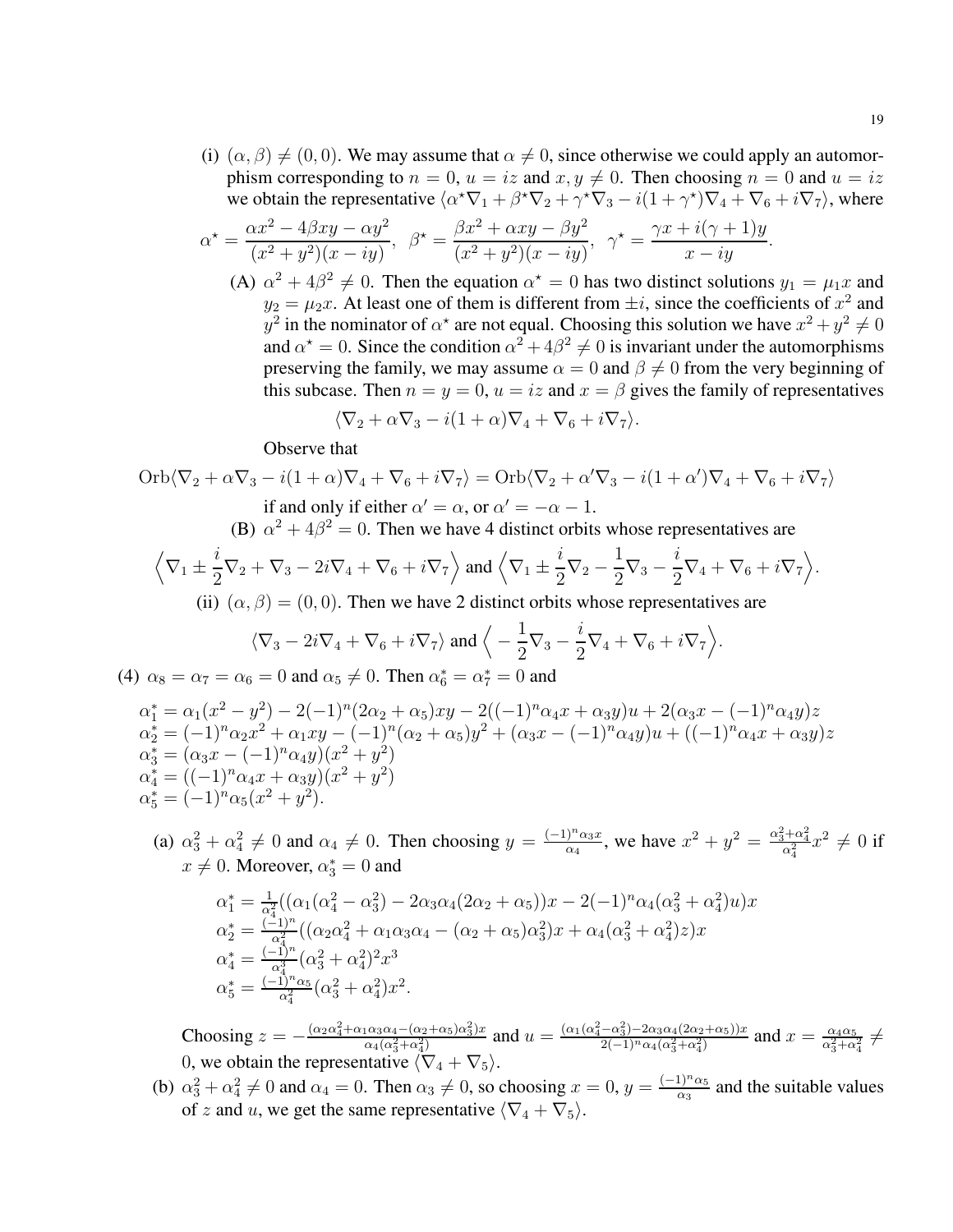- (c)  $\alpha_3^2 + \alpha_4^2 = 0$  and  $\alpha_4 \neq 0$ . e may assume that  $\alpha_4 = i\alpha_3$  using the suitable value of n. Then choosing  $n = 0$  we have  $\alpha_4^* = i\alpha_3^*$ . Moreover, choosing  $x = 0$  and  $y = \frac{i\alpha_5}{\alpha_3}$  $\frac{\partial \alpha_5}{\partial \alpha_3}$ , we obtain  $\alpha_3^* = \alpha_5^*$ . Then  $z = iu - \frac{\alpha_1 \alpha_5}{2\alpha_3^2}$  $\frac{\alpha_1 \alpha_5}{2\alpha_3^2}$  gives  $\alpha_1^* = 0$  and  $\alpha_2^* = \frac{\alpha_5^2(-i\alpha_1 + 2(\alpha_2 + \alpha_5))}{2\alpha_3^2}$  $\frac{+2(\alpha_2+\alpha_5)}{2\alpha_3^2}$ , so we obtain the family of representatives  $\langle \alpha \nabla_2 + \nabla_3 + i \nabla_4 + \nabla_5 \rangle$ . In fact, only two orbits are distinct, whose representatives are  $\langle \nabla_3 + i \nabla_4 + \nabla_5 \rangle$  and  $\langle -\frac{1}{2} \nabla_2 + \nabla_3 + i \nabla_4 + \nabla_5 \rangle$ .
- (d)  $\alpha_3^2 + \alpha_4^2 = 0$  and  $\alpha_4 = 0$ . Then  $\alpha_3 = 0$ , so we have  $\alpha_3^* = \alpha_4^* = 0$  and this leads to a split extension.
- (5)  $\alpha_8 = \alpha_7 = \alpha_6 = \alpha_5 = 0$ . We may assume that  $\alpha_3 \neq 0$ .
	- (a)  $\alpha_3^2 + \alpha_4^2 \neq 0$ . Choosing  $z = -\frac{x(4\alpha_2\alpha_3\alpha_4 + \alpha_1(\alpha_3^2 \alpha_4^2))}{2\alpha_3(\alpha_3^2 + \alpha_4^2)}$  $\frac{\alpha_3\alpha_4+\alpha_1(\alpha_3^2-\alpha_4^2))}{2\alpha_3(\alpha_3^2+\alpha_4^2)},\ u\ =\ \frac{(-1)^nx(\alpha_1\alpha_3\alpha_4-\alpha_2(\alpha_3^2-\alpha_4^2))}{\alpha_3(\alpha_3^2+\alpha_4^2)}$  $\frac{\alpha_1\alpha_3\alpha_4-\alpha_2(\alpha_3-\alpha_4)}{\alpha_3(\alpha_3^2+\alpha_4^2)}$  and  $y =$  $\frac{(-1)^{1+n}x\alpha_4}{\alpha_3}$  we have the representative  $\langle \nabla_3 \rangle$ .
	- (b)  $\alpha_3 = \pm i \alpha_4$ . Choosing the appropriate value of n, we may assume that  $\alpha_3 = i \alpha_4$ .
		- (i)  $\alpha_1 2i\alpha_2 \neq 0$ . Choosing  $y = z = n = 0$ ,  $u = \frac{i x \alpha_2}{\alpha_4}$  $\frac{x\alpha_2}{\alpha_4}$  and  $x = \frac{\alpha_1 - 2i\alpha_2}{\alpha_4}$  we have the representative  $\langle \nabla_1 + i \nabla_3 + \nabla_4 \rangle$ .
			- (ii)  $\alpha_1 2i\alpha_2 = 0$ . Choosing  $y = z = n = 0$  and  $u = \frac{i\pi\alpha_2}{\alpha_4}$  $\frac{x\alpha_2}{\alpha_4}$  we have the representative  $\langle i\nabla_3 + \nabla_4 \rangle$ .

Summarizing, we obtain the following representatives of different orbits giving non-Jordan  $\mathfrak{CD}$ -algebras

$$
\langle \nabla_1 + \frac{i}{2} \nabla_2 + \nabla_3 - 2i \nabla_4 + \nabla_6 + i \nabla_7 \rangle \n\langle \nabla_1 - \frac{i}{2} \nabla_2 + \nabla_3 - 2i \nabla_4 + \nabla_6 + i \nabla_7 \rangle \n\langle \nabla_1 - \frac{i}{2} \nabla_2 - \frac{1}{2} \nabla_3 - \frac{i}{2} \nabla_4 + \nabla_6 + i \nabla_7 \rangle \n\langle \nabla_1 + \alpha \nabla_2 - \frac{1}{2} \nabla_3 + \nabla_6 \rangle \n\langle \alpha \nabla_1 + \beta \nabla_2 + \gamma \nabla_5 + \nabla_6 + i \nabla_7 \rangle \n\langle \nabla_1 + \alpha \nabla_2 + \nabla_6 + i \nabla_7 + \nabla_8 \rangle \n\langle 2i \nabla_1 + \nabla_2 + \nabla_6 + i \nabla_7 + \nabla_8 \rangle \n\langle -2i \alpha \nabla_1 + \alpha \nabla_2 + \nabla_6 + i \nabla_7 + \nabla_8 \rangle_{\alpha \neq 0} \n\langle \alpha \nabla_1 + \alpha \nabla_3 + \beta \nabla_4 + \nabla_6 \rangle_{\beta \neq 0} \n\langle \alpha \nabla_1 + i \alpha \nabla_5 + \nabla_6 + i \nabla_7 + \nabla_8 \rangle_{\alpha \neq 0} \n\langle \alpha \nabla_1 + \nabla_6 + i \nabla_7 + \nabla_8 \rangle_{\alpha \neq 0} \n\langle \alpha \nabla_1 + \nabla_6 + i \nabla_7 + \nabla_8 \rangle \n\langle \alpha \nabla_1 + \nabla_6 + i \nabla_7 + \nabla_8 \rangle \n\langle \nabla_2 + \alpha \nabla_3 + i \nabla_4 + \nabla_5 \rangle \n\langle \nabla_2 + \alpha \nabla_3 + \nabla_6 \n\langle \nabla_2 + \alpha \nabla_3 + \nabla_6 \nabla_6 + i \nabla_7 + \nabla_8 \rangle \n\langle \nabla_2 - 2 \nabla
$$

and those giving Jordan algebras:  $\langle \nabla_1 + i\nabla_3 + \nabla_4 \rangle$ ,  $\langle i\nabla_3 + \nabla_4 \rangle$ ,  $\langle \nabla_3 \rangle$ .

| $\mathfrak{CD}^4_{39}$ | : $e_1e_1 = e_3 + e_4$ | $e_1e_2=\frac{i}{2}e_4$  | $e_1e_3 = e_4$           | $e_2e_1=\frac{i}{2}e_4$  |
|------------------------|------------------------|--------------------------|--------------------------|--------------------------|
|                        | $e_2e_2 = e_3$         | $e_2e_3 = -2ie_4$        | $e_3e_1=2e_4$            | $e_3e_2 = -ie_4$         |
| $\mathfrak{CD}_{40}^4$ | : $e_1e_1 = e_3 + e_4$ | $e_1e_2=\frac{i}{2}e_4$  | $e_1e_3=-\frac{1}{2}e_4$ | $e_2e_1=\frac{i}{2}e_4$  |
|                        | $e_2e_2 = e_3$         | $e_2e_3=-\frac{i}{2}e_4$ | $e_3e_1=\frac{1}{2}e_4$  | $e_3e_2=\frac{i}{2}e_4$  |
| $\mathfrak{CD}^4_{41}$ | : $e_1e_1 = e_3 + e_4$ | $e_1e_2=-\frac{i}{2}e_4$ | $e_1e_3 = e_4$           | $e_2e_1=-\frac{e}{2}e_4$ |
|                        | $e_2e_2 = e_3$         | $e_2e_3 = -2ie_4$        | $e_3e_1=2e_4$            | $e_3e_2 = -ie_4$         |
| $\mathfrak{CD}^4_{42}$ | : $e_1e_1 = e_3 + e_4$ | $e_1e_2=-\frac{i}{2}e_4$ | $e_1e_3=-\frac{1}{2}e_4$ | $e_2e_1=-\frac{1}{2}e_4$ |
|                        | $e_2e_2=e_3$           | $e_2e_3=-\frac{1}{2}e_4$ | $e_3e_1=\frac{1}{2}e_4$  | $e_3e_2=\frac{i}{2}e_4$  |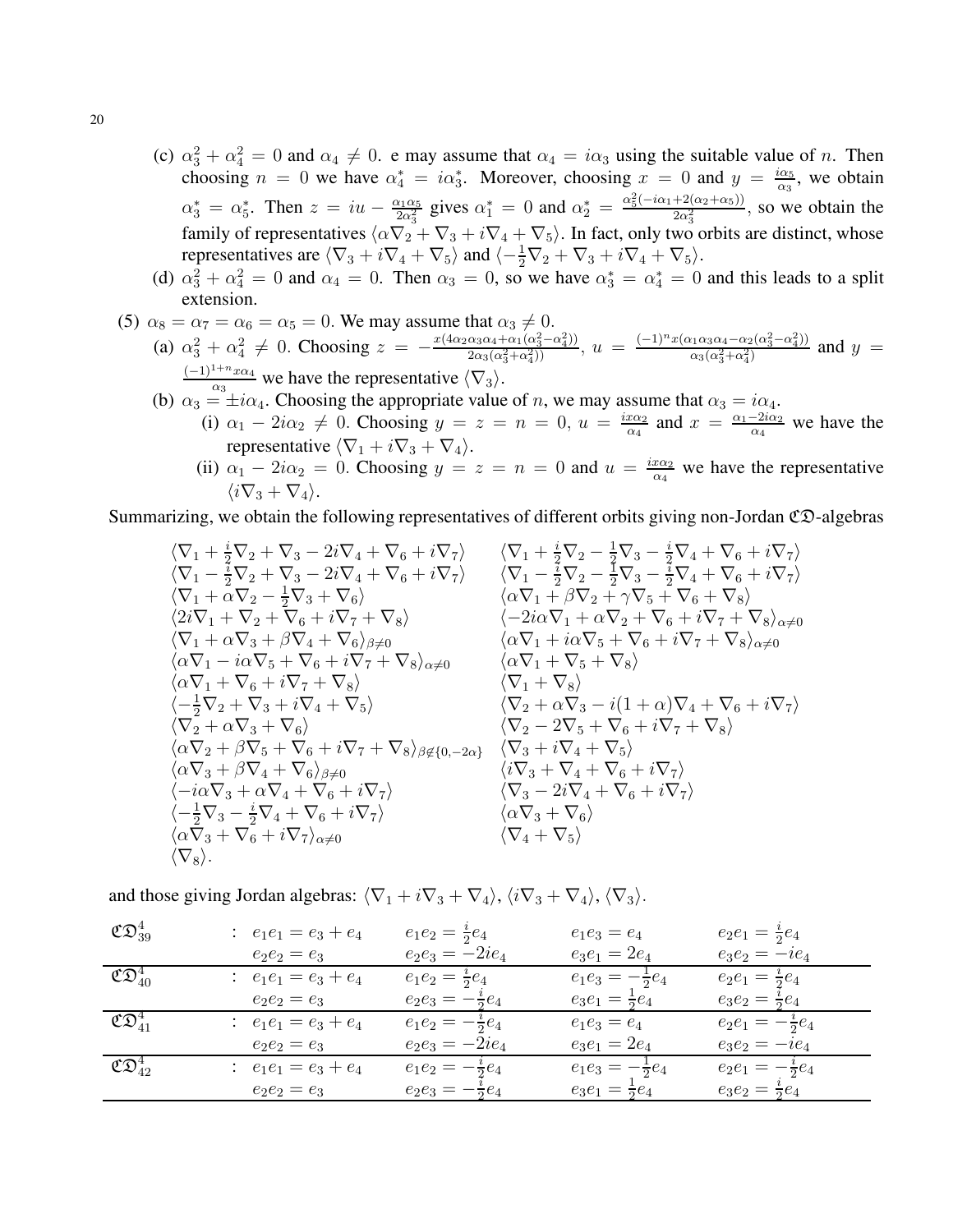|                                                                                         | $\mathfrak{C} \mathfrak{D}^4_{43}(\alpha)$ : $e_1 e_1 = e_3 + e_4$ $e_1 e_2 = \alpha e_4$ |                                                         | $e_1e_3=-\frac{1}{2}e_4$                                    |                            |
|-----------------------------------------------------------------------------------------|-------------------------------------------------------------------------------------------|---------------------------------------------------------|-------------------------------------------------------------|----------------------------|
|                                                                                         | $e_2e_1=\alpha e_4$                                                                       | $e_2e_2 = e_3$                                          | $e_3e_1 = \frac{1}{2}e_4$<br>$e_2e_1 = (\beta + \gamma)e_4$ |                            |
|                                                                                         | $\mathfrak{CD}^4_{44}(\alpha,\beta,\gamma) : e_1e_1 = e_3 + \alpha e_4$                   | $e_1e_2 = \beta e_4$                                    |                                                             |                            |
|                                                                                         | $e_2e_2 = e_3$                                                                            | $e_3e_1=e_4$                                            | $e_3e_3 = e_4$                                              |                            |
| $\mathfrak{CD}^4_{45}$                                                                  | $\overline{e_1e_1} = e_3 + 2ie_4$                                                         | $e_1e_2 = e_4$                                          | $e_2e_1 = e_4$                                              | $e_2e_2 = e_3$             |
|                                                                                         | $e_3e_1 = e_4$                                                                            | $e_3e_2 = ie_4$                                         | $e_3e_3=e_4$                                                |                            |
| $\overline{\mathfrak{CD}_{46}^{4}(\alpha)}$                                             | : $e_1e_1 = e_3 - 2i\alpha e_4$                                                           | $e_1e_2 = \alpha e_4$                                   | $e_2e_1 = \alpha e_4$                                       | $e_2e_2 = e_3$             |
| $\alpha \neq 0$<br>$\mathfrak{CD}_{47}^4(\alpha, \beta)$                                | $e_3e_1 = e_4$                                                                            | $e_3e_2 = ie_4$                                         | $e_3e_3 = e_4$                                              |                            |
|                                                                                         | $\overline{e_1e_1} = e_3 + e_4$                                                           | $e_1e_3=\alpha e_4$                                     | $e_2e_2 = e_3$                                              |                            |
| $\frac{\beta \neq 0}{\mathfrak{C}\mathfrak{D}^4_{48}(\alpha)}$                          | $e_2e_3 = \beta e_4$ $e_3e_1 = (\alpha + 1)e_4$                                           |                                                         | $e_3e_2 = \beta e_4$                                        |                            |
|                                                                                         | $\overline{\cdot}$ $e_1e_1 = e_3 + \alpha e_4$                                            | $e_2e_1 = i\alpha e_4$                                  | $e_2e_2 = e_3$                                              |                            |
|                                                                                         | $e_3e_1 = e_4$ $e_3e_2 = ie_4$                                                            |                                                         | $e_3e_3 = e_4$                                              |                            |
| $\alpha \neq 0$<br>$\mathfrak{CD}_{49}^4(\alpha)$                                       | $\overline{\cdot}$ $e_1e_1 = e_3 + \alpha e_4$                                            | $e_2e_1 = -i\alpha e_4$                                 | $e_2e_2 = e_3$                                              |                            |
|                                                                                         | $e_3e_1=e_4$                                                                              | $e_3e_2 = ie_4$                                         | $e_3e_3 = e_4$                                              |                            |
| $\frac{\alpha \neq 0}{\mathfrak{C}\mathfrak{D}_{50}^4(\alpha)}$                         | : $e_1e_1 = e_3 + \alpha e_4$                                                             | $e_2e_1 = e_4$                                          | $e_2e_2 = e_3$                                              | $e_3e_3=e_4$               |
| $\mathfrak{CD}_{51}^4(\alpha)$                                                          | : $e_1e_1 = e_3 + \alpha e_4$                                                             | $e_2e_2 = e_3$                                          | $e_3e_1 = e_4$                                              |                            |
|                                                                                         | $e_3e_2 = ie_4$                                                                           | $e_3e_3=e_4$                                            |                                                             |                            |
| $\overline{\mathfrak{CD}_{52}^4}$                                                       | : $e_1e_1 = e_3 + e_4$                                                                    | $e_2e_2 = e_3$                                          | $e_3e_3 = e_4$                                              |                            |
| $\overline{\mathfrak{CD}_{53}^4}$                                                       | : $e_1e_1 = e_3$                                                                          | $e_1e_2=-\frac{1}{2}e_4$                                | $e_1e_3 = e_4$                                              | $e_2e_1=\frac{1}{2}e_4$    |
|                                                                                         | $e_2e_2 = e_3$                                                                            | $e_2e_3 = ie_4$                                         | $e_3e_1 = e_4$                                              | $e_3e_2 = ie_4$            |
| $\overline{\mathfrak{CD}_{54}^4(\alpha)}$                                               | : $e_1e_1 = e_3$                                                                          | $e_1e_2 = e_4$                                          | $e_1e_3=\alpha e_4$                                         | $e_2e_1 = e_4$             |
|                                                                                         | $e_2e_2 = e_3$                                                                            | $e_2e_3 = -i(\alpha + 1)e_4$ $e_3e_1 = (\alpha + 1)e_4$ |                                                             | $e_3e_2 = -i\alpha e_4$    |
| $\mathfrak{CD}_{55}^{4}(\alpha)$                                                        | : $e_1e_1 = e_3$                                                                          | $e_1e_2 = e_4$                                          | $e_1e_3 = \alpha e_4$                                       |                            |
|                                                                                         | $e_2e_1=e_4$                                                                              | $e_2e_2 = e_3$                                          | $e_3e_1 = (\alpha + 1)e_4$                                  |                            |
| $\mathfrak{CD}_{56}^4$                                                                  | : $e_1e_1 = e_3$                                                                          | $e_1e_2 = e_4$                                          | $e_2e_1 = -e_4$                                             | $e_2e_2 = e_3$             |
|                                                                                         | $e_3e_1=e_4$                                                                              | $e_3e_2 = ie_4$                                         | $e_3e_3 = e_4$                                              |                            |
| $\overline{\mathfrak{CD}_{57}^4(\alpha,\beta)}$ : $e_1e_1 = e_3$                        |                                                                                           | $e_1e_2=\alpha e_4$                                     | $e_2e_1 = (\alpha + \beta)e_4$ $e_2e_2 = e_3$               |                            |
|                                                                                         |                                                                                           | $e_3e_2 = ie_4$                                         | $e_3e_3=e_4$                                                |                            |
| $\frac{\beta \notin \{0, -2\alpha\}}{\mathfrak{C}\mathfrak{D}^4_{58}}$ : $e_1e_1 = e_3$ |                                                                                           | $e_1e_3 = e_4$                                          | $e_2e_1 = e_4$                                              | $e_2e_2 = e_3$             |
|                                                                                         | $e_2e_3 = ie_4$                                                                           | $e_3e_1=e_4$                                            | $e_3e_2 = ie_4$                                             |                            |
| $\overline{\mathfrak{CD}_{59}^{4}(\alpha,\beta)}$                                       | : $e_1e_1 = e_3$                                                                          | $e_1e_3 = \alpha e_4$                                   | $e_2e_2 = e_3$                                              |                            |
| $\beta \neq 0$                                                                          | $e_2e_3 = \beta e_4$                                                                      | $\frac{e_3 e_1 = (\alpha + 1)e_4}{e_1 e_3 = ie_4}$      | $e_3e_2 = \beta e_4$                                        |                            |
|                                                                                         | $\overline{e_1e_1} = e_3$                                                                 |                                                         | $e_2e_2 = e_3$                                              |                            |
|                                                                                         | $e_2e_3=e_4$                                                                              | $e_3e_1 = (i+1)e_4$ $e_3e_2 = (i+1)e_4$                 |                                                             |                            |
| $\overline{\mathfrak{CD}^4_{61}(\alpha)}$                                               | : $e_1e_1 = e_3$                                                                          | $e_1e_3 = -i\alpha e_4$                                 | $e_2e_2 = e_3$                                              |                            |
|                                                                                         | $e_2e_3=\alpha e_4$                                                                       | $e_3e_1 = (1 - i\alpha)e_4$                             | $e_3e_2=(\alpha+i)e_4$                                      |                            |
| $\overline{\mathfrak{CD}_{62}^4}$                                                       | : $e_1e_1 = e_3$                                                                          | $e_1e_3 = e_4$                                          | $e_2e_2 = e_3$                                              |                            |
|                                                                                         | $e_2e_3 = -2ie_4$                                                                         | $e_3e_1 = 2e_4$                                         | $e_3e_2=-ie_4$                                              |                            |
| $\overline{\mathfrak{CD}_{63}^4}$                                                       | : $e_1e_1 = e_3$                                                                          | $e_1 \overline{e_3} = -\frac{1}{2} e_4$                 | $e_2e_2 = e_3$                                              |                            |
|                                                                                         | $e_2e_3=-\frac{i}{2}e_4$                                                                  | $e_3e_1=\frac{1}{2}e_4$                                 | $e_3e_2=\frac{i}{2}e_4$                                     |                            |
| $\overline{\mathfrak{CD}_{64}^{4}(\alpha)}$                                             | : $e_1e_1 = e_3$                                                                          | $e_1e_3=\alpha e_4$                                     | $e_2e_2 = e_3$                                              | $e_3e_1 = (\alpha + 1)e_4$ |
| $\mathfrak{CD}^4_{65}(\alpha)$                                                          | : $e_1e_1 = e_3$                                                                          | $e_1e_3 = \alpha e_4$                                   | $e_2e_2 = e_3$                                              |                            |
|                                                                                         |                                                                                           |                                                         |                                                             |                            |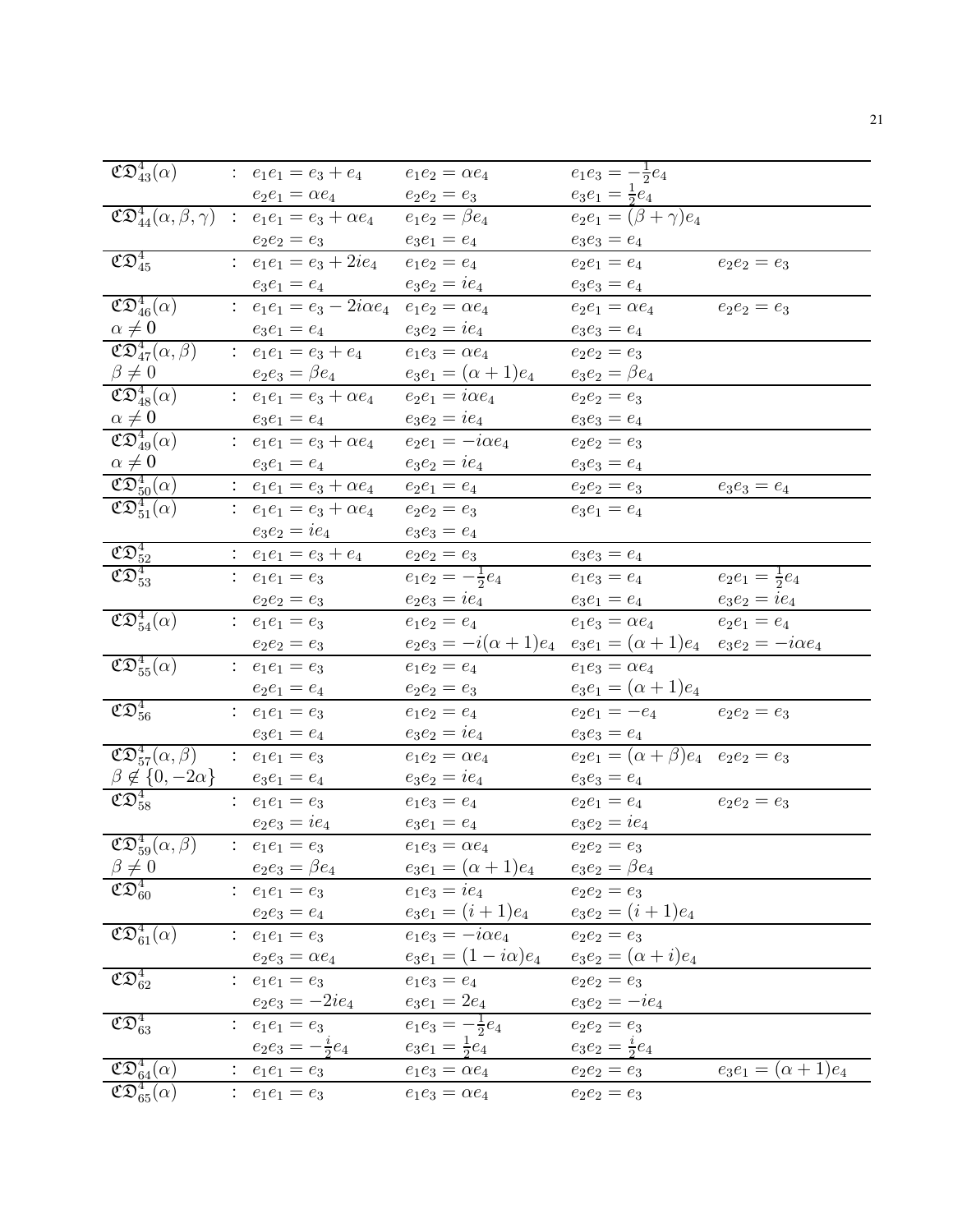| $\alpha \neq 0$        | $e_3e_1 = (\alpha + 1)e_4$ | $e_3e_2 = ie_4$ |                |                |
|------------------------|----------------------------|-----------------|----------------|----------------|
| $\mathfrak{CD}^4_{66}$ | : $e_1e_1 = e_3$           | $e_2e_1 = e_4$  | $e_2e_2=e_3$   |                |
|                        | $e_2e_3=e_4$               | $e_3e_2 = e_4$  |                |                |
| $\mathfrak{CD}^4_{67}$ | : $e_1e_1 = e_3$           | $e_2e_2 = e_3$  | $e_3e_3=e_4$   |                |
| $\mathfrak{CD}^4_{68}$ | : $e_1e_1 = e_3 + e_4$     | $e_1e_3 = ie_4$ | $e_2e_2 = e_3$ |                |
|                        | $e_2e_3 = e_4$             | $e_3e_1 = ie_4$ | $e_3e_2 = e_4$ |                |
| $\mathfrak{CD}^4_{69}$ | : $e_1e_1 = e_3$           | $e_1e_3 = ie_4$ | $e_2e_2 = e_3$ |                |
|                        | $e_2e_3 = e_4$             | $e_3e_1 = ie_4$ | $e_3e_2 = e_4$ |                |
| $\mathfrak{CD}_{70}^4$ | : $e_1e_1 = e_3$           | $e_1e_3 = e_4$  | $e_2e_2 = e_3$ | $e_3e_1 = e_4$ |

All these algebras are non-isomorphic, except

$$
\begin{array}{ll}\n\mathfrak{CD}_{43}^4(\alpha) \cong \mathfrak{CD}_{43}^4(-\alpha) & \mathfrak{CD}_{44}^4(\alpha, \beta, \gamma) \cong \mathfrak{CD}_{44}^4(\alpha, -\beta, -\gamma) & \mathfrak{CD}_{47}^4(\alpha, \beta) \cong \mathfrak{CD}_{47}^4(\alpha, -\beta) \\
\mathfrak{CD}_{50}^4(\alpha) = \mathfrak{CD}_{50}^4(-\alpha) & \mathfrak{CD}_{54}^4(\alpha) \cong \mathfrak{CD}_{54}^4(-\alpha - 1) & \mathfrak{CD}_{57}^4(\alpha, \beta) \cong \mathfrak{CD}_{57}^4(\alpha + \beta, -\beta) \\
\mathfrak{CD}_{59}^4(\alpha, \beta) \cong \mathfrak{CD}_{59}^4(\alpha, -\beta).\n\end{array}
$$

# 2.6. 1-dimensional central extensions of  $\mathfrak{CD}_{03}^{3*}$ . Let us use the following notations

$$
\nabla_1 = [\Delta_{13}] - [\Delta_{31}], \nabla_2 = [\Delta_{23}] - [\Delta_{32}], \nabla_3 = [\Delta_{11}], \nabla_4 = [\Delta_{12}], \nabla_5 = [\Delta_{13}], \nabla_6 = [\Delta_{22}], \nabla_7 = [\Delta_{23}], \nabla_8 = [\Delta_{33}].
$$

Take 
$$
\theta = \sum_{i=1}^{8} \alpha_i \nabla_i \in \mathrm{H}_{\mathfrak{CD}}^2(\mathfrak{CD}_{03}^{3*})
$$
. If

$$
\phi = \begin{pmatrix} x & y & 0 \\ z & u & 0 \\ v & w & xu - yz \end{pmatrix} \in \text{Aut } \mathfrak{CD}^{3*}_{03},
$$

then

$$
\phi^T \begin{pmatrix} \alpha_3 & \alpha_4 & \alpha_1 + \alpha_5 \\ 0 & \alpha_6 & \alpha_2 + \alpha_7 \\ -\alpha_1 & -\alpha_2 & \alpha_8 \end{pmatrix} \phi = \begin{pmatrix} \alpha_3^* & \alpha_4^* - \alpha^* & \alpha_1^* + \alpha_5^* \\ \alpha^* & \alpha_6^* & \alpha_2^* + \alpha_7^* \\ -\alpha_1^* & -\alpha_2^* & \alpha_8^* \end{pmatrix},
$$

where

$$
\alpha_1^* = (xu - yz)(\alpha_1 x + \alpha_2 z - \alpha_8 v)
$$
  
\n
$$
\alpha_2^* = (xu - yz)(\alpha_1 y + \alpha_2 u - \alpha_8 w)
$$
  
\n
$$
\alpha_3^* = \alpha_3 x^2 + \alpha_5 v x + \alpha_8 v^2 + z(\alpha_4 x + \alpha_6 z + \alpha_7 v)
$$
  
\n
$$
\alpha_4^* = x(2\alpha_3 y + \alpha_4 u + \alpha_5 w) + z(\alpha_4 y + 2\alpha_6 u + \alpha_7 w) + v(\alpha_5 y + \alpha_7 u + 2\alpha_8 w)
$$
  
\n
$$
\alpha_5^* = (xu - yz)(\alpha_5 x + \alpha_7 z + 2\alpha_8 v)
$$
  
\n
$$
\alpha_6^* = \alpha_3 y^2 + \alpha_4 u y + \alpha_6 u^2 + w(\alpha_5 y + \alpha_7 u + \alpha_8 w)
$$
  
\n
$$
\alpha_7^* = (xu - yz)(\alpha_5 y + \alpha_7 u + 2\alpha_8 w)
$$
  
\n
$$
\alpha_8^* = \alpha_8 (xu - yz)^2.
$$

Hence,  $\phi \langle \theta \rangle = \langle \theta^* \rangle$ , where  $\theta^* = \sum_i$ 8  $i=1$  $\alpha_i^* \nabla_i$ . We are only interested in  $\theta$  with  $(\alpha_1, \alpha_2, \alpha_5, \alpha_7, \alpha_8) \neq$  $(0, 0, 0, 0, 0).$ 

(1)  $\alpha_8 \neq 0$ . Choosing  $w = \frac{\alpha_1 y + \alpha_2 u}{\alpha_8}$  $\frac{u + \alpha_2 u}{\alpha_8}$  and  $v = \frac{\alpha_1 x + \alpha_2 z}{\alpha_8}$  $\frac{\alpha_1 + \alpha_2 z}{\alpha_8}$  we get  $\alpha_1^* = \alpha_2^* = 0$  without changing  $\alpha_8^*$ . Thus, we may also assume that  $\alpha_1 = \alpha_2 = 0$  from the very beginning. Taking  $v = w = 0$ , we obtain  $\alpha_1^* = \alpha_2^* = 0$  and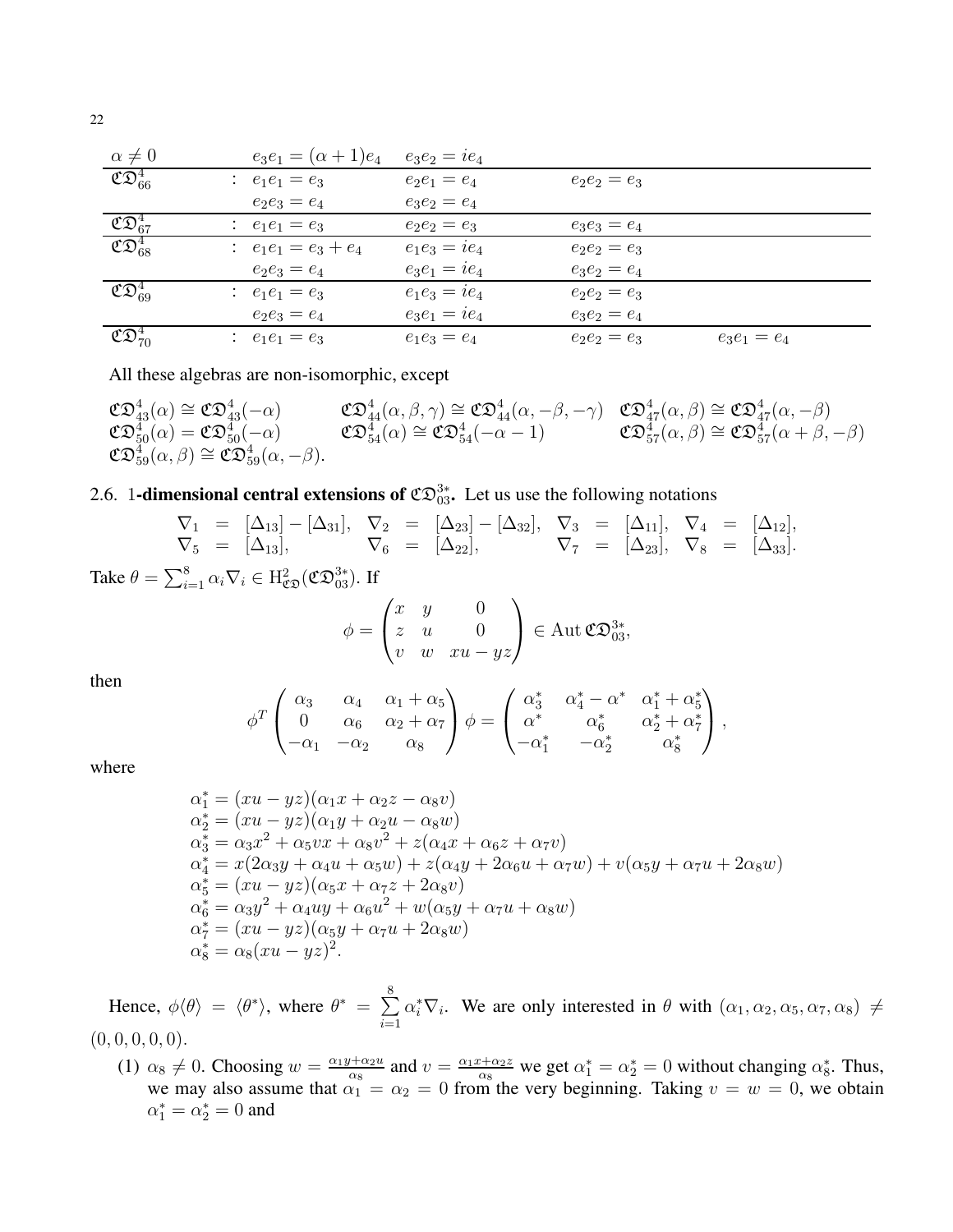$$
\alpha_3^* = \alpha_3 x^2 + \alpha_4 x z + \alpha_6 z^2 \qquad \alpha_4^* = 2\alpha_3 x y + \alpha_4 (ux + yz) + 2\alpha_6 uz \n\alpha_5^* = (xu - yz)(\alpha_5 x + \alpha_7 z) \qquad \alpha_6^* = \alpha_3 y^2 + \alpha_4 uy + \alpha_6 u^2 \n\alpha_7^* = (xu - yz)(\alpha_5 y + \alpha_7 u) \qquad \alpha_8^* = \alpha_8 (xu - yz)^2.
$$

(a)  $\alpha_3 \neq 0$  and  $\alpha_4^2 - 4\alpha_3 \alpha_6 \neq 0$ . Then the equation  $\alpha_3^* = 0$  has two distinct solutions:  $x_1 = \mu_1 z$  and  $x_2 = \mu_2 z$ , where  $\mu_1, \mu_2 \in \mathbb{C}$ . Since  $\alpha_6^* = 0$  has the same coefficients, its solutions are  $y_1 = \mu_1 u$ and  $y_2 = \mu_2 u$ . Observe that  $x_1 u - y_2 z = (\mu_1 - \mu_2) u z$ . So, we may take  $x = \mu_1 z$  and  $y = \mu_2 z$ , where  $u, z \neq 0$ , and obtain  $\alpha_3^* = \alpha_6^* = 0$ . Thus, we obtain the family of representatives

$$
\langle \alpha \nabla_4 + \beta \nabla_5 + \gamma \nabla_7 + \nabla_8 \rangle.
$$

- (i)  $\beta, \gamma \neq 0$ . Then choosing  $v = w = x = u = 0$ ,  $y = -\gamma$ ,  $z = -\beta$  we obtain the family of representatives of distinct orbits  $\langle \alpha \nabla_4 + \nabla_5 + \nabla_7 + \nabla_8 \rangle$ .
- (ii)  $\beta \neq 0$  and  $\gamma = 0$ . Then we obtain the representatives  $\langle \nabla_5 + \nabla_8 \rangle$  and  $\langle \nabla_4 + \nabla_5 + \nabla_8 \rangle$ depending on whether  $\alpha = 0$  or not. Observe that  $\langle \nabla_5 + \nabla_8 \rangle$  belongs to the family  $\langle \alpha \nabla_4 + \nabla_5 + \nabla_7 + \nabla_8 \rangle$ , while  $\langle \nabla_4 + \nabla_5 + \nabla_8 \rangle$  does not.
- (iii)  $\beta = 0$  and  $\gamma \neq 0$ . Then we obtain the same representatives as in the previous item.
- (iv)  $\beta = \gamma = 0$ . Then we obtain the representatives  $\langle \nabla_8 \rangle$  and  $\langle \nabla_4 + \nabla_8 \rangle$  depending on whether  $\alpha = 0$  or not.
- (b)  $\alpha_3 \neq 0$  and  $\alpha_4^2 4\alpha_3 \alpha_6 = 0$ . Observe that  $(\alpha_4^*)^2 4\alpha_3^* \alpha_6^* = (\alpha_4^2 4\alpha_3 \alpha_6)(xu yz)^2 = 0$ . So, choosing  $x = -\frac{\alpha_4 z}{2\alpha_3}$  $\frac{\alpha_4 z}{2\alpha_3}$  we obtain  $\alpha_3^* = 0$ , and hence  $\alpha_4^* = 0$  as well.
	- (i)  $\alpha_7 \neq 0$  and  $\alpha_4 \alpha_5 2\alpha_3 \alpha_7 \neq 0$ . Then taking  $u = -\frac{\alpha_5 y}{\alpha_7}$  $\frac{\alpha_5 y}{\alpha_7}$ , we obtain  $\alpha_7^* = 0$ . This gives the representative  $\langle \nabla_5 + \nabla_6 + \nabla_8 \rangle$ .
	- (ii)  $\alpha_7 \neq 0$  and  $\alpha_4 \alpha_5 2 \alpha_3 \alpha_7 = 0$ . Then  $\alpha_5^* = 0$  as well. This leads to the family of representatives of distinct orbits  $\langle \alpha \nabla_6 + \nabla_7 + \nabla_8 \rangle_{\alpha \neq 0}$ .
	- (iii)  $\alpha_7 = 0$ ,  $\alpha_5 \neq 0$  and  $\alpha_4 \neq 0$ . Then choosing  $y = 0$ ,  $z = \sqrt{\frac{\alpha_3}{\alpha_8}}$ ,  $u = \frac{\alpha_5}{\alpha_8}$  $\frac{\alpha_5}{\alpha_8}$  we obtain the representative  $\langle \nabla_5 + \nabla_6 + \nabla_8 \rangle$  found above.
	- (iv)  $\alpha_7 = 0$ ,  $\alpha_5 \neq 0$  and  $\alpha_4 = 0$ . Then choosing  $u = 1$ ,  $z = -\frac{\alpha_5}{\alpha_8}$  $\frac{\alpha_5}{\alpha_8}$ ,  $y = 1$ , we obtain the family  $\langle \alpha \nabla_6 + \nabla_7 + \nabla_8 \rangle_{\alpha \neq 0}$  found above.
	- (v)  $\alpha_7 = 0$  and  $\alpha_5 = 0$ . Then choosing  $u = 0$ ,  $z = \sqrt{\frac{\alpha_3}{\alpha_8}}$ ,  $y = 1$ , we obtain the representative  $\langle \nabla_6 + \nabla_8 \rangle$ .
- (c)  $\alpha_3 = 0$ .
	- (i)  $\alpha_6 \neq 0$ . Then choosing  $x = 0$  and  $y = z = 1$  we get  $\alpha_3^* \neq 0$ , so we are in one of the previous cases.
	- (ii)  $\alpha_6 = 0$  and  $\alpha_4 \neq 0$ . Then choosing  $x = z = 1$  and  $y \neq u$ , we get  $\alpha_3^* \neq 0$ , so we are in one of the previous cases.
	- (iii)  $\alpha_6 = \alpha_4 = 0$ . Then we obtain the family of representatives  $\langle \beta \nabla_5 + \gamma \nabla_7 + \nabla_8 \rangle$  which is a subfamily of a family considered above.
- (2)  $\alpha_8 = 0$  and  $\alpha_7 \neq 0$ . Then choosing  $u = -\frac{\alpha_5 y}{\alpha_7}$  $\frac{\alpha_5 y}{\alpha_7}$  we obtain  $\alpha_8^* = 0$  and  $\alpha_7^* = 0$ , so we may assume  $\alpha_7 = \alpha_8 = 0$  since the beginning. Then taking  $y = 0$  we get  $\alpha_7^* = \alpha_8^* = 0$  and

$$
\alpha_1^* = (\alpha_1 x + \alpha_2 z)ux \n\alpha_3^* = \alpha_3 x^2 + \alpha_4 x z + \alpha_5 vx + \alpha_6 z^2 \n\alpha_4^* = \alpha_4 ux + \alpha_5 wx + 2\alpha_6 uz \n\alpha_5^* = \alpha_5 ux^2 \n\alpha_6^* = \alpha_6 u^2.
$$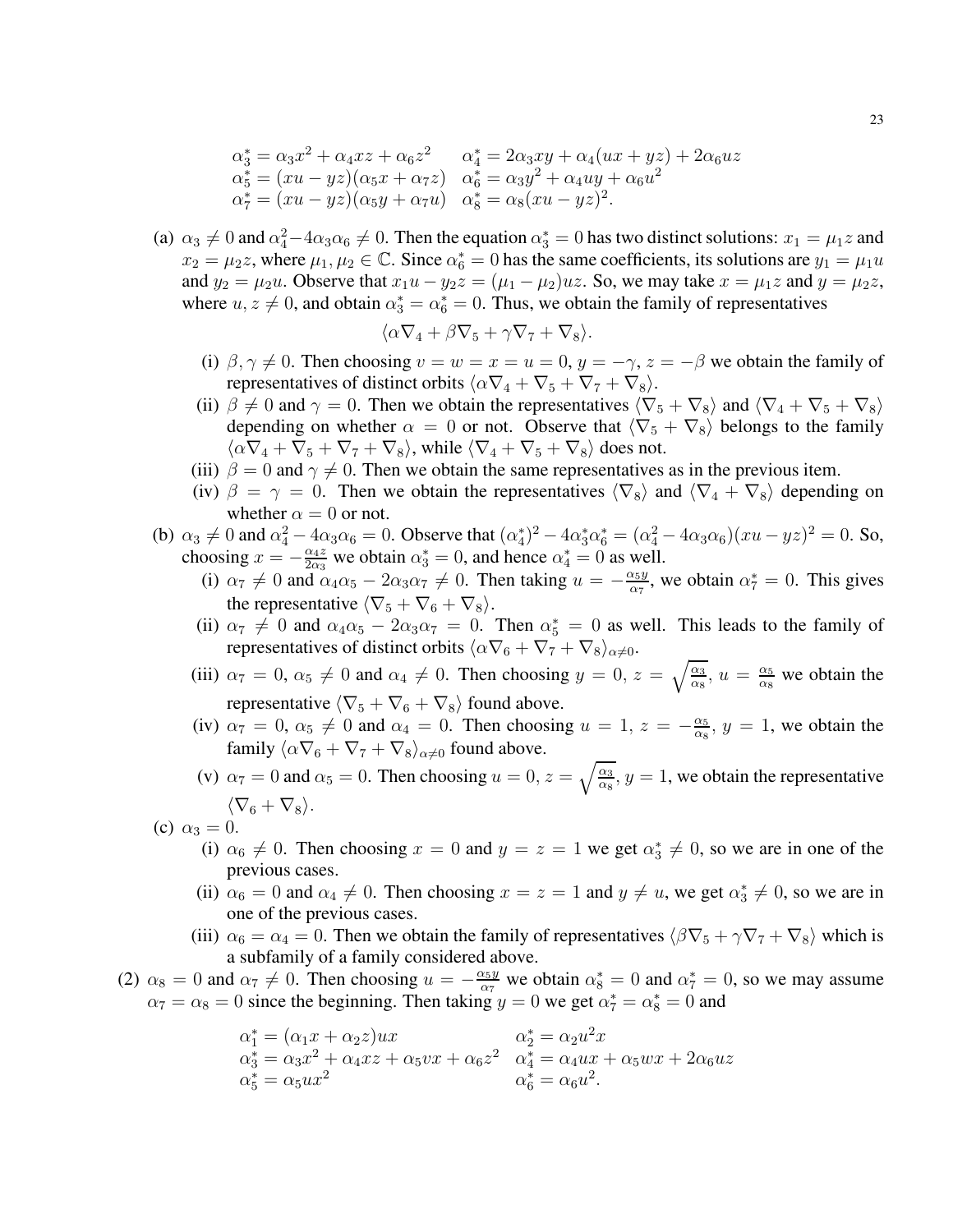- (a)  $\alpha_5 \neq 0$ . Then choosing  $x \neq 0$  and  $v = -\frac{\alpha_3 x^2 + \alpha_4 x z + \alpha_6 z^2}{\alpha_5 x}$  $\frac{\alpha_4 x z + \alpha_6 z^2}{\alpha_5 x}$ ,  $w = -\frac{\alpha_4 u x + 2\alpha_6 u z}{\alpha_5 x}$  we obtain  $\alpha_3^* = \alpha_4^* = 0.$ 
	- (i)  $\alpha_2 \neq 0$ . Then choosing  $z = -\frac{\alpha_1 x}{\alpha_2}$  $\frac{\alpha_1 x}{\alpha_2}$  and  $u = \frac{\alpha_5 x}{\alpha_2}$  $\frac{\alpha_5 x}{\alpha_2}$  we have two representatives  $\langle \nabla_2 + \nabla_5 \rangle$ and  $\langle \nabla_2 + \nabla_5 + \nabla_6 \rangle$  depending on whether  $\alpha_6 = 0$  or not.
	- (ii)  $\alpha_2 = 0$ . Then we have two families of representatives of distinct orbits  $\langle \alpha \nabla_1 + \nabla_5 \rangle$  and  $\langle \alpha \nabla_1 + \nabla_5 + \nabla_6 \rangle$  depending on whether  $\alpha_6 = 0$  or not.
- (b)  $\alpha_5 = 0$ . Then  $\alpha_5^* = 0$  and

$$
\alpha_1^* = (\alpha_1 x + \alpha_2 z) u x \quad \alpha_2^* = \alpha_2 u^2 x \quad \alpha_3^* = \alpha_3 x^2 + \alpha_4 x z + \alpha_6 z^2 \n\alpha_4^* = (\alpha_4 x + 2\alpha_6 z) u \quad \alpha_6^* = \alpha_6 u^2.
$$

(i)  $\alpha_6 \neq 0$ . Then choosing  $z = -\frac{\alpha_4 x}{2\alpha_6}$  $\frac{\alpha_4 x}{2\alpha_6}$  we have  $\alpha_4^* = 0$ ,  $\alpha_2^*, \alpha_6^*$  are as above and

$$
\alpha_1^* = \left(\alpha_1 - \frac{\alpha_2 \alpha_4}{2\alpha_6}\right) ux^2 \quad \alpha_3^* = \left(\alpha_3 - \frac{\alpha_4^2}{4\alpha_6}\right) x^2.
$$

(A) If  $\alpha_2 \neq 0$ , then choosing  $x = \frac{\alpha_6}{\alpha_2}$  $\frac{\alpha_6}{\alpha_2}$ , we obtain two families of representatives

$$
\langle \nabla_2 + \alpha \nabla_3 + \nabla_6 \rangle
$$
 and  $\langle \nabla_1 + \nabla_2 + \alpha \nabla_3 + \nabla_6 \rangle$ 

depending on whether  $\alpha_1 - \frac{\alpha_2 \alpha_4}{2 \alpha_6}$  $\frac{\alpha_{2}\alpha_{4}}{2\alpha_{6}}=0$  or not.

• The first family gives two distinct orbits, whose representatives are

 $\langle \nabla_2 + \nabla_6 \rangle$  and  $\langle \nabla_2 + \nabla_3 + \nabla_6 \rangle$ .

• The second family splits into three distinct orbits, whose representatives are

$$
\langle \nabla_1 + \nabla_3 + \nabla_6 \rangle_{\alpha \notin \{-1,0\}}, \ \langle \nabla_1 + \nabla_6 \rangle_{\alpha=0} \text{ and } \langle \nabla_1 + \nabla_4 \rangle_{\alpha=-1}.
$$

Note that  $Orb\langle\nabla_1 + \nabla_3 + \nabla_6\rangle = Orb\langle\nabla_2 + \nabla_3 + \nabla_6\rangle.$ 

- (B) If  $\alpha_2 = 0$  and  $\alpha_1 \neq 1$ , then choosing  $u = \frac{\alpha_1 x^2}{\alpha_6}$  $\frac{a_1x^2}{\alpha_6}$ , we obtain the family  $\langle \nabla_1 +$  $\alpha \nabla_3 + \nabla_6$ , which gives two distinct orbits with representatives  $\langle \nabla_1 + \nabla_6 \rangle$  and  $\langle \nabla_1 + \nabla_3 + \nabla_6 \rangle$ . Both of them were found above.
- (C) If  $\alpha_2 = 0$  and  $\alpha_1 = 0$ , then we obtain two distinct orbits with representatives  $\langle \nabla_6 \rangle$ and  $\langle \nabla_3 + \nabla_6 \rangle$ . They define algebras with 2-dimensional annihilators

(ii) 
$$
\alpha_6 = 0
$$
. Then  $\alpha_6^* = 0$ .

(A) If  $\alpha_4 \neq 0$ , then choosing  $z = -\frac{\alpha_3 x}{\alpha_4}$  $\frac{\alpha_3 x}{\alpha_4}$ , we get  $\alpha_3^* = 0$  and

$$
\alpha_1^* = \left(\alpha_1 - \frac{\alpha_2 \alpha_3}{\alpha_4}\right) ux^2 \quad \alpha_2^* = \alpha_2 u^2 x \quad \alpha_4^* = \alpha_4 ux.
$$

Hence, we have two families of representatives  $\langle \alpha \nabla_1 + \nabla_4 \rangle$  and  $\langle \alpha \nabla_1 + \nabla_2 + \nabla_4 \rangle$ depending on whether  $\alpha_2 = 0$  or not. The first family gives two distinct orbits with representatives  $\langle \nabla_4 \rangle$  and  $\langle \nabla_1 + \nabla_4 \rangle$ . Moreover, the representative  $\langle \nabla_4 \rangle$  determines an algebra with 2-dimensional annihilator which has been found before. The second family also gives two distinct orbits whose representatives are  $\langle \nabla_2 + \nabla_4 \rangle$  and  $\langle \nabla_1 +$  $\nabla_2 + \nabla_4$ . Observe that

Orb
$$
\langle \nabla_2 + \nabla_4 \rangle = \text{Orb}\langle \nabla_1 + \nabla_4 \rangle
$$
 and  $\text{Orb}\langle \nabla_1 + \nabla_2 + \nabla_4 \rangle = \text{Orb}\langle \nabla_1 + \nabla_3 + \nabla_6 \rangle$ .  
\n(B) If  $\alpha_4 = 0$ , then  $\alpha_4^* = 0$  and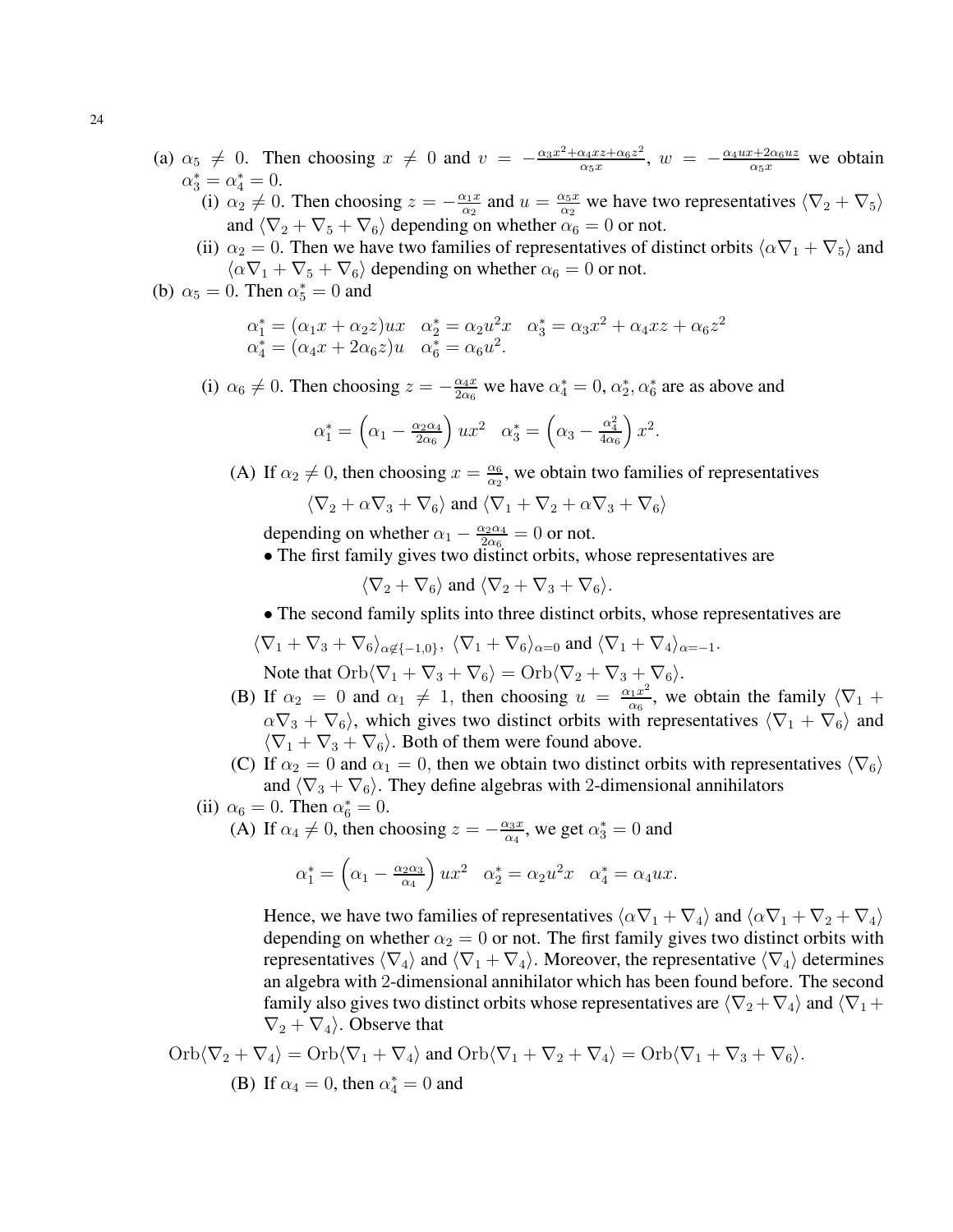$$
\alpha_1^* = (\alpha_1 x + \alpha_2 z) u x
$$
  $\alpha_2^* = \alpha_2 u^2 x$   $\alpha_3^* = \alpha_3 x^2$ .

•  $\alpha_3 \neq 0$ . If  $\alpha_2 \neq 0$ , then choosing  $z = -\frac{\alpha_1}{\alpha_3}$  $\frac{\alpha_1}{\alpha_3}, x = \frac{\alpha_2}{\alpha_3}$  $\frac{\alpha_2}{\alpha_3}$ ,  $y = 0$  and  $u = 1$ , we obtain the representative  $\langle \nabla_2 + \nabla_3 \rangle$ , but it has the same orbit as  $Orb\langle \nabla_1 + \nabla_6 \rangle$  found above. Otherwise, we have two representatives  $\langle \nabla_3 \rangle$  and  $\langle \nabla_1 + \nabla_3 \rangle$  depending on whether  $\alpha_1 = 0$  or not. The representative  $\langle \nabla_1 + \nabla_3 \rangle$  will substitute  $\langle \nabla_2 + \nabla_6 \rangle$ found above, since they belong to the same orbit. Observe also that  $\langle \nabla_3 \rangle$  gives an algebra with 2-dimensional annihilator which has been found before.

• If  $\alpha_3 = 0$ , then we have only one representative  $\langle \nabla_2 \rangle$ , which gives a Lie algebra. Summarizing, we have the following representatives of different orbits giving non-Lie  $\mathfrak{CD}$ -algebras:

$$
\begin{array}{ccc}\n\langle \nabla_1 + \nabla_3 \rangle & \langle \nabla_1 + \nabla_3 + \nabla_6 \rangle & \langle \nabla_1 + \nabla_4 \rangle \\
\langle \alpha \nabla_1 + \nabla_5 \rangle & \langle \alpha \nabla_1 + \nabla_5 + \nabla_6 \rangle & \langle \nabla_1 + \nabla_6 \rangle \\
\langle \nabla_2 + \nabla_5 \rangle & \langle \nabla_2 + \nabla_5 + \nabla_6 \rangle & \langle \alpha \nabla_4 + \nabla_5 + \nabla_7 + \nabla_8 \rangle \\
\langle \nabla_4 + \nabla_5 + \nabla_8 \rangle & \langle \nabla_4 + \nabla_8 \rangle & \langle \nabla_5 + \nabla_6 + \nabla_8 \rangle \\
\langle \alpha \nabla_6 + \nabla_7 + \nabla_8 \rangle_{\alpha \neq 0} & \langle \nabla_6 + \nabla_8 \rangle & \langle \nabla_8 \rangle.\n\end{array}
$$

| $\mathfrak{CD}_{71}^4$                               | : $e_1e_1 = e_4$              | $e_1e_2 = e_3$             | $e_1e_3=e_4$                         | $e_2e_1 = -e_3$                        | $e_3e_1 = -e_4$        |
|------------------------------------------------------|-------------------------------|----------------------------|--------------------------------------|----------------------------------------|------------------------|
| $\mathfrak{CD}_{72}^4$                               | : $e_1e_1 = e_4$              | $e_1e_2 = e_3$             | $e_1e_3 = e_4$                       |                                        |                        |
|                                                      | $e_2e_1 = -e_3$               | $e_2e_2=e_4$               | $e_3e_1 = -e_4$                      |                                        |                        |
| $\mathfrak{CD}_{73}^4$                               | : $e_1e_2 = e_3 + e_4$        | $e_1e_3 = e_4$             |                                      | $e_2e_1 = -e_3$ $e_3e_1 = -e_4$        |                        |
| $\overline{\mathfrak{CD}}_{74}^{4}(\alpha)$          | $e_1e_2 = e_3$                | $e_1e_3 = (\alpha + 1)e_4$ |                                      | $e_2e_1 = -e_3$ $e_3e_1 = -\alpha e_4$ |                        |
| $\overline{\mathfrak{C}}\mathfrak{D}^4_{75}(\alpha)$ | : $e_1e_2 = e_3$              | $e_1e_3 = (\alpha + 1)e_4$ |                                      | $e_2e_1 = -e_3$ $e_2e_2 = e_4$         | $e_3e_1 = -\alpha e_4$ |
| $\mathfrak{CD}_{76}^4$                               | $e_1e_2 = e_3$                | $e_1e_3 = e_4$             | $e_2e_1 = -e_3$ $e_2e_2 = e_4$       |                                        | $e_3e_1 = -e_4$        |
| $\mathfrak{CD}_{77}^4$                               | : $e_1e_2 = e_3$              | $e_1e_3 = e_4$             | $e_2e_1 = -e_3$ $e_2e_3 = e_4$       |                                        | $e_3e_2 = -e_4$        |
| $\overline{\mathfrak{CD}}_{78}^4$                    | : $e_1e_2 = e_3$              | $e_1e_3 = e_4$             | $e_2e_1 = -e_3$                      |                                        |                        |
|                                                      | $e_2e_2=e_4$                  | $e_2e_3=e_4$               | $e_3e_2 = -e_4$                      |                                        |                        |
| $\mathfrak{CD}_{79}^4(\alpha)$                       | : $e_1e_2 = e_3 + \alpha e_4$ | $e_1e_3 = e_4$             | $e_2e_1 = -e_3$ $e_2e_3 = e_4$       |                                        | $e_3e_3=e_4$           |
| $\mathfrak{CD}^4_{80}$                               | : $e_1e_2 = e_3 + e_4$        | $e_1e_3=e_4$               | $e_2e_1 = -e_3$ $e_3e_3 = e_4$       |                                        |                        |
| $\mathfrak{CD}^4_{81}$                               | : $e_1e_2 = e_3 + e_4$        | $e_2e_1 = -e_3$            | $e_3e_3 = e_4$                       |                                        |                        |
| $\overline{\mathfrak{CD}_{82}^4}$                    | : $e_1e_2 = e_3$              | $e_1e_3=e_4$               | $e_2e_1 = -e_3$ $e_2e_2 = e_4$       |                                        | $e_3e_3=e_4$           |
| $\mathfrak{CD}_{83}^4(\alpha \neq 0)$                | : $e_1e_2 = e_3$              | $e_2e_1 = -e_3$            | $e_2e_2 = \alpha e_4$ $e_2e_3 = e_4$ |                                        | $e_3e_3=e_4$           |
| $\mathfrak{CD}^4_{84}$                               | : $e_1e_2 = e_3$              | $e_2e_1 = -e_3$            | $e_2e_2=e_4$                         | $e_3e_3=e_4$                           |                        |
| $\mathfrak{CD}^4_{85}$                               | : $e_1e_2 = e_3$              | $e_2e_1 = -e_3$            | $e_3e_3=e_4$                         |                                        |                        |
| $\overline{\mathfrak{CD}_{86}^4}$                    | : $e_1e_2 = e_3$              | $e_2e_1 = -e_3$            |                                      | $e_2e_3 = e_4$ $e_3e_2 = -e_4$         |                        |

and those giving Lie algebras:  $\langle \nabla_2 \rangle$ .

# 2.7. 1-dimensional central extensions of  $\mathfrak{CD}_{04}^{3*}$ . Let us use the following notations

$$
\nabla_1 = [\Delta_{11}], \nabla_2 = [\Delta_{12}], \nabla_3 = [\Delta_{13}], \nabla_4 = [\Delta_{21}],
$$
  
\n
$$
\nabla_5 = [\Delta_{23}], \nabla_6 = [\Delta_{31}], \nabla_7 = [\Delta_{32}], \nabla_8 = [\Delta_{33}].
$$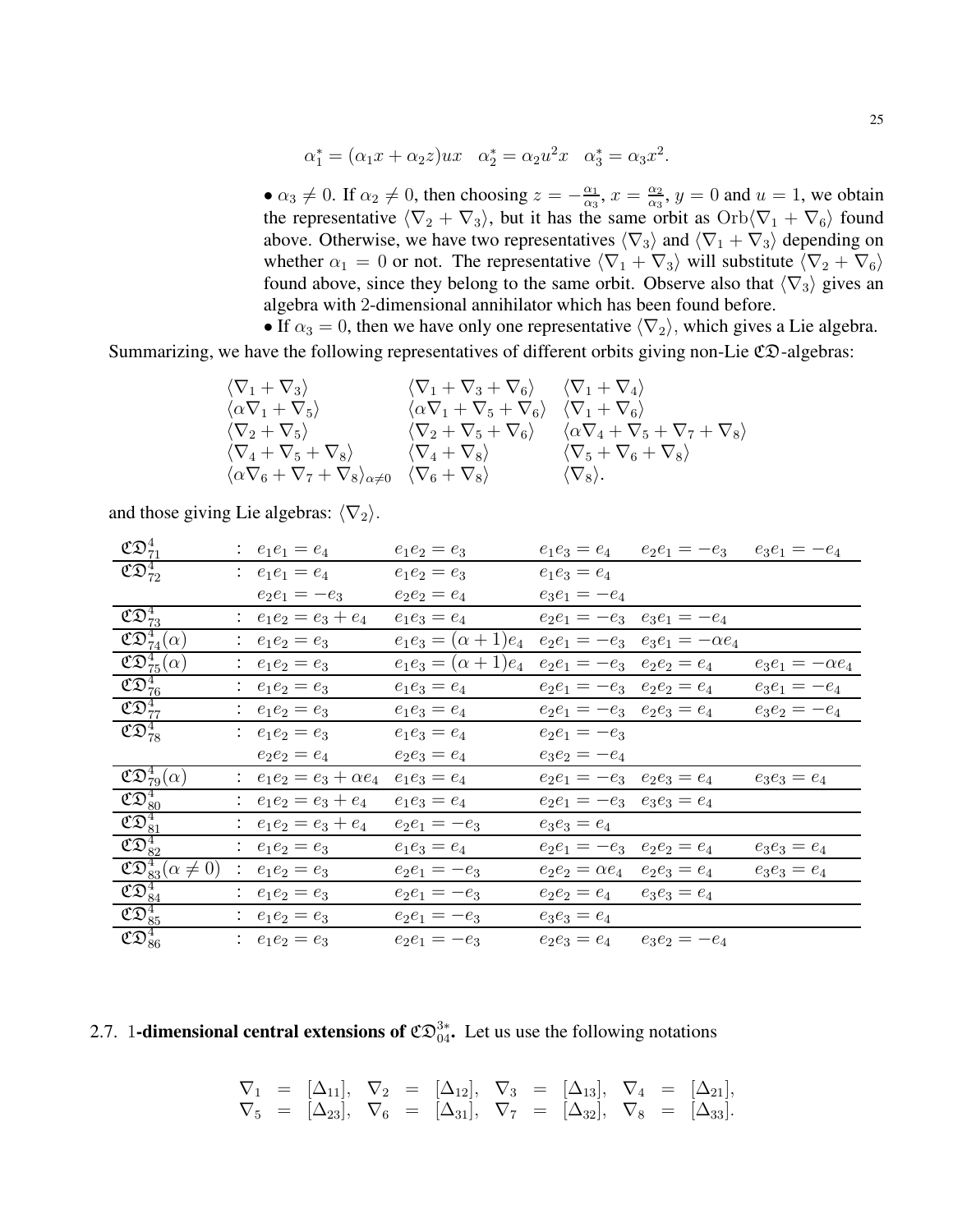Take  $\theta = \sum_{i=1}^{8} \alpha_i \nabla_i \in \mathrm{H}^2_{\mathfrak{C} \mathfrak{D}}(\mathfrak{C} \mathfrak{D}^{3*}_{04})$ . If

$$
\phi = \begin{pmatrix} x & y & 0 \\ -\lambda y & x - y & 0 \\ z & u & x^2 - xy + \lambda y^2 \end{pmatrix} \in \text{Aut } \mathfrak{CD}_{04}^{3*},
$$

then

$$
\phi^T \begin{pmatrix} \alpha_1 & \alpha_2 & \alpha_3 \\ \alpha_4 & 0 & \alpha_5 \\ \alpha_6 & \alpha_7 & \alpha_8 \end{pmatrix} \phi = \begin{pmatrix} \alpha_1^* + \lambda \alpha^* & \alpha_2^* & \alpha_3^* \\ \alpha_4^* + \alpha^* & \alpha^* & \alpha_5^* \\ \alpha_6^* & \alpha_7^* & \alpha_8^* \end{pmatrix},
$$

where

$$
\alpha_{1}^{*} = \alpha_{1}x^{2} + \lambda(-\alpha_{1} + \alpha_{2} + \alpha_{4})y^{2} + \alpha_{8}z^{2} - \lambda\alpha_{8}u^{2} - 2\lambda(\alpha_{2} + \alpha_{4})xy + (\alpha_{3} + \alpha_{6})xz - \lambda(\alpha_{5} + \alpha_{7})yz - \lambda(\alpha_{5} + \alpha_{7})ux + \lambda(-\alpha_{3} + \alpha_{5} - \alpha_{6} + \alpha_{7})uy
$$
\n
$$
\alpha_{2}^{*} = \alpha_{2}x^{2} - \lambda\alpha_{4}y^{2} + (\alpha_{1} - \alpha_{2})xy + \alpha_{7}xz + (\alpha_{6} - \alpha_{7})yz - \alpha_{5}\lambda uy + \alpha_{3}ux + \alpha_{8}uz
$$
\n
$$
\alpha_{3}^{*} = (x^{2} - xy + \lambda y^{2})(\alpha_{3}x - \lambda\alpha_{5}y + \alpha_{8}z)
$$
\n
$$
\alpha_{4}^{*} = \alpha_{4}x^{2} + (-\alpha_{1} + (1 - \lambda)\alpha_{2} + \alpha_{4})y^{2} - \alpha_{8}u^{2} + (\alpha_{1} - \alpha_{2} - 2\alpha_{4})xy + (\alpha_{3} - \alpha_{5})yz + \alpha_{5}xz + (-\alpha_{5} + \alpha_{6} - \alpha_{7})ux + (-\alpha_{3} + \alpha_{5} - \alpha_{6} + (1 - \lambda)\alpha_{7})uy + \alpha_{8}uz
$$
\n
$$
\alpha_{5}^{*} = (x^{2} - xy + \lambda y^{2})(\alpha_{5}x + (\alpha_{3} - \alpha_{5})y + \alpha_{8}u)
$$
\n
$$
\alpha_{6}^{*} = (x^{2} - xy + \lambda y^{2})(\alpha_{6}x - \lambda\alpha_{7}y + \alpha_{8}z)
$$
\n
$$
\alpha_{7}^{*} = (x^{2} - xy + \lambda y^{2})(\alpha_{7}x + (\alpha_{6} - \alpha_{7})y + \alpha_{8}u)
$$
\n
$$
\alpha_{8}^{*} = (x^{2} - xy + \lambda y^{2})^{2}\alpha_{8}.
$$

Hence,  $\phi \langle \theta \rangle = \langle \theta^* \rangle$ , where  $\theta^* = \sum_{i=1}^{\infty}$ 8  $\frac{i=1}{i}$  $\alpha_i^* \nabla_i$ . All orbits with  $\alpha_8 = 0$ , which give non-Leibniz algebras are classified in [\[31\]](#page-38-12). It is easy to see that only orbit  $\langle \alpha_1 \nabla_1 + \alpha_2 \nabla_2 + \alpha_4 \nabla_4 + \nabla_5 \rangle_{\lambda=0}$  gives non-split Leibniz algebra. It is follows that there are only three non-split extensions of  $\mathfrak{CD}_{04}^{3*}(0)$  which give Leibniz algebras:

$$
\langle \nabla_1 + \nabla_5 \rangle_{\lambda=0} \quad \langle \nabla_5 \rangle_{\lambda=0} \quad \langle \nabla_1 + \nabla_2 + \nabla_5 \rangle_{\lambda=0}
$$

Thanks to [\[31\]](#page-38-12), the first and the second representatives we can joint with families of algebras  $\mathbf{D}_{38}^4(\lambda \neq 0)$ and  $\mathbf{D}_{40}^4(\lambda \neq 0)$  from [\[31\]](#page-38-12). The last representative gives one new algebra:

$$
\mathbf{D}_{00}^4 \ : \ e_1e_1 = e_4 \quad e_1e_2 = e_4 \quad e_2e_1 = e_3 \quad e_2e_2 = e_3 \quad e_2e_3 = e_4
$$

From here we are only interested in  $\theta$  with  $\alpha_8 \neq 0$ . Choosing  $u = -\frac{\alpha_7 x + (\alpha_6 - \alpha_7)y}{\alpha_8}$  and  $z = -\frac{\alpha_6 x - \lambda_7 y}{\alpha_8}$ , we may make  $\alpha_6^* = \alpha_7^* = 0$ , so we shall assume that  $\alpha_6 = \alpha_7 = 0$ . Taking  $u = z = 0$ , we get  $\alpha_6^* = \alpha_7^* = 0$ ,  $\alpha_8^*$  is as above and

$$
\alpha_1^* = \alpha_1 x^2 - 2\lambda(\alpha_2 + \alpha_4)xy + \lambda(-\alpha_1 + \alpha_2 + \alpha_4)y^2,
$$
  
\n
$$
\alpha_2^* = \alpha_2 x^2 + (\alpha_1 - \alpha_2)xy - \lambda \alpha_4 y^2,
$$
  
\n
$$
\alpha_3^* = (x^2 - xy + \lambda y^2)(\alpha_3 x - \lambda \alpha_5 y),
$$
  
\n
$$
\alpha_4^* = \alpha_4 x^2 + (\alpha_1 - \alpha_2 - 2\alpha_4)xy + (-\alpha_1 + (1 - \lambda)\alpha_2 + \alpha_4)y^2,
$$
  
\n
$$
\alpha_5^* = (x^2 - xy + \lambda y^2)(\alpha_5 x + (\alpha_3 - \alpha_5)y).
$$

Observe that the equations  $\alpha_2^* = 0$  and  $\alpha_4^* = 0$  have the same discriminant  $(\alpha_1 - \alpha_2)^2 + 4\lambda\alpha_2\alpha_4$ . So, we have the following subcases.

26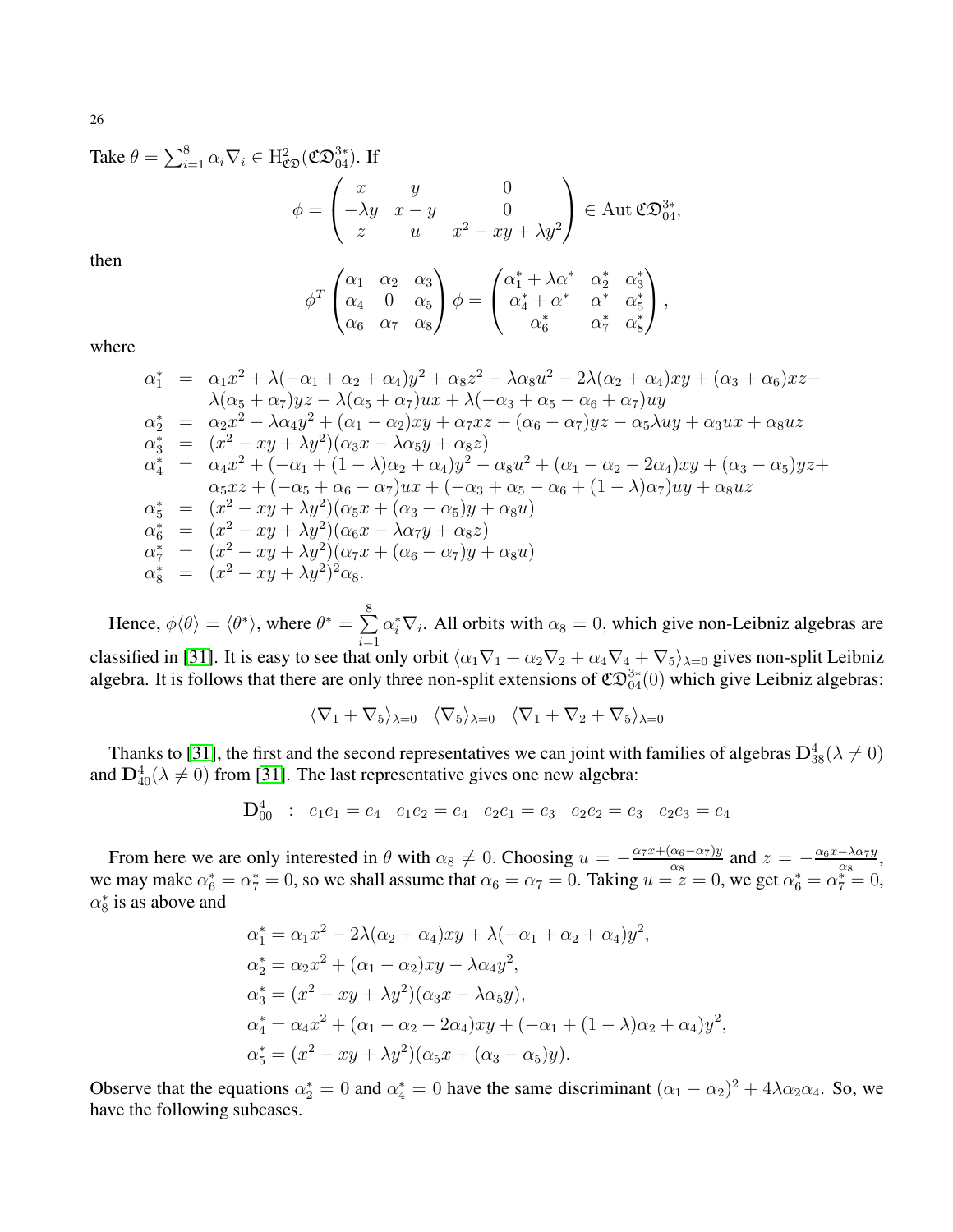(1)  $\alpha_1 \neq 0$ ,  $\alpha_2 \neq 0$  and  $(\alpha_1 - \alpha_2)^2 + 4\lambda \alpha_2 \alpha_4 \neq 0$ . Note that

$$
(\alpha_1^* - \alpha_2^*)^2 + 4\lambda \alpha_2^* \alpha_4^* = ((\alpha_1 - \alpha_2)^2 + 4\lambda \alpha_2 \alpha_4)(x^2 - xy + \lambda y^2)^2,
$$

so the condition  $(\alpha_1 - \alpha_2)^2 + 4\lambda \alpha_2 \alpha_4 \neq 0$  is invariant under the automorphisms preserving the condition  $\alpha_6 = \alpha_7 = 0$ . The equation  $\alpha_2^* = 0$  has two distinct solutions  $x_1 = \mu_1 y$  and  $x_2 = \mu_2 y$ , where  $\mu_1, \mu_2 \in \mathbb{C}$ . Suppose that  $\mu_1^2 - \mu_1 + \lambda = \mu_2^2 - \mu_2 + \lambda = 0$ . Then  $\mu_1^2 - \mu_1 = \mu_2^2 - \mu_2$ , i.e.  $(\mu_1 - \mu_2)(\mu_1 + \mu_2 - 1) = 0$ . Since  $\mu_1 \neq \mu_2$ , we conclude that  $\mu_1 + \mu_2 = 1$ . But  $\mu_1 + \mu_2 = -\frac{\alpha_1 - \alpha_2}{\alpha_2}$ , whence  $\alpha_1 - \alpha_2 = -\alpha_2$ , which contradicts the assumption that  $\alpha_1 \neq 0$ . Thus, we may choose  $y \neq 0$ and  $x = \mu_i y$  for which  $\alpha_2^* = 0$  and  $\alpha_8^* = 1$ . Then  $(\alpha_1^* - \alpha_2^*)^2 + 4\lambda \alpha_2^* \alpha_4^* = (\alpha_1^*)^2$ , whence  $\alpha_1^* \neq 0$ . This gives the following family of representatives  $\langle \nabla_1 + \alpha \nabla_3 + \beta \nabla_4 + \gamma \nabla_5 + \nabla_8 \rangle$ .

(a)  $\lambda \notin \{0, \frac{1}{4}\}$  $\frac{1}{4}$ . If  $(\alpha, \beta, \gamma) \neq (\alpha', \beta', \gamma')$ , such that  $\beta, \beta' \neq \frac{1 \pm \sqrt{1-4\lambda}}{2\lambda}$ , then

Orb
$$
\langle \nabla_1 + \alpha \nabla_3 + \beta \nabla_4 + \gamma \nabla_5 + \nabla_8 \rangle = \text{Orb} \langle \nabla_1 + \alpha' \nabla_3 + \beta' \nabla_4 + \gamma' \nabla_5 + \nabla_8 \rangle
$$

if and only if either  $(\alpha', \beta', \gamma') = \left( \pm (\gamma - \alpha \beta) \sqrt{\frac{-\lambda}{1 - \beta + \lambda \beta^2}}, \frac{1}{\lambda} - \beta, \pm (\frac{\gamma}{\lambda} - \frac{\alpha}{\lambda} - \beta \gamma) \sqrt{\frac{-\lambda}{1 - \beta + \lambda^2}} \right)$  $1-\beta+\lambda\beta^2$  , where  $\sqrt{\frac{-\lambda}{1-\beta+\lambda\beta^2}}$  is one of the two values of the square root, or  $(\alpha', \beta', \gamma') = (-\alpha, \beta, -\gamma)$ . Moreover, for  $(\alpha, \gamma) \neq (\alpha', \gamma')$  one has

Orb
$$
\left\langle \nabla_1 + \alpha \nabla_3 + \frac{1 \pm \sqrt{1 - 4\lambda}}{2\lambda} \nabla_4 + \gamma \nabla_5 + \nabla_8 \right\rangle = \text{Orb} \left\langle \nabla_1 + \alpha' \nabla_3 + \frac{1 \pm \sqrt{1 - 4\lambda}}{2\lambda} \nabla_4 + \gamma' \nabla_5 + \nabla_8 \right\rangle
$$
  
if and only if  $(\alpha', \gamma') = (-\alpha, -\gamma)$ .

(b) 
$$
\lambda = \frac{1}{4}
$$
. If  $(\alpha, \beta, \gamma) \neq (\alpha', \beta', \gamma')$ , such that  $\beta, \beta' \neq 2$ , then  
\n
$$
\text{Orb} \langle \nabla_1 + \alpha \nabla_3 + \beta \nabla_4 + \gamma \nabla_5 + \nabla_8 \rangle = \text{Orb} \langle \nabla_1 + \alpha' \nabla_3 + \beta' \nabla_4 + \gamma' \nabla_5 + \nabla_8 \rangle
$$
\nif and only if either  $(\alpha', \beta', \gamma') = \left( \pm \frac{i(\gamma - \alpha\beta)}{\beta - 2}, 4 - \beta, \pm \frac{i(4\gamma - 4\alpha - \beta\gamma)}{\beta - 2} \right)$ , or  $(\alpha', \beta', \gamma') = (-\alpha, \beta, -\gamma)$ . Moreover, for  $(\alpha, \gamma) \neq (\alpha', \gamma')$  one has  
\n
$$
\text{Orb} \langle \nabla_1 + \alpha \nabla_3 + 2\nabla_4 + \gamma \nabla_5 + \nabla_8 \rangle = \text{Orb} \langle \nabla_1 + \alpha' \nabla_3 + 2\nabla_4 + \gamma' \nabla_5 + \nabla_8 \rangle
$$
\nif and only if  $(\alpha', \gamma') = (-\alpha, -\gamma)$ .  
\n(c)  $\lambda = 0$ . If  $(\alpha, \beta, \gamma) \neq (\alpha', \beta', \gamma')$ , then

Orb
$$
\langle \nabla_1 + \alpha \nabla_3 + \beta \nabla_4 + \gamma \nabla_5 + \nabla_8 \rangle = \text{Orb} \langle \nabla_1 + \alpha' \nabla_3 + \beta' \nabla_4 + \gamma' \nabla_5 + \nabla_8 \rangle
$$

if and only if  $(\alpha', \beta', \gamma') = (-\alpha, \beta, -\gamma)$ . (2)  $\alpha_1 \neq 0$ ,  $\alpha_2 \neq 0$  and  $(\alpha_1 - \alpha_2)^2 + 4\lambda \alpha_2 \alpha_4 = 0$ . Observe that

$$
(\alpha_1^* - \alpha_2^*)^2 + 4\lambda \alpha_2^* \alpha_4^* = ((\alpha_1 - \alpha_2)^2 + 4\lambda \alpha_2 \alpha_4)(x^2 - xy + \lambda y^2)^2 = 0,
$$

so  $(\alpha_1 - \alpha_2)^2 + 4\lambda\alpha_2\alpha_4 = 0$  is invariant under the automorphisms preserving the condition  $\alpha_6 =$  $\alpha_7=0.$ 

- (a)  $\alpha_4 \neq 0$  and  $\alpha_1 \alpha_2 \neq 0$ . It follows that  $\lambda = -\frac{(\alpha_1 \alpha_2)^2}{4\alpha_2 \alpha_4}$  $\frac{a_1 - a_2}{4\alpha_2 \alpha_4} \neq 0$ . Observe that if we take  $x = -\frac{(\alpha_1 - \alpha_2)y}{2\alpha_2}$ , then  $x^2 - xy + \lambda y^2 = -\frac{(\alpha_1\alpha_2 - \alpha_2^2 - \alpha_1\alpha_4 - \alpha_2\alpha_4)(\alpha_1 - \alpha_2)y^2}{4\alpha_2^2\alpha_4}$  $\frac{\alpha_4 - \alpha_2 \alpha_4 + \alpha_3 \alpha_4}{\alpha_2^2 \alpha_4}$ . So we have the following two subcases.
	- (i)  $\alpha_1\alpha_2 \alpha_2^2 \alpha_1\alpha_4 \alpha_2\alpha_4 \neq 0$ . Then choosing  $x = -\frac{(\alpha_1 \alpha_2)y}{2\alpha_2}$  and an appropriate  $y \neq 0$ we have  $\alpha_2^* = 0$  and  $\alpha_8^* = 1$ . But since  $(\alpha_1^* - \alpha_2^*)^2 + 4\lambda \alpha_2^* \alpha_4^* = 0$ , we automatically get  $\alpha_1^* = 0$ . Thus, we obtain the family of representatives  $\langle \alpha \nabla_3 + \beta \nabla_4 + \gamma \nabla_5 + \nabla_8 \rangle$ .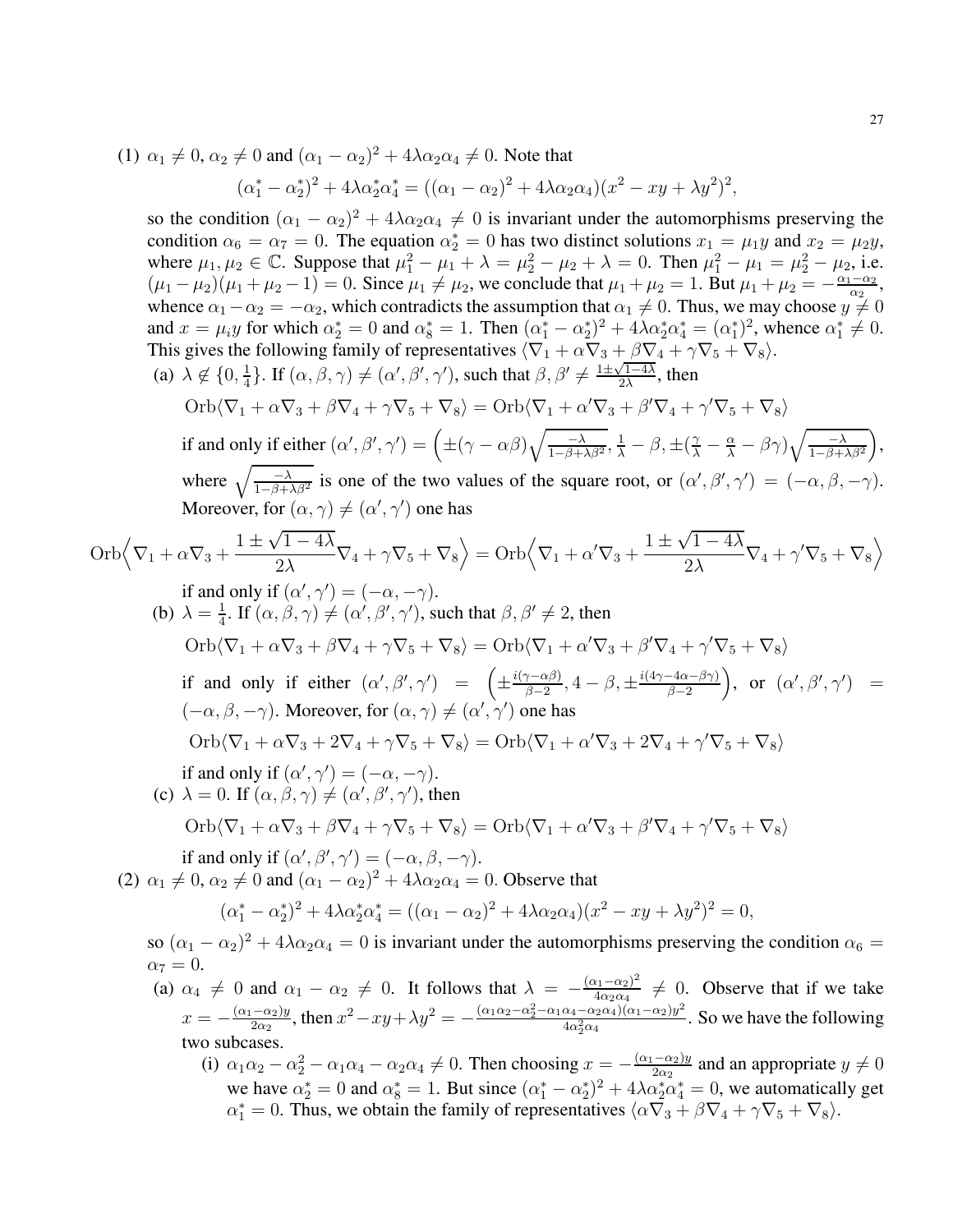• If  $\alpha \neq 0$ , then taking  $z = u = y = 0$  and  $x = \alpha$  we obtain the family  $\langle \nabla_3 + \alpha \nabla_4 + \nabla_5 \nabla_6 \nabla_7 + \nabla_7 \nabla_8 \nabla_8$  $\beta \nabla_5 + \nabla_8$ . Since  $\lambda \neq 0$ , then  $\langle \nabla_3 + \alpha \nabla_4 + \beta \nabla_5 + \nabla_8 \rangle$  splits into the subfamily  $\sqrt{V_3} + \alpha \nabla_4 + \beta \nabla_5 + \nabla_8$ <sub> $\alpha \neq 0$ </sub> of representatives of distinct orbits and the separate orbits whose representatives are  $\langle \nabla_5 + \nabla_8 \rangle$  and  $\langle \frac{1 \pm \sqrt{1-4\lambda}}{2} \nabla_3 + \nabla_5 + \nabla_8 \rangle$ .

• If  $\alpha = 0$  and  $\beta \neq 0$ , then taking  $z = u = y = 0$  and  $x = \sqrt{\beta}$  we obtain the family  $\langle \nabla_4 + \alpha \nabla_5 + \nabla_8 \rangle$ . Observe that  $\text{Orb}(\nabla_4 + \alpha \nabla_5 + \nabla_8) = \text{Orb}(\nabla_4 + \alpha' \nabla_5 + \nabla_8)$  if and only if  $\alpha = \pm \alpha'$ .

• If  $\alpha = \beta = 0$  and  $\gamma \neq 0$ , then taking  $z = u = y = 0$  and  $x = \gamma$  we obtain the representative  $\langle \nabla_5 + \nabla_8 \rangle$  found above.

- If  $\alpha = \beta = \gamma = 0$ , then we obtain the representative  $\langle \nabla_8 \rangle$ .
- (ii)  $\alpha_1\alpha_2 \alpha_2^2 \alpha_1\alpha_4 \alpha_2\alpha_4 = 0$ . Observe that  $\alpha_1 \neq -\alpha_2$ , since otherwise  $\alpha_1 =$  $\alpha_2 = 0$ . Then  $\alpha_4 = \frac{\alpha_1 \alpha_2 - \alpha_2^2}{\alpha_1 + \alpha_2}$ , and substituting this into  $(\alpha_1 - \alpha_2)^2 + 4\lambda \alpha_2 \alpha_4$  we obtain  $\frac{((4\lambda-1)\alpha_2^2+\alpha_1^2)(\alpha_1-\alpha_2)}{\alpha_1+\alpha_2}$  $\frac{\alpha_2^2 + \alpha_1^2(\alpha_1 - \alpha_2)}{\alpha_1 + \alpha_2}$ . Hence we must have  $(4\lambda - 1)\alpha_2^2 + \alpha_1^2 = 0$ . Observe that  $\lambda \neq \frac{1}{4}$  $\frac{1}{4}$ , since otherwise  $\alpha_1 = 0$ . Then  $\alpha_1 = \pm \sqrt{1 - 4\lambda} \alpha_2$  and  $\alpha_4 = \frac{\pm \sqrt{1 - 4\lambda} - 1}{\pm \sqrt{1 - 4\lambda} + 1}$  $\frac{\pm\sqrt{1-4\lambda-1}}{\pm\sqrt{1-4\lambda+1}}\alpha_2 =$  $-\frac{1}{\lambda}$  $\frac{1}{\lambda} \left( \frac{1 \pm \sqrt{1-4\lambda}}{2} \right)^2 \alpha_2$ . Hence, we obtain the following family of representatives

$$
\left\langle \pm\sqrt{1-4\lambda}\nabla_1 + \nabla_2 + \alpha\nabla_3 - \frac{1}{\lambda}\left(\frac{1\mp\sqrt{1-4\lambda}}{2}\right)^2\nabla_4 + \beta\nabla_5 + \nabla_8\right\rangle.
$$
\n• If  $\beta \notin \left\{\frac{1+\sqrt{1-4\lambda}}{2\lambda}\alpha, \frac{1-\sqrt{1-4\lambda}}{2\lambda}\alpha\right\}$ , then choosing  $x = -\frac{2(\alpha-\beta)}{(\pm\sqrt{1-4\lambda}-1)\beta+2\alpha}$  and  $y = \frac{2\beta}{(\pm\sqrt{1-4\lambda}-1)\beta+2\alpha}$  we obtain 2 families representatives

$$
\left\langle \pm\sqrt{1-4\lambda}\nabla_{1}+\nabla_{2}+\alpha\nabla_{3}-\frac{1}{\lambda}\left(\frac{1\mp\sqrt{1-4\lambda}}{2}\right)^{2}\nabla_{4}+\nabla_{8}\right\rangle_{\alpha\neq0}.
$$
  
Observe that 
$$
\mathrm{Orb}\left\langle \pm\sqrt{1-4\lambda}\nabla_{1}+\nabla_{2}+\alpha\nabla_{3}-\frac{1}{\lambda}\left(\frac{1\mp\sqrt{1-4\lambda}}{2}\right)^{2}\nabla_{4}+\nabla_{8}\right\rangle=\mathrm{Orb}\left\langle \pm\sqrt{1-4\lambda}\nabla_{1}+\nabla_{2}+\alpha\nabla_{3}-\frac{1}{\lambda}\left(\frac{1\mp\sqrt{1-4\lambda}}{2}\right)^{2}\nabla_{4}+\nabla_{8}\right\rangle.
$$

 $\sqrt{1-4\lambda}\nabla_1+\nabla_2+\alpha'\nabla_3-\frac{1}{\lambda}$  $\frac{1}{\lambda} \left( \frac{1 \pm \sqrt{1-4\lambda}}{2} \right)^2 \nabla_4 + \nabla_8$  if and only if  $\alpha = \pm \alpha'$ . • If  $\beta \in \left\{\frac{1+\sqrt{1-4\lambda}}{2\lambda}\alpha, \frac{1-\sqrt{1-4\lambda}}{2\lambda}\alpha\right\}$ , then we obtain 6 representatives depending on whether  $\alpha = 0$  or not. These are  $\sqrt{\sqrt{1 - 4\lambda}} \nabla_1 + \nabla_2 + \nabla_3 - \frac{1}{\lambda}$  $\frac{1}{\lambda} \left( \frac{1-\sqrt{1-4\lambda}}{2} \right)^2 \nabla_4 + \frac{1\pm\sqrt{1-4\lambda}}{2\lambda} \nabla_5 + \nabla_8 \right),$  $\sqrt{2}$ −  $\sqrt{1-4\lambda}\nabla_1+\nabla_2+\nabla_3-\frac{1}{\lambda}$  $\frac{1}{\lambda} \left( \frac{1+\sqrt{1-4\lambda}}{2} \right)^2 \nabla_4 + \frac{1 \pm \sqrt{1-4\lambda}}{2\lambda} \nabla_5 + \nabla_8 \right)$  and  $\left\langle \pm \right\rangle$  $\sqrt{1-4\lambda}\nabla_1 +$  $\nabla_2-\frac{1}{\lambda}$  $\frac{1}{\lambda} \left( \frac{1 \pm \sqrt{1-4\lambda}}{2} \right)^2 \nabla_4 + \nabla_8$ . The last two representatives will be joined with the family above.

(b)  $\alpha_4 \neq 0$  and  $\alpha_1 - \alpha_2 = 0$ . Then  $(\alpha_1 - \alpha_2)^2 + 4\lambda \alpha_2 \alpha_4 = 0$  implies  $\lambda = 0$ . We have

$$
\alpha_1^* = \alpha_2 x^2 \n\alpha_3^* = \alpha_3 (x - y)x^2 \n\alpha_5^* = (\alpha_5 x + (\alpha_3 - \alpha_5)y)(x - y)x \n\alpha_6^* = \alpha_8 x^2 (x - y)^2.
$$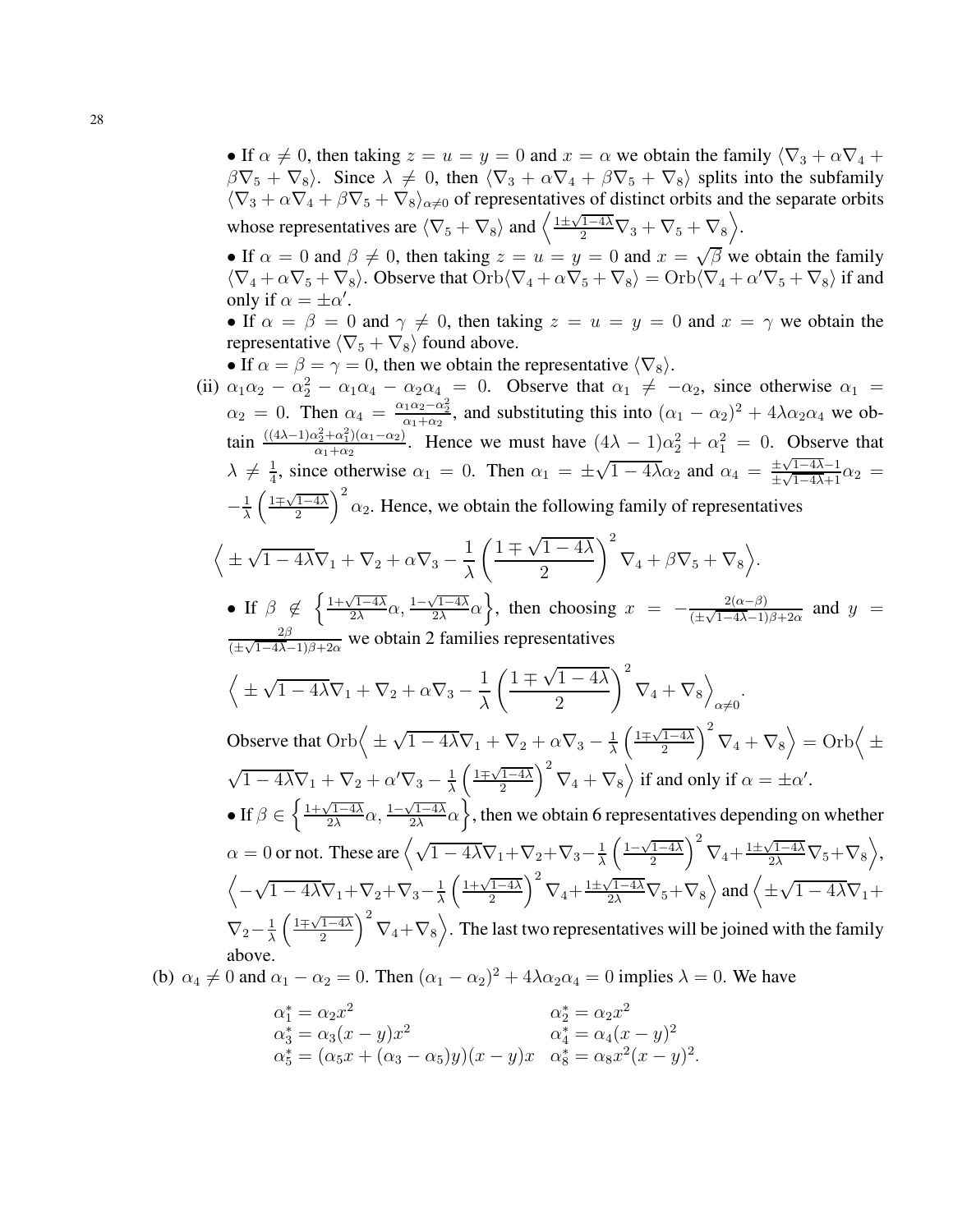(i)  $\alpha_3 \neq 0$  and  $\alpha_3 - \alpha_5 \neq 0$ . Then choosing  $y = -\frac{\alpha_5 x}{\alpha_3 - \alpha_5}$  $\frac{\alpha_5 x}{\alpha_3 - \alpha_5}$ , we obtain  $x^2 - xy = \frac{\alpha_3 x^2}{\alpha_3 - \alpha_5}$  $\frac{\alpha_3 x^2}{\alpha_3-\alpha_5}\neq 0$ and  $\alpha_5^* = 0$ . If we take  $x = \frac{\sqrt{\alpha_2}(\alpha_3 - \alpha_5)}{\alpha_3\sqrt{\alpha_8}}$  $\frac{\alpha_2(\alpha_3-\alpha_5)}{\alpha_3\sqrt{\alpha_8}}$ , then we obtain the family of representatives  $\langle \nabla_1 + \nabla_2 + \alpha \nabla_3 + \beta \nabla_4 + \nabla_8 \rangle_{\alpha, \beta \neq 0}$ . Note that

Orb
$$
\langle \nabla_1 + \nabla_2 + \alpha \nabla_3 + \beta \nabla_4 + \nabla_8 \rangle = \text{Orb} \langle \nabla_1 + \nabla_2 + \alpha' \nabla_3 + \beta' \nabla_4 + \nabla_8 \rangle
$$
  
if and only if  $(\alpha', \beta') = (\pm \alpha, \beta)$ .

(ii)  $\alpha_3 \neq 0$  and  $\alpha_3 - \alpha_5 = 0$ . Then  $\alpha_3^* = \alpha_5^*$ , so taking  $x = \sqrt{\frac{\alpha_4}{\alpha_8}}$  and  $y = \sqrt{\frac{\alpha_4}{\alpha_8}} - \sqrt{\frac{\alpha_2}{\alpha_8}}$ , we obtain the family  $\langle \nabla_1 + \nabla_2 + \alpha \nabla_3 + \nabla_4 + \alpha \nabla_5 + \nabla_8 \rangle_{\alpha \neq 0}$ , where

$$
\mathrm{Orb} \langle \nabla_1 + \nabla_2 + \alpha \nabla_3 + \nabla_4 + \alpha \nabla_5 + \nabla_8 \rangle = \mathrm{Orb} \langle \nabla_1 + \nabla_2 + \alpha' \nabla_3 + \nabla_4 + \alpha' \nabla_5 + \nabla_8 \rangle
$$

if and only if  $\alpha = \pm \alpha'$ .

(iii)  $\alpha_3 = 0$ . Then  $\alpha_3^* = 0$ , so we obtain the family of representatives

$$
\langle \nabla_1 + \nabla_2 + \alpha \nabla_4 + \beta \nabla_5 + \nabla_8 \rangle_{\alpha \neq 0}.
$$

• If  $\beta \neq 0$ , then taking  $z = u = 0$ ,  $x = \beta$  and  $y = \beta - 1$  we obtain the family  $\langle \nabla_1 + \nabla_2 + \alpha \nabla_4 + \nabla_5 + \nabla_8 \rangle_{\alpha \neq 0}$  of representatives of distinct orbits.

• If  $\beta = 0$ , then we obtain the representative  $\langle \nabla_1 + \nabla_2 + \nabla_4 + \nabla_8 \rangle$  which will be joined with the family  $\langle \nabla_1 + \nabla_2 + \alpha \nabla_3 + \nabla_4 + \alpha \nabla_5 + \nabla_8 \rangle_{\alpha \neq 0}$ .

(c)  $\alpha_4 = 0$ . Then  $(\alpha_1 - \alpha_2)^2 + 4\lambda \alpha_2 \alpha_4 = 0$  implies  $\alpha_1 - \alpha_2 = 0$ . Hence

$$
\alpha_1^* = \alpha_2 x (x - 2\lambda y) \qquad \alpha_2^* = \alpha_2 x^2 \n\alpha_3^* = (x^2 - xy + \lambda y^2)(\alpha_3 x - \lambda \alpha_5 y) \qquad \alpha_4^* = -\lambda \alpha_2 y^2 \n\alpha_5^* = (x^2 - xy + \lambda y^2)(\alpha_5 x + (\alpha_3 - \alpha_5)y) \qquad \alpha_8^* = (x^2 - xy + \lambda y^2)^2 \alpha_8.
$$

We have the following subcases.

- (i) If  $\lambda \neq 0$ , then choosing  $x = 0$ , we obtain a representative of the family  $\langle \alpha \nabla_3 + \beta \nabla_4 + \beta \nabla_5 \nabla_6 \nabla_7 + \beta \nabla_8 \nabla_8$  $\gamma \nabla_5 + \nabla_8$  considered above.
- (ii) If  $\lambda = 0$ , then  $\alpha_4^* = 0$  and

$$
\alpha_1^* = \alpha_2 x^2 \qquad \alpha_2^* = \alpha_2 x^2 \qquad \alpha_3^* = \alpha_3 x^2 (x - y) \n\alpha_5^* = (\alpha_5 x + (\alpha_3 - \alpha_5) y) x (x - y) \qquad \alpha_8^* = \alpha_8 x^2 (x - y)^2.
$$

So, we have the family  $\langle \nabla_1 + \nabla_2 + \alpha \nabla_3 + \beta \nabla_5 + \nabla_8 \rangle$ .

• If  $\alpha \neq 0$  and  $\alpha \neq \beta$ , then taking  $z = u = 0$ ,  $x = \frac{\beta}{\alpha} - 1$  and  $y = \frac{\beta}{\alpha}$  we obtain the family  $\left(\nabla_1 + \nabla_2 + \alpha\nabla_3 + \nabla_8\right)_{\alpha\neq 0}$  which will be joined with the family  $\left(\nabla_1 + \nabla_2 + \alpha\nabla_3 + \nabla_4\right)$  $\beta \nabla_4 + \nabla_8 \rangle_{\alpha, \beta \neq 0}$  found above.

• If  $\alpha = \beta$ , then we obtain the family  $\langle \nabla_1 + \nabla_2 + \alpha \nabla_3 + \alpha \nabla_5 + \nabla_8 \rangle$ , where

Orb
$$
\langle \nabla_1 + \nabla_2 + \alpha \nabla_3 + \alpha \nabla_5 + \nabla_8 \rangle = \text{Orb} \langle \nabla_1 + \nabla_2 + \alpha' \nabla_3 + \alpha' \nabla_5 + \nabla_8 \rangle
$$

if and only if  $\alpha = \pm \alpha'$ .

• If  $\alpha = 0$  and  $\beta \neq 0$ , then choosing  $x = \beta$  and  $y = \beta + 1$  we obtain the representative  $\sqrt{(V_1+V_2+V_5+V_8)}$  which will be joined with the family  $\sqrt{(V_1+V_2+\alpha V_4+V_5+V_8)}$ found above.

(3)  $\alpha_1 \neq 0$  and  $\alpha_2 = 0$ . Then

$$
\alpha_1^* = \alpha_1 x^2 - 2\lambda \alpha_4 xy + \lambda (-\alpha_1 + \alpha_4) y^2 \quad \alpha_2^* = y(\alpha_1 x - \lambda \alpha_4 y).
$$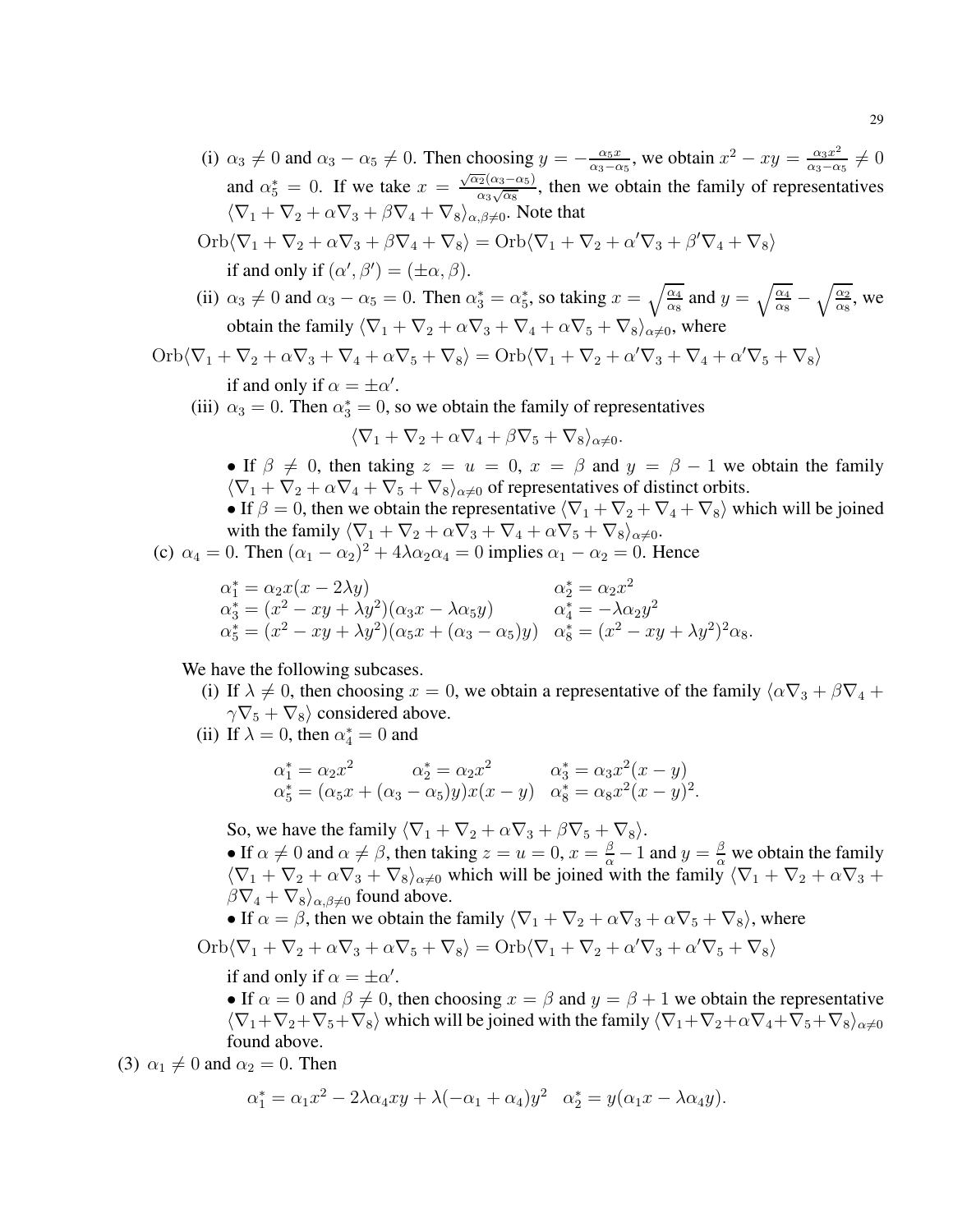Clearly, there are  $x, y$  such that  $\alpha_1^* \neq 0$ ,  $\alpha_2^* \neq 0$  and  $x^2 - xy + \lambda y^2 \neq 0$ , so we are in the case considered above.

(4)  $\alpha_1 = 0$  and  $\alpha_2 \neq 0$ . Then

$$
\alpha_1^* = \lambda(\alpha_2 + \alpha_4)y(y - 2x) \quad \alpha_2^* = \alpha_2 x^2 - \alpha_2 xy - \lambda \alpha_4 y^2 \n\alpha_4^* = \alpha_4 x^2 - (\alpha_2 + 2\alpha_4)xy + ((1 - \lambda)\alpha_2 + \alpha_4)y^2.
$$

- (a)  $\alpha_2 + \alpha_4 \neq 0$  and  $\lambda \neq 0$ . Then we can find x, y such that  $\alpha_1^* \neq 0$ ,  $\alpha_2^* \neq 0$  and  $x^2 xy + \lambda y^2 \neq 0$ , and this case has been considered above.
- (b)  $\alpha_2 + \alpha_4 \neq 0$  and  $\lambda = 0$ . Then  $\alpha_1^* = 0$  and

$$
\alpha_2^* = \alpha_2 x (x - y) \qquad \alpha_4^* = (\alpha_4 x - (\alpha_2 + \alpha_4)y)(x - y) \n\alpha_8^* = \alpha_8 (x - y)^2 x^2.
$$

Then choosing  $x = \sqrt{\frac{\alpha_2 + \alpha_4}{\alpha_8}}$  and  $y = \frac{\alpha_4}{\alpha_2 + \alpha_4}$  $\frac{\alpha_4}{\alpha_2+\alpha_4}\sqrt{\frac{\alpha_2+\alpha_4}{\alpha_8}}$  we have the family  $\langle \nabla_2+\alpha\nabla_3+\beta\nabla_5+\beta\alpha_4\rangle$  $\nabla_8$ ). Moreover, for  $(\alpha, \beta) \neq (\alpha', \beta')$  one has

$$
\mathrm{Orb}\langle \nabla_2+\alpha\nabla_3+\beta\nabla_5+\nabla_8\rangle=\mathrm{Orb}\langle \nabla_2+\alpha'\nabla_3+\beta'\nabla_5+\nabla_8\rangle
$$

if and only if  $(\alpha, \beta) = (-\alpha', -\beta').$ 

(c)  $\alpha_2 + \alpha_4 = 0$ . In this case  $\alpha_1^* = 0$  and

$$
\alpha_2^* = \alpha_2(x^2 - xy + \lambda y^2) \quad \alpha_4^* = -\alpha_2(x^2 - xy + \lambda y^2).
$$

Hence, we have the family of representatives  $\langle \nabla_2 + \alpha \nabla_3 - \nabla_4 + \beta \nabla_5 + \nabla_8 \rangle$ . • If  $\lambda \neq 0$  and  $\alpha \neq \frac{1 \pm \sqrt{1-4\lambda}}{2} \beta$ , then choosing  $x = \beta \sqrt{\frac{\lambda}{\alpha^2 - \alpha \beta + \lambda \beta^2}}$  and  $y = \frac{\alpha}{\lambda}$  $\frac{\alpha}{\lambda}\sqrt{\frac{\lambda}{\alpha^2-\alpha\beta+\lambda\beta^2}}$  we obtain the family  $\langle \nabla_2 - \nabla_4 + \alpha \nabla_5 + \nabla_8 \rangle_{\alpha \neq 0}$ . Moreover, one has

 $Orb\langle\nabla_2-\nabla_4+\alpha\nabla_5+\nabla_8\rangle=Orb\langle\nabla_2-\nabla_4+\alpha'\nabla_5+\nabla_8\rangle$ 

if and only if  $\alpha = \pm \alpha'$ . • If  $\lambda \notin \{0, \frac{1}{4}\}$  $\frac{1}{4}$ ,  $\alpha = \frac{1 \pm \sqrt{1-4\lambda}}{2} \beta$  and  $\beta \neq 0$ , then choosing  $x = \frac{\alpha \beta^2 - \beta^3 + \alpha}{\beta(2\alpha - \beta)}$  $\frac{\beta^2 - \beta^3 + \alpha}{\beta(2\alpha - \beta)}$  and  $y = \frac{1 - \beta^2}{2\alpha - \beta}$  we obtain two representatives  $\left\langle \nabla_2 + \frac{1 \pm \sqrt{1-4\lambda}}{2} \nabla_3 - \nabla_4 + \nabla_5 + \nabla_8 \right\rangle$ .

• If  $\lambda \notin \{0, \frac{1}{4}\}$  $\frac{4}{4}$  and  $\alpha = \beta = 0$ , then we obtain the representative  $\langle \nabla_2 - \nabla_4 + \nabla_8 \rangle$  which will be joined with the family  $\langle \nabla_2 - \nabla_4 + \alpha \nabla_5 + \nabla_8 \rangle_{\alpha \neq 0}$ .

• If  $\lambda = \frac{1}{4}$  $\frac{1}{4}$  and  $\alpha = \frac{1}{2}$  $\frac{1}{2}\beta$ , then we obtain the family of representatives  $\sqrt{\nabla_2 + \alpha \nabla_3 - \nabla_4 + 2\alpha \nabla_5 + \nabla_5}$  $\nabla_8$ ). Moreover, one has

Orb
$$
\langle \nabla_2 + \alpha \nabla_3 - \nabla_4 + 2\alpha \nabla_5 + \nabla_8 \rangle = \text{Orb} \langle \nabla_2 + \alpha' \nabla_3 - \nabla_4 + 2\alpha' \nabla_5 + \nabla_8 \rangle
$$

if and only if  $\alpha = \pm \alpha'$ .

• If  $\lambda = 0$  and  $\alpha \neq 0$ , then choosing  $x = \frac{1}{\alpha}$  $\frac{1}{\alpha}$  and  $y = \frac{1}{\alpha} - \alpha$  we obtain the family  $\langle \nabla_2 + \nabla_3 - \nabla_4 \rangle$  $\nabla_4 + \alpha \nabla_5 + \nabla_8$  of representatives of distinct orbits.

• If  $\lambda = 0$  and  $\alpha = 0$ , then we obtain two representatives  $\langle \nabla_2 - \nabla_4 + \nabla_8 \rangle$  and  $\langle \nabla_2 - \nabla_4 + \nabla_6 \rangle$  $\nabla_5 + \nabla_8$  depending on whether  $\beta = 0$  or not.

(5)  $\alpha_1 = \alpha_2 = 0$ . Then

$$
\alpha_1^* = \lambda \alpha_4 y (y - 2x)
$$
  $\alpha_2^* = -\lambda \alpha_4 y^2$   $\alpha_4^* = \alpha_4 (x - y)^2$ .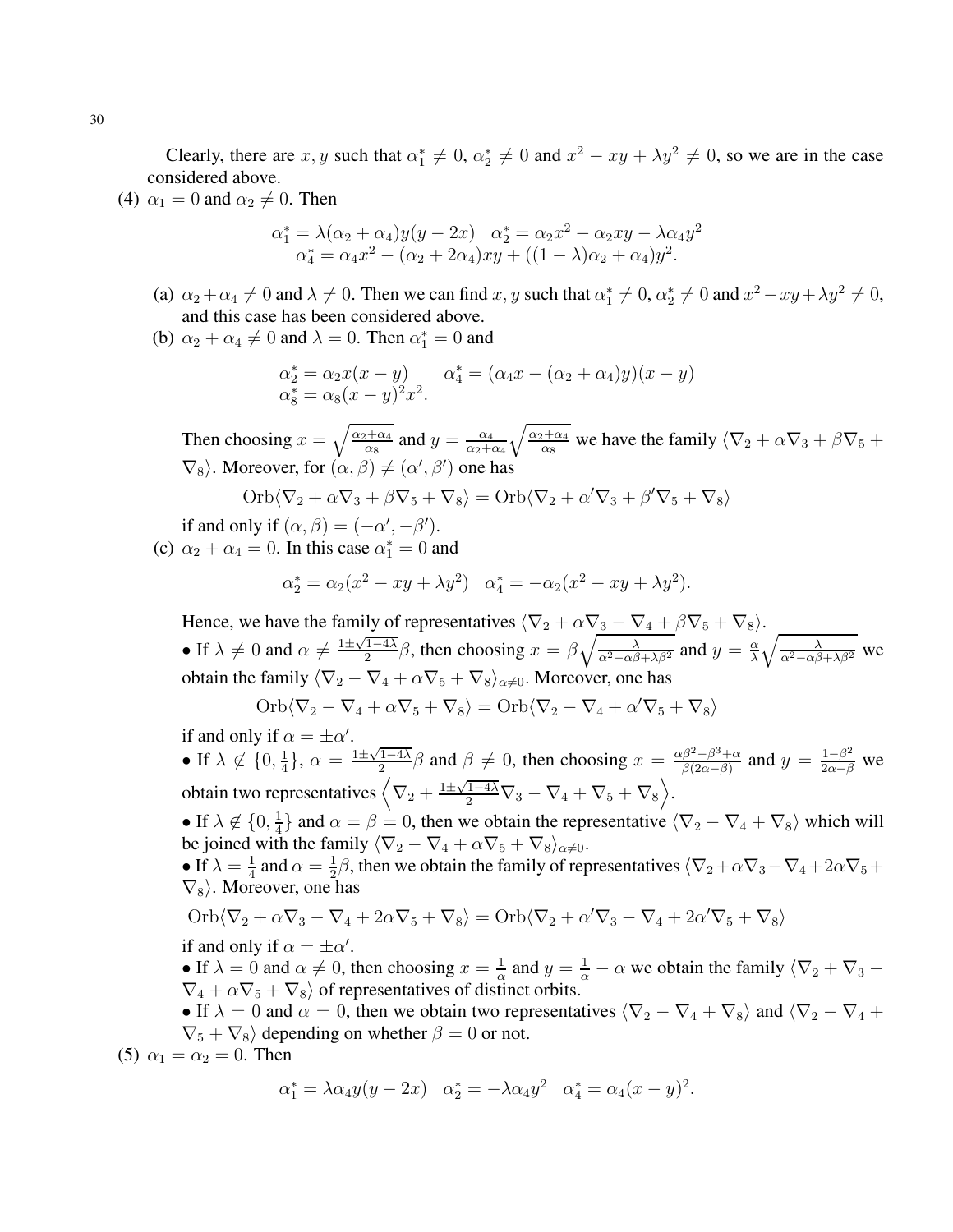- (a) If  $\alpha_4 \neq 0$  and  $\lambda \neq 0$ , then we can find x, y such that  $\alpha_1^* \neq 0$ ,  $\alpha_2^* \neq 0$  and  $\alpha_8^* \neq 0$ , so we are in one of the previous situations.
- (b)  $\alpha_4 = 0$  and  $\alpha_3^2 \alpha_3 \alpha_5 + \lambda \alpha_5^2 \neq 0$ . Then choosing  $x = \alpha_3 \alpha_5$  and  $y = -\alpha_5$ , we obtain the representative  $\langle \nabla_3 + \nabla_8 \rangle$ .
	- If  $\lambda = 0$ , then it will be joined with the family  $\langle \nabla_3 + \alpha \nabla_4 + \nabla_8 \rangle_{\alpha \neq 0}$  found below .
	- If  $\lambda \neq 0$ , then  $\langle \nabla_3 + \nabla_8 \rangle$  has the same orbit as  $\langle \nabla_5 + \nabla_8 \rangle$  found above.
- (c)  $\alpha_4 = 0$  and  $\alpha_3^2 \alpha_3 \alpha_5 + \lambda \alpha_5^2 = 0$ .
	- If  $\lambda \neq 0$ , then we have the representatives  $\left\langle \frac{1 \pm \sqrt{1-4\lambda}}{2} \nabla_3 + \nabla_5 + \nabla_8 \right\rangle$  and  $\langle \nabla_8 \rangle$  found above. • If  $\lambda = 0$ , then either  $\alpha_3 = 0$ , or  $\alpha_3 = \alpha_5$ . So we have 3 representatives  $\langle \nabla_3 + \nabla_5 + \nabla_8 \rangle$ ,  $\langle \nabla_5 + \nabla_8 \rangle$  and  $\langle \nabla_8 \rangle$ .
- (d)  $\alpha_4 \neq 0$  and  $\lambda = 0$ .
	- If  $\alpha_3 \neq 0$  and  $\alpha_3 \neq \alpha_5$ , then choosing  $x = \alpha_3 \alpha_5$  and  $y = -\alpha_5$ , we obtain the family  $\langle \nabla_3 + \alpha \nabla_4 + \nabla_8 \rangle_{\alpha \neq 0}$  of representatives of distinct orbits.
	- If  $\alpha_3 = \alpha_5 \neq 0$ , then we have the representative  $\langle \nabla_3 + \nabla_4 + \nabla_5 + \nabla_8 \rangle$ .
	- If  $\alpha_3 = 0$ , then we obtain the family  $\langle \nabla_4 + \alpha \nabla_5 + \nabla_8 \rangle$ , where  $\text{Orb}(\nabla_4 + \alpha \nabla_5 + \nabla_8)$  $Orb\langle\nabla_4+\alpha'\nabla_5+\nabla_8\rangle$  if and only if  $\alpha=\pm\alpha'$ .

All the found orbits are pairwise distinct, except those whose equality is indicated explicitly in the table below.

| $\lambda \notin \{0, \frac{1}{4}\}\$                                                                                                                                                                                                                                                                                                                           |                                                                                  |
|----------------------------------------------------------------------------------------------------------------------------------------------------------------------------------------------------------------------------------------------------------------------------------------------------------------------------------------------------------------|----------------------------------------------------------------------------------|
| $\left\langle \pm\sqrt{1-4\lambda}\nabla_{1}+\nabla_{2}+\nabla_{3}-\frac{1}{\lambda}\left(\frac{1\mp\sqrt{1-4\lambda}}{2}\right)^{2}\nabla_{4}+\frac{1+\sqrt{1-4\lambda}}{2\lambda}\nabla_{5}+\nabla_{8}\right\rangle \quad \langle \nabla_{3}+\alpha\nabla_{4}+\beta\nabla_{5}+\overline{\nabla_{8}\rangle_{\alpha\neq0}}$                                    |                                                                                  |
| $\left\langle \pm\sqrt{1-4\lambda}\nabla_1+\nabla_2+\nabla_3-\frac{1}{\lambda}\left(\frac{1\mp\sqrt{1-4\lambda}}{2}\right)^2\nabla_4+\frac{1-\sqrt{1-4\lambda}}{2\lambda}\nabla_5+\nabla_8\right\rangle$ $\left\langle \frac{1\pm\sqrt{1-4\lambda}}{2}\nabla_3+\nabla_5+\nabla_8\right\rangle$                                                                 |                                                                                  |
| $\Big\langle \pm \sqrt{1-4 \lambda} \nabla_1+\nabla_2+\alpha \nabla_3-\tfrac 1 \lambda \left(\tfrac{1\mp \sqrt{1-4 \lambda}}{2}\right)^2 \nabla_4+\nabla_8 \Big\rangle^{O(\alpha)=O(-\alpha)}$                                                                                                                                                                 | $\langle \nabla_4 + \alpha \nabla_5 + \nabla_8 \rangle^{O(\alpha) = O(-\alpha)}$ |
| $\langle \nabla_2 - \nabla_4 + \alpha \nabla_5 + \nabla_8 \rangle^{O(\alpha) = O(-\alpha)}$                                                                                                                                                                                                                                                                    | $\langle \nabla_5 + \nabla_8 \rangle$                                            |
| $\left\langle \nabla_2 + \frac{1 \pm \sqrt{1-4\lambda}}{2} \nabla_3 - \nabla_4 + \nabla_5 + \nabla_8 \right\rangle$                                                                                                                                                                                                                                            | $\langle \nabla_8 \rangle$                                                       |
| $(\nabla_1 + \alpha \nabla_3 + \beta \nabla_4 + \gamma \nabla_5 + \nabla_8)$ , where                                                                                                                                                                                                                                                                           |                                                                                  |
| $O(\alpha,\beta,\gamma) = O(-\alpha,\beta,-\gamma), O(\alpha,\beta,\gamma) = O\left((\gamma-\alpha\beta)\sqrt{\frac{-\lambda}{1-\beta+\lambda\beta^2}},\frac{1}{\lambda}-\beta,(\frac{\gamma}{\lambda}-\frac{\alpha}{\lambda}-\beta\gamma)\sqrt{\frac{-\lambda}{1-\beta+\lambda\beta^2}}\right) \text{ if } \beta \neq \frac{1\pm\sqrt{1-4\lambda}}{2\lambda}$ |                                                                                  |
| $\lambda = 0$                                                                                                                                                                                                                                                                                                                                                  |                                                                                  |
| $\langle \nabla_1 + \nabla_2 + \alpha \nabla_3 + \nabla_4 + \alpha \nabla_5 + \nabla_8 \rangle^{O(\alpha) = O(-\alpha)}$                                                                                                                                                                                                                                       | $\langle \nabla_2 - \nabla_4 + \nabla_8 \rangle$                                 |
| $\langle \nabla_1+\nabla_2+\alpha\nabla_3+\beta\nabla_4+\nabla_8 \rangle_{\alpha\neq 0}^{O(\alpha,\beta)=O(-\alpha,\beta)}$                                                                                                                                                                                                                                    | $\langle \nabla_3 + \nabla_4 + \nabla_5 + \nabla_8 \rangle$                      |
| $\langle \nabla_1 + \nabla_2 + \alpha \nabla_3 + \alpha \nabla_5 + \nabla_8 \rangle^{O(\alpha) = O(-\alpha)}$                                                                                                                                                                                                                                                  | $\langle \nabla_3 + \alpha \nabla_4 + \nabla_8 \rangle$                          |
| $\langle \nabla_1 + \nabla_2 + \alpha \nabla_4 + \nabla_5 + \nabla_8 \rangle$                                                                                                                                                                                                                                                                                  | $\langle \nabla_3 + \nabla_5 + \nabla_8 \rangle$                                 |
| $\langle \nabla_1 + \alpha \nabla_3 + \beta \nabla_4 + \gamma \nabla_5 + \nabla_8 \rangle {O}(\alpha,\beta,\gamma) {=} {O}(-\alpha,\beta,-\gamma)$                                                                                                                                                                                                             | $\langle \nabla_4+\alpha\nabla_5+\nabla_8\rangle^{O(\alpha)=O(-\alpha)}$         |
| $\langle \nabla_2 + \nabla_3 - \nabla_4 + \alpha \nabla_5 + \nabla_8 \rangle$                                                                                                                                                                                                                                                                                  | $\langle \nabla_5 + \nabla_8 \rangle$                                            |
| $\langle \nabla_2 + \alpha \nabla_3 + \beta \nabla_5 + \nabla_8 \rangle^{O(\alpha, \beta) = O(-\alpha, -\beta)}$                                                                                                                                                                                                                                               | $\langle \nabla_8 \rangle$                                                       |
| $\langle \nabla_2 - \nabla_4 + \nabla_5 + \nabla_8 \rangle$                                                                                                                                                                                                                                                                                                    |                                                                                  |
| $\lambda = \frac{1}{4}$                                                                                                                                                                                                                                                                                                                                        |                                                                                  |
| $\langle \nabla_1 + \alpha \nabla_3 + \beta \nabla_4 + \gamma \nabla_5 + \nabla_8 \rangle$ , where $O(\alpha, \beta, \gamma) = O\left(\pm \frac{i(\gamma - \alpha\beta)}{\beta - 2}, 4 - \beta, \pm \frac{i(4\gamma - 4\alpha - \beta\gamma)}{\beta - 2}\right)$ , if $\beta \neq 2, O(\alpha, \beta, \gamma) = O(-\alpha, \beta, -\gamma)$                    |                                                                                  |
| $\langle \nabla_2+\alpha\nabla_3-\nabla_4+2\alpha\nabla_5+\nabla_8 \rangle_{\alpha\neq 0}^{O(\alpha)=O(-\alpha)}$                                                                                                                                                                                                                                              | $\langle \nabla_4+\alpha\nabla_5+\nabla_8\rangle^{O(\alpha)=O(-\alpha)}$         |
| $\langle \nabla_2 - \nabla_4 + \alpha \nabla_5 + \nabla_8 \rangle O(\alpha) = O(-\alpha)$                                                                                                                                                                                                                                                                      | $\langle \nabla_5 + \nabla_8 \rangle$                                            |
| $\langle \nabla_3 + \alpha \nabla_4 + \beta \nabla_5 + \nabla_8 \rangle_{\alpha \neq 0}$                                                                                                                                                                                                                                                                       | $\langle \nabla_8 \rangle$                                                       |
| $\langle \frac{1}{2}\nabla_3 + \nabla_5 + \nabla_8 \rangle$                                                                                                                                                                                                                                                                                                    |                                                                                  |

Denote  $\Theta = \frac{1 + \sqrt{1 - 4\lambda}}{2}$ .

$$
\begin{aligned}\n\left\langle (2\Theta - 1)\nabla_1 + \nabla_2 + \nabla_3 - (1 - \Theta)^2 \lambda^{-1} \nabla_4 + \Theta \lambda^{-1} \nabla_5 + \nabla_8 \right\rangle_{\lambda \notin \{0, \frac{1}{4}\}} \\
\left\langle (1 - 2\Theta)\nabla_1 + \nabla_2 + \nabla_3 - \Theta^2 \lambda^{-1} \nabla_4 + \Theta \lambda^{-1} \nabla_5 + \nabla_8 \right\rangle_{\lambda \notin \{0, \frac{1}{4}\}}\n\end{aligned}
$$

 $\langle \nabla_2 + \nabla_3 - \nabla_4 + \alpha \nabla_5 + \nabla_8 \rangle_{\lambda=0, \alpha \neq 1}$  $\langle \nabla_2 + \alpha \nabla_3 - \nabla_4 + 2\alpha \nabla_5 + \nabla_8 \rangle_{\lambda = \frac{1}{4}, \alpha \notin \{0, \frac{1}{2}\}}^{O(\alpha) = O(-\alpha)}$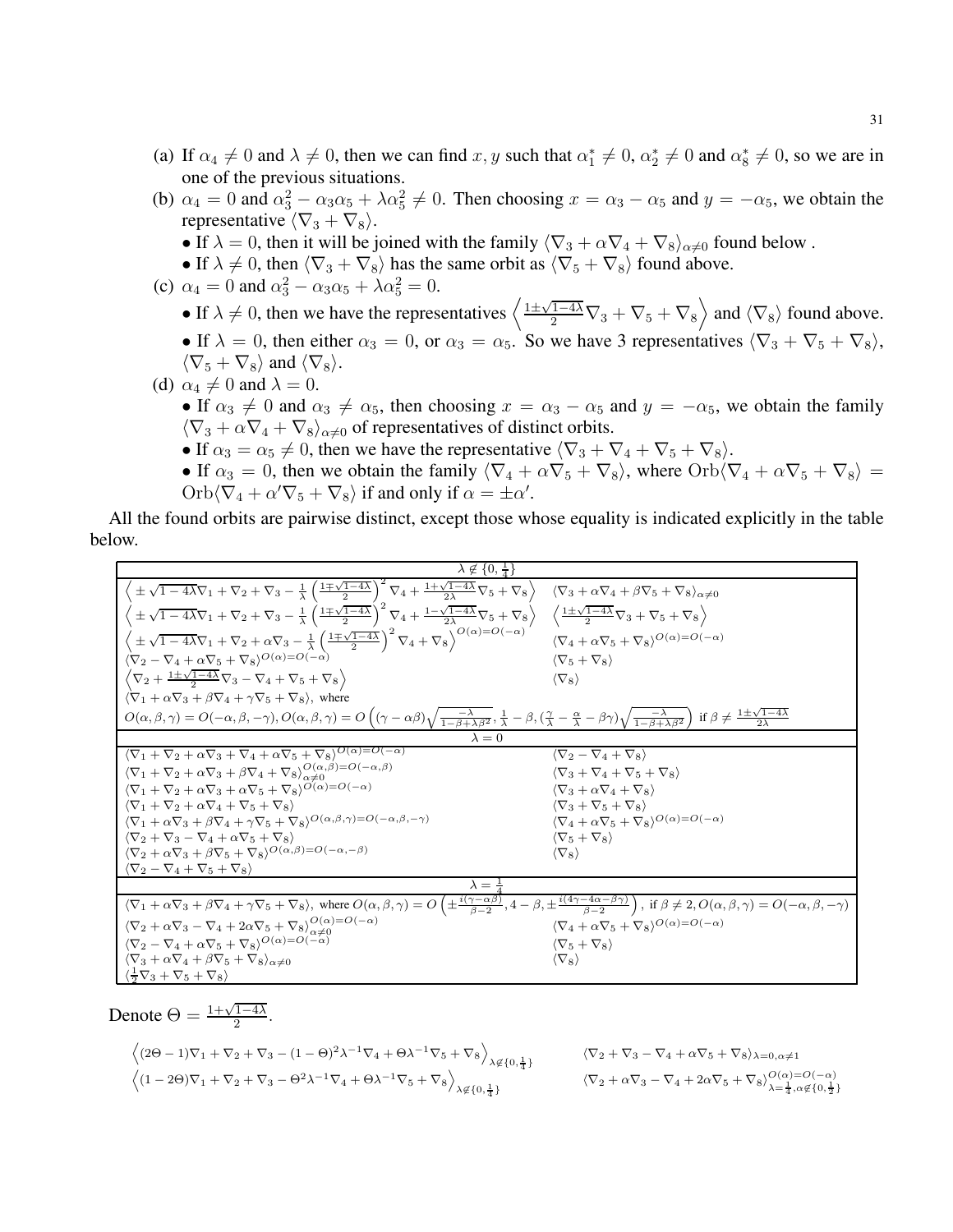$$
\langle (2\Theta - 1)\nabla_1 + \nabla_2 + \nabla_3 - (1 - \Theta)^2 \lambda^{-1} \nabla_4 + (1 - \Theta)\lambda^{-1} \nabla_5 + \nabla_8 \rangle_{\lambda \notin \{0, \frac{1}{4}\}} \langle \nabla_2 + \alpha \nabla_3 + \beta \nabla_5 + \nabla_8 \rangle_{\lambda = 0}^{O(\alpha, \beta) = O(-\alpha, -\beta)}
$$
\n
$$
\langle (1 - 2\Theta)\nabla_1 + \nabla_2 + \nabla_3 - \Theta^2 \lambda^{-1} \nabla_4 + (1 - \Theta)\lambda^{-1} \nabla_5 + \nabla_8 \rangle_{\lambda \notin \{0, \frac{1}{4}\}} \langle \nabla_2 - \nabla_4 + \alpha \nabla_5 + \nabla_8 \rangle_{\lambda \neq 0}
$$
\n
$$
\langle (2\Theta - 1)\nabla_1 + \nabla_2 + \alpha \nabla_3 - (1 - \Theta)^2 \lambda^{-1} \nabla_4 + \nabla_8 \rangle_{\lambda \notin \{0, \frac{1}{4}\}} \langle \nabla_2 - \nabla_4 + \nabla_8 \rangle_{\lambda = 0}
$$
\n
$$
\langle \nabla_3 + \nabla_4 + \nabla_5 + \nabla_8 \rangle_{\lambda = 0}
$$
\n
$$
\langle \nabla_1 + \nabla_2 + \alpha \nabla_3 + \nabla_4 + \alpha \nabla_5 + \nabla_8 \rangle_{\lambda = 0}^{O(\alpha) = O(-\alpha)}
$$
\n
$$
\langle \nabla_3 + \alpha \nabla_4 + \beta \nabla_5 + \nabla_8 \rangle_{\lambda = 0}
$$
\n
$$
\langle \nabla_1 + \nabla_2 + \alpha \nabla_3 + \beta \nabla_4 + \nabla_8 \rangle_{\lambda = 0}
$$
\n
$$
\langle \nabla_1 + \nabla_2 + \alpha \nabla_3 + \beta \nabla_4 + \nabla_8 \rangle_{\lambda = 0}
$$
\n
$$
\langle \nabla_1 + \nabla_2 + \alpha \nabla_3 + \alpha \nabla_5 + \nabla_8 \rangle_{\lambda = 0}
$$
\n
$$
\langle \nabla
$$

$$
\langle \nabla_1 + \alpha \nabla_3 + \beta \nabla_4 + \gamma \nabla_5 + \nabla_8 \rangle, \text{ where } O(\alpha, \beta, \gamma) = O(-\alpha, \beta, -\gamma) \text{ and if } \lambda \neq 0 \text{ and } \beta \neq \frac{1 \pm \sqrt{1 - 4\lambda}}{2\lambda}
$$

$$
O(\alpha, \beta, \gamma) = O\left(\pm(\gamma - \alpha\beta)\sqrt{\frac{-\lambda}{1 - \beta + \lambda\beta^2}}, \frac{1}{\lambda} - \beta, \pm(\frac{\gamma}{\lambda} - \frac{\alpha}{\lambda} - \beta\gamma)\sqrt{\frac{-\lambda}{1 - \beta + \lambda\beta^2}}\right)
$$

| $\mathfrak{CD}_{87}^4(\lambda)$                                             |                               | $e_1e_1 = \lambda e_3 + (2\Theta - 1)e_4$                     | $e_1e_2 = e_4$                         | $e_1e_3 = e_4$                                  | $e_2e_1 = e_3 - (1 - \Theta)^2 \lambda^{-1} e_4$ |              |
|-----------------------------------------------------------------------------|-------------------------------|---------------------------------------------------------------|----------------------------------------|-------------------------------------------------|--------------------------------------------------|--------------|
| $\lambda \neq 0, \frac{1}{4}$                                               |                               |                                                               | $e_2e_3 = \Theta \lambda^{-1}e_4$      | $e_3e_3 = e_4$                                  |                                                  |              |
| $\mathfrak{CD}_{88}^4(\lambda)$                                             |                               | $e_2e_2 = e_3$<br>: $e_1e_1 = \lambda e_3 + (1 - 2\Theta)e_4$ | $e_1e_2 = e_4$                         | $e_1e_3 = e_4$                                  | $e_2e_1 = e_3 - \Theta^2 \lambda^{-1} e_4$       |              |
| $\lambda \neq 0, \frac{1}{4}$                                               |                               | $e_2e_2 = e_3$                                                | $e_2e_3 = \Theta \lambda^{-1}e_4$      | $e_3e_3 = e_4$                                  |                                                  |              |
| $\mathfrak{CD}^4_{89}(\lambda)$                                             |                               | $\frac{1}{e_1e_1} = \lambda e_3 + (2\Theta - 1)e_4$           | $e_1e_2 = e_4$                         | $e_1e_3 = e_4$                                  | $e_2e_1 = e_3 - (1 - \Theta)^2 \lambda^{-1} e_4$ |              |
| $\lambda \neq 0, \frac{1}{4}$                                               |                               | $e_2e_2=e_3$                                                  | $e_2e_3 = (1 - \Theta)\lambda^{-1}e_4$ | $e_3e_3 = e_4$                                  |                                                  |              |
| $\mathfrak{CD}_{90}^4(\lambda)$                                             |                               | $e_1e_1 = \lambda e_3 + (1-2\Theta)e_4$                       | $e_1e_2 = e_4$                         | $e_1e_3 = e_4$                                  | $e_2e_1 = e_3 - \Theta^2 \lambda^{-1} e_4$       |              |
| $\lambda \neq 0, \frac{1}{4}$                                               |                               | $e_2e_2=e_3$                                                  | $e_2e_3 = (1 - \Theta)\lambda^{-1}e_4$ | $e_3e_3 = e_4$                                  |                                                  |              |
| $\mathfrak{C} \mathfrak{D}^4_{91}(\lambda, \alpha)$                         |                               | $e_1e_1 = \lambda e_3 + (2\Theta - 1)e_4$                     | $e_1e_2 = e_4$                         | $e_1e_3 = \alpha e_4$                           |                                                  |              |
| $\lambda \neq 0, \frac{1}{4}$                                               |                               | $e_2e_1 = e_3 - (1 - \Theta)^2 \lambda^{-1} e_4$              | $e_2e_2=e_3$                           | $e_3e_3 = e_4$                                  |                                                  |              |
| $\mathfrak{CD}_{92}^4(\lambda,\alpha)$                                      |                               | $e_1e_1 = \lambda e_3 + (1-2\Theta)e_4$                       | $e_1e_2 = e_4$                         | $e_1e_3 = \alpha e_4$                           |                                                  |              |
|                                                                             |                               | $e_2e_1 = e_3 - \Theta^2 \lambda^{-1} e_4$                    | $e_2e_2=e_3$                           | $e_3e_3 = e_4$                                  |                                                  |              |
| $\lambda \neq 0, \frac{1}{4}$<br>$\mathfrak{C} \mathfrak{D}^4_{93}(\alpha)$ |                               | $e_1e_1 = e_4$                                                | $e_1e_2 = e_4$                         | $e_1e_3 = \alpha e_4$                           | $e_2e_1 = e_3 + e_4$                             |              |
|                                                                             |                               | $e_2e_2 = e_3$                                                | $e_2e_3 = \alpha e_4$                  | $e_3e_3 = e_4$                                  |                                                  |              |
| $\mathfrak{CD}^4_{94}(\alpha,\beta)$                                        |                               | : $e_1e_1 = e_4$                                              | $e_1e_2 = e_4$                         | $e_1e_3 = \alpha e_4$                           |                                                  |              |
| $\underline{\alpha}\neq 0$                                                  |                               | $e_2e_1 = e_3 + \beta e_4$                                    | $e_2e_2=e_3$                           | $e_3e_3=e_4$                                    |                                                  |              |
| $\mathfrak{CD}_{95}^4(\alpha)$                                              |                               | : $e_1e_1 = e_4$                                              | $e_1e_2 = e_4$                         | $e_1e_3 = \alpha e_4$                           | $e_2e_1 = e_3$                                   |              |
|                                                                             |                               | $e_2e_2=e_3$                                                  | $e_2e_3 = \alpha e_4$                  | $e_3e_3=e_4$                                    |                                                  |              |
| $\mathfrak{C}\mathfrak{D}^4_{96}(\alpha)$                                   |                               | : $e_1e_1 = e_4$                                              | $e_1e_2 = e_4$                         | $e_2e_1 = e_3 + \alpha e_4$                     |                                                  |              |
|                                                                             |                               | $e_2e_2=e_3$                                                  | $e_2e_3 = e_4$                         | $e_3e_3=e_4$                                    |                                                  |              |
| $\mathfrak{CD}_{97}^4(\lambda)$                                             |                               | $\therefore$ $e_1e_1 = \lambda e_3$                           | $e_1e_2 = e_4$                         | $e_1e_3 = \Theta e_4$                           | $e_2e_1 = e_3 - e_4$                             |              |
|                                                                             |                               | $e_2e_2=e_3$                                                  | $e_2e_3 = e_4$                         | $e_3e_3 = e_4$                                  |                                                  |              |
| $\mathfrak{CD}_{98}^4(\lambda)$                                             |                               | $\therefore$ $e_1e_1 = \lambda e_3$                           | $e_1e_2 = e_4$                         | $e_1e_3 = (1 - \Theta)e_4$ $e_2e_1 = e_3 - e_4$ |                                                  |              |
| $\lambda \neq \frac{1}{4}$                                                  |                               | $e_2e_2=e_3$                                                  | $e_2e_3=e_4$                           | $e_3e_3 = e_4$                                  |                                                  |              |
| $\mathfrak{CD}_{99}^4(\alpha)$                                              |                               | : $e_1e_2 = e_4$                                              | $e_1e_3 = e_4$                         | $e_2e_1 = e_3 - e_4$                            |                                                  |              |
| $\alpha \neq 1$                                                             |                               | $e_2e_2=e_3$                                                  | $e_2e_3 = \alpha e_4$                  | $e_3e_3=e_4$                                    |                                                  |              |
| $\mathfrak{CD}^4_{100}(\alpha)$                                             |                               | $\overline{e_1e_1} = \frac{1}{4}e_3$                          | $e_1e_2 = e_4$                         | $e_1e_3 = \alpha e_4$                           | $e_2e_1 = e_3 - e_4$                             |              |
| $\alpha \notin \{0, \frac{1}{2}\}\$                                         |                               | $e_2e_2=e_3$                                                  | $e_2e_3=2\alpha e_4$                   | $e_3e_3 = e_4$                                  |                                                  |              |
| $\mathfrak{CD}^4_{101}(\alpha,\beta)$                                       |                               | : $e_1e_2 = e_4$                                              | $e_1e_3 = \alpha e_4$                  | $e_2e_1 = e_3$                                  |                                                  |              |
|                                                                             |                               | $e_2e_2 = e_3$                                                | $e_2e_3=\beta e_4$                     | $e_3e_3 = e_4$                                  |                                                  |              |
| $\mathfrak{CD}^4_{102}(\lambda,\alpha)$                                     |                               | $\overline{e_1e_1} = \lambda e_3$                             | $e_1e_2 = e_4$                         | $e_2e_1 = e_3 - e_4$                            |                                                  |              |
| $\lambda \neq 0$                                                            |                               | $e_2e_2=e_3$                                                  | $e_2e_3 = \alpha e_4$                  | $e_3e_3 = e_4$                                  |                                                  |              |
| $\mathfrak{C} \mathfrak{D}^4_{103}$                                         |                               | : $e_1e_2 = e_4$                                              | $e_2e_1 = e_3 - e_4$                   | $e_2e_2=e_3$                                    | $e_3e_3 = e_4$                                   |              |
| $\mathfrak{CD}^4_{104}$                                                     | $\mathcal{L}^{\mathcal{L}}$ . | $e_1e_3=e_4$                                                  | $e_2e_1 = e_3 + e_4$                   | $e_2e_2=e_3$                                    | $e_2e_3 = e_4$                                   | $e_3e_3=e_4$ |
| $\mathfrak{CD}^4_{105}(\lambda,\alpha,\beta)$                               |                               | $e_1e_1 = \lambda e_3$                                        | $e_1e_3 = e_4$                         | $e_2e_1 = e_3 + \alpha e_4$                     |                                                  |              |
| $\lambda \neq 0, \alpha \neq 0$                                             |                               | $e_2e_2=e_3$                                                  | $e_2e_3 = \beta e_4$                   | $e_3e_3 = e_4$                                  |                                                  |              |
| $\mathfrak{CD}^4_{106}(\alpha)$                                             |                               | : $e_1e_3 = e_4$                                              | $e_2e_1=e_3+\alpha e_4$                | $e_2e_2 = e_3$                                  | $e_3e_3 = e_4$                                   |              |
| $\mathfrak{CD}_{107}^4(\lambda)$                                            |                               | $e_1e_1 = \lambda e_3$                                        | $e_1e_3 = \Theta e_4$                  | $e_2e_1 = e_3$                                  |                                                  |              |
|                                                                             |                               | $e_2e_2 = e_3$                                                | $e_2e_3 = e_4$                         | $e_3e_3 = e_4$                                  |                                                  |              |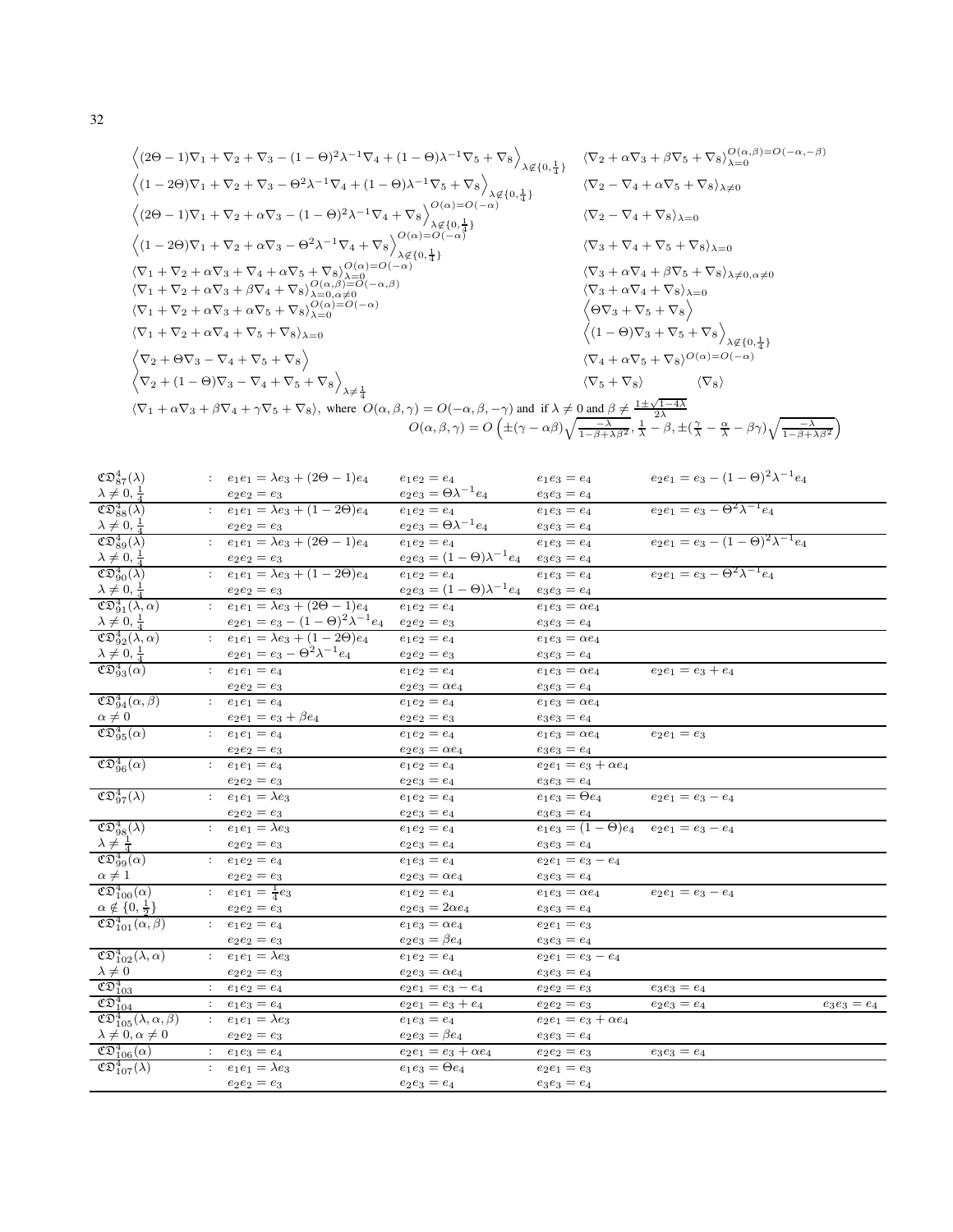| $\mathfrak{CD}^4_{108}(\lambda)$                     | $e_1e_1 = \lambda e_3$       | $e_1e_3 = (1 - \Theta)e_4$ | $e_2e_1 = e_3$             |                       |                |
|------------------------------------------------------|------------------------------|----------------------------|----------------------------|-----------------------|----------------|
| $\lambda \notin \{0, \frac{1}{4}\}\$                 | $e_2e_2=e_3$                 | $e_2e_3 = e_4$             | $e_3e_3=e_4$               |                       |                |
| $\mathfrak{CD}^4_{109}(\lambda,\alpha)$              | $e_1e_1 = \lambda e_3$       | $e_2e_1 = e_3 + e_4$       | $e_2e_2=e_3$               | $e_2e_3 = \alpha e_4$ | $e_3e_3 = e_4$ |
| $\mathfrak{CD}^4_{110}(\lambda)$                     | $e_1e_1 = \lambda e_3$       | $e_2e_1 = e_3$             | $e_2e_2=e_3$               | $e_2e_3 = e_4$        | $e_3e_3 = e_4$ |
| $\mathfrak{CD}^4_{111}(\lambda)$                     | $e_1e_1 = \lambda e_3$       | $e_2e_1 = e_3$             | $e_2e_2=e_3$               | $e_3e_3 = e_4$        |                |
| $\mathfrak{CD}_{112}^4(\lambda,\alpha,\beta,\gamma)$ | $e_1e_1 = \lambda e_3 + e_4$ | $e_1e_3 = \alpha e_4$      | $e_2e_1 = e_3 + \beta e_4$ |                       |                |
|                                                      | $e_2e_2=e_3$                 | $e_2e_3 = \gamma e_4$      | $e_3e_3=e_4$               |                       |                |

All these algebras are non-isomorphic, except

$$
\mathfrak{C3}^{4}_{91}(\lambda, \alpha) \cong \mathfrak{C3}^{4}_{91}(\lambda, -\alpha) \qquad \mathfrak{C3}^{4}_{92}(\lambda, \alpha) \cong \mathfrak{C3}^{4}_{92}(\lambda, -\alpha) \qquad \mathfrak{C3}^{4}_{93}(\alpha) \cong \mathfrak{C3}^{4}_{93}(-\alpha) \n\mathfrak{C3}^{4}_{94}(\alpha, \beta) \cong \mathfrak{C3}^{4}_{94}(-\alpha, \beta) \qquad \mathfrak{C3}^{4}_{95}(\alpha) \cong \mathfrak{C3}^{4}_{95}(-\alpha) \qquad \mathfrak{C3}^{4}_{100}(\alpha) \cong \mathfrak{C3}^{4}_{100}(-\alpha) \n\mathfrak{C3}^{4}_{101}(\alpha, \beta) \cong \mathfrak{C3}^{4}_{101}(-\alpha, -\beta) \qquad \mathfrak{C3}^{4}_{109}(\lambda, \alpha) \cong \mathfrak{C3}^{4}_{109}(\lambda, -\alpha) \qquad \mathfrak{C3}^{4}_{112}(\lambda, \alpha, \beta, \gamma) \cong \mathfrak{C3}^{4}_{112}(\lambda, -\alpha, \beta, -\gamma) \n\mathfrak{C3}^{4}_{112}(\lambda, \alpha, \beta, \gamma) \cong \mathfrak{C3}^{4}_{112}(\lambda, (\gamma - \alpha\beta)\sqrt{\frac{-\lambda}{1-\beta+\lambda\beta^2}}, \frac{1}{\lambda} - \beta, (\frac{\gamma}{\lambda} - \frac{\alpha}{\lambda} - \beta\gamma)\sqrt{\frac{-\lambda}{1-\beta+\lambda\beta^2}}, \text{if } \lambda \neq 0, \beta \neq \frac{1 \pm \sqrt{1-4\lambda}}{2\lambda}
$$

## 3. CLASSIFICATION THEOREM

Theorem 5. Let CD be a complex 4-dimensional nilpotent CD-algebra. Then CD is isomorphic to an algebra from the following list:

| $\mathfrak{C} \mathfrak{D}^{4\ast}_{01}$  | <b>Allen</b>                  | $e_1e_1=e_2$                        |                              |                                |                                      |                        |
|-------------------------------------------|-------------------------------|-------------------------------------|------------------------------|--------------------------------|--------------------------------------|------------------------|
| $\mathfrak{CD}^{4*}_{02}$                 |                               | $e_1e_1 = e_3$                      | $e_2e_2 = e_3$               |                                |                                      |                        |
| $\mathfrak{CD}^{4*}_{03}$                 | $\mathcal{I}^{\mathcal{I}}$ . | $e_1e_2 = e_3$                      | $e_2e_1 = -e_3$              |                                |                                      |                        |
| $\mathfrak{CD}^{4*}_{04}(\lambda)$        |                               | $e_1e_1=\lambda e_3$                | $e_2e_1 = e_3$               | $e_2e_2=e_3$                   |                                      |                        |
| $\mathfrak{CD}^{4*}_{05}$                 |                               | $e_1e_1=e_3$                        | $e_2e_2 = e_4$               |                                |                                      |                        |
| $\mathfrak{CD}^{4*}_{06}$                 | $\ddot{\cdot}$                | $e_1e_2 = e_4$                      | $e_3e_1 = e_4$               |                                |                                      |                        |
| $\mathfrak{CD}^{4*}_{07}$                 |                               | $e_1e_2=e_3$                        | $e_2e_1 = e_4$               | $e_2e_2 = -e_3$                |                                      |                        |
| $\mathfrak{CD}^{4*}_{08}(\alpha)$         |                               | $e_1e_1=e_3$                        | $e_1e_2 = e_4$               | $e_2e_1 = -\alpha e_3$         | $e_2e_2 = -e_4$                      |                        |
| $\mathfrak{CD}_{09}^{4*}(\alpha)$         |                               | $e_1e_1 = e_4$                      | $e_1e_2=\alpha e_4$          | $e_2e_1 = -\alpha e_4$         | $e_2e_2=e_4$                         | $e_3e_3=e_4$           |
| $\mathfrak{CD}_{10}^{4*}$                 |                               | $e_1e_2 = e_4$                      | $e_1e_3 = e_4$               | $e_2e_1 = -e_4$                | $e_2e_2 = e_4$                       | $e_3e_1 = e_4$         |
| $\mathfrak{CD}^{4\ast}_{11}$              |                               | $e_1e_1 = e_4$                      | $e_1e_2 = e_4$               | $e_2e_1 = -e_4$                | $e_3e_3=e_4$                         |                        |
| $\mathfrak{CD}^{4*}_{12}$                 |                               | $e_1e_2=e_3$                        | $e_2e_1 = e_4$               |                                |                                      |                        |
| $\mathfrak{CD}^{4*}_{13}$                 |                               | $e_1e_1 = e_4$                      | $e_1e_2 = e_3$               | $e_2e_1 = -e_3$                | $e_2e_2=2e_3+e_4$                    |                        |
| $\mathfrak{CD}^{4*}_{14}(\alpha)$         |                               | $e_1e_2 = e_4$                      | $e_2e_1=\alpha e_4$          | $e_2e_2=e_3$                   |                                      |                        |
| $\mathfrak{CD}^{4*}_{15}$                 |                               | $e_1e_2 = e_4$                      | $e_2e_1 = -e_4$              | $e_3e_3 = e_4$                 |                                      |                        |
| ${\bf D}^4_{00}$                          |                               | $e_1e_1 = e_4$                      | $e_1e_2 = e_4$               | $e_2e_1 = e_3$                 | $e_2e_2=e_3$                         | $e_2e_3 = e_4$         |
| $\mathbf{D}_{01}^4(\lambda,\alpha,\beta)$ |                               | $e_1e_1 = \lambda e_3 + e_4$        | $e_1e_3 = \alpha e_4$        | $e_2e_1 = e_3$                 |                                      |                        |
|                                           |                               | $e_2e_2=e_3$                        | $e_2e_3 = \beta e_4$         | $e_3e_1 = e_4$                 |                                      |                        |
| $\mathbf{D}_{02}^4(\lambda,\alpha,\beta)$ |                               | $e_1e_1 = \lambda e_3$              | $e_1e_3 = \alpha e_4$        | $e_2e_1 = e_3$                 |                                      |                        |
|                                           |                               | $e_2e_2=e_3$                        | $e_2e_3=\beta e_4$           | $e_3e_1 = e_4$                 |                                      |                        |
| $\mathbf{D}_{03}^4(\lambda,\alpha)$       |                               | $e_1e_1 = \lambda e_3$              | $e_1e_2 = e_4$               | $e_2e_1 = e_3$                 |                                      |                        |
|                                           |                               | $e_2e_2=e_3$                        | $e_2e_3 = \alpha e_4$        | $e_3e_1 = e_4$                 |                                      |                        |
| $\mathbf{D}_{04}^4(\lambda,\alpha)$       |                               | $\therefore$ $e_1e_1 = \lambda e_3$ | $e_2e_1 = e_3$               | $e_2e_2 = e_3$                 |                                      |                        |
|                                           |                               | $e_2e_3 = \alpha e_4$               | $e_3e_1=e_4$                 |                                |                                      |                        |
| ${\bf D}_{05}^4(\lambda,\alpha)$          |                               | $\therefore$ $e_1e_1 = \lambda e_3$ | $e_1e_2=\lambda e_4$         | $e_2e_1=e_3+\lambda\alpha e_4$ |                                      |                        |
|                                           |                               | $e_2e_2=e_3$                        | $e_2e_3 = \Theta e_4$        | $e_3e_1 = \lambda e_4$         |                                      |                        |
| $\mathbf{D}_{06}^4(\lambda,\alpha)$       |                               | $\therefore$ $e_1e_1 = \lambda e_3$ | $e_1e_2 = e_4$               | $e_2e_1 = e_3 + \alpha e_4$    |                                      |                        |
|                                           |                               | $e_2e_2=e_3$                        | $e_2e_3 = \Theta^{-1}e_4$    | $e_3e_1 = e_4$                 |                                      |                        |
| ${\bf D}_{07}^4(\lambda)$                 | $\mathcal{L}^{\text{max}}$    | $e_1e_1 = \lambda e_3$              | $e_2e_1 = e_3 + \lambda e_4$ | $e_2e_2 = e_3$                 | $e_2e_3 = \Theta e_4$                | $e_3e_1 = \lambda e_4$ |
| ${\bf D}^4_{08}(\lambda)$                 | $\mathcal{L}^{\text{max}}$    | $e_1e_1 = \lambda e_3$              | $e_2e_1 = e_3 + e_4$         | $e_2e_2=e_3$                   | $e_2e_3 = \overline{\Theta^{-1}e_4}$ | $e_3e_1 = e_4$         |
| ${\bf D}_{09}^4(\lambda,\alpha)$          |                               | $e_1e_1 = \lambda e_3$              | $e_1e_2 = e_4$               | $e_1e_3 = \alpha e_4$          |                                      |                        |
|                                           |                               | $e_2e_1=e_3$                        | $e_2e_2 = e_3$               | $e_3e_1 = e_4$                 |                                      |                        |
| ${\bf D}_{10}^4(\lambda,\alpha)$          | $\sim$                        | $e_1e_1 = \lambda e_3$              | $e_1e_3 = \alpha e_4$        | $e_2e_1 = e_3$                 | $e_2e_2 = e_3$                       | $e_3e_1 = e_4$         |
| $\mathbf{D}_{11}^4(\lambda,\alpha)$       |                               | $e_1e_1 = \lambda e_3 + e_4$        | $e_1e_2 = \alpha e_4$        | $e_1e_3 = -e_4$                |                                      |                        |
|                                           |                               | $e_2e_1=e_3$                        | $e_2e_2 = e_3$               | $e_3e_1 = e_4$                 |                                      |                        |
| $\mathbf{D}_{12}^4(\lambda,\alpha)$       |                               | $e_1e_1 = \lambda e_3 + e_4$        | $e_1e_3 = \alpha e_4$        | $e_2e_1 = e_3$                 |                                      |                        |
|                                           |                               | $e_2e_2=e_3$                        | $e_3e_1 = \Theta e_4$        | $e_3e_2 = e_4$                 |                                      |                        |
| ${\bf D}_{13}^4(\lambda,\alpha)$          |                               | $e_1e_1 = \lambda e_3 + e_4$        | $e_1e_3=\alpha e_4$          | $e_2e_1 = e_3$                 |                                      |                        |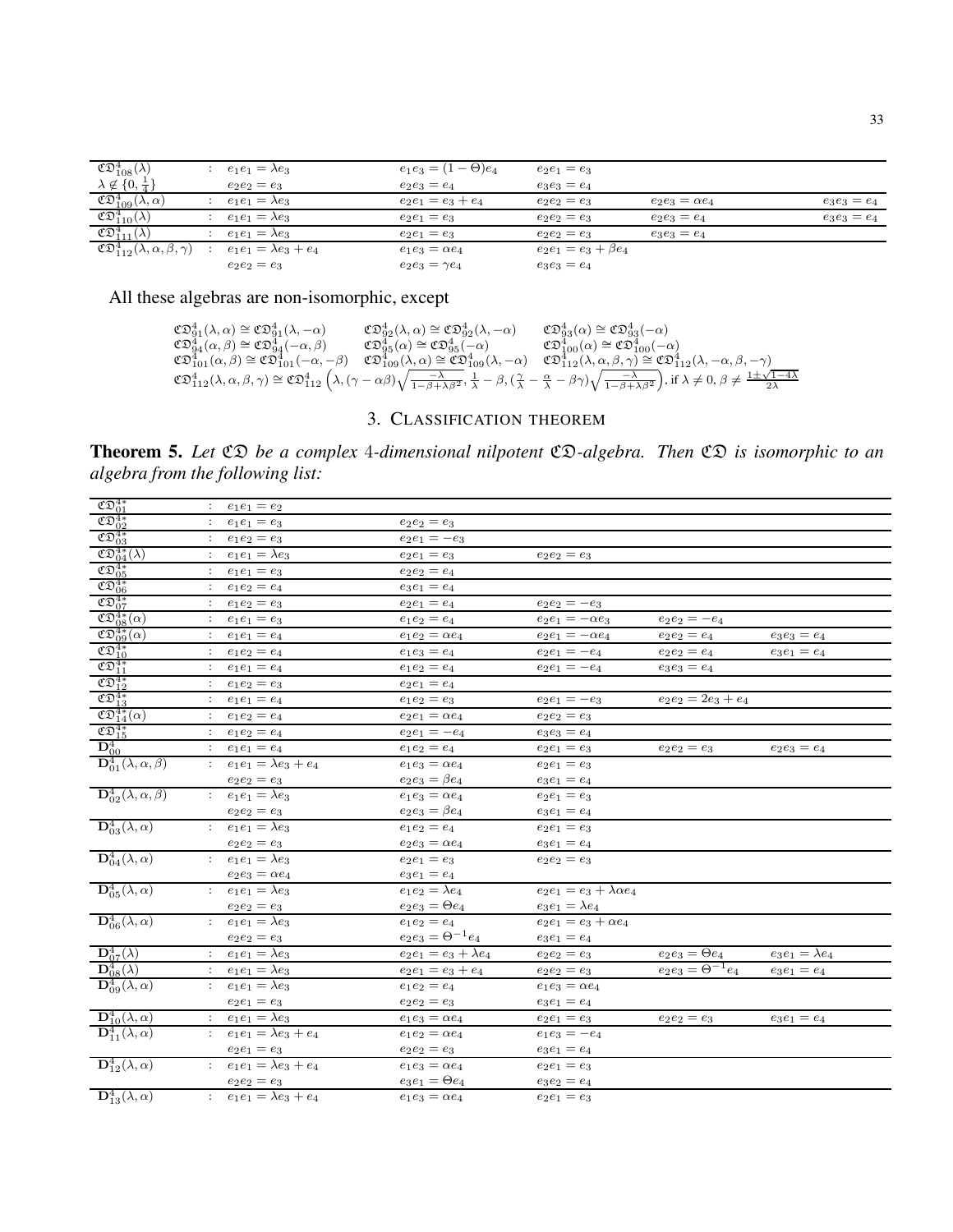|                                                                 |                               | $e_2e_2=e_3$                                                  | $e_3e_1 = (1 - \Theta)e_4$              | $e_3e_2 = e_4$                                         |                       |                  |
|-----------------------------------------------------------------|-------------------------------|---------------------------------------------------------------|-----------------------------------------|--------------------------------------------------------|-----------------------|------------------|
| $\mathbf{D}_{14}^4(\lambda,\alpha)$                             |                               | $e_1e_1 = \lambda e_3$                                        | $e_1e_3 = \alpha e_4$                   | $e_2e_1 = e_3$                                         |                       |                  |
|                                                                 |                               | $e_2e_2=e_3$                                                  | $e_3e_1 = \Theta e_4$                   | $e_3e_2 = e_4$                                         |                       |                  |
| $\mathbf{D}_{15}^4(\lambda,\alpha)$                             |                               | $e_1e_1 = \lambda e_3$                                        | $e_1e_3 = \alpha e_4$                   | $e_2e_1 = e_3$                                         |                       |                  |
|                                                                 |                               | $e_2e_2 = e_3$                                                | $e_3e_1 = (1 - \Theta)e_4$              | $e_3e_2 = e_4$                                         |                       |                  |
|                                                                 |                               | $e_1e_3 = \alpha e_4$                                         | $e_2e_1 = e_3 + e_4$                    | $e_2e_2=e_3$                                           | $e_3e_1 = e_4$        | $e_3e_2 = e_4$   |
| $\frac{{\mathbf D}_{16}^4(\alpha)}{{\mathbf D}_{17}^4(\alpha)}$ |                               | : $e_1e_1 = e_4$                                              | $e_1e_3 = -e_4$                         | $e_2e_1 = e_3 + \alpha e_4$                            |                       |                  |
|                                                                 |                               | $e_2e_2=e_3$                                                  | $e_3e_1 = e_4$                          | $e_3e_2 = e_4$                                         |                       |                  |
| ${\bf D}_{18}^4(\lambda,\alpha)$                                |                               | : $e_1e_1 = \lambda e_3 + e_4$                                | $e_1e_3 = \Theta \overline{\alpha e_4}$ | $e_2e_1=e_3$                                           | $e_2e_2 = e_3$        |                  |
|                                                                 |                               |                                                               | $e_3e_1 = \Theta e_4$                   |                                                        |                       |                  |
| $\mathbf{D}_{19}^4(\lambda,\alpha)$                             |                               | $e_2e_3 = \alpha e_4$<br>: $e_1e_1 = \lambda e_3 + e_4$       | $e_1e_3 = (1 - \Theta)\alpha e_4$       | $e_3e_2 = e_4$                                         |                       |                  |
|                                                                 |                               |                                                               |                                         | $e_2e_1 = e_3$                                         | $e_2e_2 = e_3$        |                  |
|                                                                 |                               | $e_2e_3=\alpha e_4$                                           | $e_3e_1 = (1 - \Theta)e_4$              | $e_3e_2 = e_4$                                         |                       |                  |
| ${\bf D}_{20}^4(\lambda,\alpha)$                                |                               | $e_1e_1 = \lambda e_3$                                        | $e_1e_3 = \Theta \alpha e_4$            | $e_2e_1 = e_3$                                         | $e_2e_2 = e_3$        |                  |
|                                                                 |                               | $e_2e_3 = \alpha e_4$                                         | $e_3e_1=\Theta e_4$                     | $e_3e_2 = e_4$                                         |                       |                  |
| $\mathbf{D}_{21}^4(\lambda,\alpha)$                             |                               | $e_1e_1 = \lambda e_3$                                        | $e_1e_3 = (1 - \Theta)\alpha e_4$       | $e_2e_1=e_3$                                           | $e_2e_2=e_3$          |                  |
|                                                                 |                               | $e_2e_3=\alpha e_4$                                           | $e_3e_1 = (1 - \Theta)e_4$              | $e_3e_2 = e_4$                                         |                       |                  |
| $\mathbf{D}_{22}^4(\lambda)$                                    |                               | : $e_1e_1 = \lambda e_3 + (1 - 2\lambda)e_4$                  | $e_1e_2 = e_4$                          | $e_1e_3 = (\Theta - \overline{1)e_4}$                  | $e_2e_1 = e_3$        |                  |
|                                                                 |                               | $e_2e_2=e_3$                                                  | $e_2e_3 = (1 - \Theta^{-1})e_4$         | $e_3e_1 = \Theta e_4$                                  | $e_3e_2 = e_4$        |                  |
| $\mathbf{D}_{23}^4(\lambda)$                                    |                               | $\therefore$ $e_1e_1 = \lambda e_3 + \lambda (1-2\lambda)e_4$ | $e_1e_2 = \lambda e_4$                  | $e_1e_3 = -\lambda \Theta e_4$                         | $e_2e_1 = e_3$        |                  |
|                                                                 |                               | $e_2e_2=e_3$                                                  | $e_2e_3 = -\Theta^2 e_4$                | $e_3e_1 = \lambda(1-\Theta)e_4$ $e_3e_2 = \lambda e_4$ |                       |                  |
| $\mathbf{D}_{24}^4(\lambda)$                                    |                               | : $e_1e_1 = \lambda e_3 + \Theta e_4$                         | $e_1e_2 = e_4$                          | $e_1e_3 = (\Theta - 1)e_4$                             | $e_2e_1 = e_3$        |                  |
|                                                                 |                               | $e_2e_2=e_3$                                                  | $e_2e_3=(1-\Theta^{-1})e_4$             | $e_3e_1 = \Theta e_4$                                  | $e_3e_2 = e_4$        |                  |
| $\mathbf{D}^4_{25}(\lambda)$                                    |                               | $e_1e_1 = \lambda e_3 + \lambda(1-\Theta)e_4$                 | $e_1e_2=\overline{\lambda e_4}$         | $e_1e_3 = -\lambda \Theta e_4$                         | $e_2e_1 = e_3$        |                  |
|                                                                 |                               | $e_2e_2=e_3$                                                  | $e_2e_3 = -\Theta^2 e_4$                | $e_3e_1 = \lambda(1-\Theta)e_4$                        | $e_3e_2=\lambda e_4$  |                  |
| $\mathbf{D}^4_{26}(\lambda)$                                    |                               | : $e_1e_1 = \lambda e_3 + \Theta e_4$                         | $e_1e_2 = e_4$                          | $e_1e_3 = -\Theta e_4$                                 | $e_2e_1 = e_3$        |                  |
|                                                                 |                               | $e_2e_2=e_3$                                                  | $e_2e_3 = -e_4$                         | $e_3e_1 = \Theta e_4$                                  | $e_3e_2 = e_4$        |                  |
| $\mathbf{D}_{27}^4(\lambda)$                                    |                               | : $e_1e_1 = \lambda e_3 + (1 - \Theta)e_4$                    | $e_1e_2 = e_4$                          | $e_1e_3 = (\Theta - 1)e_4$                             | $e_2e_1 = e_3$        |                  |
|                                                                 |                               |                                                               | $e_2e_3 = -e_4$                         | $e_3e_1 = (1 - \Theta)e_4$                             |                       |                  |
| $\mathbf{D}^4_{28}(\lambda)$                                    |                               | $e_2e_2=e_3$<br>: $e_1e_1 = \lambda e_3 + (1 - \Theta)e_4$    |                                         |                                                        | $e_3e_2 = e_4$        |                  |
|                                                                 |                               |                                                               | $e_1e_2 = e_4$                          | $e_1e_3 = -\Theta e_4$                                 | $e_2e_1 = e_3$        |                  |
|                                                                 |                               | $e_2e_2=e_3$                                                  | $e_2e_3 = -e_4$                         | $e_3e_1 = \Theta e_4$                                  | $e_3e_2 = e_4$        |                  |
| $\mathbf{D}_{29}^4(\lambda)$                                    |                               | : $e_1e_1 = \lambda e_3 + \Theta e_4$                         | $e_1e_2 = e_4$                          | $e_1e_3 = (\Theta - 1)e_4$                             | $e_2e_1 = e_3$        |                  |
|                                                                 |                               | $e_2e_2=e_3$                                                  | $e_2e_3 = -e_4$                         | $e_3e_1 = (1 - \Theta)e_4$                             | $e_3e_2 = e_4$        |                  |
| $\mathbf{D}^4_{30}(\lambda)$                                    |                               | : $e_1e_1 = \lambda e_3 + e_4$                                | $e_1e_3 = (\Theta - 1)e_4$              | $e_2e_1=e_3$                                           | $e_2e_2=e_3$          |                  |
|                                                                 |                               | $e_2e_3 = -e_4$                                               | $e_3e_1 = \Theta e_4$                   | $e_3e_2 = e_4$                                         |                       |                  |
| $\mathbf{D}_{31}^4(\lambda)$                                    |                               | : $e_1e_1 = \lambda e_3 + e_4$                                | $e_1e_3 = -\Theta e_4$                  | $e_2e_1=e_3$                                           | $e_2e_2 = e_3$        |                  |
|                                                                 |                               | $e_2e_3 = -e_4$                                               | $e_3e_1 = (1 - \Theta)e_4$              | $e_3e_2 = e_4$                                         |                       |                  |
| $\mathbf{D}^4_{32}(\lambda)$                                    |                               | $e_1e_1 = \lambda e_3$                                        | $e_1e_3 = (\Theta - 1)e_4$              | $e_2e_1 = e_3$                                         | $e_2e_2 = e_3$        |                  |
|                                                                 |                               | $e_2e_3 = -e_4$                                               | $e_3e_1 = \Theta e_4$                   | $e_3e_2 = e_4$                                         |                       |                  |
| $\mathbf{D}^4_{33}(\lambda)$                                    |                               | $e_1e_1 = \lambda e_3$                                        | $e_1e_3 = -\Theta e_4$                  | $e_2e_1 = e_3$                                         | $e_2e_2 = e_3$        |                  |
|                                                                 |                               | $e_2e_3 = -e_4$                                               | $e_3e_1 = (1 - \Theta)e_4$              | $e_3e_2 = e_4$                                         |                       |                  |
| $\mathbf{D}^4_{34}$                                             |                               | $e_1e_1=e_4$                                                  | $e_2e_1 = e_3 + e_4$                    | $e_2e_2=e_3$                                           | $e_3e_1 = e_4$        | $e_3e_2 = e_4$   |
| $\mathbf{D}^4_{35}(\lambda)$                                    |                               | $e_1e_1=\lambda e_3$                                          | $e_1e_3 = e_4$                          | $e_2e_1 = e_3 + e_4$                                   | $e_2e_2 = e_3$        |                  |
| $\mathbf{D}^4_{36}(\lambda)$                                    |                               | $e_1e_1 = \lambda e_3$                                        | $e_1e_3 = e_4$                          | $e_2e_1=e_3$                                           | $e_2e_2=e_3$          |                  |
| ${\bf D}_{37}^4(\lambda)$                                       |                               | $\overline{e_1e_1} = \lambda e_3 + e_4$                       | $e_1e_3 = \Theta e_4$                   | $e_2e_1=e_3$                                           | $e_2e_2=e_3$          | $e_2e_3 = e_4$   |
| $\mathbf{D}_{38}^4(\lambda)$                                    |                               | $e_1e_1 = \lambda e_3 + e_4$                                  | $e_1e_3 = (1 - \Theta)e_4$              | $e_2e_1 = e_3$                                         | $e_2e_2=e_3$          | $e_2e_3 = e_4$   |
| $\mathbf{D}^4_{39}(\lambda)$                                    |                               | $e_1e_1 = \lambda e_3$                                        | $e_1e_3 = \Theta e_4$                   | $e_2e_1 = e_3$                                         | $e_2e_2=e_3$          | $e_2e_3 = e_4$   |
| ${\bf D}_{40}^4(\lambda)$                                       | $\mathcal{I}^{\mathcal{I}}$ . | $e_1e_1 = \lambda e_3$                                        | $e_1e_3=(1-\overline{\Theta})e_4$       | $e_2e_1 = e_3$                                         | $e_2e_2=e_3$          | $e_2e_3 = e_4$   |
| $\mathfrak{CD}_{01}^4$                                          | $\ddot{\phantom{a}}$          | $e_1e_1 = e_2$                                                | $e_2e_2 = e_3$                          |                                                        |                       |                  |
| $\mathfrak{CD}_{02}^4$                                          | $\ddot{\phantom{a}}$          | $e_1e_1 = e_2$                                                | $e_2e_1=e_3$                            | $e_2e_2 = e_3$                                         |                       |                  |
| $\mathfrak{CD}^4_{03}$                                          | $\ddot{\phantom{a}}$          |                                                               |                                         |                                                        |                       |                  |
| $\mathfrak{CD}^4_{04}(\lambda)$                                 | $\ddot{\phantom{a}}$          | $e_1e_1 = e_2$                                                | $e_2e_1=e_3$                            |                                                        |                       |                  |
|                                                                 |                               | $e_1e_1 = e_2$                                                | $e_1e_2 = e_3$                          | $e_2e_1 = \lambda e_3$                                 |                       |                  |
| $\mathfrak{CD}^4_{05}$                                          | ÷                             | $e_1e_1 = e_2$                                                | $e_2e_1 = e_4$                          | $e_2e_2 = e_3$                                         |                       |                  |
| $\mathfrak{C}\mathfrak{D}^4_{06}$                               | $\ddot{\phantom{a}}$          | $e_1e_1 = e_2$                                                | $e_1e_2 = e_4$                          | $e_2e_1 = e_3$                                         |                       |                  |
| $\mathfrak{CD}_{07}^4(\lambda)$                                 | ÷                             | $e_1e_1 = e_2$                                                | $e_1e_2 = e_4$                          | $e_2e_1 = \lambda e_4$                                 | $e_2e_2=e_3$          |                  |
| $\mathfrak{CD}^4_{08}(\alpha)$                                  | $\ddot{\phantom{a}}$          | $e_1e_1 = e_2$                                                | $e_1e_3 = e_4$                          | $e_2e_1 = e_3$                                         | $e_2e_2 = \alpha e_4$ | $e_3e_1 = -2e_4$ |
| $\mathfrak{CD}^4_{09}$                                          | ÷                             | $e_1e_1 = e_2$                                                | $e_1e_2 = e_4$                          | $e_1e_3 = e_4$                                         |                       |                  |
|                                                                 |                               | $e_2e_1=e_3$                                                  | $e_2e_2 = -e_4$                         | $e_3e_1 = -2e_4$                                       |                       |                  |
| $\mathfrak{CD}_{10}^4(\alpha)$                                  |                               | : $e_1e_1 = e_2$                                              | $e_1e_2 = e_3$                          | $e_1e_3 = -e_4$                                        |                       |                  |
|                                                                 |                               | $e_2e_1 = e_3 + e_4$                                          | $e_2e_2=\alpha e_4$                     | $e_3e_1 = -e_4$                                        |                       |                  |
| $\mathfrak{CD}_{11}^4(\lambda)$                                 | ÷.                            | $e_1e_1 = e_2$                                                | $e_1e_2 = e_3$                          | $e_1e_3 = (\lambda - 2)e_4$                            |                       |                  |
|                                                                 |                               |                                                               |                                         |                                                        |                       |                  |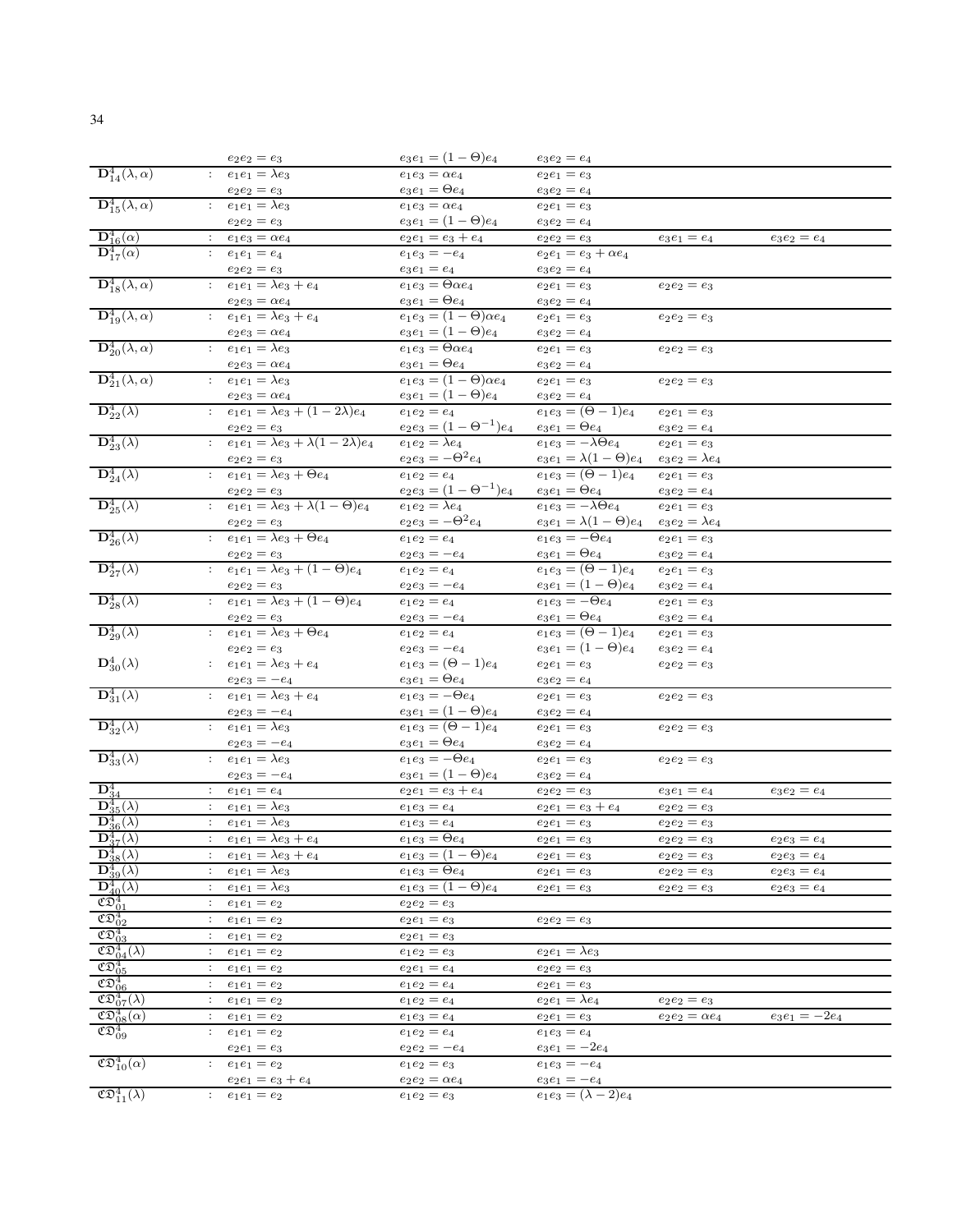|                                                                                |                               | $e_2e_1 = \lambda e_3 + e_4$                 | $e_2e_2 = -(\lambda + 1)^2 e_4$ | $e_3e_1 = (1 - 2\lambda)e_4$                                                                |                                                   |                            |
|--------------------------------------------------------------------------------|-------------------------------|----------------------------------------------|---------------------------------|---------------------------------------------------------------------------------------------|---------------------------------------------------|----------------------------|
| $\lambda \neq 1$<br>$\mathfrak{CD}_{12}^4(\alpha, \lambda)$                    |                               | : $e_1e_1 = e_2$                             | $e_1e_2 = e_3$                  | $e_1e_3=(\lambda-2)e_4$                                                                     |                                                   |                            |
|                                                                                |                               | $e_2e_1 = \lambda e_3$                       | $e_2e_2 = \alpha e_4$           | $e_3e_1 = (1 - 2\lambda)e_4$                                                                |                                                   |                            |
| $\mathfrak{CD}_{13}^4(\alpha)$                                                 |                               | : $e_1e_1 = e_2$                             | $e_1e_2 = e_4$                  | $e_1e_3 = e_4$                                                                              | $e_2e_1 = e_4$                                    |                            |
| $\alpha \neq \frac{1}{2}$<br>$\mathfrak{C} \mathfrak{D}^4_{14}(\alpha, \beta)$ |                               | $e_2e_3 = \alpha e_4$                        | $e_3e_1 = e_4$                  | $e_3e_2 = (\alpha + 1)e_4$                                                                  |                                                   |                            |
|                                                                                |                               | $\overline{e_1e_1} = e_2$                    | $e_1e_2 = e_4$                  | $e_1e_3 = \alpha e_4$                                                                       | $e_2e_1 = e_4$                                    |                            |
|                                                                                |                               | $e_2e_2 = e_4$                               | $e_3e_1 = \alpha e_4$           | $e_3e_2 = e_4$                                                                              | $e_3e_3=\beta e_4$                                |                            |
| $\mathfrak{CD}_{15}^4(\alpha)$                                                 |                               | : $e_1e_1 = e_2$                             | $e_1e_2 = \alpha e_4$           | $e_1e_3 = e_4$                                                                              | $e_2e_1 = (\alpha + 1)e_4$                        | $e_3e_1 = e_4$             |
| $\mathfrak{CD}_{16}^4$                                                         |                               | : $e_1e_1 = e_2$                             | $e_1e_2 = e_4$                  | $e_2e_1 = e_4$                                                                              |                                                   |                            |
|                                                                                |                               | $e_2e_3=-\frac{1}{2}e_4$                     | $e_3e_2=\frac{1}{2}e_4$         | $e_3e_3 = e_4$                                                                              |                                                   |                            |
| $\mathfrak{CD}^4_{17}(\alpha)$                                                 | $\mathcal{I}^{\mathcal{I}}$ . | $e_1e_1 = e_2$                               | $e_1e_2 = e_4$                  | $e_2e_1 = e_4$                                                                              | $e_2e_3 = \alpha e_4$                             | $e_3e_2 = (\alpha + 1)e_4$ |
| $\mathfrak{CD}_{18}^4(\alpha)$                                                 |                               | : $e_1e_1 = e_2$                             | $e_1e_2 = \alpha e_4$           | $e_2e_1 = (\alpha + 1)e_4$                                                                  |                                                   | $e_3e_3 = e_4$             |
| $\mathfrak{CD}_{19}^4$                                                         |                               | : $e_1e_1 = e_2$                             | $e_1e_2 = e_4$                  | $e_2e_1 = e_4$                                                                              | $e_3e_1 = e_4$                                    | $e_3e_3 = e_4$             |
| $\mathfrak{CD}_{20}^4$                                                         |                               | $\hspace{2.6cm} \, \cdot \quad e_1e_1 = e_2$ | $e_1e_2 = e_4$                  | $e_2e_1 = e_4$                                                                              | $e_3e_1 = e_4$                                    |                            |
| $\mathfrak{CD}_{21}^4(\alpha)$                                                 |                               | : $e_1e_1 = e_2$                             | $e_1e_3 = \alpha e_4$           | $e_2e_1 = e_4$                                                                              | $e_2e_2 = e_4$                                    |                            |
|                                                                                |                               | $e_2e_3 = e_4$                               | $e_3e_1 = \alpha e_4$           | $e_3e_2 = e_4$                                                                              | $e_3e_3=e_4$                                      |                            |
| $\mathfrak{CD}_{22}^4$                                                         |                               | : $e_1e_1 = e_2$                             | $e_1e_3 = e_4$                  | $e_2e_3=-\frac{1}{2}e_4$                                                                    |                                                   |                            |
|                                                                                |                               | $e_3e_1 = e_4$                               | $e_3e_2=\frac{1}{2}e_4$         | $e_3e_3 = e_4$                                                                              |                                                   |                            |
| $\mathfrak{CD}_{23}^4(\alpha)$                                                 |                               | : $e_1e_1 = e_2$                             | $e_1e_3 = e_4$                  | $e_2e_3 = \alpha e_4$                                                                       | $e_3e_1 = e_4$                                    | $e_3e_2 = (\alpha + 1)e_4$ |
| $\mathfrak{CD}_{24}^4(\alpha)$                                                 |                               | $e_1e_1 = e_2$                               | $e_1e_3 = e_4$                  | $e_2e_2 = e_4$                                                                              |                                                   |                            |
|                                                                                |                               | $e_3e_1 = e_4$                               | $e_3e_2 = e_4$                  | $e_3e_3=\alpha e_4$                                                                         |                                                   |                            |
| $\mathfrak{CD}_{25}^4$                                                         |                               | : $e_1e_1 = e_2$                             | $e_1e_3 = e_4$                  | $e_2e_1 = e_4$                                                                              | $e_3e_1 = e_4$                                    | $e_2e_2 = e_4$             |
| $\mathfrak{CD}_{26}^4(\alpha)$                                                 |                               | : $e_1e_1 = e_2$                             | $e_1e_3 = \alpha e_4$           | $e_2e_2 = e_4$                                                                              | $e_3e_1 = (\alpha + 1)e_4$                        |                            |
| $\mathfrak{CD}^4_{27}$                                                         |                               | : $e_1e_1 = e_2$                             | $e_2e_1 = e_4$                  | $e_2e_3 = e_4$                                                                              | $e_3e_2 = e_4$                                    | $e_3e_3 = e_4$             |
| $\mathfrak{CD}_{28}^4(\alpha)$                                                 |                               | : $e_1e_1 = e_2$                             | $e_2e_1 = e_4$                  | $e_2e_2 = e_4$                                                                              |                                                   |                            |
| $\alpha \neq 1$                                                                |                               | $e_2e_3 = e_4$                               | $e_3e_2 = e_4$                  | $e_3e_3 = \alpha e_4$                                                                       |                                                   |                            |
| $\mathfrak{CD}_{29}^4$                                                         |                               | : $e_1e_1 = e_2$                             | $e_2e_3=-\frac{1}{2}e_4$        | $e_3e_2=\frac{1}{2}e_4$                                                                     | $e_3e_3=e_4$                                      |                            |
| $\mathfrak{CD}^4_{30}$                                                         |                               | $e_1e_1 = e_2$                               | $e_2e_1 = e_4$                  | $e_2e_3 = e_4$                                                                              | $e_3e_2 = e_4$                                    |                            |
| $\mathfrak{CD}^4_{31}$                                                         |                               | : $e_1e_1 = e_2$                             | $e_2e_3=e_4$                    | $e_3e_1 = e_4$                                                                              | $e_3e_2 = e_4$                                    |                            |
| $\overline{\mathfrak{CD}_{32}^4(\alpha)}$                                      |                               | : $e_1e_1 = e_2$                             | $e_2e_3 = \alpha e_4$           | $e_3e_2 = (\alpha + 1)e_4$                                                                  |                                                   |                            |
| $\mathfrak{CD}_2^4$                                                            |                               | : $e_1e_1 = e_2$                             | $e_2e_1 = e_4$                  | $e_2e_2 = e_4$                                                                              | $e_3e_3=e_4$                                      |                            |
| $\mathfrak{CD}_{34}^4$                                                         |                               | : $e_1e_1 = e_2$                             | $e_2e_2 = e_4$                  | $e_3e_3 = e_4$                                                                              |                                                   |                            |
| $\mathfrak{CD}^4_{35}$                                                         |                               | : $e_1e_1 = e_2$                             | $e_2e_2 = e_4$                  | $e_3e_1 = e_4$                                                                              | $e_3e_3=e_4$                                      |                            |
| $\mathfrak{CD}_{36}^4(\alpha)$                                                 |                               | : $e_1e_1 = e_2$                             | $e_2e_2 = e_4$                  | $e_3e_2 = e_4$                                                                              | $e_3e_3 = \alpha e_4$                             |                            |
| $\mathfrak{CD}^4_{37}$                                                         |                               | : $e_1e_1 = e_2$                             | $e_1e_2 = e_4$                  | $e_2e_1=e_4$                                                                                | $e_3e_3=e_4$                                      |                            |
| $\mathfrak{CD}^4_{38}$                                                         |                               | : $e_1e_1 = e_2$                             | $e_2e_3 = e_4$                  | $e_3e_2 = e_4$                                                                              |                                                   |                            |
| $\mathfrak{CD}^4_{39}$                                                         |                               | $e_1e_1 = e_3 + e_4$                         | $e_1e_2=\frac{i}{2}e_4$         | $e_1e_3=e_4$                                                                                | $e_2e_1 = \frac{i}{2}e_4$                         |                            |
|                                                                                |                               | $e_2e_2 = e_3$                               | $e_2e_3 = -2ie_4$               | $e_3e_1=2e_4$                                                                               | $e_3e_2 = -ie_4$                                  |                            |
| $\mathfrak{CD}_{40}^4$                                                         |                               | : $e_1e_1 = e_3 + e_4$                       | $e_1e_2=\frac{i}{2}e_4$         | $e_1e_3=-\frac{1}{2}e_4$                                                                    | $e_2e_1=\frac{i}{2}e_4$                           |                            |
|                                                                                |                               | $e_2e_2=e_3$                                 | $e_2e_3=-\frac{i}{2}e_4$        | $e_3e_1=\frac{1}{2}e_4$                                                                     | $e_3e_2=\frac{i}{2}e_4$                           |                            |
| $\mathfrak{CD}^4_{41}$                                                         |                               | : $e_1e_1 = e_3 + e_4$                       | $e_1e_2=-\frac{i}{2}e_4$        | $e_1e_3=e_4$                                                                                | $e_2e_1=-\frac{i}{2}e_4$                          |                            |
|                                                                                |                               | $e_2e_2=e_3$                                 | $e_2e_3 = -2ie_4$               | $\ensuremath{\mathnormal{e}}_3\ensuremath{\mathnormal{e}}_1=2\ensuremath{\mathnormal{e}}_4$ |                                                   |                            |
| $\mathfrak{CD}^4_{42}$                                                         |                               | : $e_1e_1 = e_3 + e_4$                       | $e_1e_2=-\frac{i}{2}e_4$        | $e_1e_3=-\frac{1}{2}e_4$                                                                    | $\frac{e_3e_2 = -ie_4}{e_2e_1 = -\frac{i}{2}e_4}$ |                            |
|                                                                                |                               | $e_2e_2=e_3$                                 | $e_2e_3=-\frac{e}{2}e_4$        | $e_3e_1=\frac{1}{2}e_4$                                                                     | $e_3e_2=\frac{i}{2}e_4$                           |                            |
| $\mathfrak{CD}^4_{43}(\alpha)$                                                 |                               | $e_1e_1 = e_3 + e_4$                         | $e_1e_2 = \alpha e_4$           | $e_1e_3=-\frac{1}{2}e_4$                                                                    |                                                   |                            |
|                                                                                |                               | $e_2e_1 = \alpha e_4$                        | $e_2e_2 = e_3$                  | $e_3e_1=\frac{1}{2}e_4$                                                                     |                                                   |                            |
| $\mathfrak{CD}^4_{44}(\alpha,\beta,\gamma)$                                    |                               | $e_1e_1=e_3+\overline{\alpha e_4}$           | $e_1e_2 = \beta e_4$            | $e_2e_1 = (\beta + \gamma)e_4$                                                              |                                                   |                            |
|                                                                                |                               | $e_2e_2=e_3$                                 | $e_3e_1 = e_4$                  | $e_3e_3 = e_4$                                                                              |                                                   |                            |
| $\mathfrak{CD}_{45}^4$                                                         |                               | : $e_1e_1 = \overline{e_3 + 2ie_4}$          | $e_1e_2 = e_4$                  | $e_2e_1 = e_4$                                                                              | $e_2e_2=e_3$                                      |                            |
|                                                                                |                               | $e_3e_1 = e_4$                               | $e_3e_2 = ie_4$                 | $e_3e_3=e_4$                                                                                |                                                   |                            |
| $\mathfrak{CD}^4_{46}(\alpha)$                                                 |                               | $e_1e_1 = e_3 - 2i\alpha e_4$                | $e_1e_2 = \alpha e_4$           | $e_2e_1 = \alpha e_4$                                                                       | $e_2e_2=e_3$                                      |                            |
| $\alpha \neq 0$                                                                |                               | $e_3e_1 = e_4$                               | $e_3e_2 = ie_4$                 | $e_3e_3 = e_4$                                                                              |                                                   |                            |
| $\overline{\mathfrak{C}\mathfrak{D}^4_{47}(\alpha,\beta)}$                     |                               | $e_1e_1 = e_3 + e_4$                         | $e_1e_3 = \alpha e_4$           | $e_2e_2 = e_3$                                                                              |                                                   |                            |
| $\beta \neq 0$                                                                 |                               | $e_2e_3 = \beta e_4$                         | $e_3e_1 = (\alpha + 1)e_4$      | $e_3e_2 = \beta e_4$                                                                        |                                                   |                            |
| $\mathfrak{CD}^4_{48}(\alpha)$                                                 |                               | $e_1e_1 = e_3 + \alpha e_4$                  | $e_2e_1 = i\alpha e_4$          | $e_2e_2 = e_3$                                                                              |                                                   |                            |
| $\alpha \neq 0$                                                                |                               | $e_3e_1 = e_4$                               | $e_3e_2 = ie_4$                 | $e_3e_3 = e_4$                                                                              |                                                   |                            |
| $\overline{\mathfrak{C}\mathfrak{D}^4_{49}(\alpha)}$                           |                               | $e_1e_1 = e_3 + \alpha e_4$                  | $e_2e_1 = -i\alpha e_4$         | $e_2e_2 = e_3$                                                                              |                                                   |                            |
| $\alpha\neq 0$                                                                 |                               | $e_3e_1 = e_4$                               | $e_3e_2 = ie_4$                 | $e_3e_3 = e_4$                                                                              |                                                   |                            |
| $\mathfrak{CD}^4_{50}(\alpha)$                                                 | $\mathcal{L}_{\rm{max}}$      | $e_1e_1 = e_3 + \alpha e_4$                  | $e_2e_1 = e_4$                  | $e_2e_2 = e_3$                                                                              | $e_3e_3 = e_4$                                    |                            |
| $\mathfrak{CD}_{51}^4(\alpha)$                                                 |                               | $e_1e_1 = e_3 + \alpha e_4$                  | $e_2e_2 = e_3$                  | $e_3e_1 = e_4$                                                                              |                                                   |                            |
|                                                                                |                               |                                              |                                 |                                                                                             |                                                   |                            |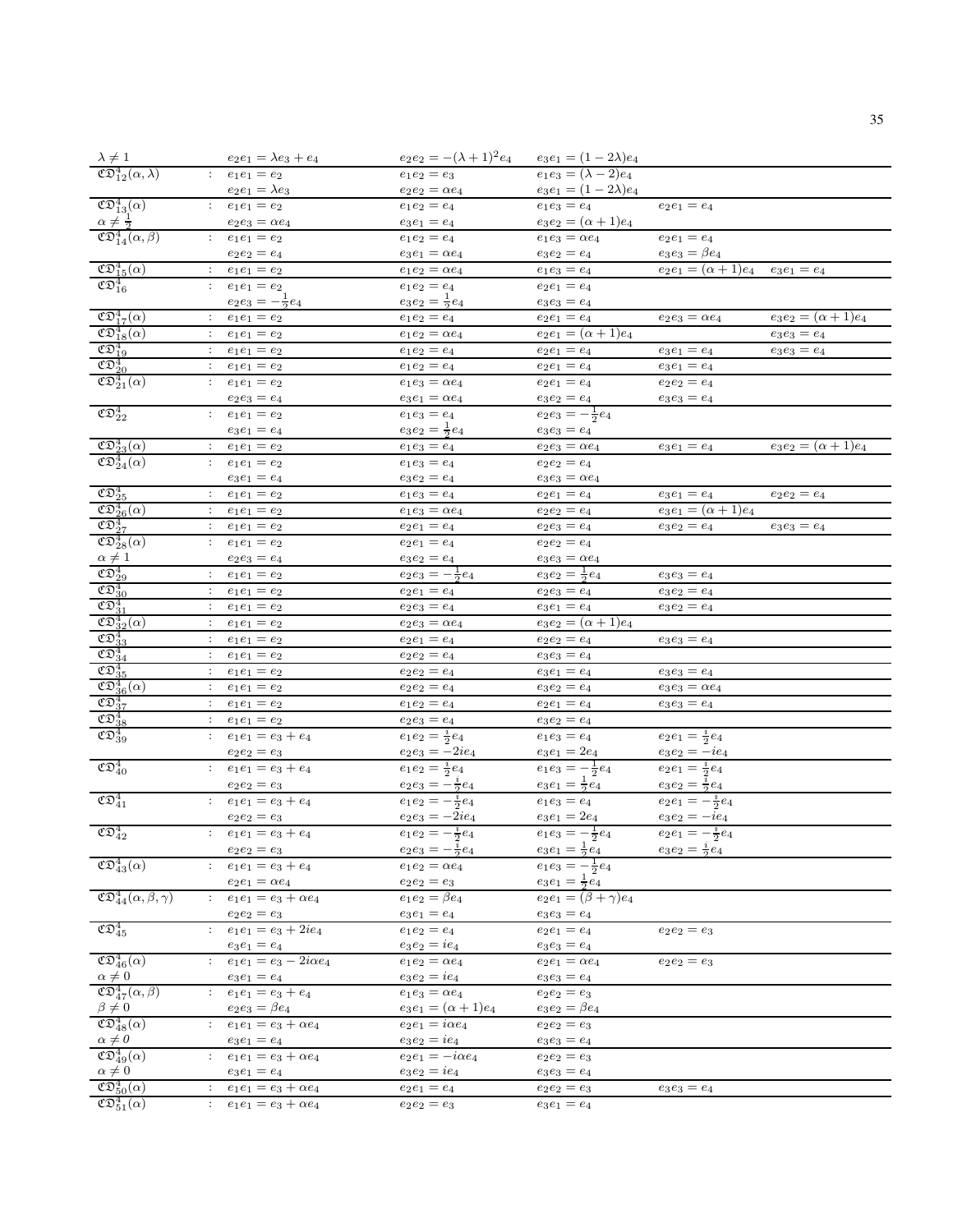|                                                                    |                               | $e_3e_2=ie_4$                                               | $e_3e_3=e_4$                           |                                            |                                                  |                        |
|--------------------------------------------------------------------|-------------------------------|-------------------------------------------------------------|----------------------------------------|--------------------------------------------|--------------------------------------------------|------------------------|
| $\mathfrak{CD}_{52}^4$                                             |                               | : $e_1e_1 = e_3 + e_4$                                      | $e_2e_2 = e_3$                         | $e_3e_3 = e_4$                             |                                                  |                        |
| $\mathfrak{CD}_{53}^4$                                             |                               | : $e_1e_1 = e_3$                                            | $e_1e_2=-\frac{1}{2}e_4$               | $e_1e_3 = e_4$                             | $e_2e_1=\frac{1}{2}e_4$                          |                        |
|                                                                    |                               | $e_2e_2=e_3$                                                | $e_2e_3 = ie_4$                        | $e_3e_1 = e_4$                             | $e_3e_2 = ie_4$                                  |                        |
| $\mathfrak{CD}_{54}^4(\alpha)$                                     |                               | $e_1e_1 = e_3$                                              | $e_1e_2 = e_4$                         | $e_1e_3 = \alpha e_4$                      | $e_2e_1 = e_4$                                   |                        |
|                                                                    |                               | $e_2e_2=e_3$                                                | $e_2e_3=-i(\alpha+1)e_4$               | $e_3e_1 = (\alpha + 1)e_4$                 | $e_3e_2 = -i\alpha e_4$                          |                        |
| $\mathfrak{CD}_{55}^{4}(\alpha)$                                   |                               | : $e_1e_1 = e_3$                                            | $e_1e_2 = e_4$                         | $e_1e_3 = \alpha e_4$                      |                                                  |                        |
|                                                                    |                               | $e_2e_1 = e_4$                                              | $e_2e_2 = e_3$                         | $e_3e_1 = (\alpha + 1)e_4$                 |                                                  |                        |
| $\mathfrak{CD}^4_{56}$                                             |                               | : $e_1e_1 = e_3$                                            | $e_1e_2 = e_4$                         | $e_2e_1 = -e_4$                            | $e_2e_2 = e_3$                                   |                        |
|                                                                    |                               | $e_3e_1 = e_4$                                              | $e_3e_2=ie_4$                          | $e_3e_3 = e_4$                             |                                                  |                        |
| $\mathfrak{CD}_{57}^4(\alpha,\beta)$                               |                               | : $e_1e_1 = e_3$                                            | $e_1e_2 = \alpha e_4$                  | $e_2e_1 = (\alpha + \beta)e_4$             | $e_2e_2=e_3$                                     |                        |
| $\beta \notin \{0, -2\alpha\}$                                     |                               | $e_3e_1 = e_4$                                              | $e_3e_2 = ie_4$                        | $e_3e_3=e_4$                               |                                                  |                        |
| $\mathfrak{CD}_{58}^4$                                             |                               | : $e_1e_1 = e_3$                                            | $e_1e_3 = e_4$                         | $e_2e_1 = e_4$                             | $e_2e_2=e_3$                                     |                        |
|                                                                    |                               | $e_2e_3=ie_4$                                               | $e_3e_1 = e_4$                         | $e_3e_2 = ie_4$                            |                                                  |                        |
| $\mathfrak{CD}_{59}^4(\alpha,\beta)$                               |                               | : $e_1e_1 = e_3$                                            | $e_1e_3 = \alpha e_4$                  | $e_2e_2 = e_3$                             |                                                  |                        |
|                                                                    |                               | $e_2e_3 = \beta e_4$                                        | $e_3e_1 = (\alpha + 1)e_4$             | $e_3e_2 = \beta e_4$                       |                                                  |                        |
| $\beta \neq 0$<br>$\mathfrak{CD}^4_{60}$                           |                               | $e_1e_1 = e_3$                                              | $e_1e_3=ie_4$                          | $e_2e_2 = e_3$                             |                                                  |                        |
|                                                                    |                               |                                                             | $e_3e_1 = (i+1)e_4$                    | $e_3e_2=(i+1)e_4$                          |                                                  |                        |
| $\mathfrak{CD}^4_{61}(\alpha)$                                     |                               | $e_2e_3=e_4$                                                | $e_1e_3 = -i\alpha e_4$                |                                            |                                                  |                        |
|                                                                    |                               | : $e_1e_1 = e_3$                                            | $e_3e_1 = (1 - i\alpha)e_4$            | $e_2e_2=e_3$<br>$e_3e_2 = (\alpha + i)e_4$ |                                                  |                        |
| $\mathfrak{CD}^4_{62}$                                             |                               | $e_2e_3 = \alpha e_4$                                       |                                        |                                            |                                                  |                        |
|                                                                    |                               | : $e_1e_1 = e_3$                                            | $e_1e_3 = e_4$                         | $e_2e_2 = e_3$                             |                                                  |                        |
|                                                                    |                               | $e_2e_3 = -2ie_4$                                           | $e_3e_1=2e_4$                          | $e_3e_2 = -ie_4$                           |                                                  |                        |
| $\mathfrak{CD}^4_{63}$                                             |                               | : $e_1e_1 = e_3$                                            | $e_1e_3=-\frac{1}{2}e_4$               | $e_2e_2=e_3$                               |                                                  |                        |
|                                                                    |                               | $e_2e_3=-\frac{i}{2}e_4$                                    | $e_3e_1=\frac{1}{2}e_4$                | $e_3e_2=\frac{i}{2}e_4$                    |                                                  |                        |
| $\mathfrak{CD}^4_{64}(\alpha)$                                     |                               | : $e_1e_1 = e_3$                                            | $e_1e_3 = \alpha e_4$                  | $e_2e_2=e_3$                               | $e_3e_1 = (\alpha + 1)e_4$                       |                        |
| $\mathfrak{CD}^4_{65}(\alpha)$                                     |                               | : $e_1e_1 = e_3$                                            | $e_1e_3 = \alpha e_4$                  | $e_2e_2=e_3$                               |                                                  |                        |
| $\frac{\alpha\neq 0}{\mathfrak{C}\mathfrak{D}^4_{66}}$             |                               | $e_3e_1 = (\alpha + 1)e_4$                                  | $e_3e_2 = ie_4$                        |                                            |                                                  |                        |
|                                                                    |                               | : $e_1e_1 = e_3$                                            | $e_2e_1 = e_4$                         | $e_2e_2 = e_3$                             |                                                  |                        |
|                                                                    |                               | $e_2e_3 = e_4$                                              | $e_3e_2 = e_4$                         |                                            |                                                  |                        |
| $\mathfrak{CD}_{67}^4$                                             | ÷.                            | $e_1e_1 = e_3$                                              | $e_2e_2=e_3$                           | $e_3e_3 = e_4$                             |                                                  |                        |
| $\mathfrak{CD}^4_{68}$                                             |                               | $e_1e_1 = e_3 + e_4$                                        | $e_1e_3=ie_4$                          | $e_2e_2=e_3$                               |                                                  |                        |
|                                                                    |                               | $e_2e_3=e_4$                                                | $e_3e_1 = ie_4$                        | $e_3e_2 = e_4$                             |                                                  |                        |
| $\mathfrak{CD}^4_{69}$                                             |                               | : $e_1e_1 = e_3$                                            | $e_1e_3 = ie_4$                        | $e_2e_2 = e_3$                             |                                                  |                        |
|                                                                    |                               | $e_2e_3 = e_4$                                              | $e_3e_1 = ie_4$                        | $e_3e_2 = e_4$                             |                                                  |                        |
| $\mathfrak{CD}_{70}^4$                                             | $\mathcal{I}^{\mathcal{I}}$ . | $e_1e_1 = e_3$                                              | $e_1e_3 = e_4$                         | $e_2e_2=e_3$                               | $e_3e_1 = e_4$                                   |                        |
| $\mathfrak{CD}_{71}^4$                                             | $\ddot{\phantom{a}}$ .        | $e_1e_1 = e_4$                                              | $e_1e_2=e_3$                           | $e_1e_3 = e_4$                             | $e_2e_1 = -e_3$                                  | $e_3e_1 = -e_4$        |
| $\mathfrak{CD}_{72}^4$                                             |                               | $e_1e_1 = e_4$                                              | $e_1e_2 = e_3$                         | $e_1e_3 = e_4$                             |                                                  |                        |
|                                                                    |                               | $e_2e_1 = -e_3$                                             | $e_2e_2 = e_4$                         | $e_3e_1 = -e_4$                            |                                                  |                        |
| $\mathfrak{CD}_{73}^4$                                             | ÷                             | $e_1e_2 = e_3 + e_4$                                        | $e_1e_3 = e_4$                         | $e_2e_1 = -e_3$                            | $e_3e_1 = -e_4$                                  |                        |
| $\mathfrak{CD}_{74}^4(\alpha)$                                     | $\mathcal{I}^{\mathcal{I}}$ . | $e_1e_2=e_3$                                                | $e_1e_3 = (\alpha + 1)e_4$             | $e_2e_1 = -e_3$                            | $e_3e_1 = -\alpha e_4$                           |                        |
| $\mathfrak{CD}_{75}^4(\alpha)$                                     |                               | : $e_1e_2 = e_3$                                            | $e_1e_3 = (\alpha + 1)e_4$             | $e_2e_1 = -e_3$                            | $e_2e_2 = e_4$                                   | $e_3e_1 = -\alpha e_4$ |
| $\mathfrak{CD}_{76}^4$                                             | $\ddot{\phantom{a}}$ .        | $e_1e_2 = e_3$                                              | $e_1e_3 = e_4$                         | $e_2e_1 = -e_3$                            | $e_2e_2 = e_4$                                   | $e_3e_1 = -e_4$        |
| $\mathfrak{CD}^4_{77}$                                             | ÷                             | $e_1e_2 = e_3$                                              | $e_1e_3 = e_4$                         | $e_2e_1 = -e_3$                            | $e_2e_3 = e_4$                                   | $e_3e_2 = -e_4$        |
| $\mathfrak{CD}_{78}^4$                                             |                               | $e_1e_2=e_3$                                                | $e_1e_3 = e_4$                         | $e_2e_1 = -e_3$                            |                                                  |                        |
|                                                                    |                               | $e_2e_2=e_4$                                                | $e_2e_3 = e_4$                         | $e_3e_2 = -e_4$                            |                                                  |                        |
| $\mathfrak{CD}_{79}^4(\alpha)$                                     |                               | $e_1e_2 = e_3 + \alpha e_4$                                 | $e_1e_3 = e_4$                         | $e_2e_1 = -e_3$                            | $e_2e_3 = e_4$                                   | $e_3e_3 = e_4$         |
| $\mathfrak{CD}^4_{80}$                                             | $\mathcal{I}^{\mathcal{I}}$ . | $e_1e_2 = e_3 + e_4$                                        | $e_1e_3 = e_4$                         | $e_2e_1 = -e_3$                            | $e_3e_3=e_4$                                     |                        |
| $\mathfrak{CD}^4_{81}$                                             |                               | $e_1e_2 = e_3 + e_4$                                        | $e_2e_1 = -e_3$                        | $e_3e_3 = e_4$                             |                                                  |                        |
| $\mathfrak{CD}^4_{82}$                                             | $\ddot{\cdot}$                | $e_1e_2=e_3$                                                | $e_1e_3=e_4$                           | $e_2e_1 = -e_3$                            | $e_2e_2=e_4$                                     | $e_3e_3=e_4$           |
| $\mathfrak{CD}_{83}^4(\alpha \neq 0)$                              | $\mathbb{Z}^n$                | $e_1e_2=e_3$                                                | $e_2e_1 = -e_3$                        | $e_2e_2 = \alpha e_4$                      | $e_2e_3=e_4$                                     | $e_3e_3 = e_4$         |
| $\mathfrak{CD}_{84}^4$                                             | $\ddot{\phantom{a}}$          | $e_1e_2 = e_3$                                              | $e_2e_1 = -e_3$                        | $e_2e_2 = e_4$                             | $e_3e_3=e_4$                                     |                        |
| $\mathfrak{CD}^4_{85}$                                             | $\ddot{\phantom{a}}$ .        | $e_1e_2 = e_3$                                              | $e_2e_1 = -e_3$                        | $e_3e_3 = e_4$                             |                                                  |                        |
| $\mathfrak{CD}^4_{86}$                                             | $\ddot{\phantom{a}}$          | $e_1e_2 = e_3$                                              | $e_2e_1 = -e_3$                        | $e_2e_3 = e_4$                             | $e_3e_2 = -e_4$                                  |                        |
| $\mathfrak{CD}_{87}^4(\lambda)$                                    |                               | $e_1e_1 = \lambda e_3 + (2\Theta - 1)e_4$                   | $e_1e_2 = e_4$                         | $e_1e_3=e_4$                               | $e_2e_1 = e_3 - (1 - \Theta)^2 \lambda^{-1} e_4$ |                        |
|                                                                    |                               | $e_2e_2=e_3$                                                | $e_2e_3 = \Theta \lambda^{-1}e_4$      | $e_3e_3=e_4$                               |                                                  |                        |
| $\lambda \neq 0, \frac{1}{4}$<br>$\mathfrak{CD}_{88}^{4}(\lambda)$ |                               | $e_1e_1 = \lambda e_3 + (1 - 2\Theta)e_4$                   | $e_1e_2 = e_4$                         | $e_1e_3 = e_4$                             | $e_2e_1 = e_3 - \Theta^2 \lambda^{-1} e_4$       |                        |
|                                                                    |                               | $e_2e_2=e_3$                                                | $e_2e_3 = \Theta \lambda^{-1}e_4$      | $e_3e_3 = e_4$                             |                                                  |                        |
| $\lambda \neq 0, \frac{1}{4}$<br>$\mathfrak{CD}_{89}^4(\lambda)$   |                               | $e_1e_1 = \lambda e_3 + (2\Theta - 1)e_4$                   | $e_1e_2 = e_4$                         | $e_1e_3 = e_4$                             | $e_2e_1 = e_3 - (1 - \Theta)^2 \lambda^{-1} e_4$ |                        |
| $\lambda \neq 0, \frac{1}{4}$                                      |                               |                                                             | $e_2e_3 = (1 - \Theta)\lambda^{-1}e_4$ |                                            |                                                  |                        |
| $\mathfrak{CD}_{90}^{4}(\lambda)$                                  |                               | $e_2e_2=e_3$<br>: $e_1e_1 = \lambda e_3 + (1 - 2\Theta)e_4$ | $e_1e_2 = e_4$                         | $e_3e_3 = e_4$                             | $e_2e_1 = e_3 - \Theta^2\lambda^{-1}e_4$         |                        |
|                                                                    |                               |                                                             |                                        | $e_1e_3 = e_4$                             |                                                  |                        |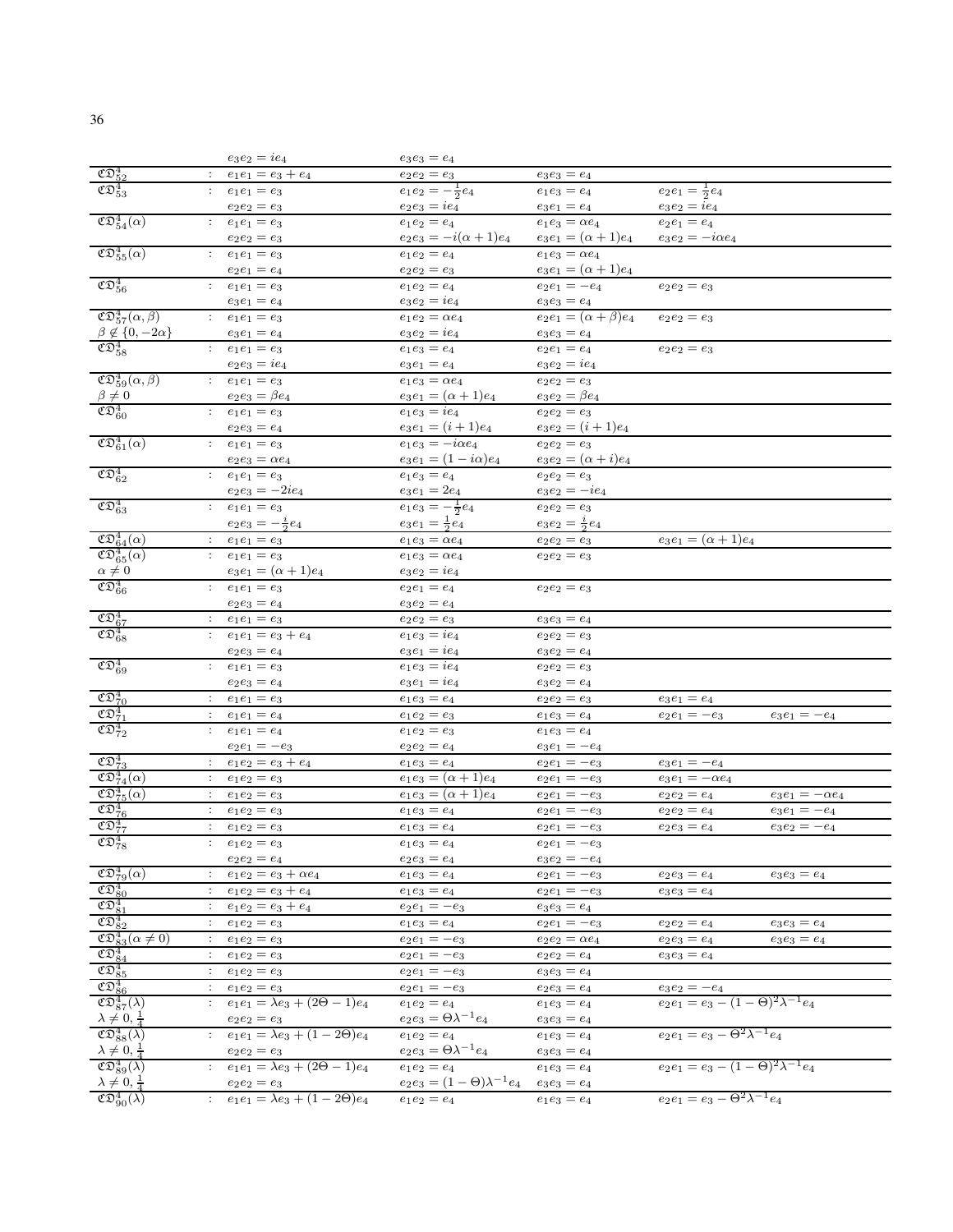| $\lambda \neq 0, \frac{1}{4}$                                                        |                            | $e_2e_2=e_3$                                     | $e_2e_3 = (1 - \Theta)\lambda^{-1}e_4$ | $e_3e_3 = e_4$              |                       |                |
|--------------------------------------------------------------------------------------|----------------------------|--------------------------------------------------|----------------------------------------|-----------------------------|-----------------------|----------------|
| $\mathfrak{CD}_{91}^4(\lambda,\alpha)$                                               |                            | : $e_1e_1 = \lambda e_3 + (2\Theta - 1)e_4$      | $e_1e_2 = e_4$                         | $e_1e_3 = \alpha e_4$       |                       |                |
| $\lambda \neq 0, \frac{1}{4}$<br>$\mathfrak{C} \mathfrak{D}^4_{92}(\lambda, \alpha)$ |                            | $e_2e_1 = e_3 - (1 - \Theta)^2 \lambda^{-1} e_4$ | $e_2e_2=e_3$                           | $e_3e_3 = e_4$              |                       |                |
|                                                                                      |                            | $e_1e_1 = \lambda e_3 + (1-2\Theta)e_4$          | $e_1e_2 = e_4$                         | $e_1e_3 = \alpha e_4$       |                       |                |
| $\lambda \neq 0, \frac{1}{4}$                                                        |                            | $e_2e_1=e_3-\Theta^2\lambda^{-1}e_4$             | $e_2e_2 = e_3$                         | $e_3e_3 = e_4$              |                       |                |
| $\mathfrak{CD}_{93}^4(\alpha)$                                                       |                            | : $e_1e_1 = e_4$                                 | $e_1e_2 = e_4$                         | $e_1e_3 = \alpha e_4$       | $e_2e_1 = e_3 + e_4$  |                |
|                                                                                      |                            | $e_2e_2=e_3$                                     | $e_2e_3 = \alpha e_4$                  | $e_3e_3 = e_4$              |                       |                |
| $\mathfrak{CD}^4_{94}(\alpha,\beta)$                                                 |                            | : $e_1e_1 = e_4$                                 | $e_1e_2 = e_4$                         | $e_1e_3 = \alpha e_4$       |                       |                |
| $\alpha \neq 0$                                                                      |                            | $e_2e_1 = e_3 + \beta e_4$                       | $e_2e_2 = e_3$                         | $e_3e_3 = e_4$              |                       |                |
| $\mathfrak{CD}_{95}^4(\alpha)$                                                       |                            | $e_1e_1 = e_4$                                   | $e_1e_2 = e_4$                         | $e_1e_3 = \alpha e_4$       | $e_2e_1 = e_3$        |                |
|                                                                                      |                            | $e_2e_2=e_3$                                     | $e_2e_3 = \alpha e_4$                  | $e_3e_3 = e_4$              |                       |                |
| $\mathfrak{CD}_{96}^4(\alpha)$                                                       |                            | : $e_1e_1 = e_4$                                 | $e_1e_2 = e_4$                         | $e_2e_1 = e_3 + \alpha e_4$ |                       |                |
|                                                                                      |                            | $e_2e_2=e_3$                                     | $e_2e_3 = e_4$                         | $e_3e_3 = e_4$              |                       |                |
| $\mathfrak{CD}_{97}^4(\lambda)$                                                      |                            | $e_1e_1 = \lambda e_3$                           | $e_1e_2 = e_4$                         | $e_1e_3 = \Theta e_4$       | $e_2e_1 = e_3 - e_4$  |                |
|                                                                                      |                            | $e_2e_2=e_3$                                     | $e_2e_3 = e_4$                         | $e_3e_3=e_4$                |                       |                |
| $\mathfrak{CD}_{98}^4(\lambda)$                                                      |                            | $e_1e_1 = \lambda e_3$                           | $e_1e_2 = e_4$                         | $e_1e_3 = (1 - \Theta)e_4$  | $e_2e_1 = e_3 - e_4$  |                |
| $\frac{\lambda \neq \frac{1}{4}}{\mathfrak{C} \mathfrak{D}_{99}^4(\alpha)}$          |                            | $e_2e_2=e_3$                                     | $e_2e_3 = e_4$                         | $e_3e_3 = e_4$              |                       |                |
|                                                                                      |                            | : $e_1e_2 = e_4$                                 | $e_1e_3 = e_4$                         | $e_2e_1 = e_3 - e_4$        |                       |                |
|                                                                                      |                            | $e_2e_2=e_3$                                     | $e_2e_3 = \alpha e_4$                  | $e_3e_3=e_4$                |                       |                |
| $\alpha \neq 1$ $\mathfrak{C} \mathfrak{D}^4_{100}(\alpha)$                          |                            | : $e_1e_1 = \frac{1}{4}e_3$                      | $e_1e_2 = e_4$                         | $e_1e_3 = \alpha e_4$       | $e_2e_1 = e_3 - e_4$  |                |
| $\alpha \notin \{0, \frac{1}{2}\}\$<br>$\mathfrak{CD}_{101}^4(\alpha, \beta)$        |                            | $e_2e_2=e_3$                                     | $e_2e_3=2\alpha e_4$                   | $e_3e_3 = e_4$              |                       |                |
|                                                                                      |                            | : $e_1e_2 = e_4$                                 | $e_1e_3 = \alpha e_4$                  | $e_2e_1 = e_3$              |                       |                |
|                                                                                      |                            | $e_2e_2=e_3$                                     | $e_2e_3=\beta e_4$                     | $e_3e_3 = e_4$              |                       |                |
| $\mathfrak{CD}_{102}^4(\lambda,\alpha)$                                              |                            | $e_1e_1=\lambda e_3$                             | $e_1e_2 = e_4$                         | $e_2e_1 = e_3 - e_4$        |                       |                |
| $\lambda \neq 0$                                                                     |                            | $e_2e_2=e_3$                                     | $e_2e_3 = \alpha e_4$                  | $e_3e_3=e_4$                |                       |                |
| $\mathfrak{C} \mathfrak{D}^4_{103}$                                                  |                            | $e_1e_2 = e_4$                                   | $e_2e_1 = e_3 - e_4$                   | $e_2e_2 = e_3$              | $e_3e_3=e_4$          |                |
| $\mathfrak{CD}^{4}_{104}$                                                            |                            | : $e_1e_3 = e_4$                                 | $e_2e_1 = e_3 + e_4$                   | $e_2e_2=e_3$                | $e_2e_3=e_4$          | $e_3e_3 = e_4$ |
| $\mathfrak{CD}^4_{105}(\lambda,\alpha,\beta)$                                        |                            | $\therefore$ $e_1e_1 = \lambda e_3$              | $e_1e_3 = e_4$                         | $e_2e_1 = e_3 + \alpha e_4$ |                       |                |
| $\lambda \neq 0, \alpha \neq 0$                                                      |                            | $e_2e_2=e_3$                                     | $e_2e_3 = \beta e_4$                   | $e_3e_3 = e_4$              |                       |                |
| $\mathfrak{CD}^4_{106}(\alpha)$                                                      |                            | $e_1e_3 = e_4$                                   | $e_2e_1=e_3+\alpha e_4$                | $e_2e_2 = e_3$              | $e_3e_3 = e_4$        |                |
| $\mathfrak{C} \mathfrak{D}^4_{107}(\lambda)$                                         |                            | $\therefore$ $e_1e_1 = \lambda e_3$              | $e_1e_3 = \Theta e_4$                  | $e_2e_1 = e_3$              |                       |                |
|                                                                                      |                            | $e_2e_2=e_3$                                     | $e_2e_3=e_4$                           | $e_3e_3 = e_4$              |                       |                |
| $\overline{\mathfrak{CD}^4_{108}(\lambda)}$                                          |                            | $\therefore$ $e_1e_1 = \lambda e_3$              | $e_1e_3 = (1 - \Theta)e_4$             | $e_2e_1 = e_3$              |                       |                |
| $\lambda \notin \{0, \frac{1}{4}\}\$                                                 |                            | $e_2e_2=e_3$                                     | $e_2e_3=e_4$                           | $e_3e_3 = e_4$              |                       |                |
| $\mathfrak{CD}_{109}^4(\lambda,\alpha)$                                              |                            | $e_1e_1 = \lambda e_3$                           | $e_2e_1 = e_3 + e_4$                   | $e_2e_2 = e_3$              | $e_2e_3 = \alpha e_4$ | $e_3e_3 = e_4$ |
| $\mathfrak{C} \mathfrak{D}^4_{110}(\lambda)$                                         | $\mathcal{L}^{\text{max}}$ | $e_1e_1 = \lambda e_3$                           | $e_2e_1 = e_3$                         | $e_2e_2=e_3$                | $e_2e_3 = e_4$        | $e_3e_3=e_4$   |
| $\mathfrak{CD}^4_{111}(\lambda)$                                                     | $\mathbb{Z}^n$ .           | $e_1e_1 = \lambda e_3$                           | $e_2e_1 = e_3$                         | $e_2e_2=e_3$                | $e_3e_3=e_4$          |                |
| $\mathfrak{CD}^4_{112}(\lambda,\alpha,\beta,\gamma)$                                 |                            | $e_1e_1 = \lambda e_3 + e_4$                     | $e_1e_3 = \alpha e_4$                  | $e_2e_1 = e_3 + \beta e_4$  |                       |                |
|                                                                                      |                            | $e_2e_2=e_3$                                     | $e_2e_3 = \gamma e_4$                  | $e_3e_3=e_4$                |                       |                |

#### All these algebras are non-isomorphic, except

 $\begin{array}{c} {\bf D_{01}^{4}}(\lambda,0,\beta)\cong {\bf D_{02}^{4}}(\lambda,0,\beta)\cong {\bf D_{03}^{4}}(\lambda,\beta), \quad {\bf D_{01}^{4}}(\lambda,\alpha,0)_{\alpha\neq -1}\cong {\bf D_{02}^{4}}(\lambda,\alpha,0)\cong {\bf D_{10}^{4}}(\lambda,\alpha), \quad {\bf D_{01}^{4}}(\lambda,-1,0)\cong {\bf D_{11}^{4}}(\lambda,0),\\ {\bf D_{03}^{4}}(\lambda,0)\cong {\bf D_{09}^{4}}(\lambda,0), \quad {\bf D_{03}^{4}}(\lambda,(1-\Theta)^{-1})_{\ \lambda\$  $D_{03}^{4}(\lambda,0) = D_{09}^{4}(\lambda,0), D_{03}^{4}(\lambda,0) = D_{03}^{4}(\lambda,0) = D_{03}^{4}(\lambda,0) = D_{03}^{4}(\lambda,0) = D_{10}^{4}(\lambda,0) = D_{10}^{4}(\lambda,0) = D_{10}^{4}(\lambda,0) = D_{10}^{4}(\lambda,0) = D_{10}^{4}(\lambda,0) = D_{10}^{4}(\lambda,0) = D_{10}^{4}(\lambda,0) = D_{10}^{4}(\lambda,0) = D_{10}^{4}(\lambda,0) = D_{10}^{4}(\lambda,$  $\mathbf{D}_{22}^4(1/4) \cong \mathbf{D}_{23}^4(1/4) \cong \mathbf{D}_{24}^4(1/4) \cong \mathbf{D}_{25}^4(1/4) \cong \mathbf{D}_{26}^4(1/4) \cong \mathbf{D}_{26}^4(1/4) \cong \mathbf{D}_{27}^4(1/4) \cong \mathbf{D}_{28}^4(1/4) \cong \mathbf{D}_{28}^4(1/4),$ <br> $\mathbf{D}_{37}^4(1/4) \cong \mathbf{D}_{38}^4(1/4), \quad \mathbf{D}_{39}^4($ 

| $\mathfrak{C} \mathfrak{D}^4_{43}(\alpha) \cong \mathfrak{C} \mathfrak{D}^4_{43}(-\alpha)$              | $\mathfrak{C} \mathfrak{D}^4_{44}(\alpha, \beta, \gamma) \cong \mathfrak{C} \mathfrak{D}^4_{44}(\alpha, -\beta, -\gamma)$ | $\mathfrak{C} \mathfrak{D}^4_{47}(\alpha, \beta) \cong \mathfrak{C} \mathfrak{D}^4_{47}(\alpha, -\beta)$              |
|---------------------------------------------------------------------------------------------------------|---------------------------------------------------------------------------------------------------------------------------|-----------------------------------------------------------------------------------------------------------------------|
| $\mathfrak{CD}_{50}^4(\alpha) = \mathfrak{CD}_{50}^4(-\alpha)$                                          | $\mathfrak{CD}_{54}^4(\alpha) \cong \mathfrak{CD}_{54}^4(-\alpha-1)$                                                      | $\mathfrak{CD}_{57}^4(\alpha,\beta) \cong \mathfrak{CD}_{57}^4(\alpha+\beta,-\beta)$                                  |
| $\mathfrak{CD}_{59}^4(\alpha,\beta) \cong \mathfrak{CD}_{59}^4(\alpha,-\beta)$                          |                                                                                                                           |                                                                                                                       |
| $\mathfrak{CD}^4_{91}(\lambda, \alpha) \cong \mathfrak{CD}^4_{91}(\lambda, -\alpha)$                    | $\mathfrak{CD}_{92}^4(\lambda, \alpha) \cong \mathfrak{CD}_{92}^4(\lambda, -\alpha)$                                      | $\mathfrak{CD}_{93}^4(\alpha) \cong \mathfrak{CD}_{93}^4(-\alpha)$                                                    |
| $\mathfrak{CD}_{94}^4(\alpha,\beta) \cong \mathfrak{CD}_{94}^4(-\alpha,\beta)$                          | $\mathfrak{CD}_{95}^4(\alpha) \cong \mathfrak{CD}_{95}^4(-\alpha)$                                                        | $\mathfrak{CD}^4_{100}(\alpha) \cong \mathfrak{CD}^4_{100}(-\alpha)$                                                  |
| $\mathfrak{C}\mathfrak{D}^4_{101}(\alpha,\beta) \cong \mathfrak{C}\mathfrak{D}^4_{101}(-\alpha,-\beta)$ | $\mathfrak{CD}_{109}^4(\lambda, \alpha) \cong \mathfrak{CD}_{109}^4(\lambda, -\alpha)$                                    | $\mathfrak{CD}_{112}^4(\lambda, \alpha, \beta, \gamma) \cong \mathfrak{CD}_{112}^4(\lambda, -\alpha, \beta, -\gamma)$ |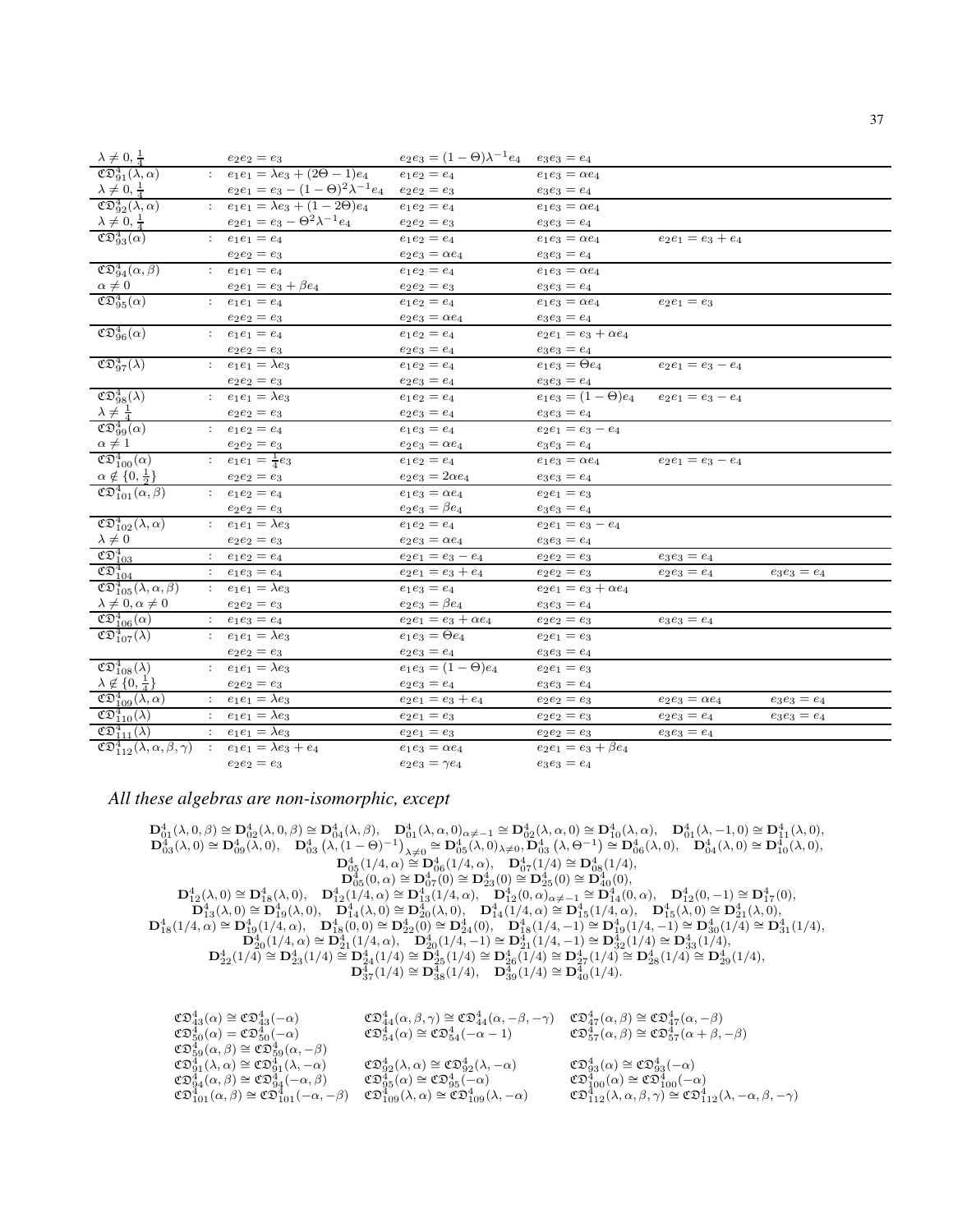$$
\mathfrak{CD}^4_{112}(\lambda,\alpha,\beta,\gamma) \cong \mathfrak{CD}^4_{112}\left(\lambda,(\gamma-\alpha\beta)\sqrt{\frac{-\lambda}{1-\beta+\lambda\beta^2}},\frac{1}{\lambda}-\beta,(\frac{\gamma}{\lambda}-\frac{\alpha}{\lambda}-\beta\gamma)\sqrt{\frac{-\lambda}{1-\beta+\lambda\beta^2}}\right), if \lambda \neq 0, \beta \neq \frac{1\pm\sqrt{1-4\lambda}}{2\lambda}
$$

#### **REFERENCES**

- <span id="page-37-11"></span><span id="page-37-0"></span>[1] Abdelwahab H., Calderón A.J., Kaygorodov I., The algebraic and geometric classification of nilpotent binary Lie algebras, International Journal of Algebra and Computation, 29 (2019), 6, 1113–1129.
- <span id="page-37-7"></span>[2] Adashev J., Camacho L., Omirov B., Central extensions of null-filiform and naturally graded filiform non-Lie Leibniz algebras, Journal of Algebra, 479 (2017), 461–486.
- <span id="page-37-8"></span>[3] Arenas M., The Wedderburn principal theorem for generalized almost-Jordan algebras, Communications in Algebra, 35 (2007), 2, 675–688.
- <span id="page-37-14"></span>[4] Arenas M., Labra A., On nilpotency of generalized almost-Jordan right-nilalgebras, Algebra Colloquium, 15 (2008), 1, 69–82.
- <span id="page-37-1"></span>[5] Calderón Martín A., Fernández Ouaridi A., Kaygorodov I., The classification of  $n$ -dimensional anticommutative algebras with  $(n-3)$ -dimensional annihilator, Communications in Algebra, 47 (2019), 1, 173–181.
- [6] Calderón Martín A., Fernández Ouaridi A., Kaygorodov I., The classification of 2-dimensional rigid algebras, Linear and Multilinear Algebra, 68 (2020), 4, 828–844.
- <span id="page-37-15"></span>[7] Calderón Martín A., Fernández Ouaridi A., Kaygorodov I., On the classification of bilinear maps with radical of a fixed codimension, Linear and Multilinear Algebra, 2020, to appear, arXiv:1806.07009
- <span id="page-37-2"></span>[8] Camacho L., Kaygorodov I., Lopatkin V., Salim M., The variety of dual Mock-Lie algebras, Communications in Mathematics, 2020, to appear, arXiv:1910.01484
- [9] Cañete E., Khudoyberdiyev A., The classification of 4-dimensional Leibniz algebras, Linear Algebra and its Applications, 439 (2013), 1, 273–288.
- <span id="page-37-20"></span>[10] Cicalò S., De Graaf W., Schneider C., Six-dimensional nilpotent Lie algebras, Linear Algebra and its Applications, 436 (2012), 1, 163–189.
- <span id="page-37-18"></span>[11] Darijani I., Usefi H., The classification of 5-dimensional p-nilpotent restricted Lie algebras over perfect fields, I., Journal of Algebra, 464 (2016), 97–140.
- <span id="page-37-21"></span>[12] De Graaf W., Classification of 6-dimensional nilpotent Lie algebras over fields of characteristic not 2, Journal of Algebra, 309 (2007), 2, 640–653.
- <span id="page-37-17"></span>[13] De Graaf W., Classification of nilpotent associative algebras of small dimension, International Journal of Algebra and Computation, 28 (2018), 1, 133–161.
- <span id="page-37-3"></span>[14] Demir I., Misra K., Stitzinger E., On classification of four-dimensional nilpotent Leibniz algebras, Communications in Algebra, 45 (2017), 3, 1012–1018.
- <span id="page-37-16"></span><span id="page-37-10"></span>[15] Dzhumadildaev A., Assosymmetric algebras under Jordan product, Communications in Algebra, 46 (2018), 1, 129-142
- <span id="page-37-22"></span>[16] Fernández Ouaridi A., Kaygorodov I., Khrypchenko M., Volkov Yu., Degenerations of nilpotent algebras, arXiv:1905.05361
- [17] Gorshkov I., Kaygorodov I., Kytmanov A., Salim M., The variety of nilpotent Tortkara algebras, Journal of Siberian Federal University. Mathematics & Physics, 12 (2019), 2, 173–184.
- <span id="page-37-23"></span>[18] Gorshkov I., Kaygorodov I., Khrypchenko M., The algebraic classification of nilpotent Tortkara algebras, Communications in Algebra, 2020, DOI: 10.1080/00927872.2020.1742347
- <span id="page-37-19"></span>[19] Hegazi A., Abdelwahab H., Classification of five-dimensional nilpotent Jordan algebras, Linear Algebra and its Applications, 494 (2016), 165–218.
- <span id="page-37-13"></span>[20] Hegazi A., Abdelwahab H., The classification of n-dimensional non-associative Jordan algebras with  $(n-3)$ -dimensional annihilator, Communications in Algebra, 46 (2018), 2, 629–643.
- <span id="page-37-12"></span>[21] Hegazi A., Abdelwahab H., Calderón Martín A., The classification of n-dimensional non-Lie Malcev algebras with  $(n-4)$ dimensional annihilator, Linear Algebra and its Applications, 505 (2016), 32–56.
- <span id="page-37-4"></span>[22] Hegazi A., Abdelwahab H., Calderón Martín A., Classification of nilpotent Malcev algebras of small dimensions over arbitrary fields of characteristic not 2, Algebras and Representation Theory, 21 (2018), 1, 19–45.
- <span id="page-37-9"></span>[23] Hentzel I., Labra A., On left nilalgebras of left nilindex four satisfying an identity of degree four, International Journal of Algebra and Computation, 17 (2007), 1, 27–35.
- <span id="page-37-6"></span><span id="page-37-5"></span>[24] Hentzel I., Peresi L., Almost Jordan rings, Proceedings of the American Mathematical Society, 104 (1988), 2, 343–348.
- [25] Ismailov N., Kaygorodov I., Mashurov F., The algebraic and geometric classification of nilpotent assosymmetric algebras, Algebras and Representation Theory, 2020, DOI: 10.1007/s10468-019-09935-y.

38